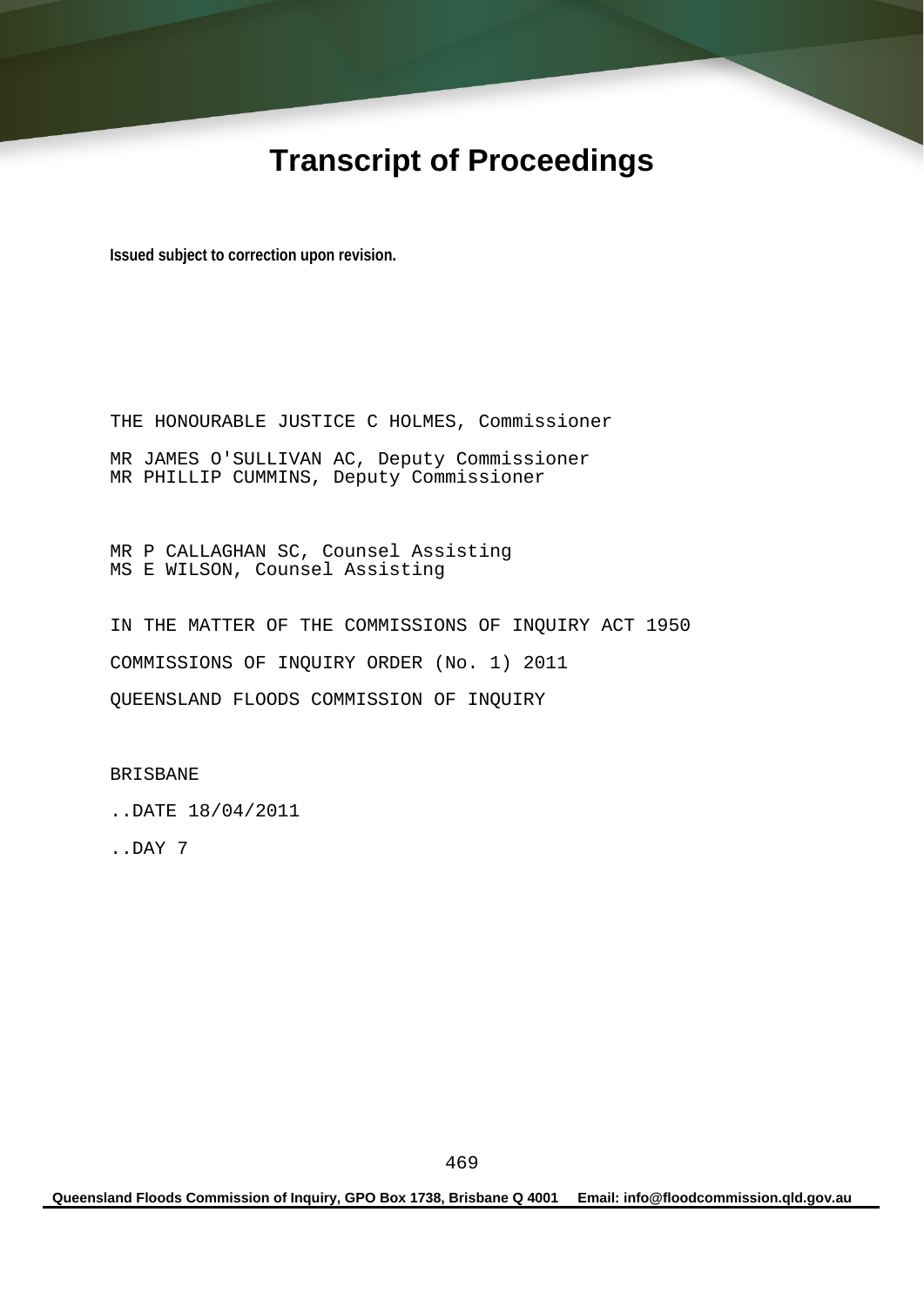THE COMMISSION RESUMED AT 10.00 A.M. AT TOOWOOMBA

COMMISSIONER: We might run through the appearances again for this morning. So, Mr Callaghan, you appear?

MR CALLAGHAN: If it please, Madam Commissioner, my name is Callaghan, initials PJ, Senior Counsel, with my learned friend Ms Wilson. We appear to assist the Commission.

COMMISSIONER: Ms McLeod?

MS McLEOD: Yes, Madam Commissioner, my name is Fiona McLeod and I appear with Ms O'Gorman for the Commonwealth.

COMMISSIONER: Mr Rolls.

**20**  MR ROLLS: In this matter, I appear for the State of Queensland. My name is Rolls, R-O-L-L-S, initials JB, with my learned friend Mr MacSporran of Senior Counsel, and Ms Brash.

COMMISSIONER: Thank you. And then coming along this way, Mr Gibson?

MR GIBSON: Thank you, Madam Commissioner, my name is Gibson, initials G J, and I appear with my learned friend Mr Stewart Ure of counsel for the Local Government Association of Queensland Limited on behalf of Toowoomba Regional Council.

COMMISSIONER: Thank you. That's all the appearances, isn't it? Mr Callaghan?

MR CALLAGHAN: Ms Wilson will make an opening statement, if it pleases the Commission.

COMMISSIONER: Thank you. Ms Wilson?

MS WILSON: Madam Commissioner, in Toowoomba and the Lockyer Valley, the 10th of January this year started like many other days of the summer of 2010/2011. It was raining. However, along the South East Queensland coast, a sequence of thunderstorms was forming and moving slowly inland towards the mountain range. The thunderstorms were increasing in intensity and hit Toowoomba and the Lockyer Valley with catastrophic consequences. Streets in the middle of Toowoomba turned into fast flowing powerful rivers that overwhelmed anything in their way. What has been described as an inland tsunami hit the Lockyer Valley. In its wake, it left destroyed properties, injured people, and a saddening death toll. Twenty-one people died and there are still three people declared missing. Whilst this day showed the power of nature at it worst, it also showed the very best of people and the communities they live in. On this day and the days that followed, ordinary people performed extraordinary feats to help save lies and help a system of response and recovery of their community and those of others.

**30** 

**40** 

**1**

**10**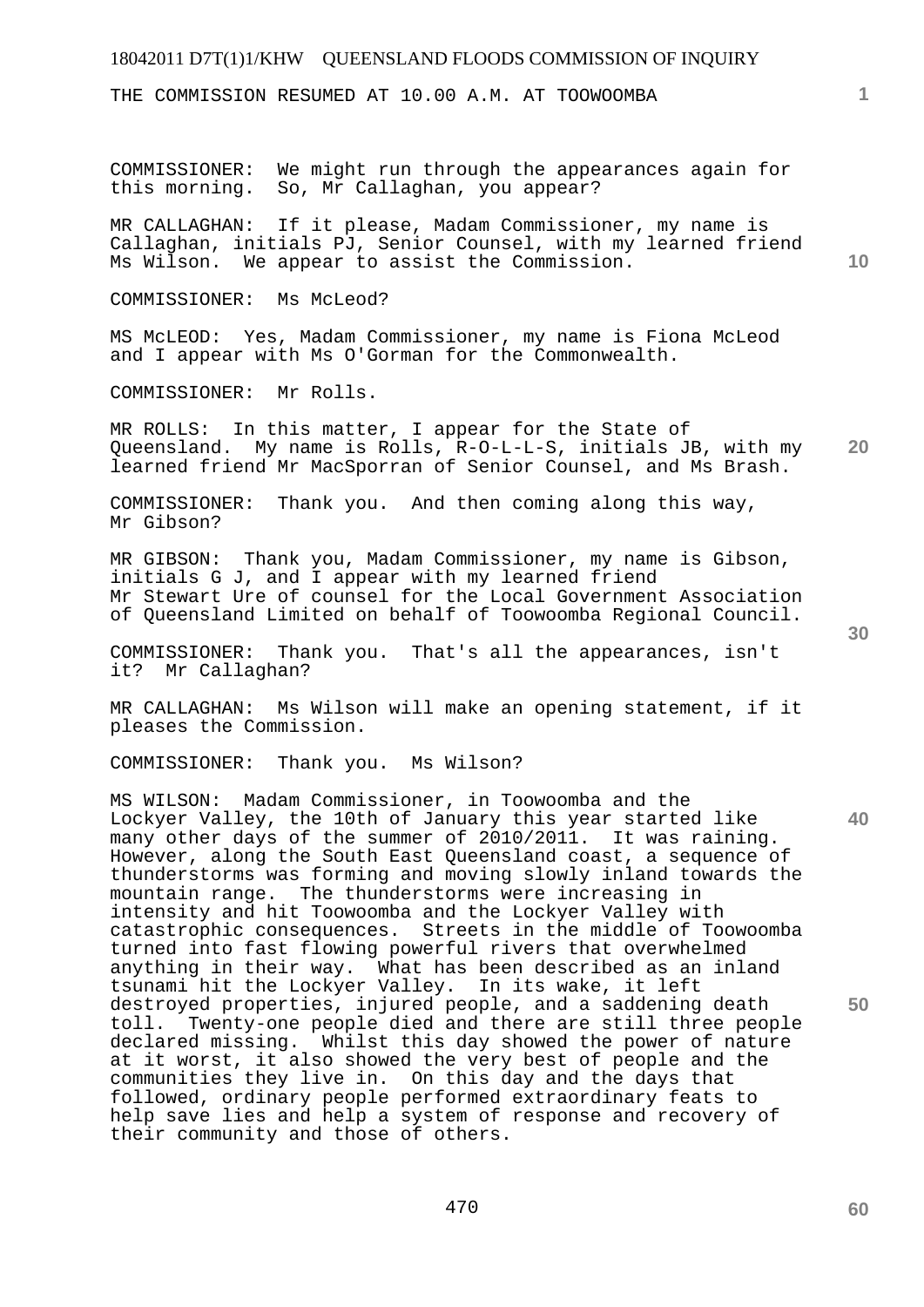The Commission has received many statements from eye-witnesses and also submissions from the public and government agencies concerning these flood events in Toowoomba and the Lockyer Valley. Further, the Commission has already held community consultations in Grantham and Murphys Creek. Some of the issues raised in these community consultations, along with many others, will be examined here in these public hearings in Toowoomba.

Over the next two weeks, the Commission is sitting in Toowoomba for five days, and will consider the flooding that occurred in Toowoomba, Oakey and the Lockyer Valley with particular emphasis on the catastrophic events of 10 January 2011.

An interim report is due by 1 August 2011 on matters associated with flood preparedness to enable early recommendations to be implemented before next summer's wet season. Accordingly, the focus of these hearings will be directed at any issues where practical recommendations can be made for the next summer.

Whilst each town or region may have issues particular to that area, there are some matters that may have widespread interest, not only in Toowoomba and the Lockyer Valley, but also across the State. We will raise three such issues now.

First, an important issue is how the various levels and arms of government deal with disaster management. Legislation in the form of the Disaster Management Act sets out the structures and responsibilities for various local and State Government agencies. Although this legislation has been in place since 2003, significant amendments concerning the roles of local councils, the Queensland Police Service, the QPS, an Emergency Management Queensland, the EMQ, the two main agencies involved in disaster management, were only enacted on 12 November 2010. So, this past wet season was the first time these changes were practically implemented across the State.

The catastrophic flooding that occurred on 10 January 2011 in Toowoomba and the Lockyer Valley was a true test of disaster<br>management: flash flooding with no or little warning; flash flooding with no or little warning; widespread destruction of property; unimaginable death toll, many missing; limited or no essential services; and isolated communities. Under the Disaster Management System, the local council has the lead role in responding to such catastrophic<br>events. If it needs assistance, there are two levels above If it needs assistance, there are two levels above it, the district level, in this case the Toowoomba Disaster District, and the State level to provide resources and support. Questions have been raised as to the adequacy of the Lockyer Valley Regional Council's response to these events. Thus, the actions of this council to prepare and inform the community of their plans for disaster management leading up to 10 January 2011 and the response to the flood events will be examined.

However, broader questions arise from the events in the Lockyer Valley as to the ability of local governments to **30** 

**40** 

**60** 

**20** 

**1**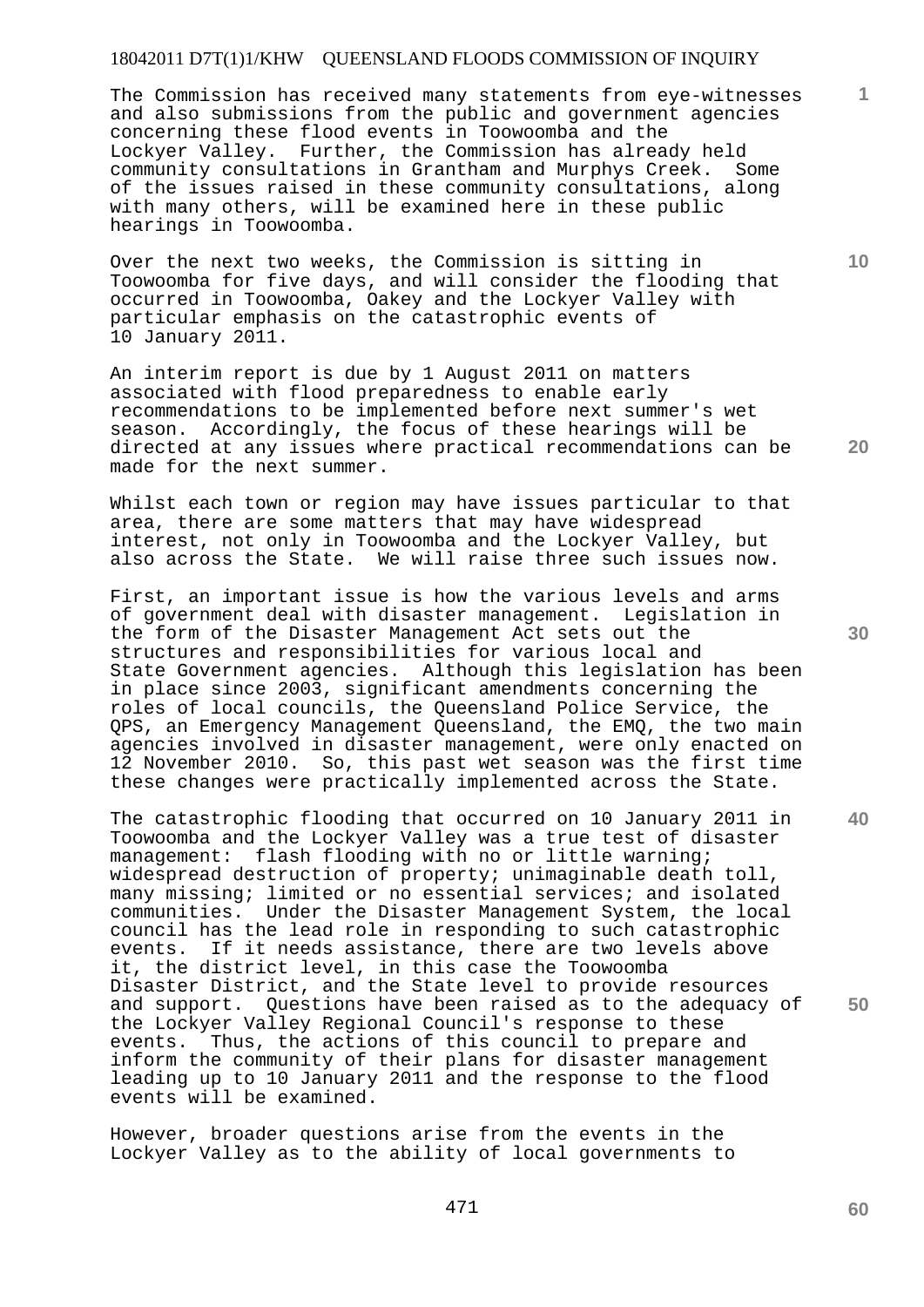manager disasters when they occur on a large catastrophic scale and, in this case, with no warning, and whether in such events it is appropriate that they carry their primary responsibility. The Act, it is to be noted, does not make any allowance for the disparity in size and resources between councils throughout the State. These are matters that are ultimately relevant for every regional council throughout the State and they will be examined in further detail when we resume hearings in Brisbane.

Second, in Toowoomba and the Lockyer Valley, the issue of an early warning systems is of particular importance. The matters raised in these hearings will also have relevance across the State for present and possible future application.

Third, comment has been made by residents west of Toowoomba that the amalgamation of smaller local governments into larger amalgamated councils has meant that around the flooding events of 9, 10, 11 January 2011, communications and warnings to smaller communities were lacking as a result of the change in government's geographical focus. The purpose of these hearings is to understand what worked well, what can be improved, and what didn't work to assist in making recommendations so that Queensland is better prepared for the next wet season and for seasons to come.

As stated previously, the Commission has received many submissions and has spoken to many witnesses and taken statements. The Commission has also received footage of the flooding that so graphically demonstrated the magnitude of the events that we are dealing with. This footage was captured by CCTV camera, some by rescuers, some by the media, but most by people just stunned by what was before them. They captured it using whatever means they had. Some of this footage will be shown during these hearings. Some may just be tendered so that visual evidence of these extraordinary events will always remain on the public record.

There are many witnesses to these events in Toowoomba and the Lockyer Valley. However, at these hearings, it is not possible to call every witness or every person who's provided a submission or statement. Some witnesses will be called to describe their observations of either the flood events or the response that occurred on the day or on the days that followed. There are countless stories from residents in the Lockyer Valley detailing the lack of warning they received about the wall of water that hit them and the rise of Sandy Creek and their observations of the event and their escape and rescue from the disaster. You will hear from some of these people over the next two weeks but there are many others who have provided statements to the Commission and whose circumstances may be considered. These circumstances may also advise the Commissioner and Assistant Commissioners in formulating their recommendations for the State Government in August 2011 and in January 2012.

There are also stories of great sadness involving those who did not survive. We will also hear, if they wish, from the

472

**10** 

**1**

**20** 

**40**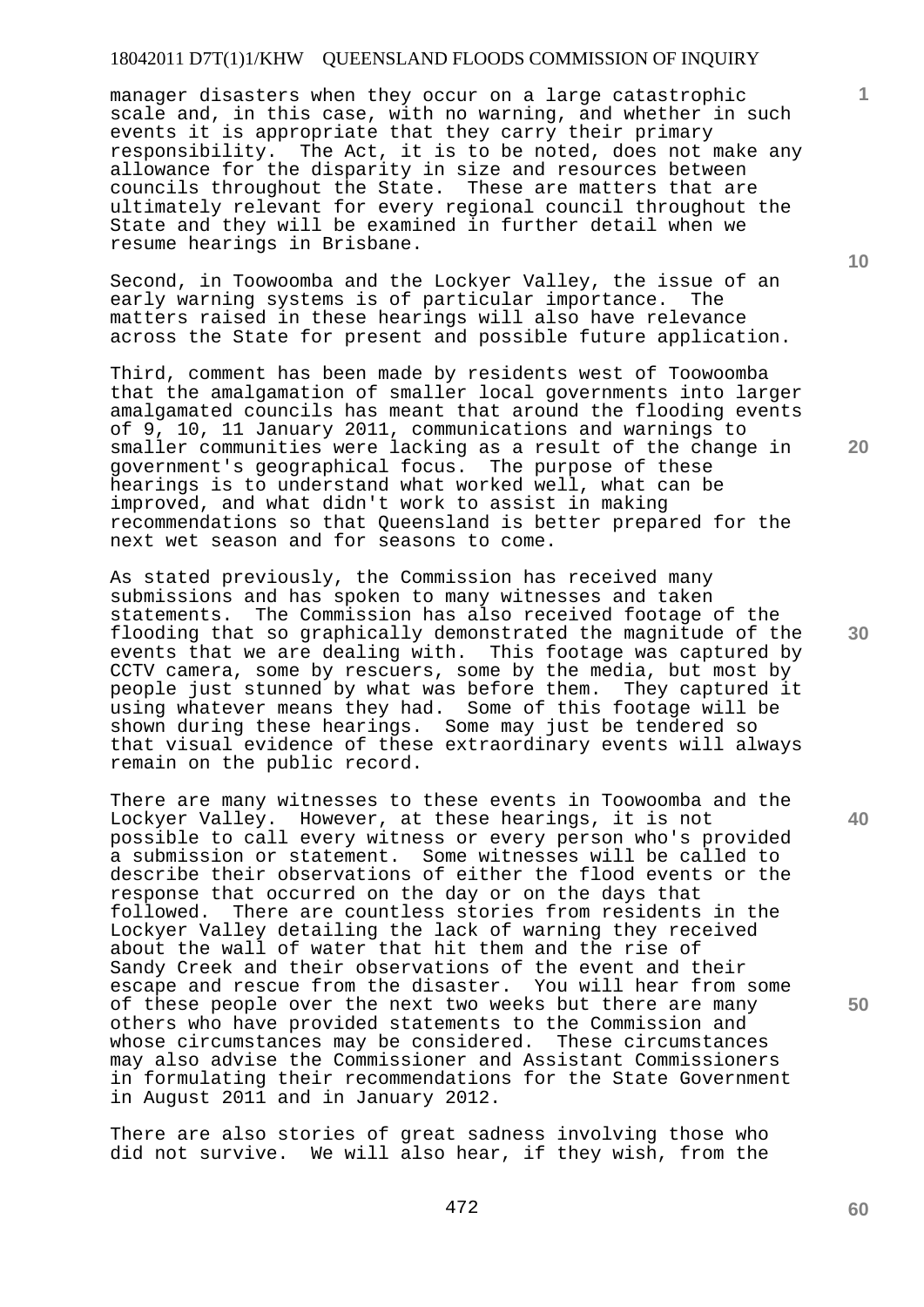relatives of those who died. This is an important part of this Inquiry's process.

Witnesses will be called from various State and Commonwealth Government agencies and also from the Toowoomba and Lockyer Valley Regional Councils detailing the planning and preparation for the 2010 wet season and the response to the flood events and their immediate recovery.

A list of witnesses that we are proposing to call is on our website and we do not propose in this opening statement to detail the evidence to be adduced from each of these witnesses. Further, most of these witness statements that will be tendered are also available on our website and the issues that they raise are often self-evident.

The following witnesses or categories of witnesses highlight just some of the issues that will be canvassed in these public hearings. As stated previously, early warning systems will be examined. Mr Jim Davidson, from the Bureau of Meteorology, will be called as a witness. As the regional director for the Bureau in Queensland, he will explain the weather events that hit the region on the 10th and 11th January 2011 and will detail the warnings that were provided.

It is of note that bloggers on a weather watching internet site predicted the Grantham would be hit by flash flooding some time before the event, and issues are raised as to whether there were any constraints on warnings being given by the Bureau, the interplay between the Bureau and more localised warning systems, and how emerging weather information is relied to emergency services, local councils, and the public. The question also remains what do we do with that information and what types of early warning systems can be implemented to warn residents of impending disaster caused by flood?

We may also hear evidence from experts whose evidence may assist the Commission to understand provision of early warnings, the engineering of the drainage system in Toowoomba, and the hydrology of the areas flooded. Although appreciating that no two floods may ever be the same, we need to know in this instance where the wall of water came from and why it hit communities with such intensity. For example, in Grantham, issues have been raised about the lack of culverts in the railway line and whether this contributed to the devastating effect of the rising water.

The Commission has retained an independent expert, Dr Phillip Jordan. He will give evidence, amongst other matters, about the Bureau of Meteorology warnings in Toowoomba and the Lockyer Valley, the hydrology of the Lockyer Valley, the overflow of the Cooby Dam dam and whether the dam contributed or curtailed the flood waters and flooding west of the range.

Neil Collins, an expert retained by the Toowoomba Regional Council following the events of 10 January 2011, has also

**10** 

**1**

**20** 

**30** 

**40** 

**50**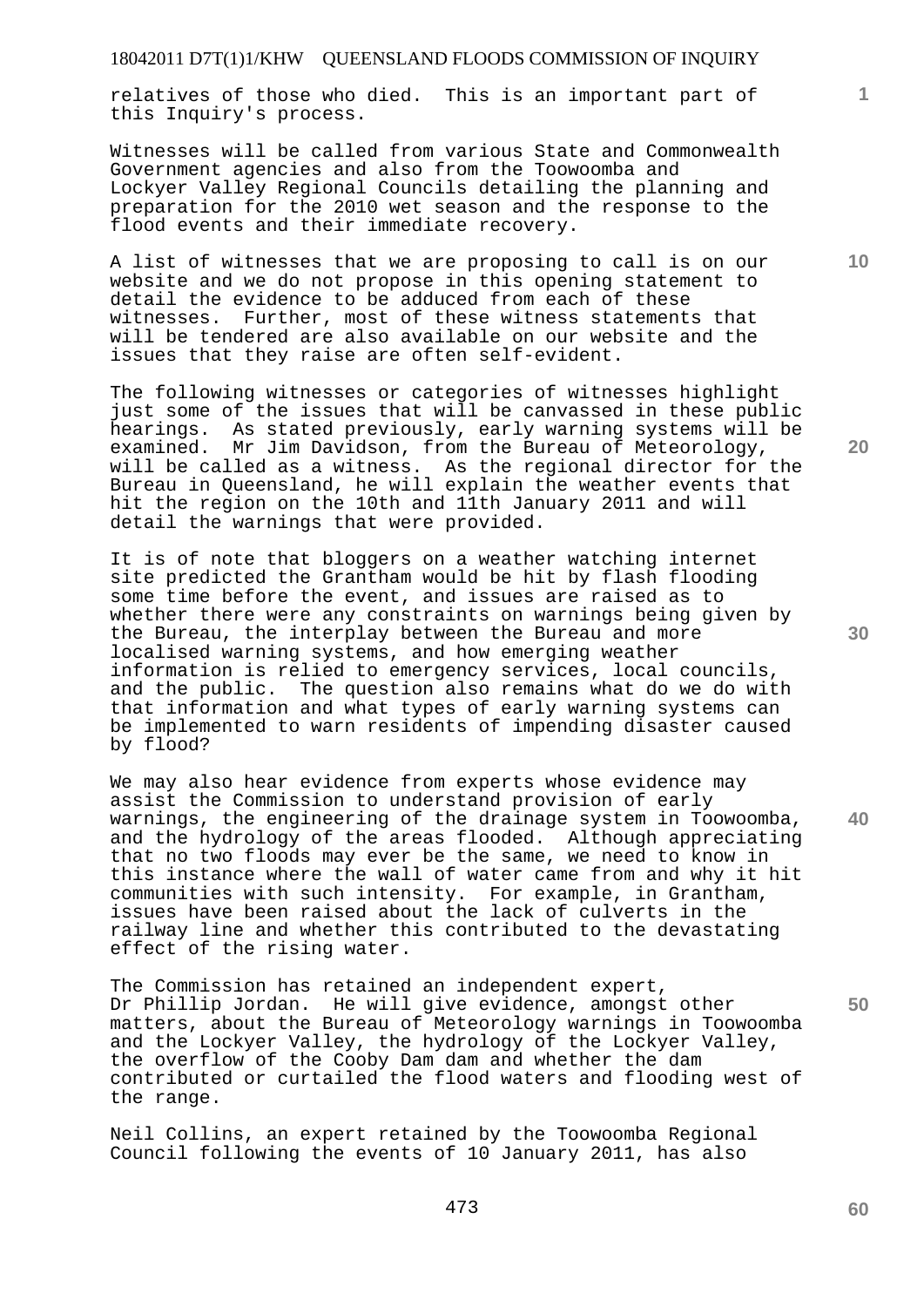provided a report to the Commission that will outline the rain event on this day. This report also discusses the prior weather conditions, circumstances and layout peculiar to Toowoomba resulting in the flooding of 10 January 2011, the flood event itself, previous and future flood studies, flood mitigation works in the region, and limitations to warnings for future flood events.

Numerous senior police officers will be called in relation to the planning and preparation of QPS and also the response by QPS to these flood events. For example, Assistant Commissioner Steve Gollschewski will detail how he determined that these events required a major agency response from the police and that the normal disaster management arrangements that have worked effectively in the region prior to this were not appropriate and the situation required direct involvement of the regional management. The structure that he developed were the chief superintendent overviewing disaster response and recovery, and another chief superintendent managing the delivering of normal police services was then adopted in the planning and preoperation for Cyclone Yasi in northern Queensland. Whether such a structure could or should be incorporated in disaster management warrants consideration.

These senior police witnesses provide an important insight into disaster management generally and specifically in the context of the events of Toowoomba and the Lockyer Valley. They will give evidence about how these events required the involvement of various government agencies, including the police, EMQ, The Australian Defence Force, volunteers, and local council. These police officers will talk about the events themselves, the immediate response, the search and rescue, and the lengthy recovery process. Some of these police officers will also provide an assessment of what worked well and what, if any, improvements could be made to disaster management.

For example, Superintendent Brett Schafferious, the Toowoomba District Coordinator, is of the opinion that the local disaster management group of the Lockyer Valley Regional Council was overcome with the enormity of the tragedy which occurred in the Lockyer Valley. He states that the dedication and commitment of the elected members was never in doubt. However, there is a need for appropriately trained and experienced individuals to work with local councils to set up structures and plans for recovery. The suggested solution is to have a fly-in team available to immediately deploy to an area to get recovery operation underway quickly, working with persons holding local knowledge. These recommendations and others will be explored.

The Commission will also hear evidence about triple 0 calls made by Donna Rice and her son Jordan, who died in flash flooding just streets away from this courthouse. Donna Rice rang police and Senior Constable Wheeler, who was working in the Toowoomba Police Communications Centre that day, took this triple 0 call. He will appear to give evidence. On the basis of call records, Jordan Rice then rang triple 0 approximately

**20** 

**40** 

**50** 

**1**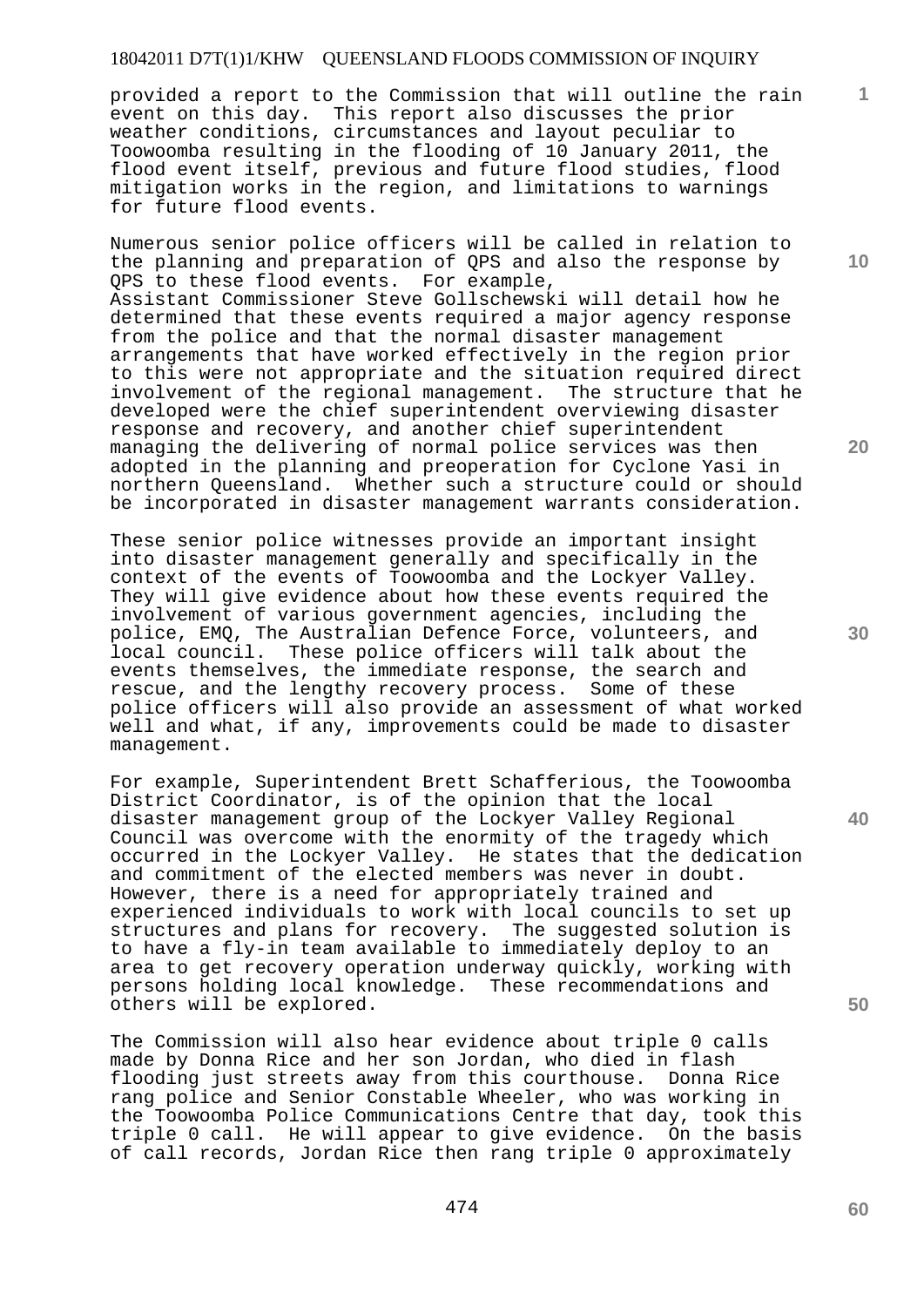seven minutes later and spoke to a Fire Coms Call Centre operator who actioned the call. These calls were recorded and we will play these calls. It has to be said that the content of these calls is distressing. The appropriateness of Senior Constable Wheeler's behaviour will be examined.

That which occurred invites a wider examination of the way in which triple 0 calls are allocated and responded to by emergency services generally in Queensland. There will also be evidence from senior communications staff within the QPS to discuss training of triple 0 call operators and the process by which triple 0 calls are received and diverted to communication centres outside the specific region from where the call is made in times of disaster when there is an unanticipated spike in emergency calls for assistance.

As discussed earlier, we will hear evidence concerning the planning, preparation and response of the regional councils. This is a significant issue due to the important role that regional and local councils must perform in disaster management pursuant to Disaster Management Act. The mayor of Toowoomba, Mr Peter Taylor, and the chief executive officer, Mr Ken Gouldthorp, will be called to outline the planning and preparation for the 2010/2011 wet season and also the council's response to the flood events.

Oakey and Cooby Dam are also within the responsibility of the Toowoomba Regional Council and we will examine the warning and communication provided by the council to Oakey residents following the flood events on the 10th of January, which inundated properties west of the Range on the 11th of January 2011.

Steve Jones, the mayor of the Lockyer Valley Council, Regional Council, will also be called. He will give evidence about the planning and reparation of the council for the wet season and the response by the council to the catastrophic events of 10 January. Comment has been made as to the ability of the council to respond to the enormity of the tragedy that occurred in Lockyer Valley. For example, residents of Murphys Creek state the first time they saw representatives from the council was on the 13th of January, some three days after the flooding occurred, and no significant council presence was established in their area until 21 January 2011.

Further, the issue of evacuation centres will be examined. Many residents in the Lockyer Valley did not know where the excavation centres were situated and where to go in the time of the disaster. This appears to be a common issue in flood-affected areas across the State.

Comment has been made concerning the nomination of evacuation centres in the Lockyer Valley. Previously, with localised, slow-rise flooding, people have always been able to get to Gatton, which is well equipped to house evacuees and there has not been the necessity to nominate other places. After the events of January 2011, residents were isolated in a way in which they had not been before, exceeding the contemplation of **10** 

**1**

**20** 

**30** 

**40**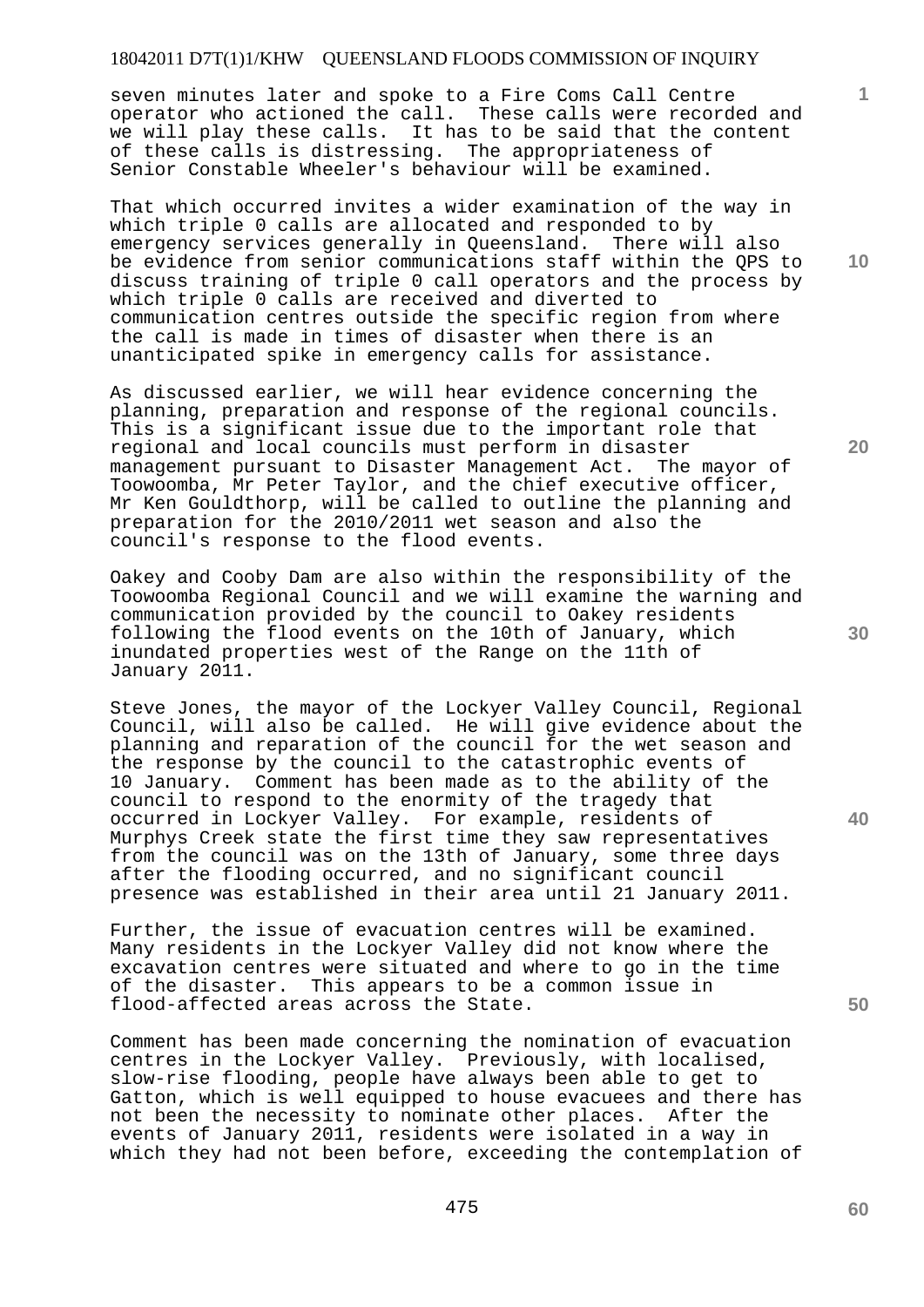the local government and forcing the opening of smaller centres until people could be moved to larger evacuation centres with better facilities and resources. The community itself often responded by establishing their own evacuation centre.

For example, in Postmans Ridge, there was no designated the evacuation centre, so the residents established their own evacuation centres and these residents ultimately were moved to Gatton. In Murphys Creek, it appears that no-one knew where the evacuation centre was. The school, which was initially nominated for the community to congregate, got completely flooded. The community themselves set up the local tavern as a community centre which then became the response and recovery centre for the residents of Murphys Creek.

David Fraser, the area director of the Southwestern Region of EMQ, and Robert Bundy, the regional director of the Southwest Region for EMQ, will be called to detail the planning and preparation response to these events by EMQ. EMQ has the responsibility for the SES and also the rescue helicopters that were deployed in Grantham. We will hear from Mark Kempton, an EMQ helicopter pilot, whom, in what could only be described as difficult conditions in fading light, plucked 28 people from their roofs and treetops of Grantham, who explained the difficult conditions that they were operating and the rescues that they performed.

The coordination of helicopter assistance to respond in such events will be examined. For example, Brett Hall, a helicopter pilot, makes comment on a possible lack of coordination between agencies that may constrain helicopter pilots from responding to disasters in a timely way.

The QFRS not only deals with bushfires, but has an all hazard approach to disaster management. However, comment has been made by some surrounding specific events of 9 and 10 January 2011 in Grantham where QFRS representatives were advised not to utilise fire trucks and equipment in flood waters as this was a natural hazard to be responded to by the State Emergency Services only. This issue will be examined.

We will also hear from members of the QFRS concerning the planning, preparation, response to these flood events. An issue has been raised for the planning of the placement of the QFRS infrastructure. In Murphys Creek, for example, the QFRS building got swept away in the floods, thus losing important rescue equipment. A wider issue in that respect is that although the building may have been well placed for fire, it was not for flood, and if the all hazard approach is to be truly encompassed, our agencies need to be prepared for all disasters that may present themselves.

As can be seen, these flood events required the rapid deployment of all levels of government agencies to cope with the disasters. The coordination of these government agencies with each other and the community is important. One of the issues that has arisen in this area is the lack of

**10** 

**1**

**20** 

**50**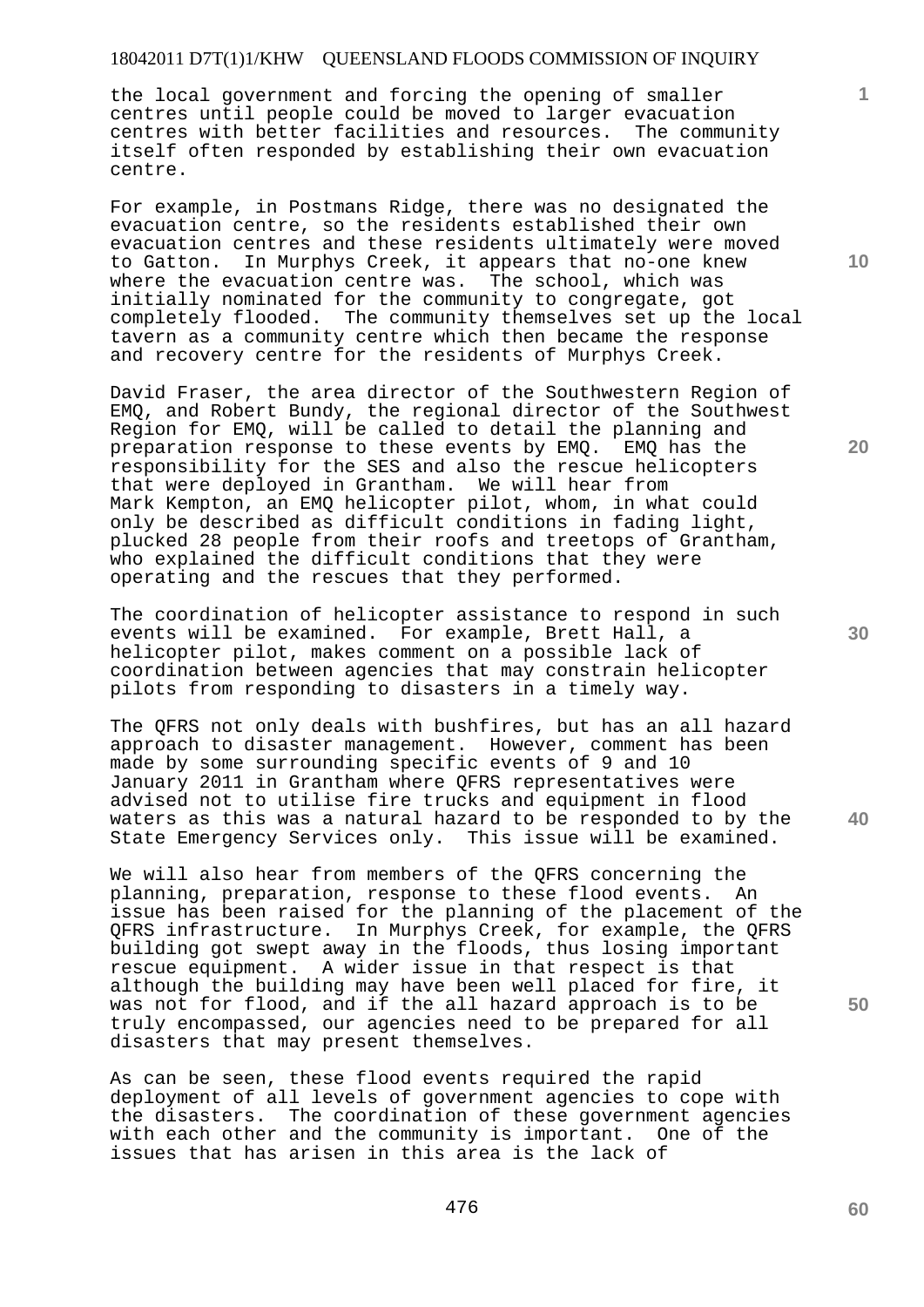communication between different government departments and the community. For example, Peter Souter will give evidence that at Murphys Creek residents were asked multiple times from different agencies the same questions to elicit the same information. He suggested better coordination of information gathering by government agencies.

Another issue raised by Grantham residents is the coordination of government agencies when it comes to the compilation of missing persons following the disaster. Examples have been given of people being contacted by friends and family nominated as missing when they had provided their details to numerous official persons and the list had not been crosschecked or monitored in a uniform way. This caused much distress to people, and an examination of the way in which this was done and how this information was compiled and exchanged will be undertaken by the Commission.

Grantham residents also raised issues concerning a lack of communication. They have asked why their community was cordoned off to the extent that it was. They have complained about the inability to access homes, to inspect property, machinery, livestock and pets. Police officers and others who had the responsibility of the immediate response and recovery process after the event of 10 January will give evidence and respond to these matters.

After the flood events, the supply of essential services, like electricity, water and telecommunications, to the Lockyer Valley were cut. Telecommunications are essential in the recovery phase of a disaster. However, in Murphys Creek there is limited mobile phone coverage at the best of times. Optus and Telstra have provided a submission to the Commission, and telecommunications may be examined at hearings in Brisbane.

These submissions which addressed issues specific to the Lockyer Valley, especially communication in the Murphys Creek and Spring Bluff region and also steps taken by communication companies after the 10 January flood event to improve communications, are on the Flood Commission website for public perusal.

The Australian Defence Force contributed heavily to the response, search and rescue and later recovery process throughout Queensland, especially in the Lockyer and Brisbane Valleys. One of the communities assisted by the ADF was the region of Forest Hill, that after a separate rain event on 11 January was subject to a rapid rise in flood waters that necessitated the evacuation of the community. A senior representative from the ADF may give evidence before the Commission in Brisbane dealing with issues particular to all regions State-wide.

It is clear that there are many issues to be examined in these hearings in Toowoomba. What we have outlined is just a selection. The Commission's work does not stop after these hearings are concluded in Toowoomba. These public hearings

**10** 

**1**

**20** 

**40**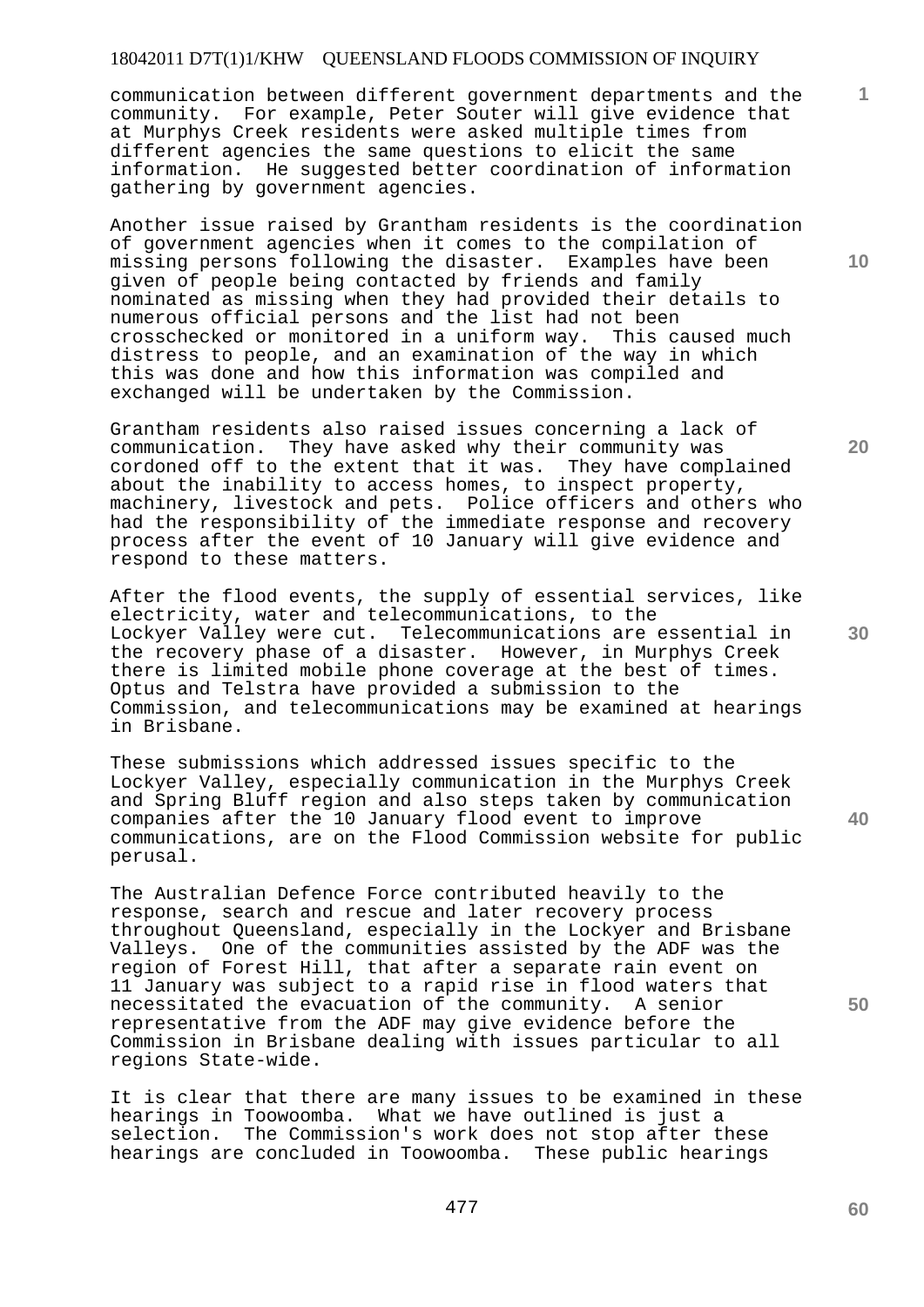are only one part of the Commission's process. If there are matters that need further clarification or investigation, this will be done after these hearings within the time constraints of meeting report deadlines.

Madam Commissioner, if we could adjourn for 10 minutes before we call the first witness in the Toowoomba hearings, Mr Ken Gouldthorp, the chief executive officer of the Toowoomba Regional Council?

COMMISSIONER: Right. Adjourn for 10 minutes, thanks.

THE COMMISSION ADJOURNED AT 10.27 A.M.

**20** 

**60** 

**50** 

**1**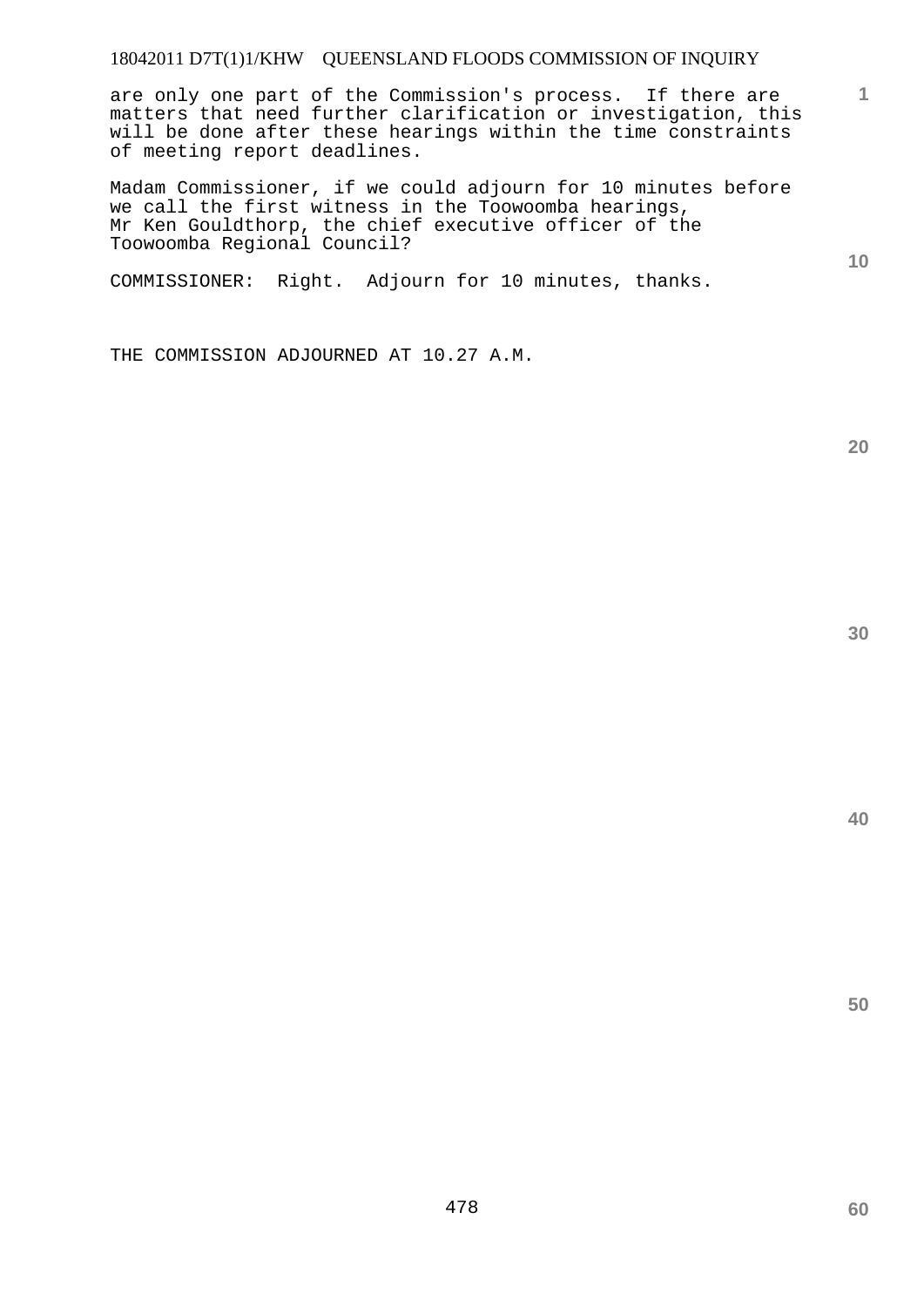THE COMMISSION RESUMED AT 10.37 A.M.

#### COMMISSIONER: Yes, Ms Wilson.

MS WILSON: Thank you, your Honour, Madam Commissioner. It is envisaged, Madam Commissioner, that Mr Ken Gouldthorp, who is the Chief Executive Officer of the Toowoomba Regional Council has a presentation that may assist the Commission and he will give that presentation from the Bar table because he will need to be able to see the television. It is anticipated that Mr Gouldthorp will be called as a witness later in the day or tomorrow.

COMMISSIONER: We don't need him sworn at this stage?

MS WILSON: We don't need him sworn now.

COMMISSIONER: All right. Go ahead with that then.

MS WILSON: Madam Commissioner, have you and the Deputy Commissioners been given a map of the Toowoomba central business district that has some markings on it?

COMMISSIONER: No, I don't think so, but we are now.

MS WILSON: Your Honour, I tender the presentation, the slideshow presentation, that will now be given by Mr Gouldthorp.

COMMISSIONER: Is that on a disc somewhere?

MS WILSON: It is on a USB.

COMMISSIONER: USB, thank you. That will be Exhibit 66.

ADMITTED AND MARKED "EXHIBIT 66"

MS WILSON: Perhaps it would be convenient now for Mr Gouldthorp, when he is ready, to give his presentation.

COMMISSIONER: Thank you. Thanks, Mr Goulthorp.

MR GOULDTHORP: If the Commission doesn't mind, I will remain seated so I can see the screens material in front of me. To commence the presentation, I would like to first give an overview of the Toowoomba Regional Council area. The name Toowoomba, of course, associates very closely with the city of Toowoomba but the region covers an area much greater than that. I will go on to show some of the public radar BOM information that our people were monitoring at the time of the event and then move on to some of our security cameras from our CCTV, which is predominantly used for security purpose in

**10** 

**20** 

**30** 

**40**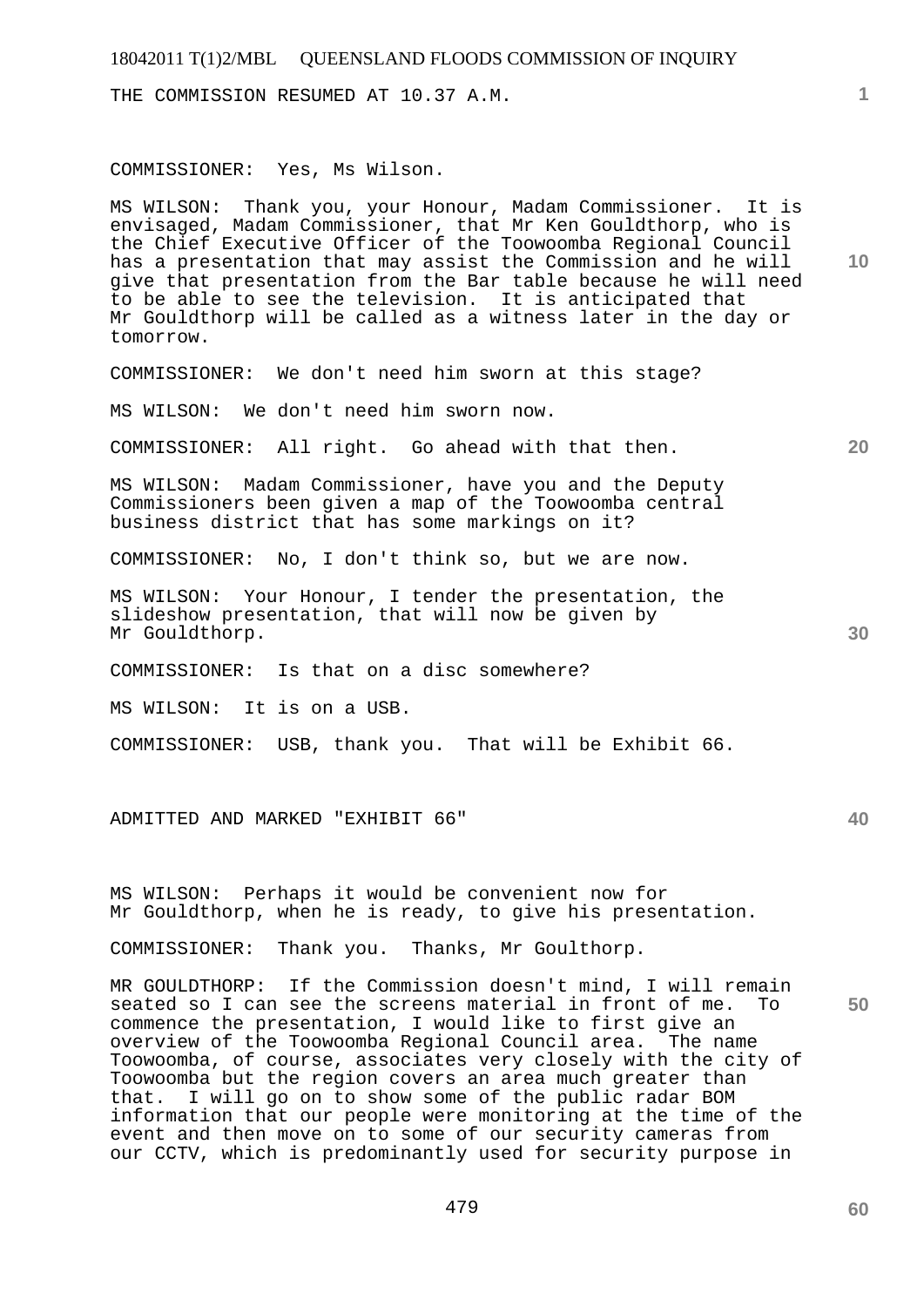the city centre proper. But the advantage of the CCTV stills that we will be able to see is that they are time stamped and give us a very good understanding of the timing of the event and also the speed of the event.

We then have about a two-minute short video from, again, the CCTV and that has been supplemented with some other material to show some of the water volumes flowing back into the creek system within Toowoomba. I will then go to look at our geographical information system which is the software system that council has used to consolidate and compile much of the information both throughout most of the Local Disaster Coordination Centre Operations and after that as we have moved into the recovery phase.

So if I can commence just by pointing out that the Toowoomba Regional Council covers an area of just under 13,000 square kilometres. It has a population of just over 160,000 people of which approximately two-thirds or just over two-thirds are within or in the immediate area of Toowoomba city and the balance is spread throughout the region.

The Toowoomba Regional Council came to being in March 2008 following the amalgamation of eight former local government areas. It extends from Millmerran in the south to Yarraman in the bottom of the South Burnett region in the north. It is bordered on the east by the Range and on the west, it comes within 10 kilometres of the township of Dalby. Over that distance there is considerable variation in topography as well as considerable variation in urban densities.

Throughout the course of December and January, I would suggest that we saw what could be categorised as three almost distinct events, albeit that they were interrelated. In particular, through the later stages of December, from the 20th through to 27th of December, we saw significant rains down around the Condamine flood plains down in the southwest, or in the bottom left-hand side of that screen. On the 10th of January we saw the catastrophic event in Toowoomba itself and then approximately 24 hours or a day later we saw the events that took place with the Oakey township being flooded and also flooding through Jondaryan and other small townships to the west.

It is important to note as we look at that diagram the variation in topography. As we move to the left and to the bottom of that screen we're in flood plain areas - very, very flat country over long distances. Back in Toowoomba itself, we're some 700 metres above sea level and that is one of the remarkable things about this event. We're 700 metres above sea level at the peak of the Range but have quite undulating topography through the city itself. It drops from the peak of the Range for about around 700 metres down to the CBD, over a distance of about two and a half kilometres, and it drops to around 580 metres. So, about a 100 metre drop across that relatively short distance.

What you see there in blue, and I will come back to this a

480

**30** 

**40** 

**50** 

**20** 

**1**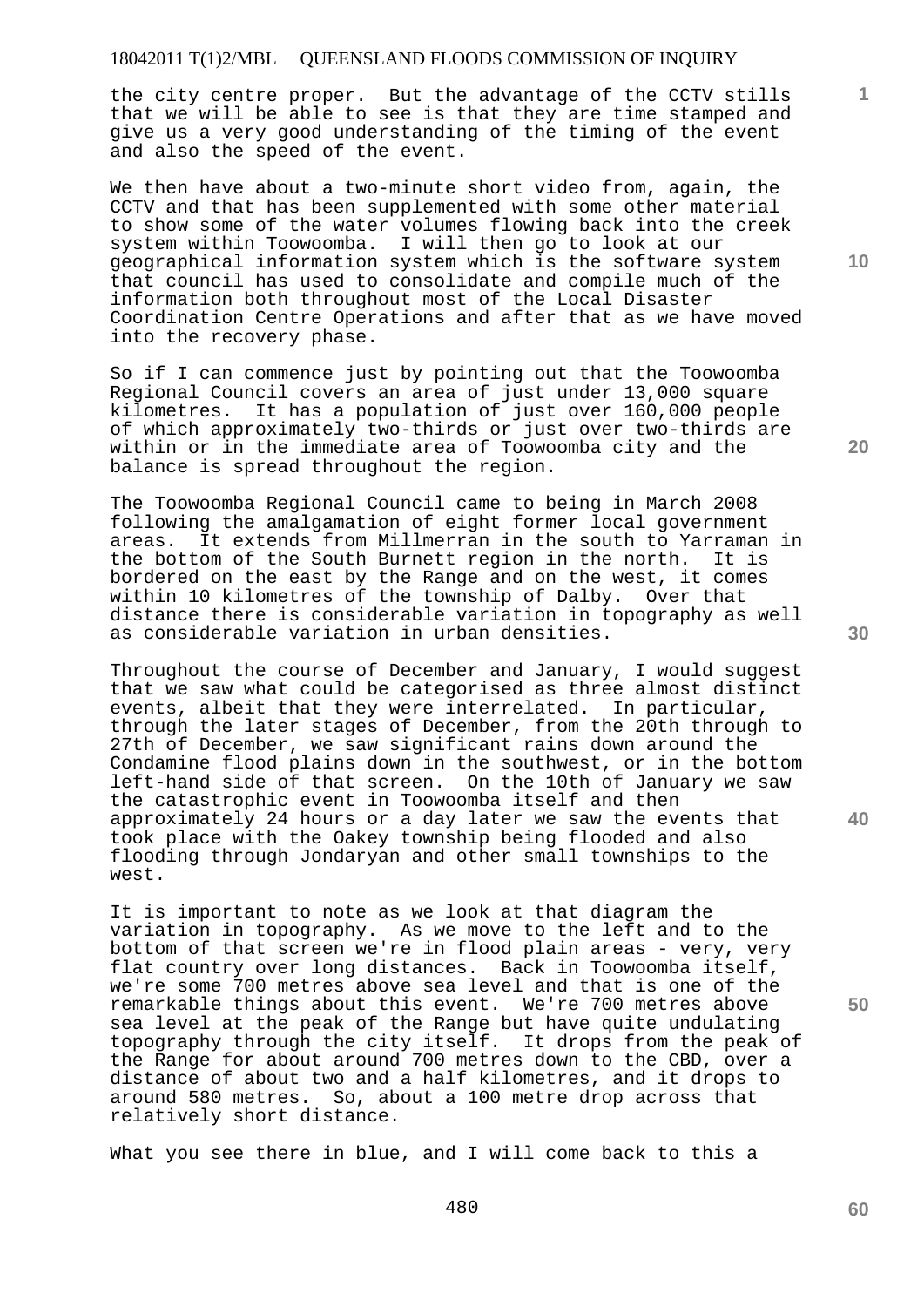little bit later on, the area in blue is the Gowrie Creek system. The bottom left fork is West Creek. The bottom right fork is East Creek. They converge within the CBD or just a matter of metres north of the CBD and then the water flows from the bottom of the screen in the south to the north, which is the top of the screen, and ultimately heads west and south of Oakey and joins the Condamine River system.

If we can move now to look at the Bureau of Meteorology radar. I just point out here that prior to this event in mid-2010, the dams within the Toowoomba Regional Council area were as low as nine or 10 per cent. We had put in place emergency water supply arrangements and arrangements to supplement our potable water supply. Throughout the later stages of 2010 they were still very low. It wasn't until about December 2010 when we started to get some significant inflows into our dam systems, which are just to the north of Toowoomba city. And even as late as mid-December, we still had dam water volumes of no more than around 50 per cent.

The radar imaging that you are seeing, and I'll just let it run through and come back to the start, this starts from around 11 a.m. on Monday the 10th of January and it was being monitored on a 24-hour basis by our dams events management people, who had activated at that stage as a result of the water that was now flowing into our dam system. The interesting thing from our perspective is nothing in this radar imagery provided us with particular concern. Obviously there were large storm events occurring, they were fairly widespread. You can see there from the amount of blue that was it was predominantly shown as light rain. The areas in yellow were moderate rain. Then as we go into the oranges and light reds, you will see some very small isolated spots of heavy rain. So whilst the weather conditions were such that it was raining and raining reasonably heavily at different times throughout that 48-hour period, there was nothing from that that our dam event management people picked up that would suggest to them the event that was about to unfold here in Toowoomba.

The other interesting thing from this footage is you will see that immediately after the event on January the 10th, it actually clears for a short period of time and then the rain event continues for approximately the next day and a day and a half. The system that was causing that event seemed to be travelling down from the Sunshine Coast along the Range. On the day of the 10th the storm event was just on the west of the Range and caused extreme localised flooding here in Toowoomba. Over the next 48 hours that system seemed to continue but it was just east of the Range. We continued to monitor that very closely in the Local Disaster Coordination Centre because had that event or had that system moved only a matter of hundreds of metres or a small number of kilometres to the west of the Range, we could have seen a repeat of what happened on the 10th of January and, of course, at that stage we had a large number of people carrying out recovery exercises and trying to repair the CBD in Toowoomba.

**20** 

**1**

**10** 

**30** 

**40**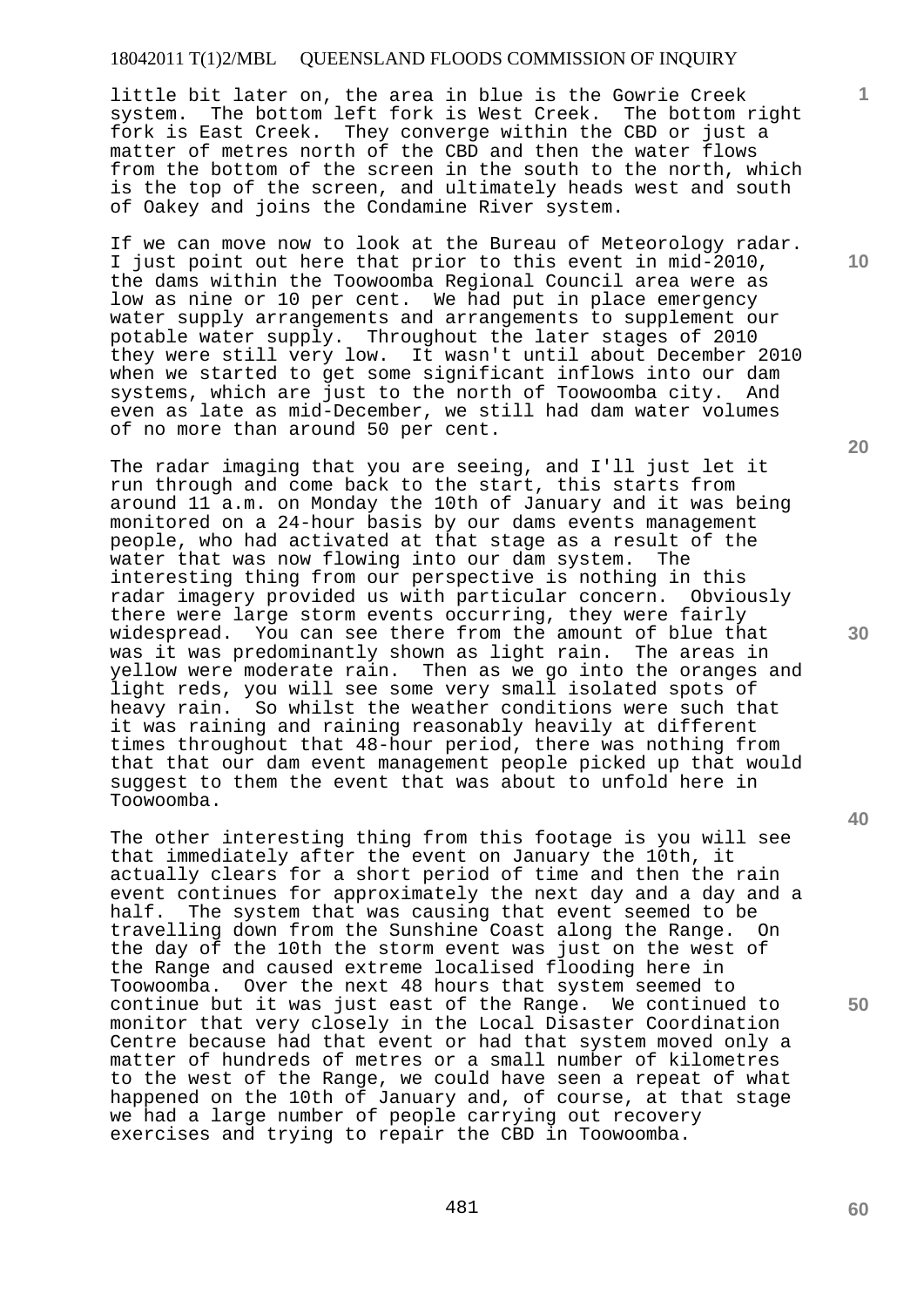If we can move from there now and look at the CCTV time lapse, but just before we do I'll just refer people to that document that was handed out and we have it on the screen for the public. The stills that we're going to see again have been dictated by where our security cameras are located close around the CBD but just to orientate people, the Herries Street bridge, West Creek, is just down there on the left and that's a matter of several hundred metres south of the confluence of West and East Creeks near the railway station. Just above Herries Street is the corner of Margaret Street and Station Street, very close to the Grand Central Shopping Centre. You will see still footage from there. Further up closer to the confluence of the two creeks is a camera situated viewing Ruthven Street and Chalk Drive and then just slightly back, a camera that's viewing Neil Street and Chalk Drive, just to help people gain their bearings. That the's Court building where we're located at the moment.

The area in between, so from the Court building to the north, is the main CBD area. So the main CBD there, really the intersection of Ruthven Street and Margaret Street. Margaret and Ruthven, that intersection there, are the two major streets in town. But you can see how the CBD is surrounded on both sides effectively, by West Creek on one side, East Creek on the other. Really, it forms a valley where it drops from the Range, the height of the top of the Range to the east and also from a ridge line to the west. Also for reference, the corner of James Street and Kitchener Street or the corner of the Warrego Highway and East Creek where two individuals tragically lost their life is just to the bottom right-hand side of the screen.

If we can move now and look at the time lapse footage. This is at 1.26 p.m. on Monday, the 10th of January. You can see there, bottom left-hand screen is the corner of Herries Street and - is the Herries Street bridge which is where Herries Street crosses West Creek. The top left-hand is at Margaret Street and Station Street. Top right-hand side, Neil Street and Chalk Drive. And bottom right-hand side, Ruthven Street and Chalk Drive. That is 1.26 p.m. on Monday, 10th of January. You can see there from the raindrops on the cameras and the mist it's obviously raining and raining fairly heavily. But the water at that stage is well below the Herries Street bridge. So it's contained within the creek system, although you can see at Margaret Street and Station Street there had been significant overland pooling of water on roadways and other places in some locations. But, by and large, the roadway system is largely clear.

Just toggle through now. Again, 1.32 p.m., the water is still contained below the Herries Street Bridge. Again, you can see there the volume and velocity of the water now flowing along West Creek. You can see some wave action up against that bridge, but I would also point out the quantum of water on the roadway where the water is running down off the ridge system into the creeks. But again at this stage the roadways, by and large, are fairly clear.

**10** 

**1**

**20** 

**30** 

**40**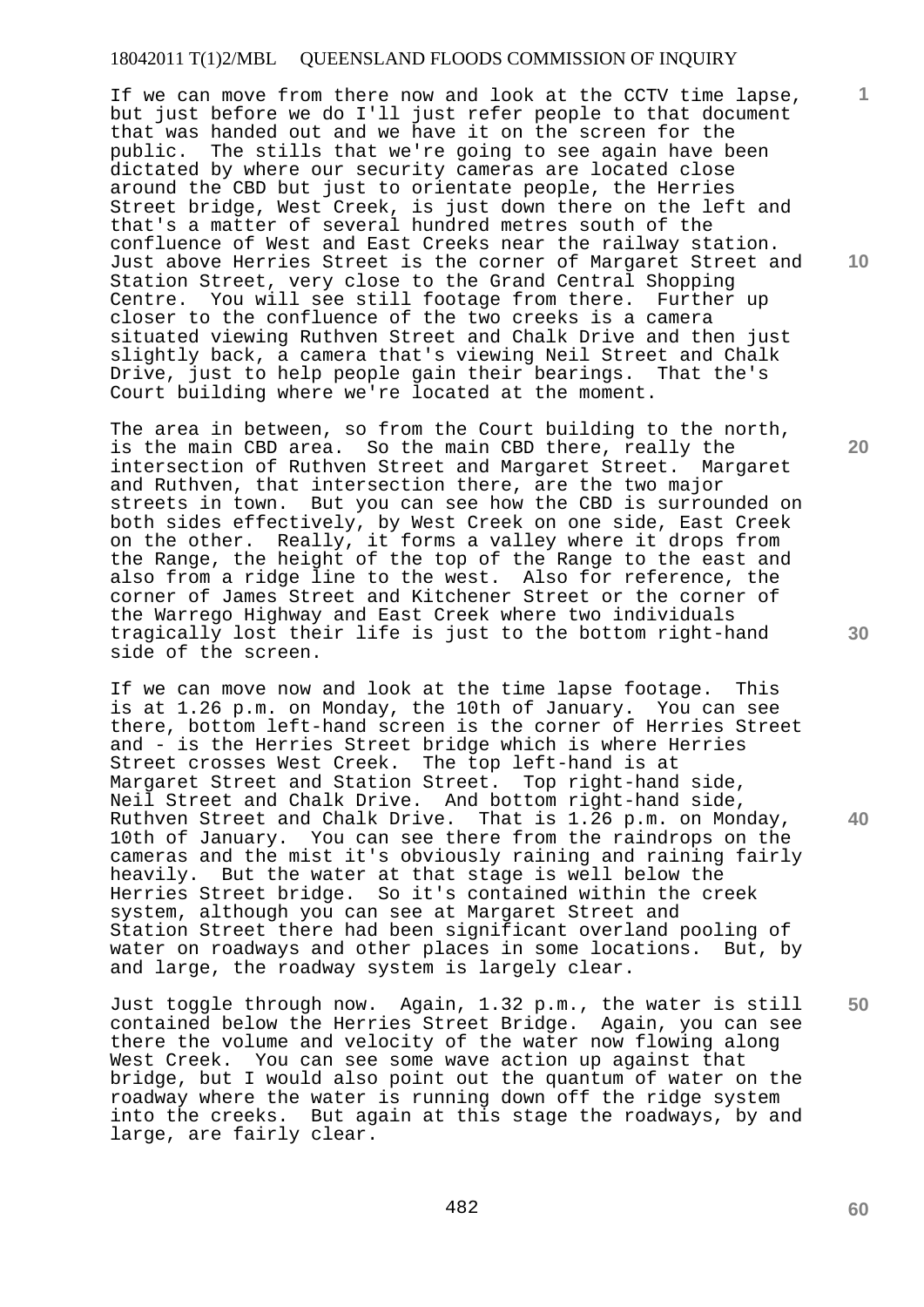We continue through there and we're now at 1.40 p.m. These are at two-minute intervals. We will keep moving through. You can see there the traffic is continuing to move around the CBD but relatively low volumes. You will see shortly the quantum of traffic increases considerably as people try to move outside of the CBD.

You can see there at 1.42 in the bottom right-hand side of the screen, at that stage the camera operator has scanned that camera from Ruthven Street and Chalk Drive around to view the car park on Ruthven Street. I understand at that time or from approximately 1.20, the camera operators were in contact with the police station. The police station has a lead from the security cameras, and had been asked by the police to scan that camera or pan that camera around to look back towards the creek system. It is worth noting that that's at 1.44 because in about eight minutes, when he pans back to look at the creek system you can see the significant difference.

If you just go back one again, you can see there at this stage that roadway at Ruthven Street and Chalk Drive is clear at 1.42 p.m. Again, the water, while wave action is bringing it up level with the road, is still running under the bridge system. 1.48 it's getting very close and depending on debris and waves is just touching at the top of the bridge. You can see at the top left-hand side, that's in Margaret and Station Street, significant water now accumulating over the road. That's the big "M", McDonald's sign, for people to get their bearings. Then at 1.52 p.m. you can see the water in Herries Street is now just touching at the top of the bridge. So in a space of about 10 to 15 minutes, water has gone from a stage where it is flowing under the bridge system to basically touching at the top and starting to overwhelm or to come outside of the creek system.

At 1.56 you can see traffic continuing to flow over the Herries Street bridge and at that stage water is coming from the creek across the roadway.

At 1.58, some eight minutes after the camera on the bottom right there at the corner of Ruthven Street and Chalk Drive moved around at the instruction of the police to look at the car park area, it comes back to look at the roadway and you can see there whereas before it was completely cleared, in the space of eight minutes the water has risen and has now completely covered that road. That gives an indication of just how quickly that water came up. You can also see there on the bottom left-hand side the Herries Street bridge. The water is now at a very high velocity, starting to travel over the road and you can see a four-wheel drive there and other vehicles still passing across that bridge. The incredible speed with which the water came up, of course, and the fact that the CBD is caught in on both sides by West and East Creek and it was a normal business day has caught a lot of people and a lot of traffic inside the creek system.

That's at 2 o'clock in the afternoon. You can see a pedestrian walking across the bridge notwithstanding that

483

**30** 

**20** 

**40** 

**50** 

**60** 

**1**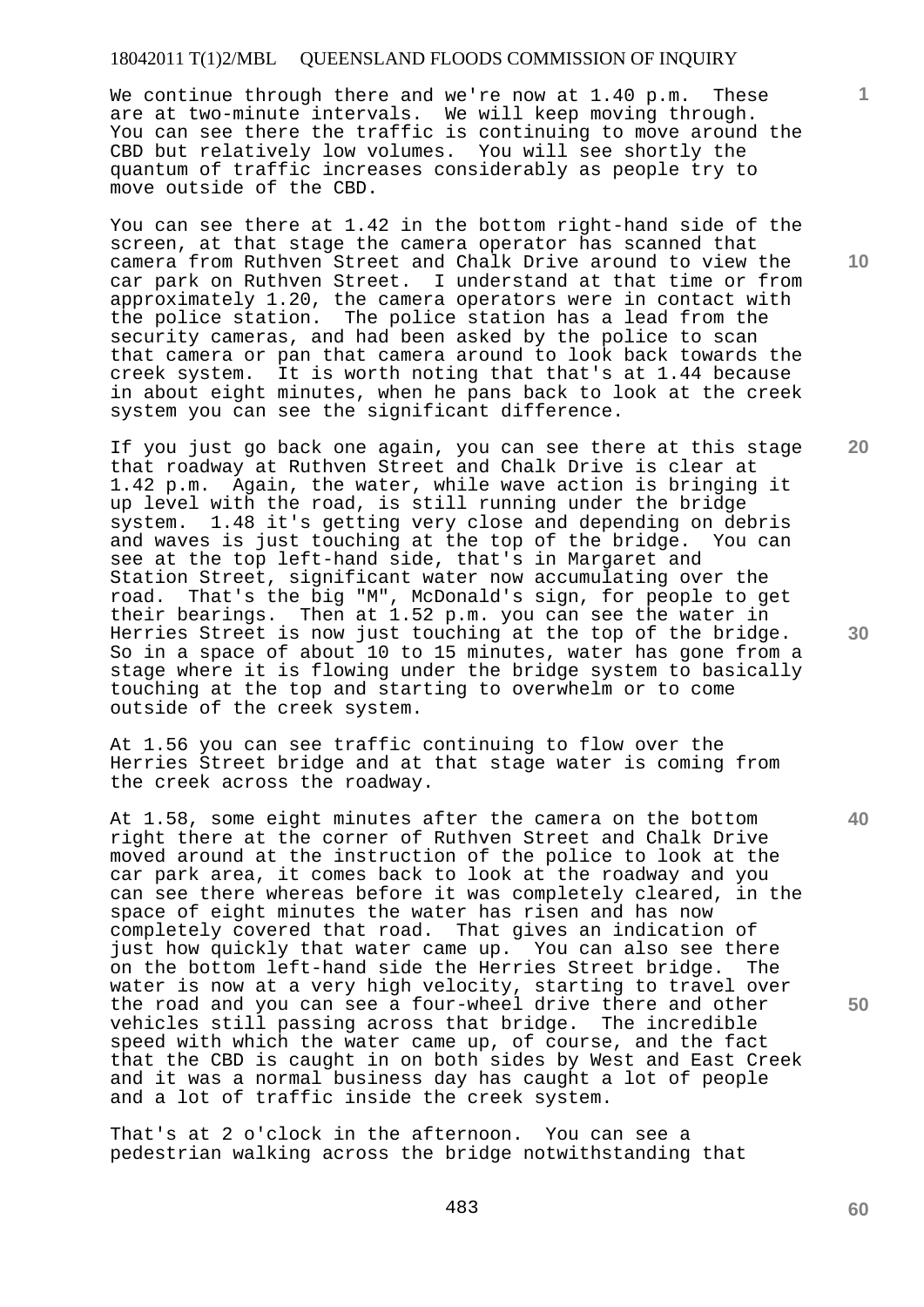water is now flowing from the Creek system across the road. You can see there in the top left-hand side in Margaret and Station Street, which is very close to the heart of the CBD proper, the quantum of water there and both cars occupied and unoccupied that are now being caught in the water. Bottom right-hand side you can see the extent of the water, which is now flowing across the top of Ruthven Street and Chalk Drive.

Bottom left-hand side you can see the speed of the water again at 2.02 p.m. Again, on the top left-hand side, I believe in Margaret Street and Station Street, that's a bus that's just travelled through, I believe, the crossing either to drop people off or picked them up, and we still have vehicles trying to clear the creek system to move outside of the CBD.

If we continue to flow, you can see the water coming up. That short of Margaret Street and Victoria Street in the top left-hand side will probably help people gain their bearings. That's the railway intersection, Myers at the Grand Central Shopping Centre. Just to the left of that shot is an observation deck where people were rescued in a few moments' time by the fire services. You can see there at Herries Street at around 2.12 water continuing to travel across the road. People are still moving around the CBD, although the quantum of traffic there has reduced substantially.

We're now at 2.12. There is rescues occurring by both the public, self-rescues, and there's Queensland Fire Service personnel in action at 2.14 at the corner of Margaret and Station Street trying to assist the public.

Continuing on, it's now 2.20. Remember, this footage only started at 1.26, so less than hour from the commencement and less than 30 minutes from when the water was starting to touch at the bridge system. It is not unusual for water within the Toowoomba CBD to very quickly rise from being relatively dry to just under that bridge system. The difference here is that it overwhelmed the creek system and started crossing the roads. You can see there on the top left-hand side a gentleman that has come caught in the creek system is hanging on to the tree and I believe was later rescued by Queensland Fire Swift Water Rescue staff.

2.22 - I'll keep moving on - again, rescues occurring. You can see there in the top right-hand side just the velocity of the water and the turbidity of the water and the wave action that was generated through the CBD. Again, in the bottom left-hand side we still have cars crossing over the Herries Street bridge; one coming into town, interestingly, and one going out.

2.26 p.m. we have rescues going on at Margaret Street and Station Street, which again is only a matter of several hundred metres north of the Herries Street bridge where those cars are crossing. You can see those vehicles in the right-hand side of the Margaret Street and Station Street are still there that have been completely covered in water. On

**10** 

**1**

**20** 

**50**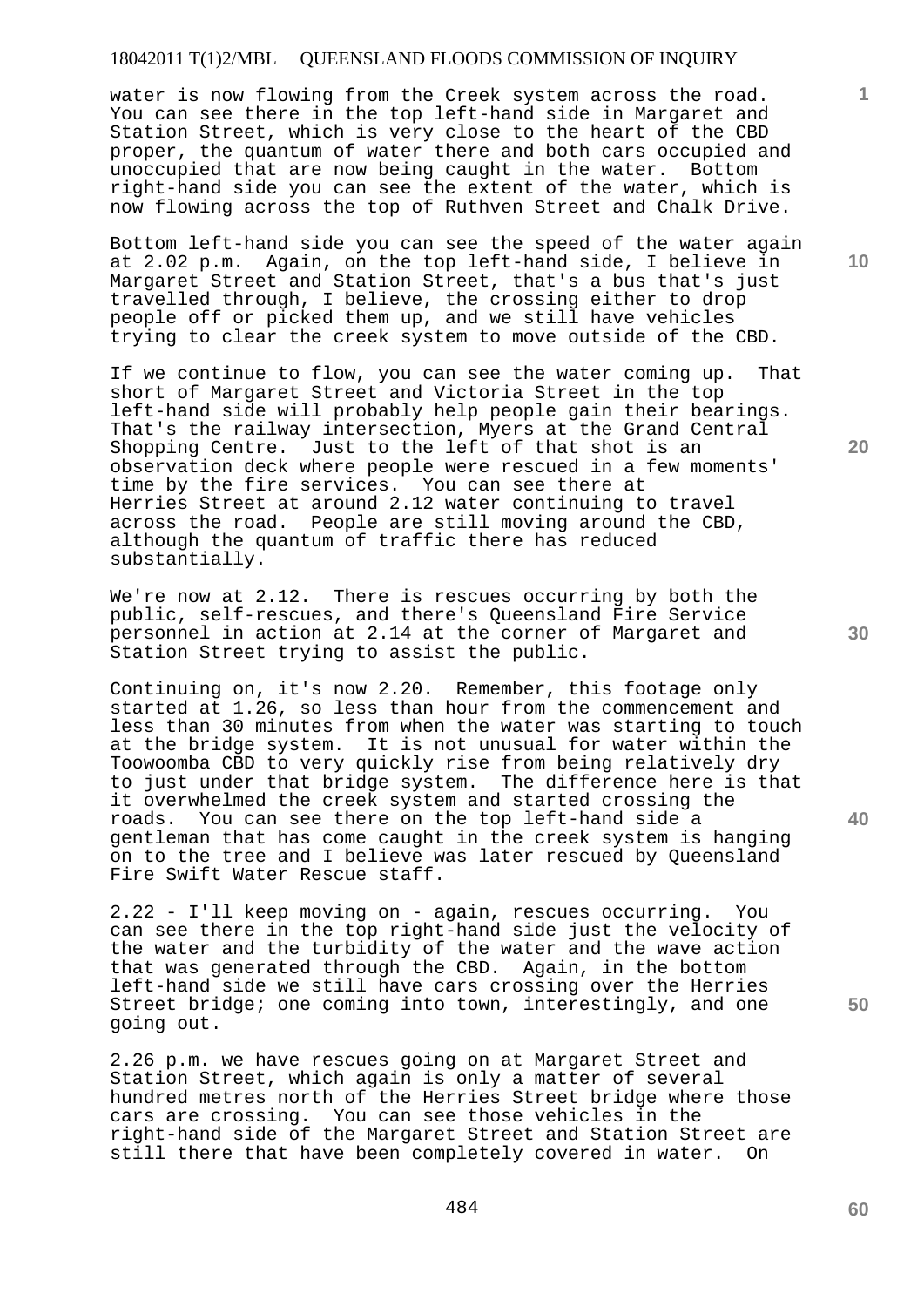the right-hand side you can see members of the public presumably rescuing themselves from in or around that vehicle.

2.28 p.m. Now, 2.30 and I'll just hesitate there, you can see in the bottom left-hand side there is a vehicle that has been washed down the creek system and trapped against the bridge. But between 2.30 and 2.40, I believe, is when the system peaked. So from around 1.56, where the water topped the bridge system at Herries Street through to around 2.30, so in a space of around 35 minutes, the water came from being below the bridge system to peaking and we will see in the rest of this it then reduced again over the space of around 50 minutes. So the whole event from start to finish seemed to take place within about a two-hour window. And significantly less than that for the water to overwhelm the creek system, rise suddenly, trap people and then decline.

The bottom left-hand side gives an indication of the power of water and, again, this is at its peak between 2.30 and 2.35. You can see people there observing. That's a good shot at the bottom left-hand side just to give you an idea of the extent of the water that's now flowing down through the CBD area. That's the car park at the back of the Myer centre and Grand Central Shopping Centre, just there.

We've now lost some one of our cameras for a short period of time. I will show you some stills shortly to give a clearer indication of the height of some of that wave action that's happening through the water. It is now 2.55. The water is starting to subside. You can see people moving around or coming down to have a look. Water is going down quite quickly. You can see in the bottom left-hand side<br>Herries Street bridge is now relatively clear. Some of the Herries Street bridge is now relatively clear. aftermath of the vehicles that were caught in the event. Likewise, the water is continuing to drop and continuing to drop quickly. We have fire services and police active there. You can see there at 4 o'clock the water is now well below Herries Street bridge.

I will go on now to show some CCTV video excerpts that show<br>that real time. I'll just hesitate for a moment there. This that real time. I'll just hesitate for a moment there. footage gives a clearer indication of the velocity of some of the flow. But some of this footage also shows the speed with which water was travelling overland from the ridges from the top of the Range down into the creek system both from the west and the east. And it is very important to note it is not just the water that's travelling from south to north along the creek system that's causing the turbidity; it is actually the water flowing down from right angles at speed and coming into the creek system. If you look there on the diagrams that were handed out and, Paul, I'll get you to toggle across.

**20** 

**10** 

**1**

**30** 

**40**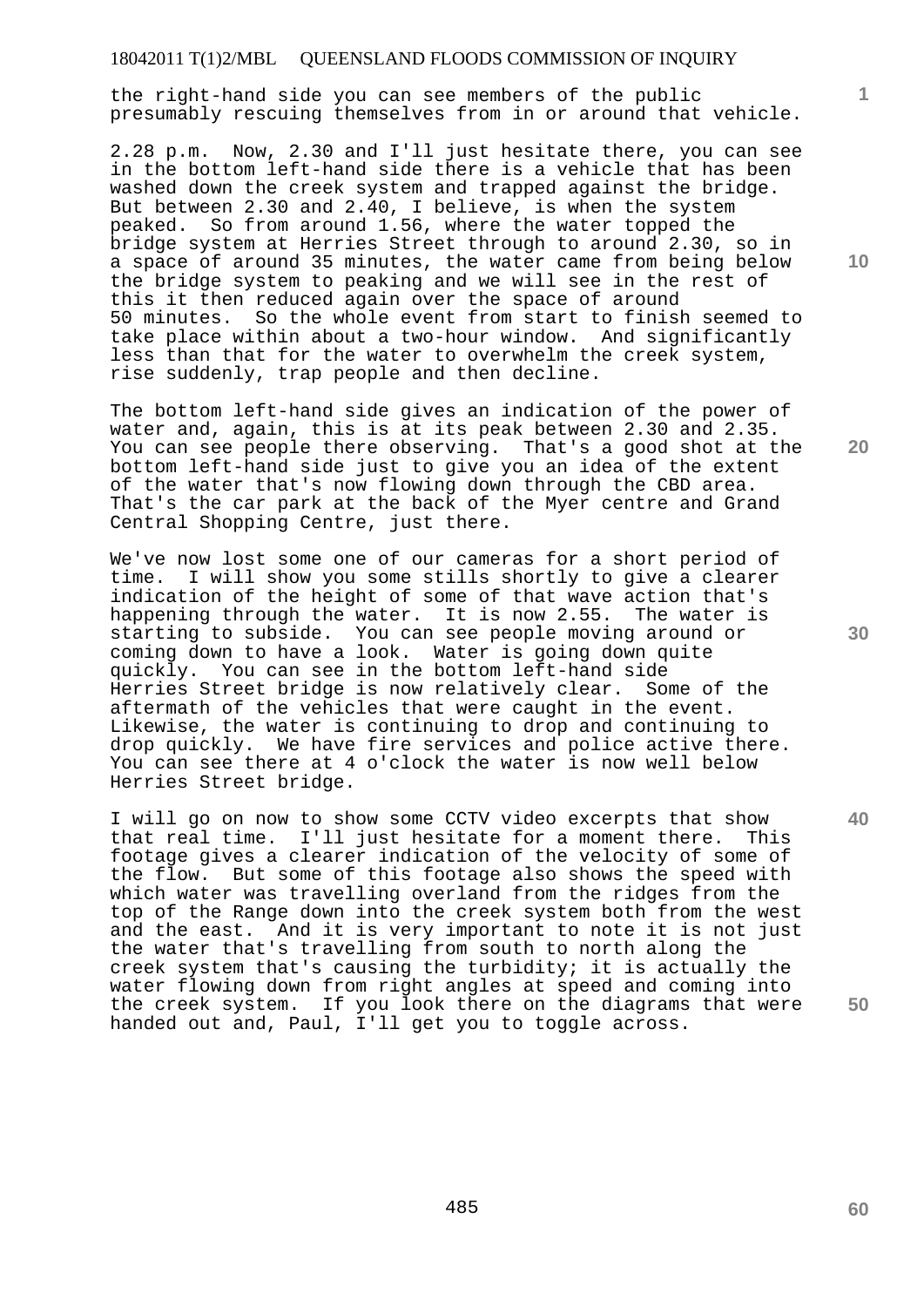Just to the top right-hand side of this screen here, we have Campbell Street running in - perpendicularly from the top of the Range down to the creek system. We will show footage of water - of water flowing down there constantly 40 or 50 metres above the creek system, flowing down there into the creek, and, likewise, we have footage of water flowing down Gough Street from the west down into the creek system. So, this is really a depression or what was referred to as the old swamp years ago - I am talking in the 1890s - and water is flowing to there, not just along the creek system but from the east and from the west at high volumes and at speed.

That is a pedestrian bridge where somebody's just inspecting it at the moment. It runs between our library and Grand Central. That bridge is washed away shortly.

You will recognise some of the stills that you saw a short while ago, that Herries Street, and vehicles crossing over that. The water hasn't yet capped the bridge. A pedestrian walking across it, knee-deep water, and vehicles moving through it.

This is at 1.46 p.m.. You can see there the fire services have pulled up and starting to prepare for rescues and we have vehicle clearing that intersection - vehicles clearing that intersection.

We see there on the left - this is at  $2.05$  p.m. - a vehicle has become trapped against the bridge and we have vehicles crossing the bridge. This is Margaret Street, where rescues were taking place. The fire services are in there moving about and setting up for rescues. That's a vehicle moving through and past.

Now, if we can hesitate there, this footage is Campbell Street. This is water flowing down at right angles from the creek system over a space of no more than two kilometres. You can see the volume and speed of the water running down into the creek system, not along the creek system, but finding its way to the creek system as overland flow.

This is that pedestrian bridge you saw a short time ago which will be struck by a rainwater tank that's been caught in the flow and removed from its footing shortly. This is Gogg Street that I mentioned previously, again water flowing down in higher volumes and at high speed. You would be struggling to keep your footing if you were walking in that. And that's coming down at right angles to the creek.

So, a lot of the debris and lot of vehicles and other things that were caught in the creek system were washed down from well outside the bounds of the creek by overland water flow, and you can see why the water at the bottom there raised just so quickly when it's coming in from all directions.

That's fire and rescue, the Swift Water Rescue Services. You can see that's that observation area, just outside the

**50** 

**40** 

**30** 

**20** 

**10** 

**1**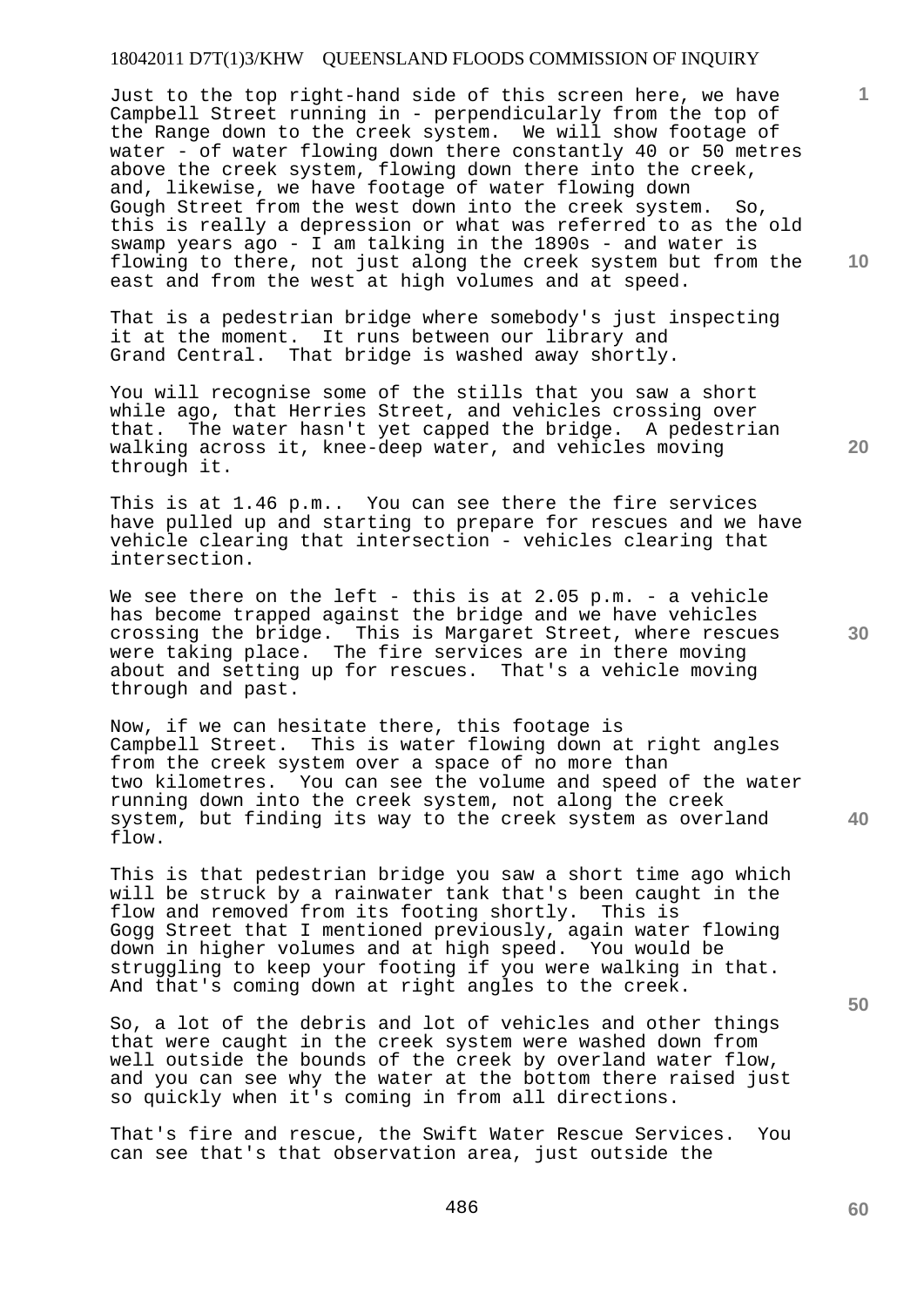Myer Centre that I said before. Now, my understanding is that people - and they're not necessarily these individuals - but people walked to that observation deck early in the event to observe the creek, and then that overland flow that was coming down from the right angles perpendicularly has come down behind them and trapped them in that observation deck where they were later rescued.

This is where that pedestrian bridge was taken out. You will see - yes, a rainwater tank hits the bridge, just takes it straight off its footings. It gives some idea of the power of the water flow, and I will show the size of that structure that's been taken out very shortly in a still photo.

Again, you can see there the breadth of the - and speed of the flow across a creek system that's normally no more than about 10 metres wide. Again, a good broad shot of the creek system and the volume of water. You see there from the turbidity, water is coming in from all angles.

The water there - again, we have now moved on to  $3.07$  - and the water - the water is cleared, or is clearing. The car there on the right has turning into a flooded street, and looks like a bit - it has swerved away.

So, that's toggled back to the beginning. I will go on now and look at some of our GIS records. This shot, you can see each mark there on the screen shows where the Local Disaster Coordination Centre received a phone called and a request for information or assistance from each of those properties that were marked. Throughout the course of the operations at the Local Disaster Coordination Centre, we had this software available which allowed us in real time to be entering or locating - linking any requests we had to the properties from which they were coming so we could get a very clear picture all the time about, you know, where the activities were taking place.

Now, what you are seeing in front of you was a collection of calls over one week, but you can see around the City of Toowoomba itself just how widespread those calls were, well outside the creek system. There was damage to property, there was calls for assistance from people that were caught up in that overland flow 50 to 100 metres above the - above the creek system, right throughout the City.

The area to the left where the cursor is now pointing is Oakey, where we received a number of contacts for assistance, and you can see the spread of calls up through - up along the northern area, north of Toowoomba in particular where we suffered significant road damage.

The photo there shows the extent of some of the damage to our water and sewage infrastructure. The sheer volumes of water that were flowing, large amount of water infiltrated the sewage system so we had sewage surcharges Which could have happened in people's yards or on occasions in people's houses. You will see that the track of water infrastructure in

**20** 

**50** 

**40** 

**1**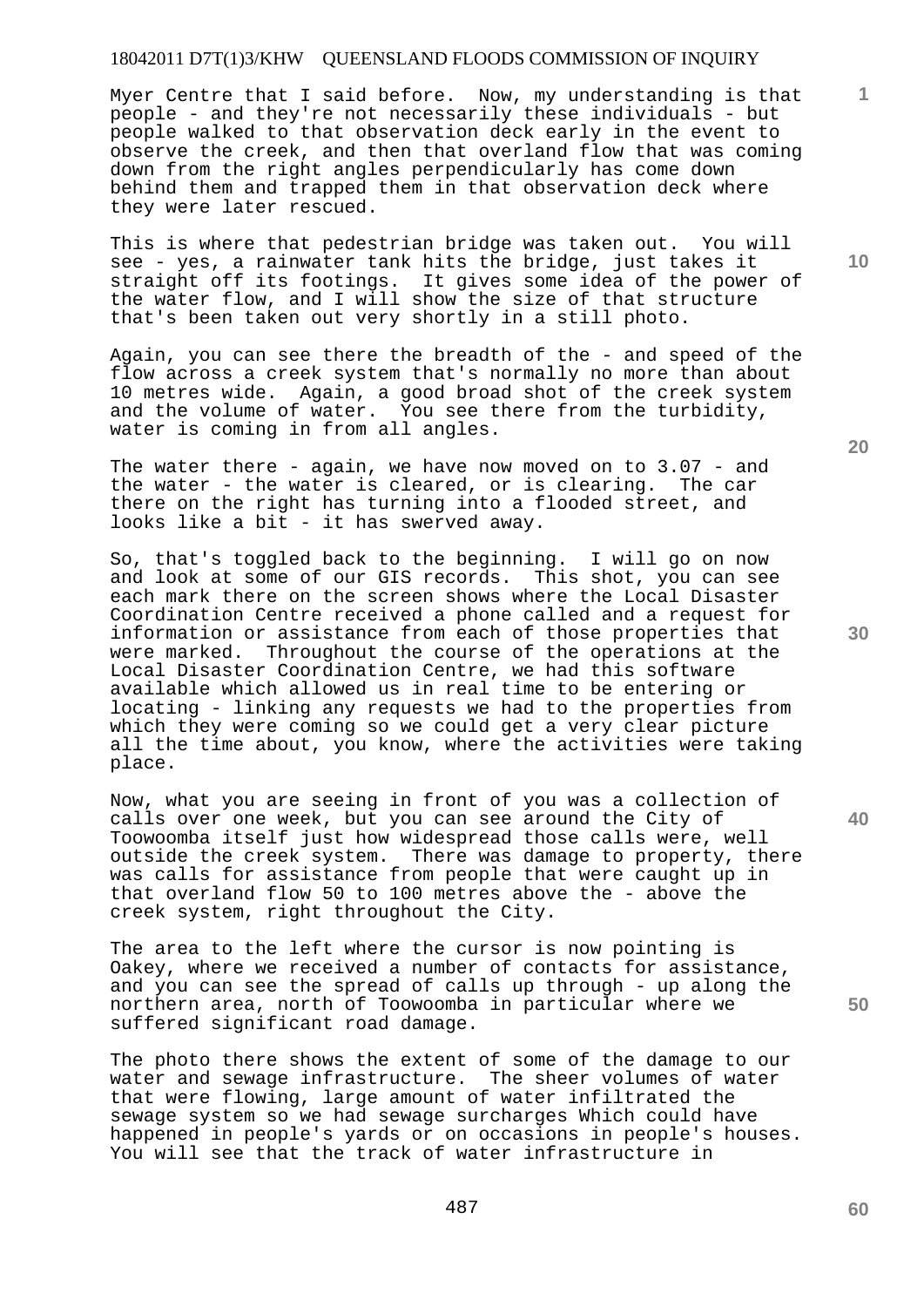particular there along the Gowrie Creek system, that's more a reflection of the fact that that's where a lot of our trunk water pipes run, more than anything else, but you will also see the damage is well outside of the CBD area, both to the north and south, and there's damage recorded out at around Oakey to water and sewage infrastructure.

At the outset of this event, one of the main issues that the local Disaster Coordination Centre faced was maintaining potable water supply. I will show a photo shortly but just immediately to the north there along Gowrie Creek is where our main - two main water trunk mains come into City. One of those was severed at both ends, and I will show a photo of that shortly. That halved our capacity to get potable water into the City. We had lots of water pressure on the western and higher parts of the western side of the City but fortunately with the quantum of potable water we had in our reservoirs we were able to maintain water supply to the vast majority of the residents. Our water and sewerage staff were activated very quickly and were able to gain - get a work around to ensure that we maintained water supply. We are also providing potable water supply at this stage to Western Downs and also provide access to potable water to the Lockyer Valley shortly after this. But we were, again, mindful of that. We had lost one of only two water trunk mains. The other trunk main had been significantly undermined, so we were monitoring that closely in order to maintain water supply.

This next shot shows - each of those blue marks are the - make up the 50 worst damage that we've had to public infrastructure from - over that December and January event, and, again, it gives an indication of whilst the focus has been on Toowoomba and the very severe high volume water that we had flowing through the CBD, in fact, we have had widespread flooding and impacts right across the region.

Our first response immediately post this event was an expectation that the infrastructure damage within Toowoomba itself would be significantly more than what has - it's actually turned out to be, and the damage in this region is significantly less, but, as it's eventuated, there's certain public infrastructure right around the region.

This shot here was taken about a week ago. It shows the conditions of our roads, and this is publically available on our website. Each of those roads there that are highlighted were at one stage in red which means they were closed or impassable. The different colours there show in red, again, they are still closed, others were either temporary or permanent repairs and they're either opened altogether or opened with caution or opened with limitations on vehicle size, but you can see even at this stage we still have significant impairment to our road network and, again, the bottom right-hand screen shows really around the Condamine flood plain incident area, the area around Toowoomba happened throughout either December or in January around the 9th and 10th of January Toowoomba itself and some damage to the - to the western areas around Oakey.

**20** 

**1**

**10** 

**30**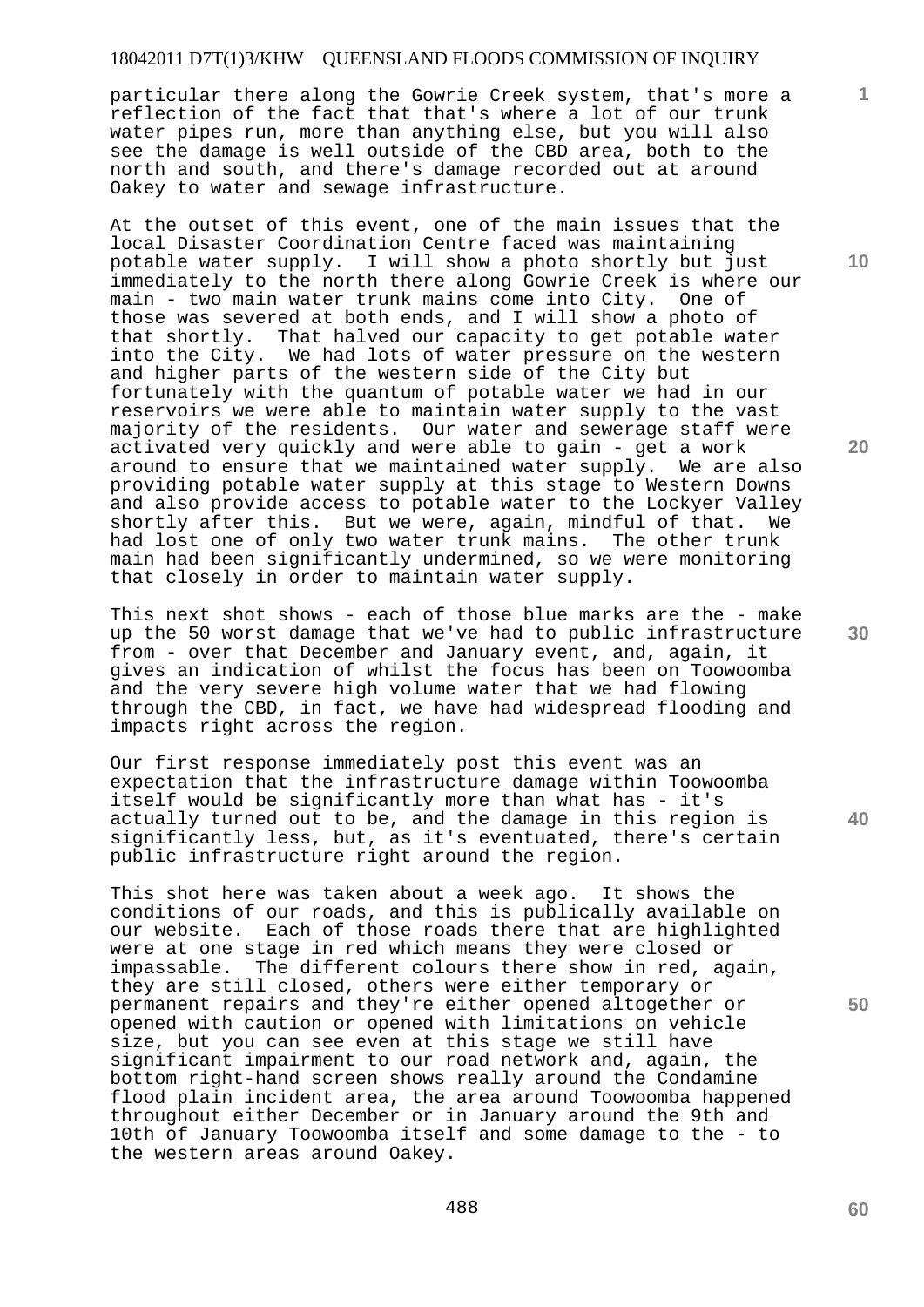To go on to have a look at the event's photos, this particular shot shows the height of some of that water. It puts into perspective that some of these waves coming through were above head height coming down the creek system, and just depicts the power and the turbidity of that water. That's the railing of the Herries Street bridge and this wave is well and truly above that - above that railing height. I expect that that would have been taken somewhere between 2.30 and 2.40 at its peak.

We will continue just to move through these photos to get a view of the damage. This is Neil and Thomas Street looking east. Again, you can see water coming in at right angles to the creek system. The depth of water around Allied Mills, just to the south - this truck wasn't trying to move through the water, I understand, I understand that the truck driver here had pulled in to the water to try to assist people that were caught on the other side.

That last photo was actually the corner of James Street, which is the Warrego Highway and Kitchener Street, or the intersection of the Warrego Highway and East Creek where two people unfortunately lost their lives, but you can see here the quantum of traffic that are backed up. This is an extremely busy national highway. It links back to the Gore Highway, the New England Highway, and also, of course, the Warrego Highway heading west through Dalby and the Surat Basin, has significant freight movements and truck movements, and you can see the quantum of traffic that's, therefore, been backed up by that event.

All this furniture has been washed out or blasted out through the windows of the furniture shop over the road and you can again, that's Grange Street running down at right angles into West Creek, so you can see the volume of water that's actually flowing and the heights of that water coming down above the creek system and flowing into the creek, not water coming from the creek, flowing up.

That's our car park for the town library. That's the back of Grand Central Shopping Centre, Allied Mills who received<br>significant damage, just north of the CBD. This is now significant damage, just north of the CBD. outside of Toowoomba, out at Crows Nest, Jellico Street Bridge, just to the north of the CBD, looking at the aftermath and debris, which gives an indication of some of the road damage. This is on the Esk Hampton Road connection.

We will stop at this photo. This is the water pipe that I was talking about before. Now, that is a 750 millimetre diameter ductile steel pipe and it's supported across this Gowrie Creek by a very significant steel bridge structure. Now, we found out - and this is the trunk main that was severed that caused us problems with water supply in the CBD, but, again, severing a 750 millimetre diameter pipe at both ends, you can just imagine the force of the water and the material caught in that water.

489

**10** 

**1**

**20** 

**30** 

**40**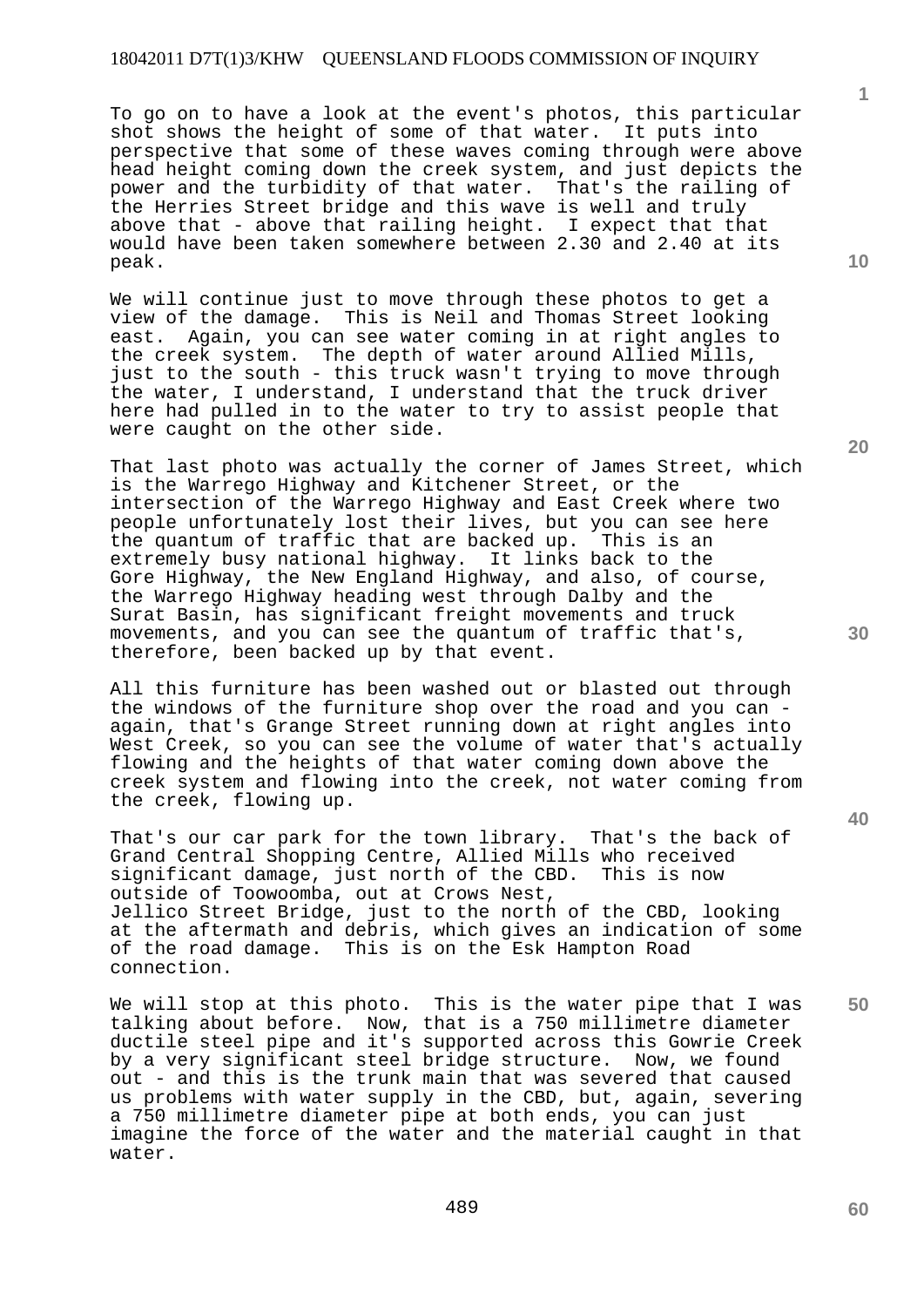We are told by eye-witnesses that there was either a tank similar to, say, a petrol tank or a gas tank that you'd see moved on a semitrailer, we understand that was caught in that creek system. An eye-witness has told us it washed down the creek, it hit that pipe and steel bridge structure that supports the pipe, bounced back once, hit it a second time and severed it at both ends, and the power of that is just mind boggling to me.

Again, this is at Cambooya, well outside of Toowoomba. We are now back into Toowoomba itself. That's from McDonald's, right now back into Toowoomba itself. in the - pretty well in the middle of our CBD. Some of the damage and debris or furniture that's been washed out. You can see the damage to cars. This is outside of the creek system, but where water has come through.

This one here, I will just stop for a moment because people might be interested. There was a lot of public footage and news footage of a blue Subaru that got caught in the creek system and got washed down the creeks. That was repeated for a number of days after this event. That's where it was caught and Herries Street bridge and you can see there again the power of the water that's just crushed and wrapped that car around the bridge structure. Just to its left there as well is a JJ Richards waste dumpster and you can see there that it's been crushed against that concrete structure and just peeled back.

Again, some of the damage. This is where a wall was washed away from a building in the heart of the CBD. A vehicle's caught along East Creek in close to the CBD area. Again, this 9, 10 kilometres north west of Toowoomba. Greenmount, some 25 kilometres south of Toowoomba. We will stop there, because this is the pedestrian bridge structure that you saw that fellow walking over that was struck by the rainwater tank and removed from its foundations, and you can just see there the size of those steel girders. It was a very substantial pedestrian bridge structure and the power to knock that off its foundations is, again, quite phenomenal.

It's interesting to note, we showed throughout that footage, it was quite surreal, the fact that this happened so quickly, 30-odd minutes for the water to come from under the creek system to be moving, flowing across the roads, people trying to get outside of the CBD, peopling crossing those bridges, almost ambivilous to what was actually happening around them and the danger that they may have been in.

This is person who's coming down to have a look at the road damage where that's a wash-out. You might notice the cracks in behind where they are standing. This is the wash-out on the New England Highway, just north of Toowoomba. Toowoomba was completely cut off from all directions immediately following this event. That was a substantial landslide.

Again, this is at Oakey, some 27 kilometres west of Toowoomba. We are now back into Queens Park and some of the damage to

**1**

490

**20** 

**10** 

**40**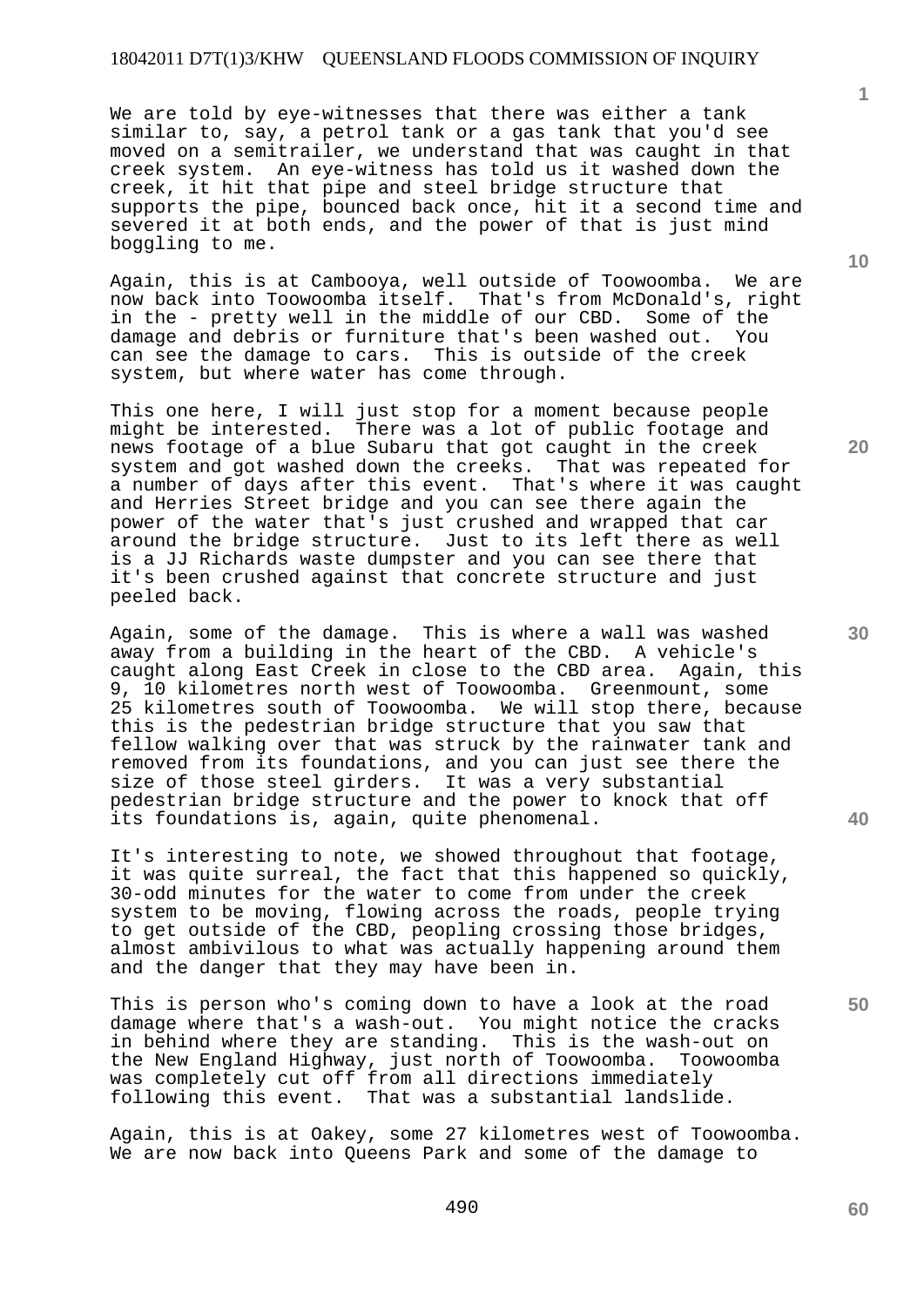footpaths and roadways. You can see there the aftermath and the furniture and that that's been washed out and caught in the main street.

This is an interesting photo in that that's at the bottom of the Range on the Warrego Highway. You are looking back up the Range and that is the upward leg of the divided road, which has just become a river.

Some of the damage, again, back into the CBD. This was all cleaned up in the space of about 24 to 48 hours. Our staff worked throughout the night of the 10th of January and, again, well into the night of the 11th of January and the CBD by and large was relatively well cleaned up and functioning again within a space of about 48 hours.

This is Gowrie Creek outside of the CBD. You can see some of the material that's been washed out there.

This is the Oakey Creek Sewerage Treatment Plant. This was construe at the beginning or during the Second World War by the Americans and it's well inundated with water. It's just a shot of one of our dams.

That's out at Cambooya to the south of Toowoomba. That's damage to the road to Cressbrook Dam. It's very hilly territory to the north along the Range and the volumes of water flowing down off the edge of those hills caused significant damage. Again, there is that very flat country to the south and west at Greenmount.

So, just bringing this presentation to conclusion, as a way of a summary, Toowoomba Regional Council covers a fairly vast area, some 13,000 square kilometres, and the events that we at the council experienced through December and January were wide spread, they weren't purely in Toowoomba proper, and the damage and recovery action that we are now taking place covers that whole area.

When we look at Toowoomba itself, the event happened with no notice. It happened very quickly, the water came from being contained within the creek system to peaking in a period of to more than about 40 minutes, and then reduced again within the space of another 40 minutes to one hour. So, the whole event occurred and it largely moved on within a space of two hours. Importantly, the water flow that caused damage and put people at risk wasn't just within the creek systems, but there was high volume overland flows coming in at right angles for the creek systems. I know personally of a number of people that were rescued from properties well outside of creek systems, because of the volume of water, overland water flow.

Thank you very much.

COMMISSIONER: Thanks, Mr Gouldthorp.

MS WILSON: Thank you, Madam Commissioner. Mr Gouldthorp, two statements have now been received in relation to the evidence

**30** 

**40** 

**20** 

**50** 

**10**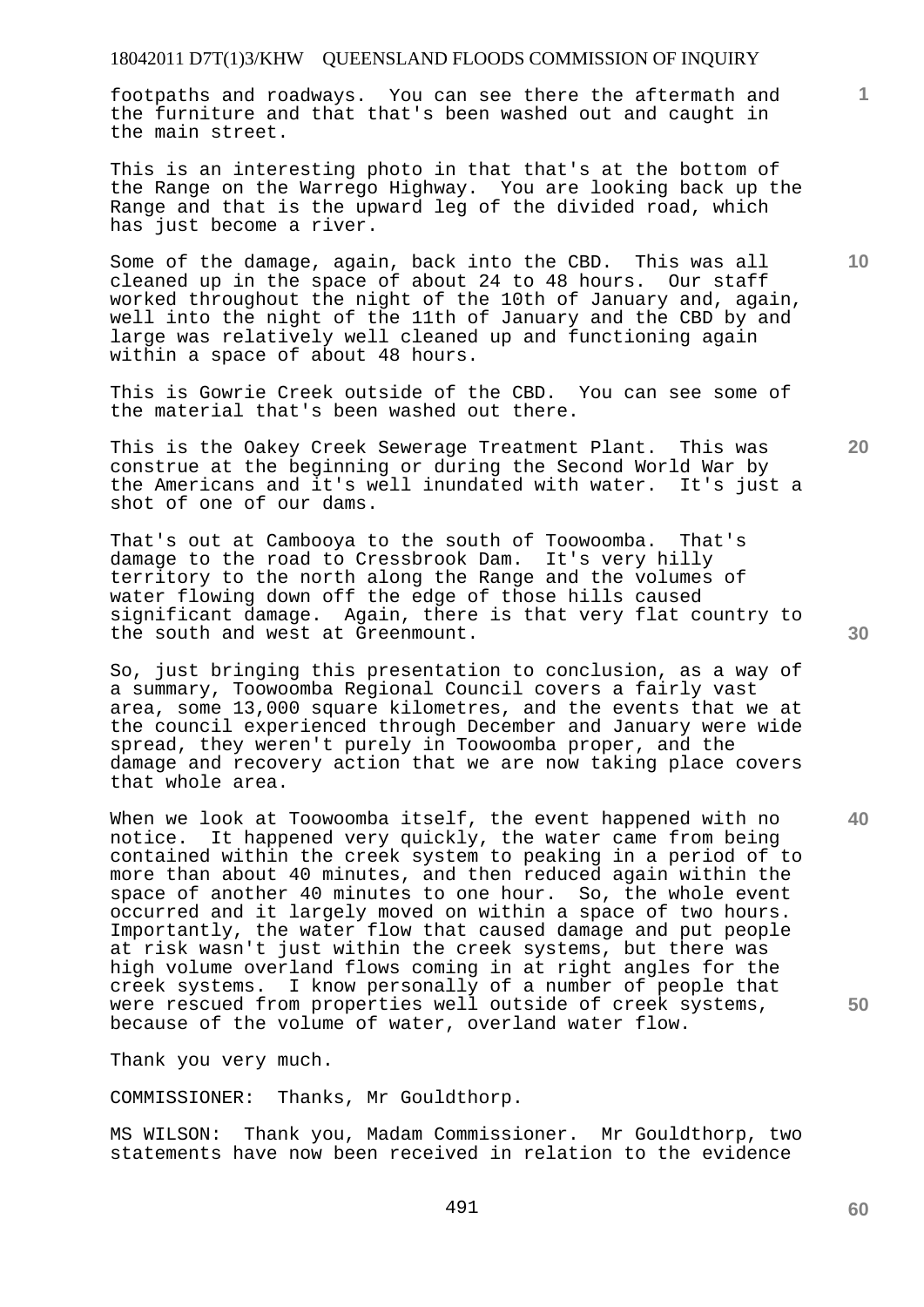of the chief executive officer of the Toowoomba Regional Council, and he will be called later in these hearings.

I now call Dr Phillip William Jordan.

COMMISSIONER: Did you want a morning break or not? Given that we had a short one before, you may not but I will leave it to you.

**10**  MS WILSON: There is a lot of nods in my direction. Yes, Commissioner.

COMMISSIONER: So, we do want a break?

MS WILSON: Yes.

COMMISSIONER: We will make it 15 minutes.

THE COMMISSION ADJOURNED AT 11.24 A.M.

**30** 

**20** 

**1**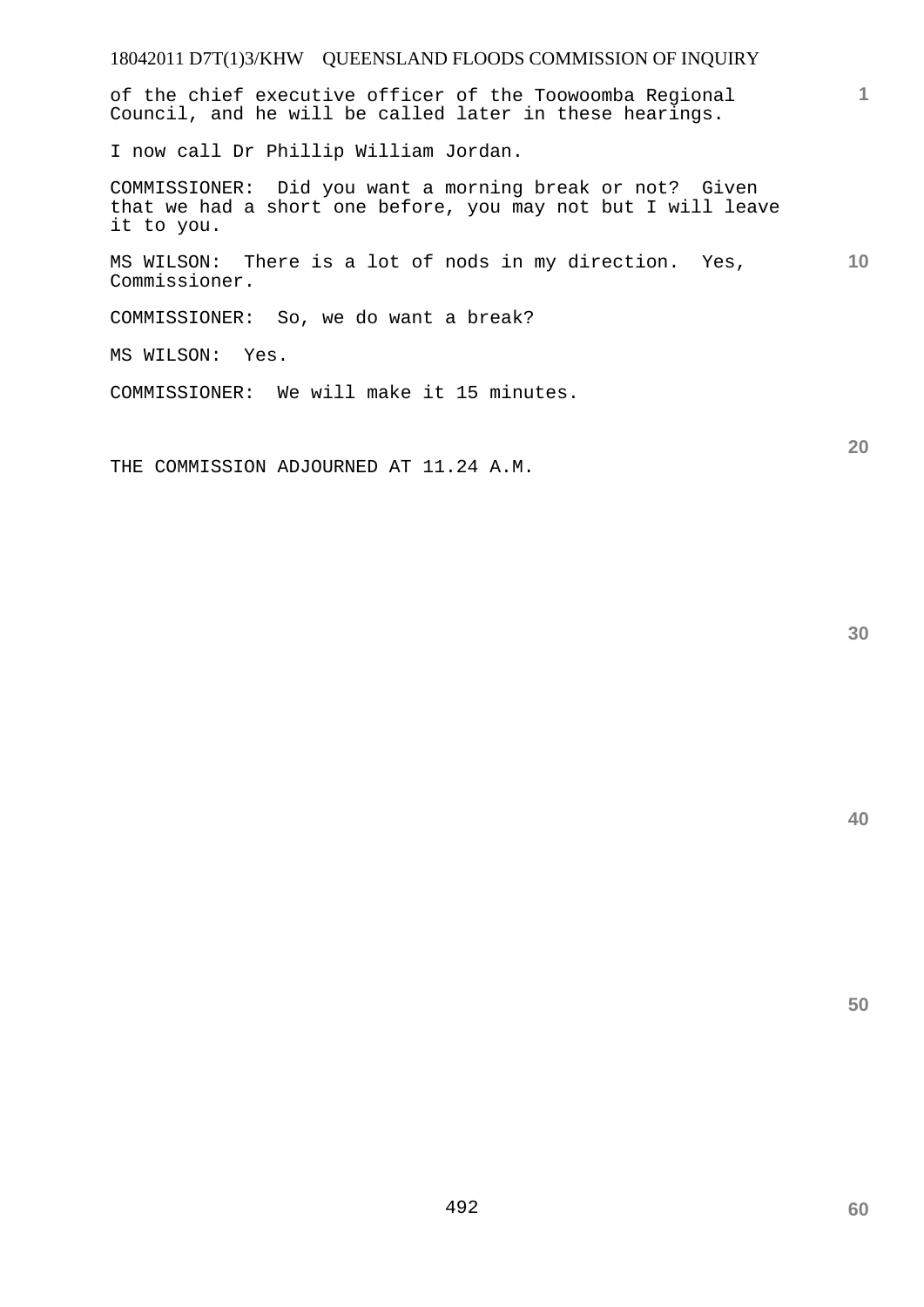THE COMMISSION RESUMED AT 11.41 A.M.

PHILLIP WILLIAM JORDAN, SWORN AND EXAMINED:

#### COMMISSIONER: Yes, Mr Gibson.

MR GIBSON: I rise because media outlets have expressed interest in being provided with a copy of the USB stick of the presentation of Exhibit 66. The council does have copies of that stick available to distribute to the media but would not do so, of course, without the permission of the Commission.

COMMISSIONER: There is no obvious obstacle that I can think of, but I will just ask counsel.

MR CALLAGHAN: No, it is in the public domain.

COMMISSIONER: Yes. No problem at all.

MR GIBSON: Thank you.

COMMISSIONER: Yes, Ms Wilson.

MS WILSON: Thank you, Madam Commissioner. Is your full name Dr Phillip William Jordan?-- Yes, it is.

Are you a senior hydrologist currently employed by Sinclair Knight Merz?-- Yes, I am.

Do you have a Bachelor of Engineering?-- Yes, I do.

And Doctor of Philosophy?-- Yes, I do.

And was your PhD thesis on the effect of flood modelling of rainfall variability and radar rainfall measurement error?-- Yes, it was.

Have you previously been employed by the Bureau of Meteorology?-- Yes, I have.

And that was for 18 months between July 2001 and December 2002?-- Yes, that's correct.

And your role with the Bureau at that time was to perform research on the application of dual polarisation weather radar to quantitative rainfall measurement and flood forecasting?-- That's correct.

And from January 2003 you have been employed with Sinclair Knight Merz?-- That's correct, yes.

**20** 

**30** 

**40** 

**50**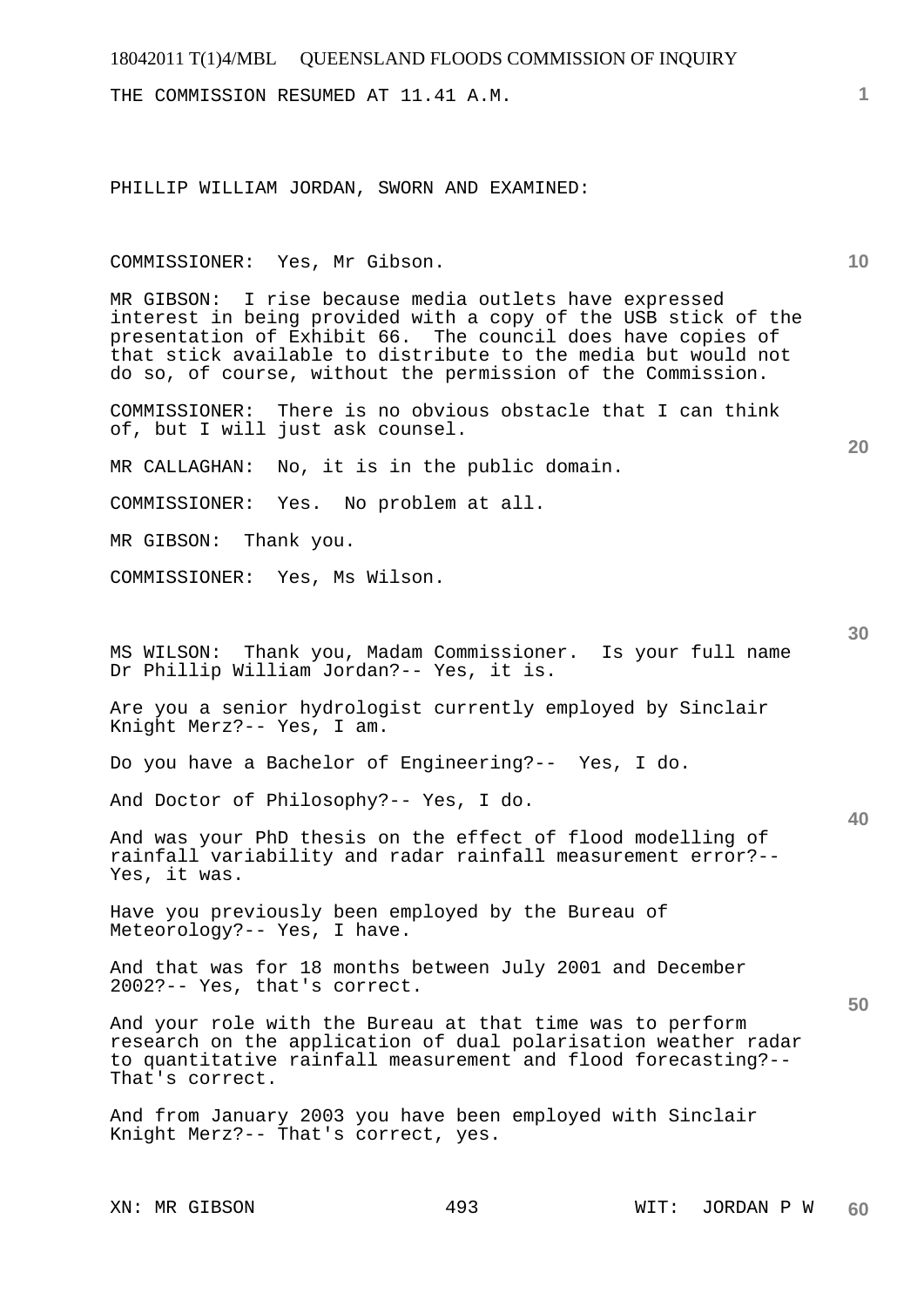18042011 T(1)4/MBL QUEENSLAND FLOODS COMMISSION OF INQUIRY **1 10 20 30 40 50**  You now you have written a report for this inquiry?-- Yes, I have. That report entitled Hydrological Advice to Commission of Inquiry Regarding 2010/11 Queensland Floods?-- Yes, it is, that's correct. Is that report dated the 12th of April 2011?-- Yes, it is. Thank you, Commissioner, I tender that report. COMMISSIONER: It can be Exhibit 67. ADMITTED AND MARKED "EXHIBIT 67" MS WILSON: Now, you referred in your report to many documents and I will just take you some of those documents. Did you refer in that report to a submission by Anthony Corneilus, a submission that he provided to the Queensland Flood Commission report?-- Yes, I did. Your Honour, I tender that report. COMMISSIONER: Sorry, that's the actual submission or----- MS WILSON: That is the submission. COMMISSIONER: Of Mr Corneilus. That will be Exhibit 68. ADMITTED AND MARKED "EXHIBIT 68" MS WILSON: Your report also refers to the Insurance Council of Australia: The Nature and Causes of Flooding in Toowoomba 10 January 2011?-- Yes, it does, that's correct. Commissioner, I tender that report. COMMISSIONER: That report will be Exhibit 69. ADMITTED AND MARKED "EXHIBIT 69" MS WILSON: And your report also refers to the Insurance Council of Australia: Flooding in the Brisbane River Catchment January 2011 Volume 4, Flooding in Lockyer Valley Regional Council LGA?-- That's correct.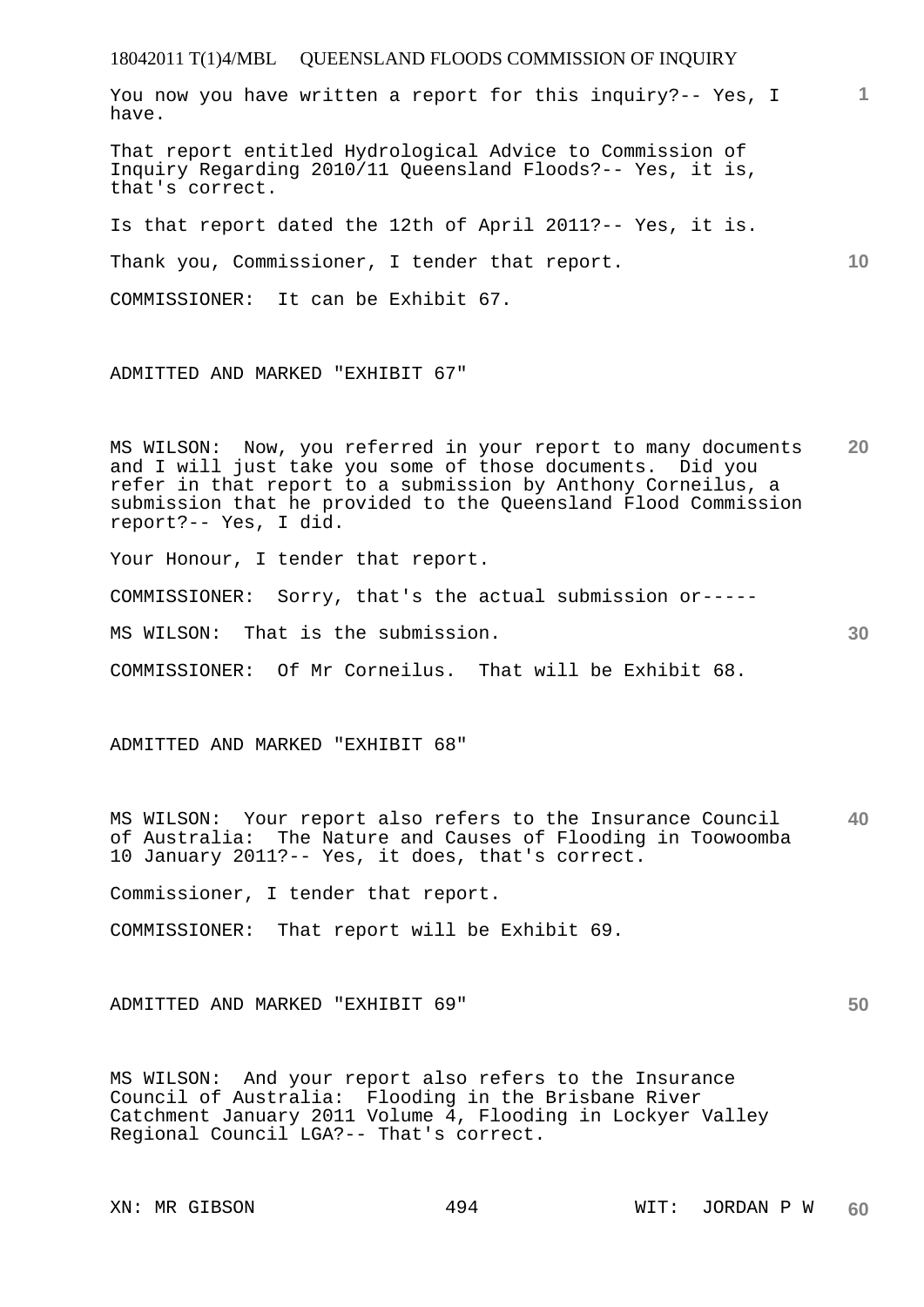Commissioner, I tender that report.

COMMISSIONER: Exhibit 70.

ADMITTED AND MARKED "EXHIBIT 70"

MS WILSON: Now, can I take you to Exhibit A in your report. That will come up on the screen shortly. Exhibit A refers to radar scans produced by the Bureau of Meteorology at the time of the 10th of January 2011?-- Yes, it does, that's correct.

We will just get that up on the screen soon. So that is the scans that are referred to in Exhibit A?-- Mmm-hmm.

Yes, Dr Jordan?-- That's correct, yes, appendix A. That's correct.

Now, these are the scans that are available to the public on the Bureau of Meteorology website?-- That's correct.

Now, these scans show differing colours as a weather event?-- They show different colours of what is known as reflectivity, and reflectivity is a quantity that is returned by a weather radar. It basically measures the intensity of the radiation that's backscattered from whatever that - the radar beam happens to hit in the atmosphere.

So from your experience, is the Bureau of Meteorology just working on the colours or do they have additional information to assist them in forecasting?-- From my experience, the values that are returned from the radar are actual - as I said, a quantity called reflectivity. That reflectivity value is measured in a unit called dBZ and those values typically range between about 10 and 60 and so those collar ranges actually relate to quantitative measurements of reflectivity.

In layman's terms, is that - what we can see on that radar screen can be converted by the Bureau of Meteorology into a rainfall rate?-- That's right. So there is a - there are equations that allow the reflectivity to be converted directly to a rainfall intensity. Those equations depend upon the raindrop size distribution. So there is not a one to one conversion, if you like, that is appropriate in all situations. But the rainfall intensities that are calculated from the reflectivity values can be corroborated by ground-based rain gauges that would have been observing the event as well.

Well, put aside the rain gauges for one moment?-- Yep.

If you can just maintain on the rainfall rate?-- Yep.

Why is it important to have an appreciation of the rainfall rate?-- So the rainfall rates, obviously the higher the

**40** 

**50** 

**10**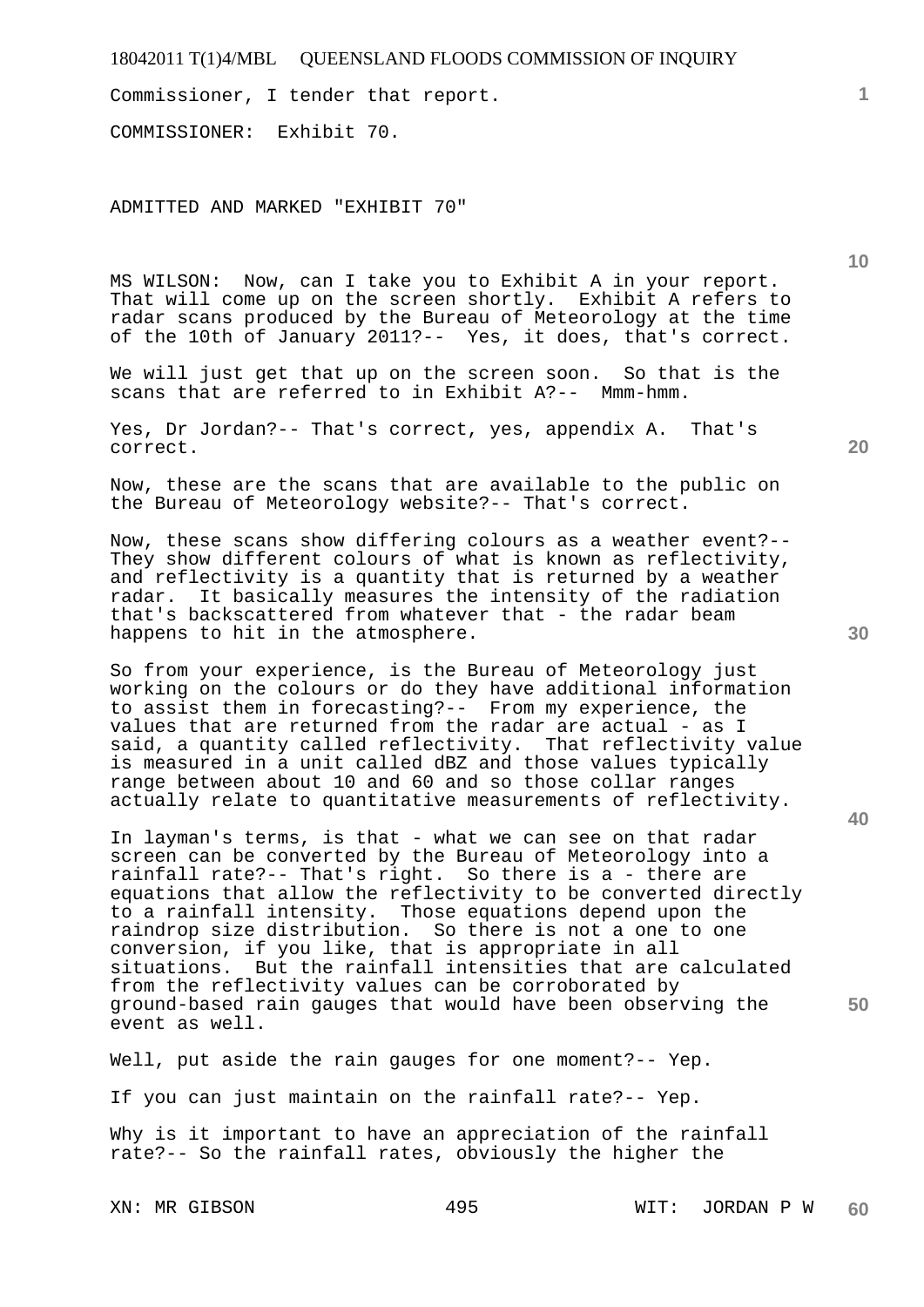rainfall rates are the more likelihood or the higher the runoff will be that will be generated from catchments where that rainfall actually intercepts the ground. So understanding where high rainfall intensities are is important. It is also important to understand the spatial and temporal distribution of that rainfall as it moved across the catchments of Toowoomba and the Lockyer Valley.

So in the preparation of your report did you have that data of the conversion of the reflectivity into the rainfall rate?-- No, I didn't have the values that would allow me to directly convert the rainfall. The image is to rainfall intensity values. I was relying on some older information that the Bureau used to provide around the conversion between the colours to reflectivity values.

Would that data assist you in providing more detailed information to the Commission?-- It would assist me greatly, yes.

You talked about rainfall gauges just previously?-- Mmm-hmm.

Why is it important in terms of having the information that you get from rainfall gauges?-- So the rainfall gauges provide a validation of what the radar is telling you. As I said, there's a - the conversion from reflectivity to rainfall rate depends a lot on the meteorological conditions that exist at the time having information from the rain gauges allows more certainty in that conversion.

So is it the case that the rainfall gauges can corroborate what you have just seen on the radar?-- That's correct.

For example, if you are looking at a radar image and you are seeing a rain event pass an area, then you can look at what the rainfall gauges have recorded to see if that is in the same terms as what you're seeing on the radar?-- That's correct.

**40**  Now, if I can direct your attention to these four images that are on the first page of appendix A. Can you take us through the information that you're getting from that first radar image, which is - if you could just give me the time of that?-- 11.30 a.m.

So we have four radar images on that page: one from 11.38 and one finishing at 11.48?-- 11.30 a.m. is the first image.

Yes?-- They are at six-minute interval, that's correct.

Okay?-- So what we have here is an intense thunderstorm that intense thunderstorms that are moving from the north-east to the south-west. Those thunderstorms had crossed the coast approximately two hours earlier in the area up near - near Maroochydore and were moving in a south-westerly direction. The important thing is really to concentrate on the areas that are in the yellow colours, the yellow, orange and red colours in this image, and the estimated intensities in those areas

**20** 

**50** 

**10**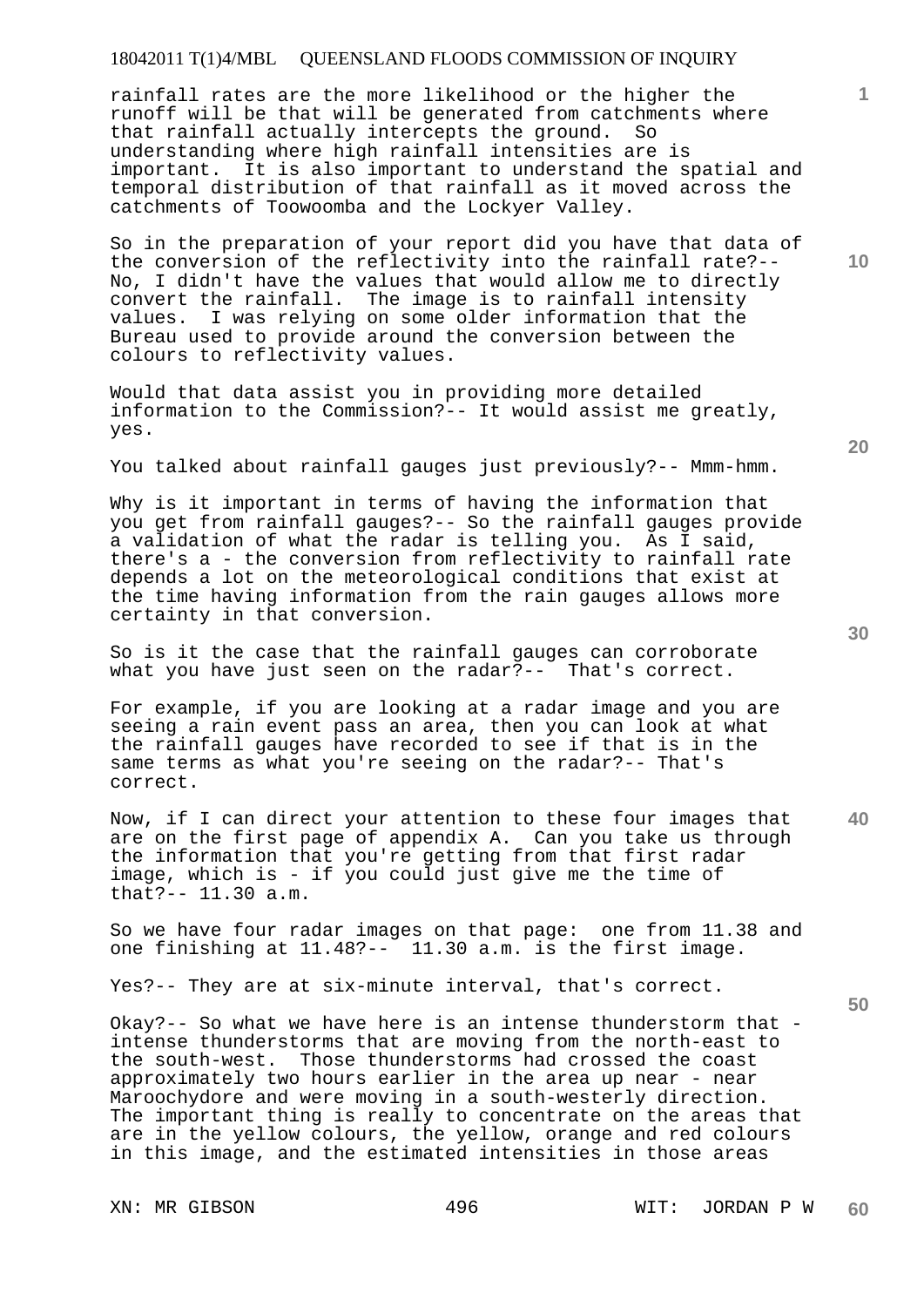are - well, I've estimated that we're looking at intensities of in excess of 20 millimetres an hour in areas where those areas that are coloured are yellow, orange and red. So by looking at successive images we can establish the direction of movement and the speed of movement of the storm and we can also estimate what the rainfall intensities were doing at the time.

Okay. Now, in your report the radar scan at 11.48 assumes some importance?-- Yes, it does, because the first - the scan at 11.48 is starting to show convergence between - I'll just refer to my report. Yes, so at 11.48 we have a storm cell that has - we've had two storm cells, one moving from the west and one moving - sorry, one moving from the east in a westerly direction has converged with a cell moving from the north-east in a south-westerly direction into this large cell. The maximum intensities at that time were - we're probably looking at reflectivity values of about 45 dBZ which can translate into intensities of up to 100 millimetres an hour. The intense part of the storm, so that yellow area in the storm, covers an area approximately 40 kilometres in diameter and it was moving at approximately - by looking at successive scans we can see that it was moving at approximately 30 kilometres an hour in a south-westerly direction at that time.

And so, in terms of warnings that could be provided, in your report you say that the 11.48 is an important scan that the Bureau should have acted upon?-- Well, I guess it's at that time in point that there was evidence not only from the 11.48 scan but from the preceding scans that there was an intense thunderstorm with intensities of, well, it varied across the storm but somewhere between 20 and 100 millimetres an hour, moving at - as I said, it was 40 kilometres across moving at about 30 kilometres an hour. And so, those intensities were at a level that was certainly above what a rainfall rate that would be comparable with a one in 10 year rainfall event for a one-hour duration. So that sort of rainfall event occurring on already saturated catchments would or could reasonably be expected to cause concern for outer bank flows and potential flash flooding at that point.

Now, when the Bureau of Meteorology would see an 11.48 scan, do they receive that information then or is there some time lapse before they receive the full information?-- So there is a small lag in terms of the time that it takes for that - for the radar to complete its scan and for some basic quality control to be performed and for the data to be transmitted. Typically, that time is no more than a couple of minutes and it certainly is almost always less than 10 minutes. So the data that's flagged on that scan would - I would have expected the Bureau would have had access to that before midday.

At page 59 of your report you take into account that lag, that time-lag, to some degree and you say, "An experienced meteorologists could reasonably have been able by 12.15 p.m. to predict that rainfall intensities would increase as the rainfall approached the Toowoomba Range due to orographic enhancement and Doppler radar data demonstrating the likely

XN: MR GIBSON 497 497 WIT: JORDAN P W **60** 

**10** 

**1**

**20** 

**30** 

**40**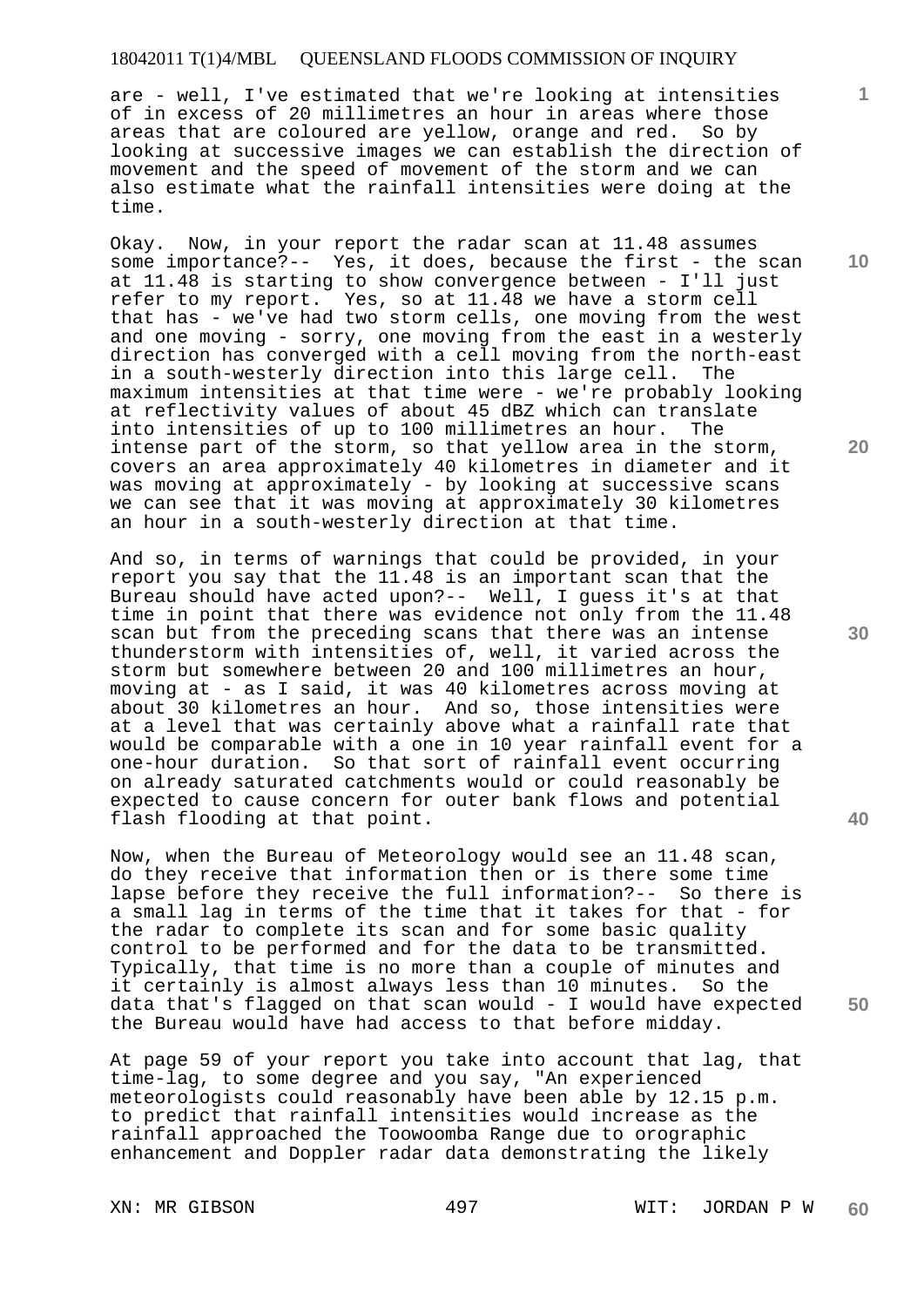presence of strong updrafts on the south-eastern side of the storm from radar scans available at the time"?-- That's correct.

You've come to that conclusion from viewing the radar scans that were available on the Bureau of Meteorology's site?-- Yes, I have, that's right.

You also say on page 59 that, "On the basis available", and that is your looking at, effectively, those four scans, "to severe weather meteorologists by sometime between 12 noon and 12.15 on Monday 10 January, they should have been alerting the Flood Warning Centre and local authorities with responsibilities under current arrangements for flash flooding of the meteorological situation"?-- That's correct.

Now, the Bureau of Meteorology, if you can just assist us with just the structure of the Bureau of Meteorology, it has almost two components, doesn't it?-- So my - my understanding is of the way in which the Bureau is internally organised is that, firstly, the Bureau operates at a regional level. So there<br>are regions set up basically on state boundaries. In this are regions set up basically on state boundaries. case we're talking about the Queensland regional office. Within the Queensland regional office the - there is a Flood Warning Centre that is responsible for non-flash flood warning and a severe weather - severe weather forecasting desk that is responsible for providing severe weather - severe weather forecasts.

At page 60 of your report you then say that at 2.35 p.m. on the 10th of January the Bureau of Meteorology, using its current systems and procedures, should have been in a position to issue a flash flood warning for Grantham?-- Yes, I - what my observation was is that there was a rapid rise in the water level at the Helidon streamflow gauge between 2.30 and 2.53 p.m. The water level rose at Helidon from approximately four metres gauge height to more than 12 metres gauge height. So that was an increase of eight metres in a period of 23 minutes. At 12.53 p.m. the Helidon streamflow gauge failed or it malfunctioned and failed to return any more data for a period following that. But given that there was a - that strong rise in water level over that 23-minute period, my expectation would be that the Bureau could reasonably have been looking at that data and by - at some stage during that period, and I picked a time of about 2.45 p.m., have been aware that there was a rapid streamflow rise going on at Helidon which would have enabled a warning to have been made for Grantham and other communities downstream.

If I can take you to another topic that you have raised in your report and that is the annual exceedance probability, AEP. Can you tell us what AEP means?-- Yes. So the annual exceedance probability is the probability that an event might be exceeded - exceeded in any one particular year. So, for example, we often talk about an annual exceedance probability of one in 100, which means that in any given year there is a one per cent chance or a one in a hundred chance of that flood level being equalled or exceeded.

**10** 

**20** 

**1**

**30** 

**50**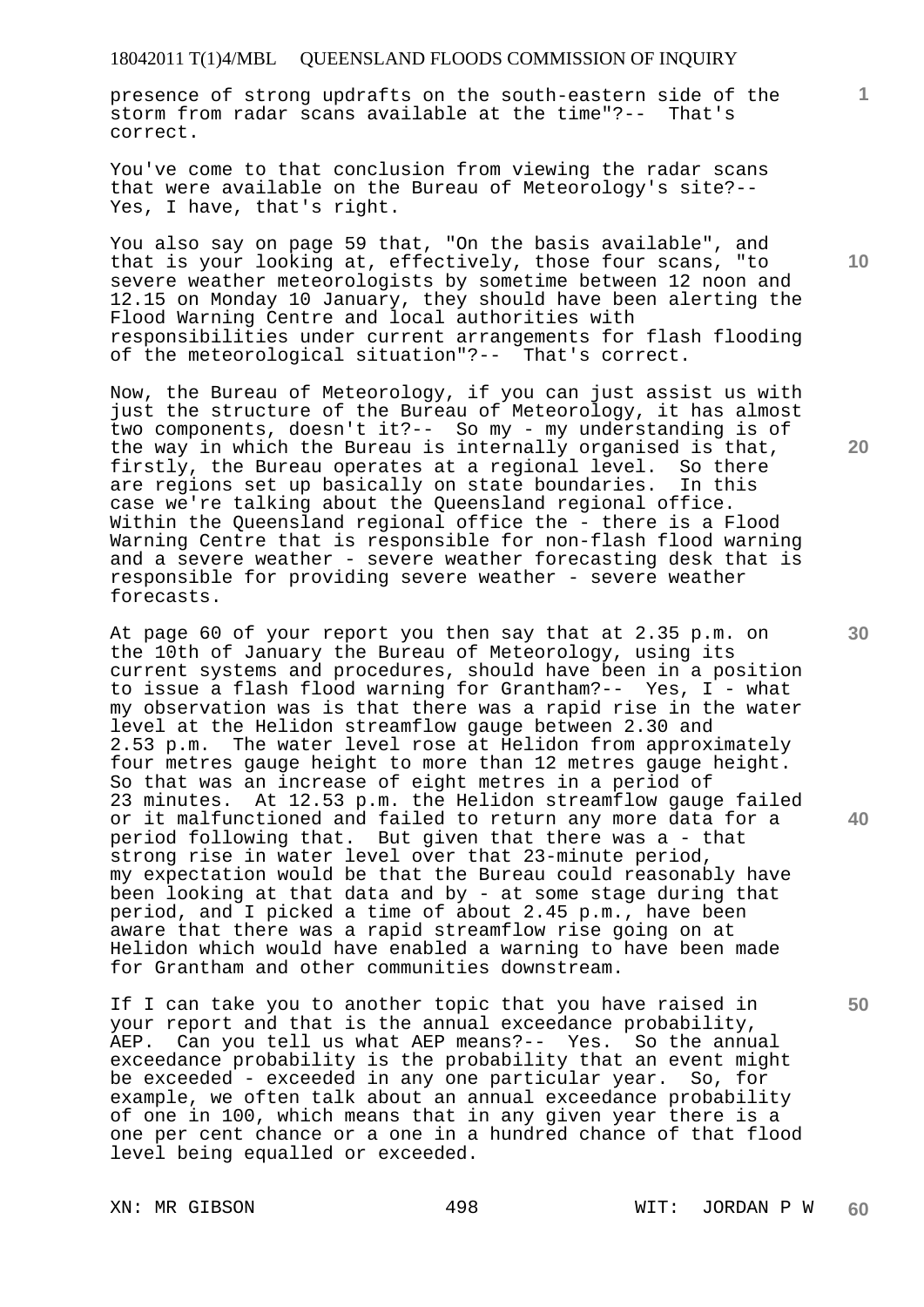Okay. Now, have you examined the AEP of this rainfall event in Toowoomba and the Lockyer Valley? Have you done those calculations?-- I've done what I was able to do with the available data. The ground-based rain gauges - there are few gauges in the Lockyer Valley catchment that were actually able to capture the highest intensities of the rainfall event as it passed over. The best sited gauges to capture the high rainfall intensities that were observed were in Toowoomba and were the gauges operated by the Toowoomba Regional Council.

**20** 

**1**

**10**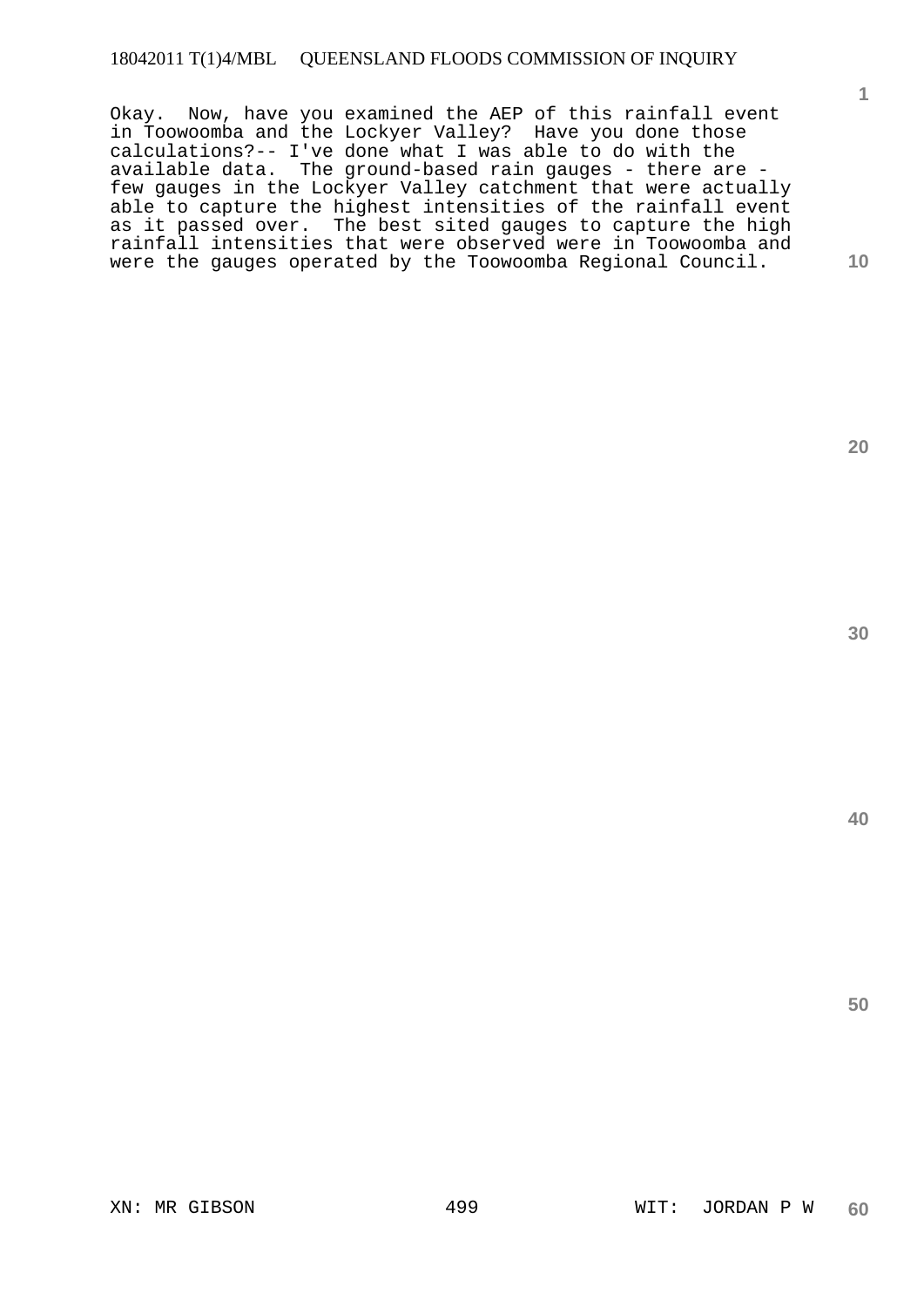One gauge at Prince Henry Drive recorded - recorded a rainfall intensity of 94 millimetres over a period of 60 minutes, and that translates into an annual exceedance probability of the rainfall event of 1 in 370.

So, that's one in 370 years?-- One in 370 years, that's correct.

Okay. What about in relation to the Lockyer Valley? You said that you have had some difficulties there. Can you provide us any assistance with an AEP in the Lockyer Valley?-- So, in the Lockyer Valley, the only - or the gauge that is most likely to have caught the highest rainfall intensities was located - was a Queensland Rail recording at a place called Holmes near Spring Bluff that recorded 93 millimetres in a period of an hour, which would correspond to an AEP of one in 250. It is possible, and I would say likely, that severities of rainfall at other locations that occurred between the rainfall gauges were higher than that.

Now, your report provides a hydrological description of flooding in the Gowrie and Oakey Creek catchment?-- That's correct.

And your report also examines the influence of the Cooby Dam on the flooding of Oakey?-- That's correct.

Now, what did you conclude in relation to the influence of the Cooby Dam in relation to the flooding downstream?-- Okay. So, Cooby Dam is located on Cooby Creek, which is a tributary of the Oakey Creek. Cooby Dam, the catchment area upstream of Cooby Dam, represents 28 per cent of the total catchment area of Oakey Creek at Oakey. The Cooby Dam, the peak outflow recorded at the dam was - and I'm now quoting Mr Collins' report that I perused last night - was 258 cubic meters per second, which would relate to a flow over the dam spillway of 300 cubic meters per second and is estimated to be a one in 50 year flood at the dam site. The flood modelling that's been performed previously for Cooby Dam shows that the dam would have attenuated the peak flow for a one in 50 year event from approximately 600 cubic meters per second to approximately 300 cubic meters per second. So, it's certainly the case that Cooby Dam mitigated the flows occurring down Creek and into Oakey Creek at Oakey. It's also the case that we know from the radar rainfall imagery that flows were coming from the rest of the Oakey Creek catchment, they were coming from the other tributaries of Oakey Creek and from the catchment after Oakey Creek itself, and so the fact that there was run-off and rainfall and flows being generated over that catchment area means that Cooby Dam mitigated the flows, but it certainly wasn't the only place where flow was coming from that would have been caused flooding in Oakey.

Now, the Cooby Dam, have you done an analysis of what is the Cooby Dam built to withstand in terms of AEP?-- I believe, and I don't have it in front of me, that the dam can withstand - sorry, I have looked at it but I don't have the document in front of me to actually corroborate that. It's something in

XN: MS WILSON 500 WIT: JORDAN P W **60** 

**1**

**10** 

**20** 

**50**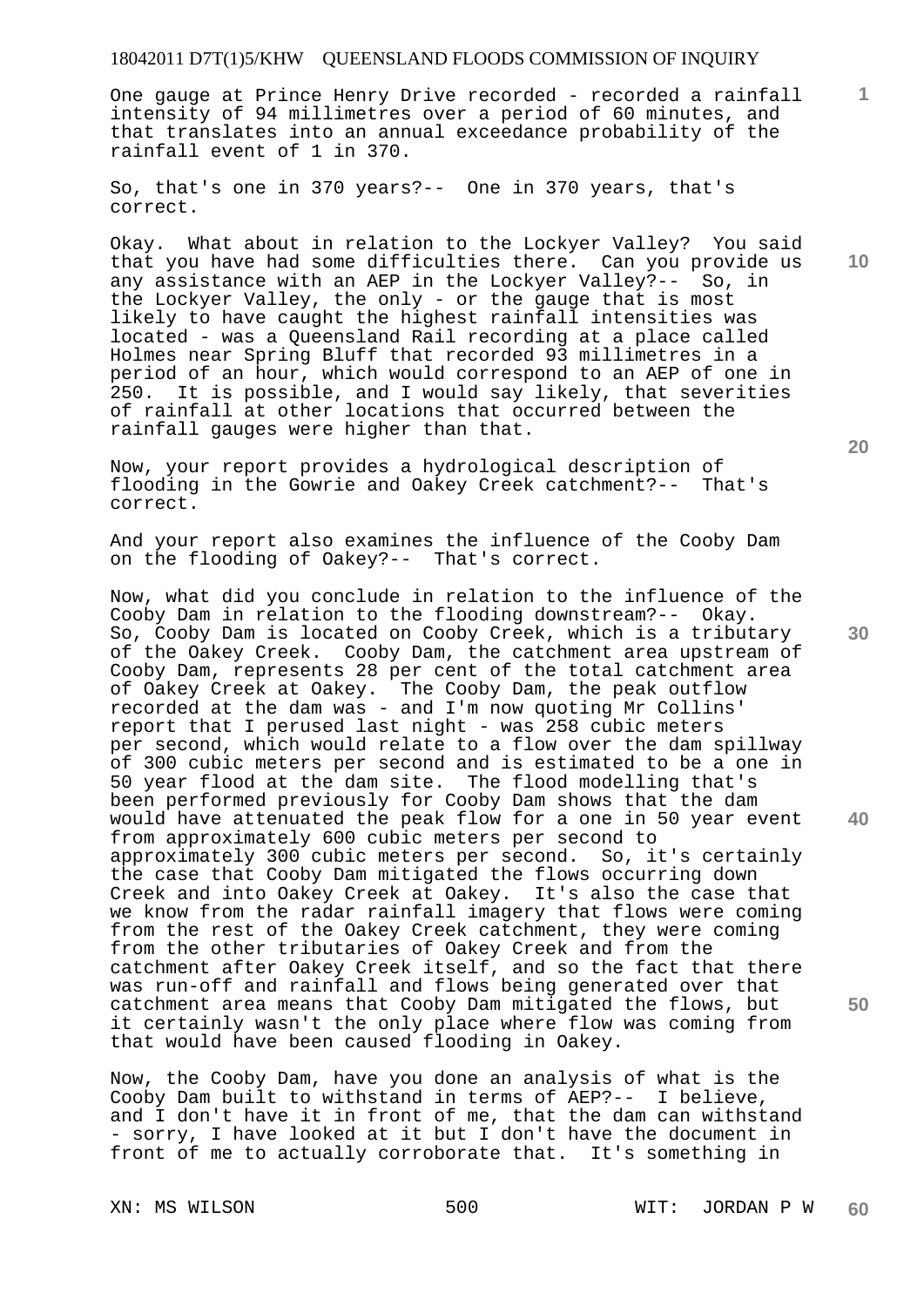excess of 1 in 100,000.

Now, you have also referred in your report to the Insurance Council Australia report on the flooding in the Lockyer Valley?-- Yes, I have.

Now, can I take you to that report, and can I take you to figure 8.1 at page 44?-- Am I waiting for it to come up on the screen?

Yes, it will come up on the screen?-- Yes.

While we're waiting for that to come up on the screen, you did a hydrological analysis of if we can call it path of the waters as it hit the Lockyer Valley?-- I did, that's correct.

And you can, with reference to the map, take the inquiry through to your opinion as to the path of this water?-- Yes, I can.

Okay. We will just wait for the map to come up on the screen?-- Okay. So, we can see on the map a number of - I need a pointer or something, don't I? There are a number of tributaries in the Lockyer Valley in the western part of the can I manipulate this any way or have a pointer just so I can point to-----

You want?-- I just want to be able to document areas on the screen where I'm pointing to, I suppose.

Yes, but if you point on the screen it won't go on that bigger screen?-- Okay.

COMMISSIONER: You can point at the bigger screen?-- I can point up here?

MS WILSON: Yes?-- Okay. That appears to be working. So, there is a number of tributaries in the upper Lockyer Valley. Alice Creek, which is labelled, flows in in this area down here, catchment up here, Murphys Creek up here, and Fifteen Mile Creek - Alice, Fifteen Mile and Murphys Creek all join just downstream of the town of Murphys Creek. Further downstream, this is Rocky Creek, which itself has a number of tributaries, and then further downstream of that there's a creek called Monkey Water Holes Creek. The rainfall event or the storm, the intense part of the storm, was moving in a southwesterly direction from up here to - from southwest sorry, from northeast to southwest, and would have started to - based on the radar imagery, that imagery that shows the yellow part of the storm with the highest intensities would have started to enter the subcatchments of the Murphys Creek, Alice Creek and Fifteen Mile Creek at approximately 12 noon on the 10th of January. The rainfall then would have gradually extended across the catchment, so that by - certainly by 1 p.m. there would have been intense rainfall occurring across most of these - the catchments in most of these creek systems. Initially there would have been run-off generated due to the fact that the catchments had been saturated by rainfall that

**20** 

**1**

**10** 

**50**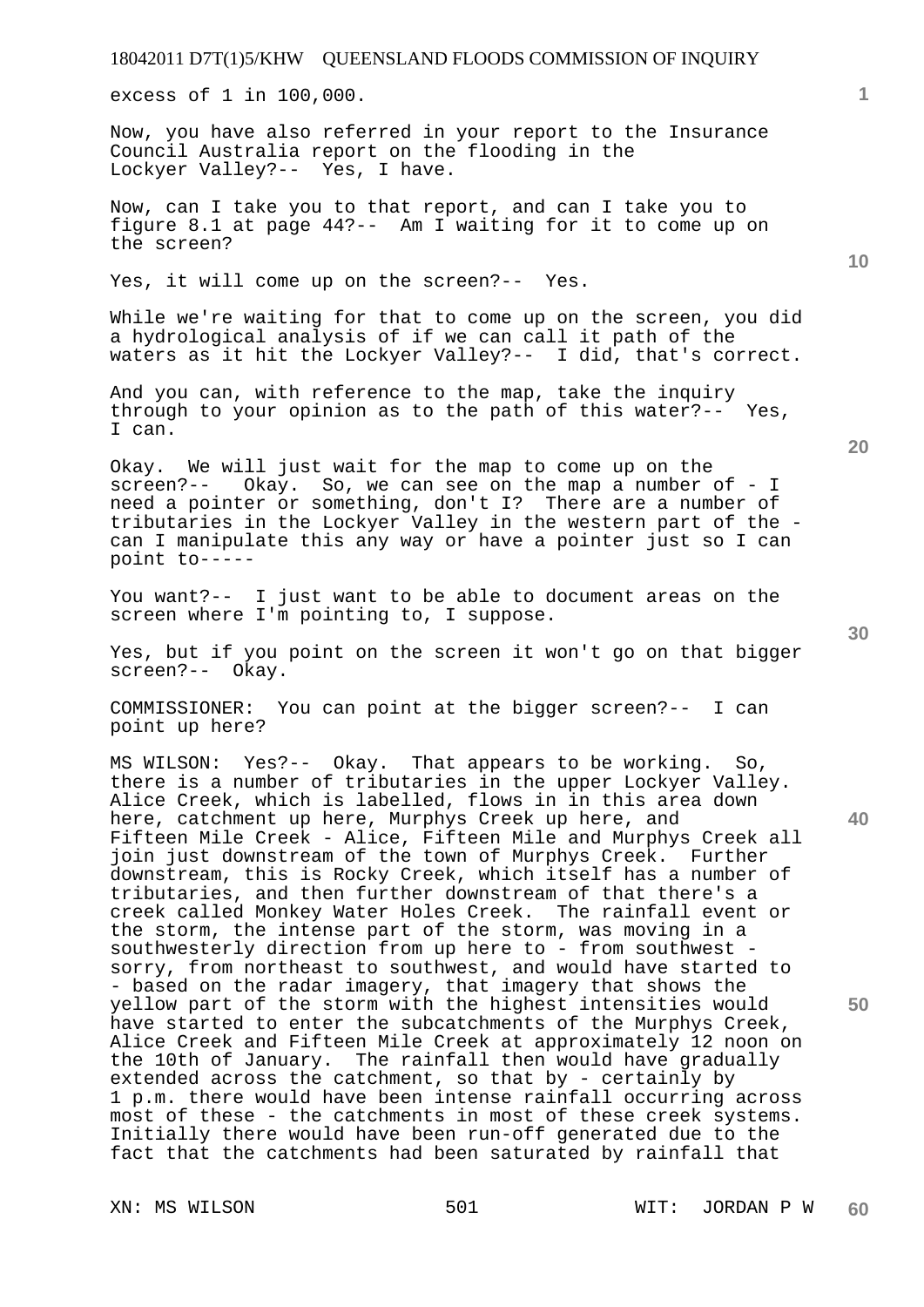had occurred over several days previous to the event. The catchments would have been saturated prior to the event, so run-off would have started to occur virtually immediately the event - the intense rainfall started to occur, and that would have flowed into those creek systems. There's a stream flow gauge on Murphys Creek at Spring Bluff here that captures a very small catchment up the top here, 18 square kilometres in area, and that stream flow gauge which - returned data that was only available after the event, well and truly after the event had been completed, showed that water level rise started to occur at 1.20 p.m. and by 1.40 p.m. it peaked at a level of 4.6 metres - 4.96 metres gauge height, and the Insurance Council of Australia have estimated that the peak<br>flow at that time was 360 cubic meters per second. The one in flow at that time was 360 cubic meters per second. 100 peak flow estimated for that catchment from a regional frequency analysis is 167 cubic meters per second. So, the peak flow at that gauge was more than double the magnitude of the one in 100 peak flow. Obviously there was run-off - there was one-off being generated from all of - as I have mentioned earlier, from all of those - from all of the subcatchments of the upper Lockyer Creek, and so there was flow coming down these upper tributaries, initially through Murphys Creek, continuing down Lockyer Creek, and then with flow coming in from the - from Rocky Creek joining the flow that was already coming down - the flood that was already coming down Lockyer Creek, and then just downstream of Helidon Monkey Water Holes Creek contributes flow, and that joins the flow coming down through Helidon as well. Once again, referring to the Insurance Council of Australia report on the Lockyer Valley, the estimated peak flow just downstream of Helidon was between 3,500 and 4,000 cubic meters per second and that occurred at approximately 3.30 p.m. on the 10th of January. Yep. And then that flow obviously then continued downstream through Grantham. There were - there was amateur video captured approximately halfway between Murphys Creek and Helidon at a railway bridge crossing, which the timestamp on the video shows that the event started - that there were - the event was already running out of the bank at 1.59 p.m. and the video claims that the flood peaked at approximately 2.21 p.m. at that location. In this case, the movement of the storm did cause the flood peak to be large, or very large, because the movement of the storm was such that peaks from these catchments here in the northern part of the upper Lockyer Creek catchment occurred, were flowing downstream. They were then joined at virtually a coincidence - at a almost coincident time from the peak coming in from Rocky Creek, and then at - again peaks coinciding from Monkey Water Holes Creek and Lockyer Creek as the flow continued downstream.

You referred to some figures that the Insurance Council of Australia had done. Have you done your own analysis on those figures?-- I haven't been able to do any further analysis to corroborate their figures.

But based on those figure, you can calculate and describe for us the path of the water?-- Yes, I have, yes, and the figures look plausible.

XN: MS WILSON 502 WIT: JORDAN P W **60** 

**10** 

**1**

**20** 

**30** 

**40**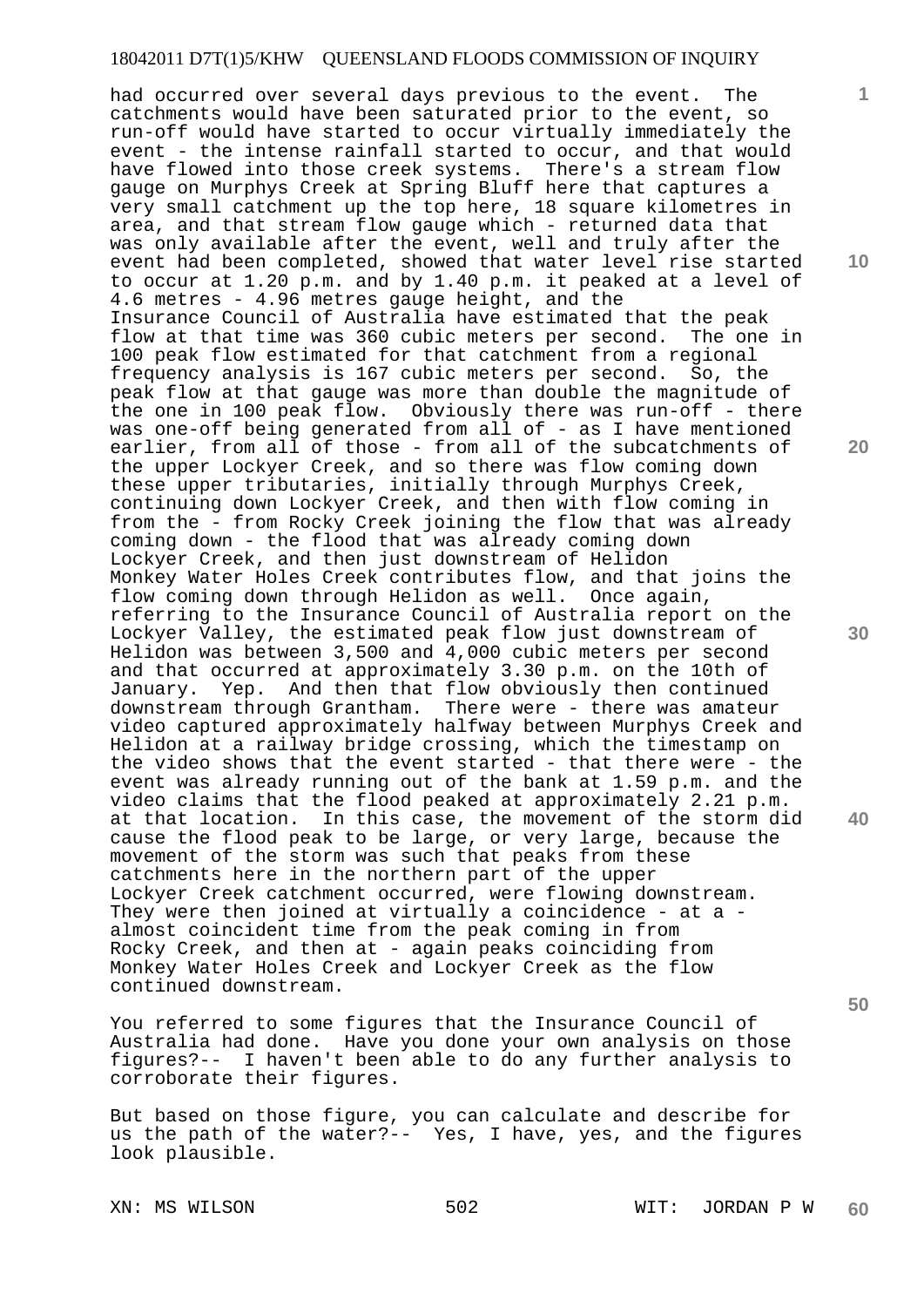Okay?-- Yep.

Now, the next question is: we have looked at the path of the water. Why did it hit these communities with such intensity?-- It really hit these communities with such intensity simply because the rainfall intensities were so large and it was a combination of those high rainfall intensities occurring on steep, saturated catchments that generated run-off so quickly, that caused the flooding to be at such large flow rates, high velocities and large depth of the flow.

Your report also looks at the possible influences on the water velocity and direction by infrastructure and other possible matters like the quarry?-- Yes.

I am going to take you through a few of those?-- Yep.

Could you tell us, if any, what was the influence on the water velocity and direction caused by vegetation in the creeks?-- So, in general, my assessment would be that the magnitude of this event was so large that it stripped a large amount of vegetation from the creek bed and banks. It also stripped vegetation from flood plain areas and even areas that would be considered outside of normal waterways and flood plains due to land slips and those sorts of things that have - are documented to have occurred within the catchment. The vegetation, once it's mobilised within the stream, will move downstream with the water flow. Some of that vegetation was found on structures such as culverts and bridges during the flood event.

Does that have an influence when it hits these culverts and bridges?-- It will have a local influence when it hits those culverts and bridges, so any vegetation or debris that gets caught against a culvert will have some effect in backing up water behind that structure. The hydraulic influence depends on how much - how much vegetation is caught and depends on the flow rates and the hydraulics, the other hydraulic parameters that govern that crossing.

So, is it your opinion that any vegetation that were in creeks or waterways had little influence on the direction of the water?-- It's - the vegetation that was removed from the creeks or waterways would have been removed very early in the flood event. It would have contributed along with other vegetation that was stripped off areas that are not normally considered waterways, so it would have had - would have contributed to some extent, but it's difficult to establish how much the - how much the vegetation that was stripped out of the waterways contributed compared with vegetation that was removed from other areas. I think, though, it's fair to say that the magnitude of this event was so large that the relative impact of - in general, the relative impact of vegetation stripped from the creek bed and banks is - would be minor compared with the - all of the other debris that was washed down during the event.

XN: MS WILSON 503 WIT: JORDAN P W **60** 

**10** 

**1**

**30** 

**20** 

**40**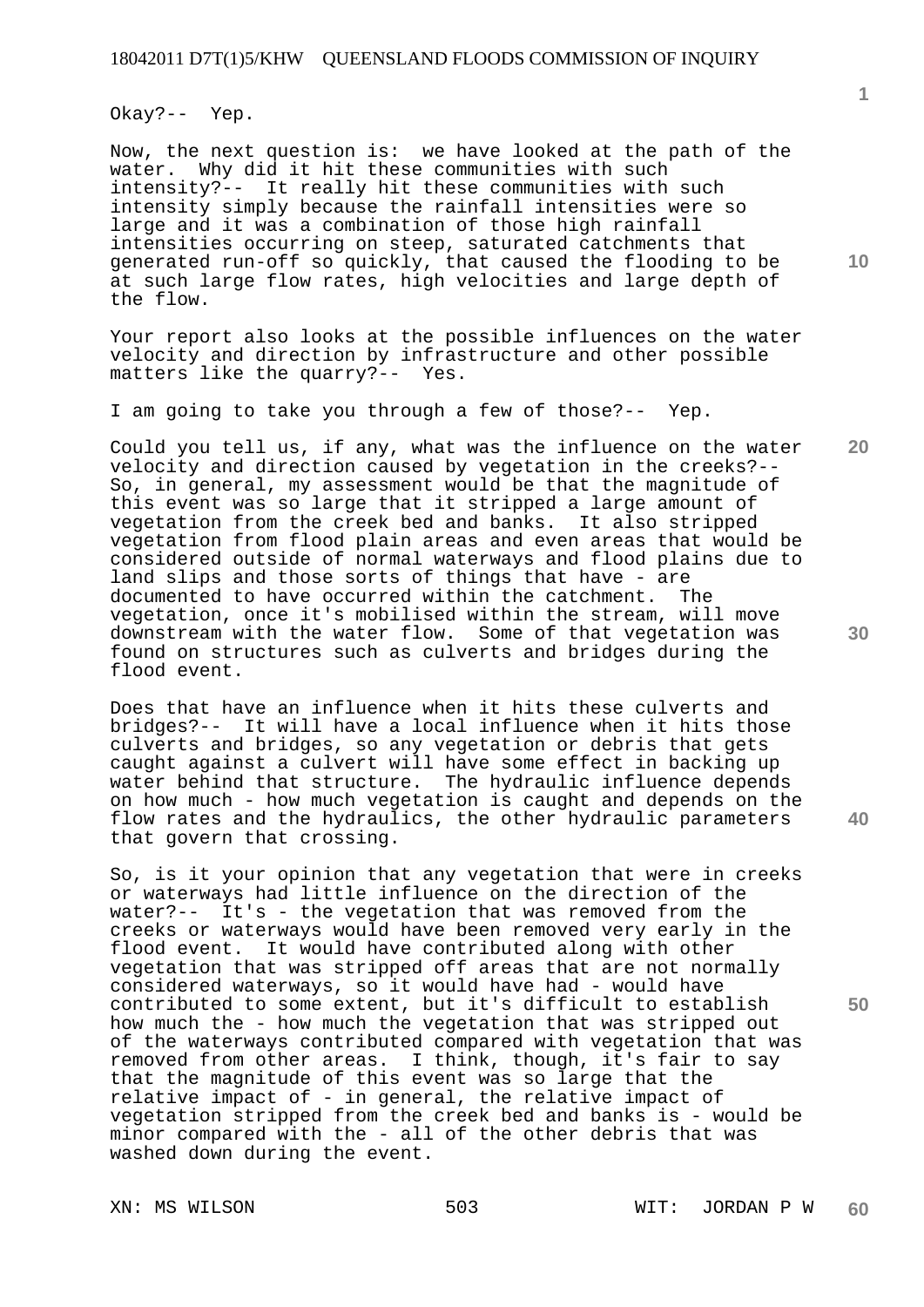Okay. Another matter that you looked at is the quarry in Grantham?-- Mmm-hmm.

Did that have any influence on the velocity and direction of the water?-- So, it's difficult - it's difficult for me to give you a definitive answer to that without a detailed calibrated hydraulic model of the Grantham area.

Okay. Can I just stop you there?-- Mmm-hmm.

Have you done that?-- No, I haven't.

And how long would that take to do?-- That would be several months' work of detailed analysis.

So, can you provide any opinion without having done that model?-- I can provide an opinion that the flood waters broke out of the banks of the creek to the south of the processing plant at the quarry, and the flood waters also broke out to the north of the quarry and at their peak would have sounded the quarry. The quarry has a number of buildings and material stockpiles there, but their influence would be minor. A summary of the situation would be that their influence would be a very local influence, that may have had a - caused a marginal increase in flood levels in the immediate vicinity upstream of that point, but really would have - unlikely to have any significant significance downstream of that point.

Now, you have also looked at the railway line that goes through Grantham?-- Yes, I have.

And have you examined whether the lack of culverts in that railway line had any contributing effect to the flooding that occurred in Grantham?-- Yes, I have.

And can you give us your opinion on that, please?-- So, the railway is located along an embankment section that is on the flood plain in Grantham. The flood waters - the railway embankment would have impeded the passage of flood waters as they came out of Lockyer Creek, and those flood waters, if that railway embankment had not been there, would have naturally flowed to the north. During the event, the flood waters - anecdotal evidence is that the flood waters rose to a level above the top of the embankment and spilled over the top of the embankment, and it was noted in the ICA hydrology panel report that a 1,100 metre long section of the railway embankment was being repaired by QR National following the event, which is an indication that there was flow over that portion of the embankment during the event. There are also was - would have been flow through the bridge crossing in Grantham, the bridge crossing that - where the railway crosses over Sandy Creek, just upstream of where Sandy Creek joins with Lockyer Creek, and - and so it is fair to say that if there had been - had have been more culverts or had have been additional culverts in the railway line, that would have allowed more flood waterer to travel from the southern area of - from the southern side of the railway line to the northern

XN: MS WILSON 504 WIT: JORDAN P W **60** 

**40** 

**50** 

**20** 

**10**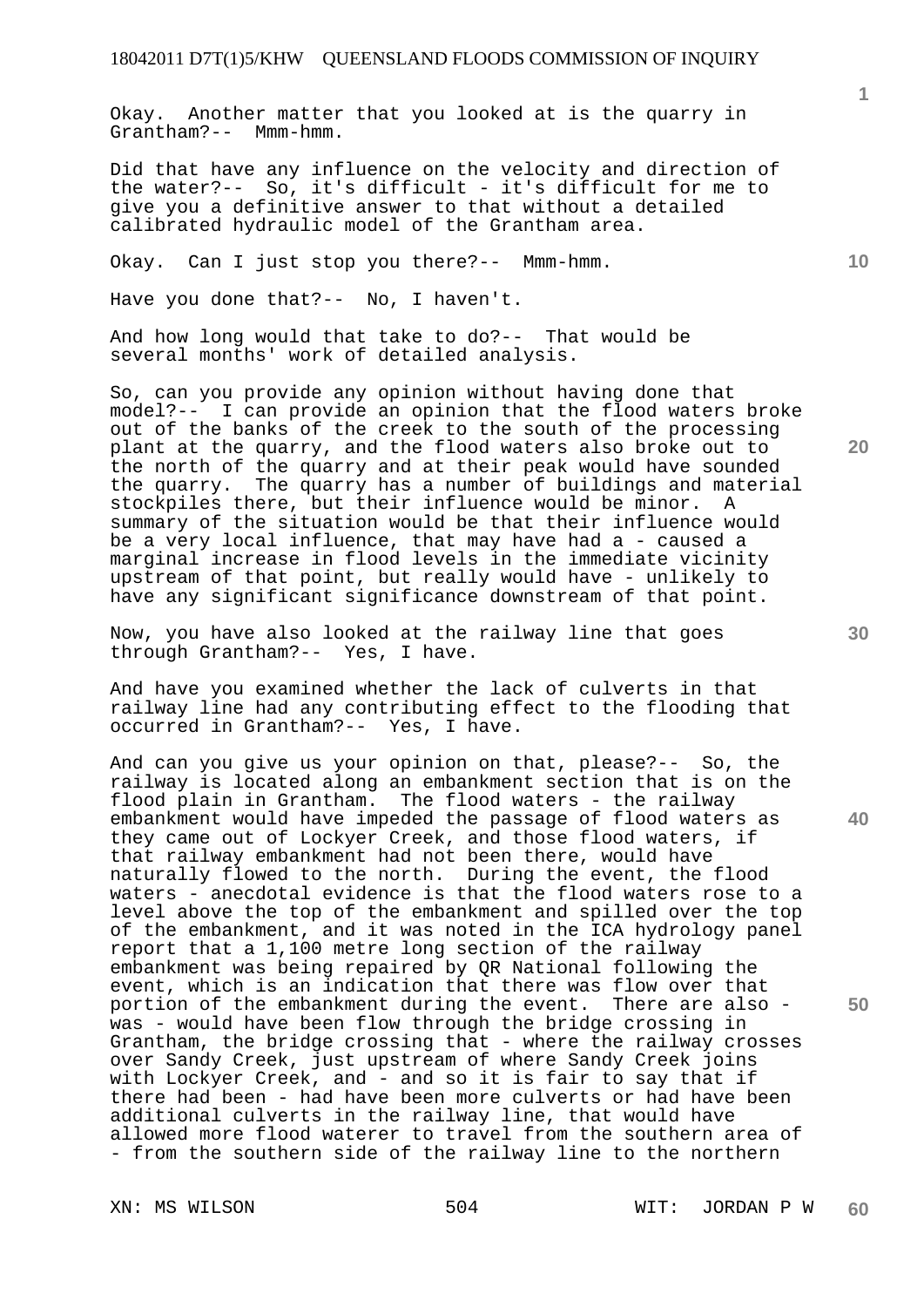side of the railway line.

So, how many culverts, in your opinion, would be required to for this to have some mitigating effect on Grantham?-- So, as I said, it's difficult for me to give a definitive answer without - to that without a detailed hydraulic model of Grantham, which I don't have and which I haven't had the opportunity to set up, but the flow rate - the estimated flow rate at Grantham was between 3,000 and 3,500 cubic meters per second. To get an appreciable flow rate through the embankment to reduce flood levels, you are talking about having to pass hundreds or maybe a thousand cubic meters per second through the embankment, which would have required hundreds - hundreds of culverts or a very large area of waterway opening to provide the ability for that flow to travel underneath the railway line.

Now, you just discussed there that you haven't done a hydrological model in relation to Grantham?-- That's correct.

How long would that take to do?-- We established earlier, several months.

That would be in the same category as-----?-- Would be the same model.

Okay. And that was the one that you were talking in relation to the hydrological model in relation to the quarry-----?-- That's correct.

-----near Grantham?-- That's correct. The same model would cover the entire domain from just - well, from just upstream of the quarry to well downstream of the Grantham.

Now, in your report, you have many conclusions and recommendations. I am not going to take - I am not going to take you to them all. However, just in relation to early warning systems, can you tell us your recommendation in relation to the system of early warning systems that would be required to assist in the forecasting of flash flooding?-- Yes. The existing arrangements that are in place for flood warning within the Bureau of Meteorology have been set up on the basis of being targeted around nonflash flood warning situations. For an effective flash flood warning system to be provided, I have noted in my report and I have referenced the - I have referenced a recent review that has been conducted by Hapaurachi et al who work for the Water Information Research and Development Alliance. That is a joint research and development project of the Bureau of Meteorology and CSIRO. I will just go to some of the detail, if you give me a moment. So, based on their review, which is a more general international review, and also my assessment of what might be required to provide a more effective flash flood warning system for Queensland, Australia and the Lockyer Valley, the system would require a greater degree of automation than the existing nonflash flood warning system, so it would require because there are hundreds or thousands of catchment that would need to be modelled, that system would need to be

**10** 

**1**

**30** 

**40** 

**50**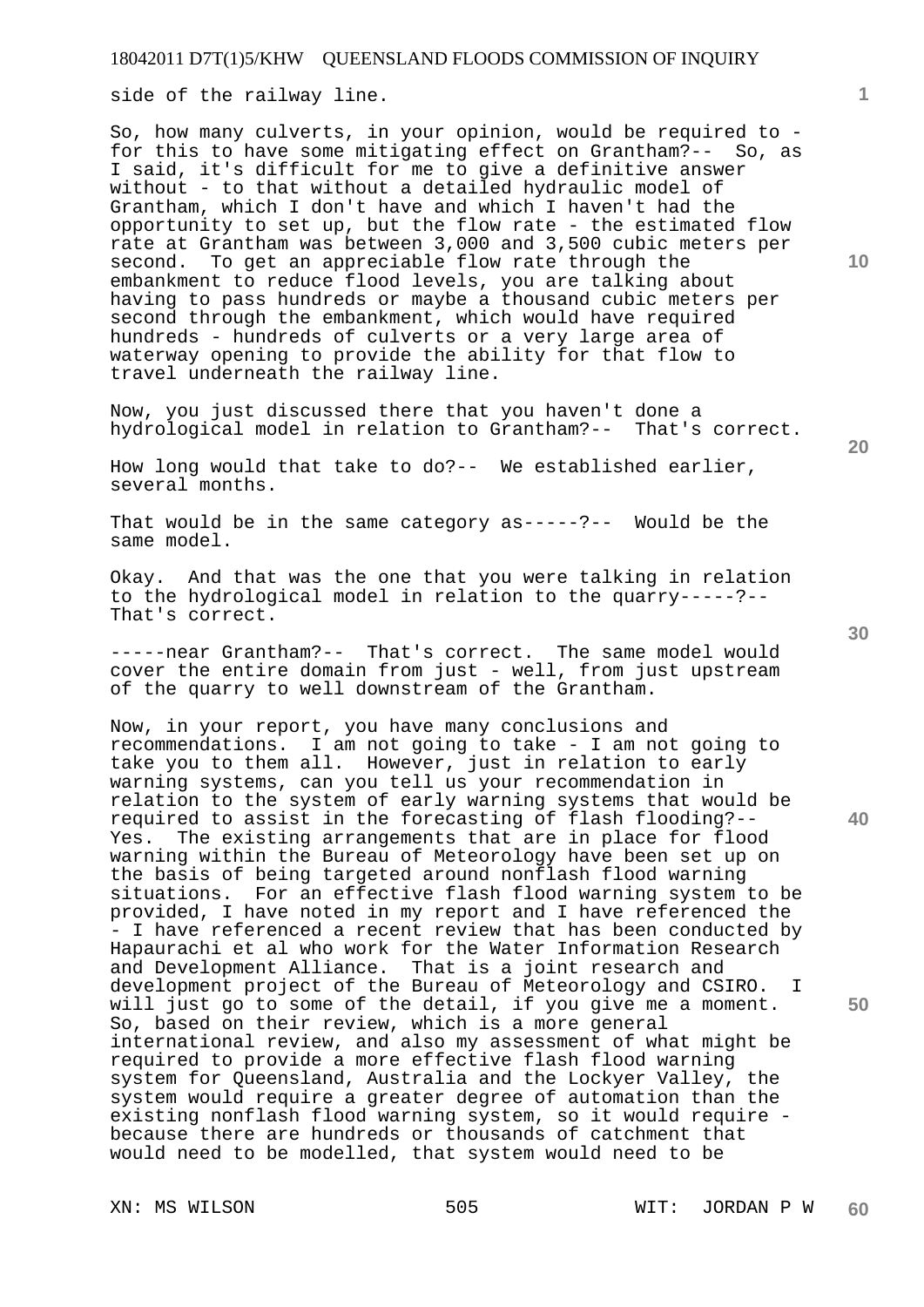# 18042011 D7T(1)5/KHW QUEENSLAND FLOODS COMMISSION OF INQUIRY

automated in a computer system so that those model runs can be initiated quickly, without - at a regular frequency without any forecast or intervention. The system would need to consider, therefore, a potential implementation of a different hydrological modelling framework to the one that the Bureau of Meteorology currently run, which is the URBS modelling framework. An important feature would be that requires spatially and temporally detailed quantitative rainfall estimates, which are most likely to be obtained from a combination of the existing weather radar network and reporting rain gauges. It then also requires insertion of forecasts of quantitative rainfall with limited or no manual intervention, and then finally the system would need to be able to provide automated pro forma forecasts and warnings for specific locations that would then allow an experienced forecaster to review those forecasts and approve those warnings prior to them being issued.

From where we are now, are we within reach of having such a system?-- So my assessment would be that we have a lot of data collection elements in place to implement that system, at least on a trial basis for some catchments. The areas that would need investment would be in development of the computer and modelling systems, and also in providing the right number of trained staff to operate and maintain that system.

Who, in your opinion, would be the best organisation to do that?-- So, I have stated in my report that I believe that the Bureau of Meteorology are the best placed within Australia to provide that service. Given that it requires the data that needs to be collected from multiple sources, including the weather radar and also the expertise that would be required from meteorologists and hydrologists to operate that system, my opinion is the Bureau would be the best place to do that.

Thank you, Madam Commission. That is the evidence of Dr Jordan.

COMMISSIONER: Thank you. Mr Rolls, are you doing the questioning for this State, or is Mr MacSporran?

MR ROLLS: Yes. No questions, Commissioner.

COMMISSIONER: Thank you. Ms McLeod?

**50** 

**10** 

**20** 

**1**

**40**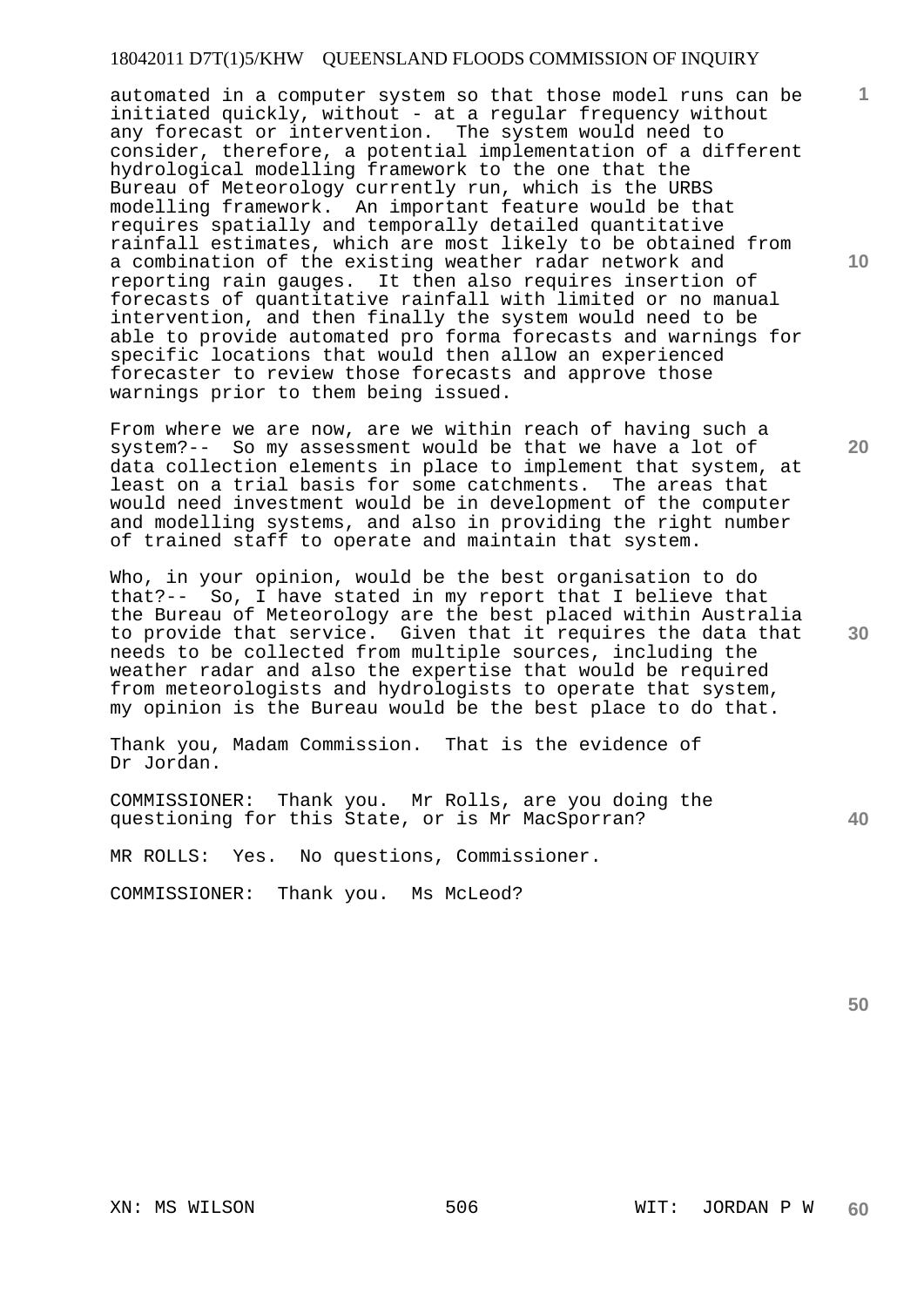## 18042011 D7T(1)5/KHW QUEENSLAND FLOODS COMMISSION OF INQUIRY

MS McLEOD: I just wonder if I might need a microphone for the transcript. I can certainly speak up. Thank you. Dr Jordan, my name is Fiona McLeod, and I appear for the Commonwealth, including the Bureau of Meteorology?-- Mmm-hmm.

Just to clarify some things, some general comments about your report, Dr Jordan, you have expressed that your expertise in hydrology. You are not a meteorologist. Do I understand that?-- That's correct.

And, in fact, you acknowledge in your report and you mentioned a few of the matters to Counsel Assisting that you based a number of meteorological aspects of your report on others' reports; in other words, it's second-hand knowledge?-- That's correct.

Yes. Some of the data, although you didn't mention it, is taken from the Bureau's reports and from their website also?-- That's correct.

Okay. Now, I understand that you worked as a researcher for<br>the Bureau approximately nine or 10 years ago?-- That's the Bureau approximately nine or  $10$  years ago? $-$ correct.

And your comments about internal communications within the Bureau, are they based on your assumptions based on the timeline of events on the 10th of January, or are they based on your experience a decade ago?-- They are based on both of those aspects.

Okay. Does that mean that you have no personal knowledge of those matters?-- Yes, it does.

Okay. You did not work within the Flood Warning Centre a decade ago?-- No, I didn't.

Okay. And I think you acknowledged that your analysis of the meteorological conditions in your report is informed by a post-event analysis?-- Yes, it is.

And a number of the readings that you referred to for the upper Lockyer Creek, for example, are all readings that were not available to the Bureau on the 10th of January; is that a fair comment?-- Some of those are, so the Spring Bluff stream flow gauge was not available to the Bureau on the 10th of January, but data from the Helidon gauge was.

Right. We will come to the specifics in a moment, but a number of gauges you understand, rainfall gauges, operate in real time, that is, they report hourly data through to the Bureau, or whoever else owns them, it might be the State Government by way of DERM or it might be Seqwater?-- That's correct.

Some of those do not report at the time?-- That's correct.

Okay. In terms of your comments about the generic nature of the warnings, you make a comment that it would be more useful

XN: MS McLEOD 607 507 WIT: JORDAN P W **60** 

**30** 

**20** 

**50** 

**40** 

**10**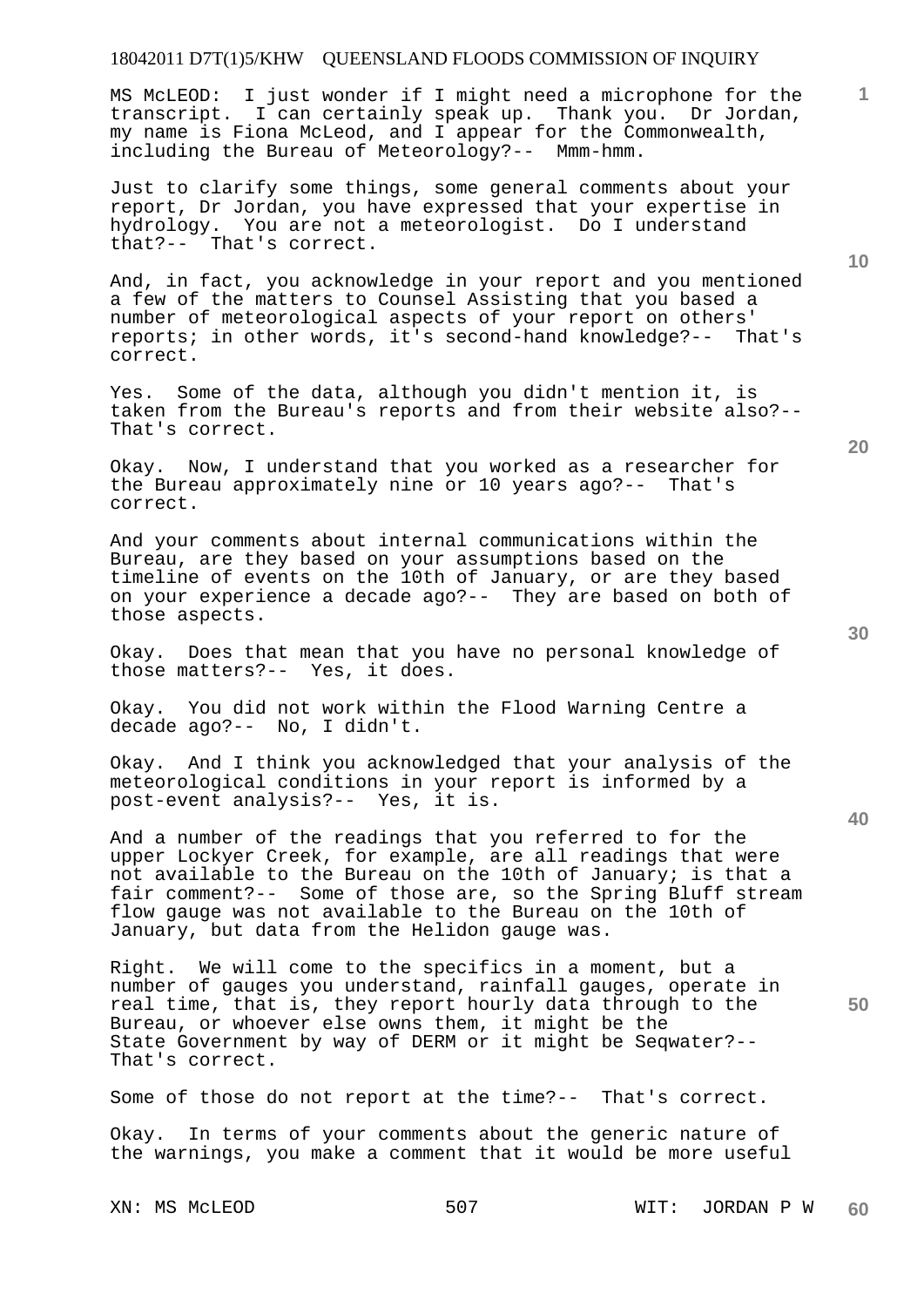## 18042011 D7T(1)5/KHW QUEENSLAND FLOODS COMMISSION OF INQUIRY

to make reference to specific locations in Bureau warnings?-- Yes, I do.

Are you aware that the Bureau issues forecasts and severe weather warnings by reference to the regions or catchments?-- Yes, I am aware of that.

For example, if we look at the warning on Monday, the 10th of January at 5 a.m. and then again at 11 a.m., which was incidentally reissued at 11.05 a.m., there was severe weather warnings issued by the Bureau for heavy rainfall - I wonder that's coming up on the screen, Dr Jordan?-- Sorry, yes.

Yes. So, we see warnings issued by the Bureau for heavy rainfall leading to localised flash flooding and potentially worsening the existing river flood situation for people in the southeast coast district, southern parts of the Wide Bay and Burnett district, and eastern parts of the Darling Downs and Granite Belt district. So, at 5 a.m. and at 11 a.m. the Bureau had warned specifically of heavy rainfall leading to localised flash flooding and worsening of the flood situation for the eastern parts of the Darling Downs and Granite Belt district. So, do you say that's not a sufficient reference to location?-- Yes, I do.

**30** 

**1**

**10** 

**20**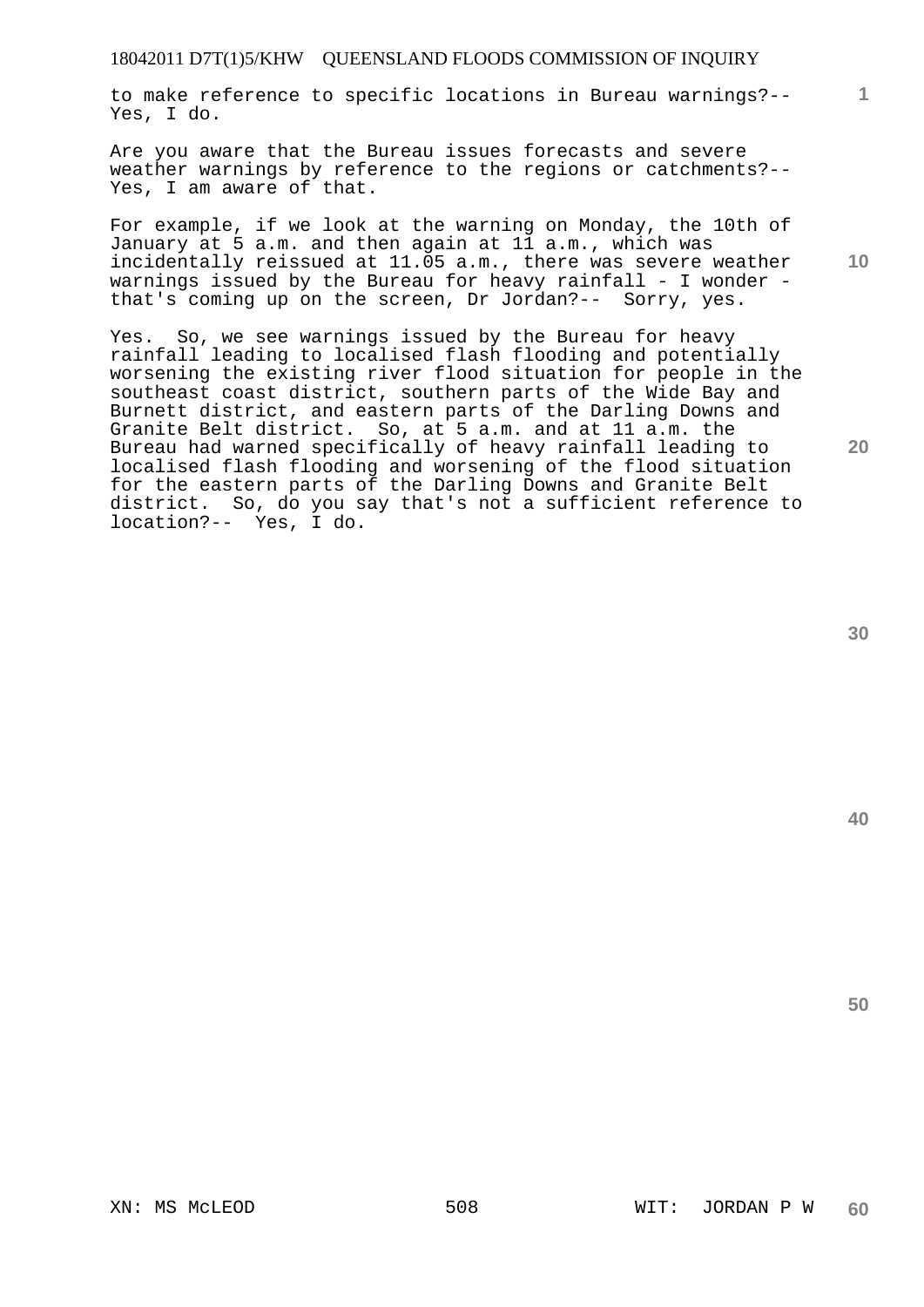There had been a number of warnings you're aware for the region on the 9th of January as well?-- Yes, I'm aware of that.

One of your comments is that people in inland cities and towns do not identify with the coastal regions but the description in the warning I just read to you, I suggest, of the eastern parts of the Darling Downs and Granite Belt district obviously include Toowoomba, do they not, as the largest city in that district?-- So my comment was more the - yes, I'll agree that eastern parts of Darling Downs is sufficiently clear but the - I would argue that the South-East Coast District is not - that it would be - it's potentially misleading for people, for example, in the Lockyer Valley to identify that they are part of the South-East Coast District.

Do you assume, therefore, they don't identify with the eastern parts of Darling Downs or Granite Belt either?-- That's right, they're not in the Darling Downs.

Are you aware, Dr Jordan, that if you go to the link that is specified in each of these warnings you can click through to maps of these regions?-- Yes, I am aware of that.

And you're aware that if you click through to the Bureau maps for the south-east coastal region it goes right up to the border of the Ranges here above Toowoomba, does it not?-- I'm aware of that when you reference it on the Internet, that's correct.

Are you aware that the warnings do contain the link for further information by reference to the Bureau maps and other details?-- I am aware of that but I, once again, would argue that in a warning situation, very often these warnings are not communicated by the Internet, they are communicated via radio or television and people who are receiving the warnings may well not have access to that information at the time.

**40**  Are you familiar with the local media warnings that were given by the Bureau on the 10th of January?-- I'm only aware of the warnings that are attached in your statement. So, I'm not aware of those.

Are you aware, just staying with the website for a moment, that you can click on maps and have an interaction, basically, with the information that's on the website?-- Yes, I am aware of that.

**50**  So there is a multimedia focus from the Bureau's point of view, do you agree, which enables you to seek more details and more information than that just contained in the weather warnings and forecast?-- Yes, I agree with that.

Now, the flood warnings issued on the 10th, for example at 1.44 a.m., 6.13 a.m., 10.53 a.m. - this is the flood warnings - all refer to the Condamine and Balonne River systems and, of course, there were warnings for those river systems issued before these as well, and for the Lockyer and

**10** 

**1**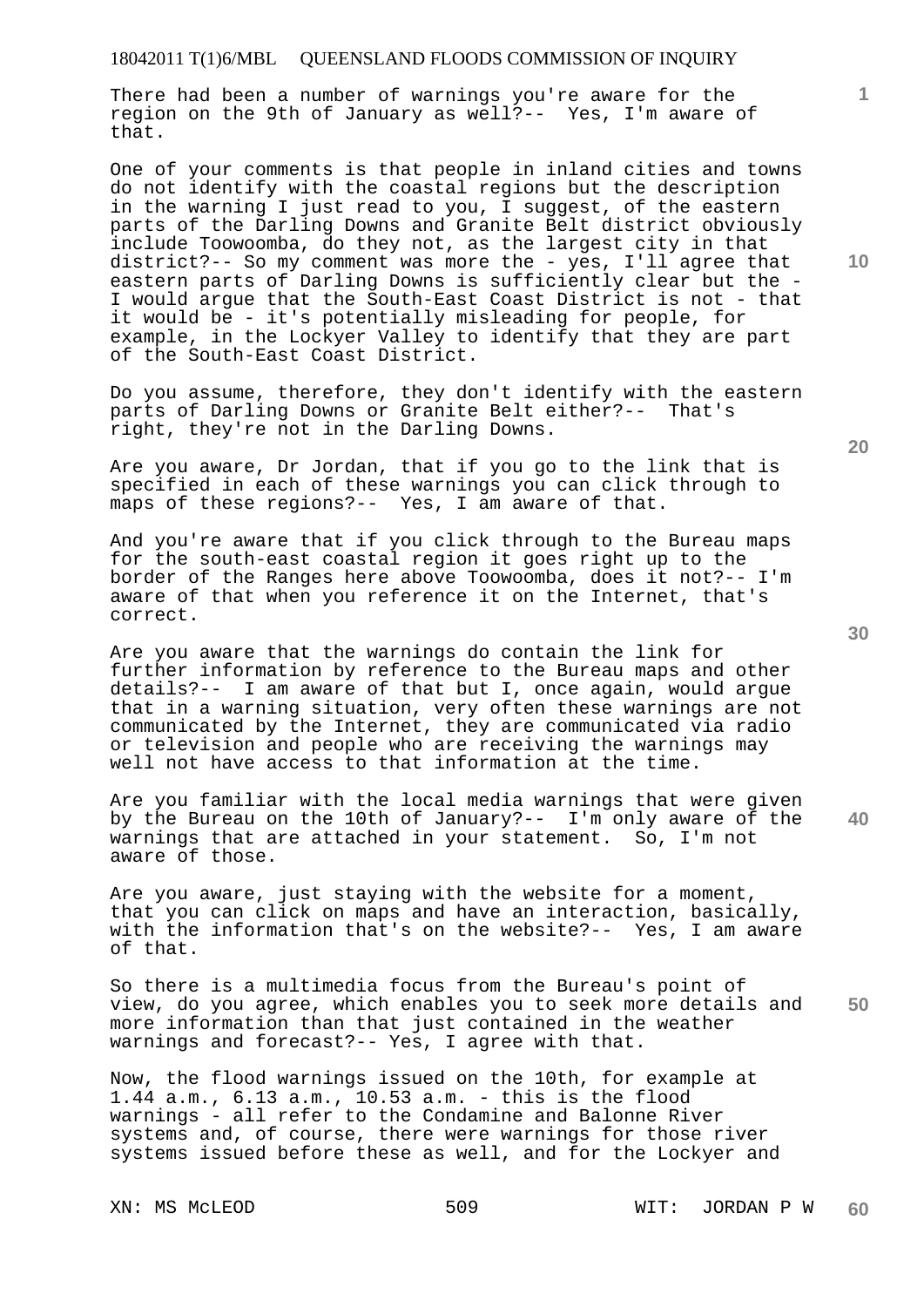other river systems east of the Ranges from at least 10.28 a.m. on the 10th. The Bureau, as you understand, warns for these large river systems and not the individual creek systems that you have just referred to?-- Yes, I agree with that.

And do you accept that in the headwaters of these creeks and rivers there is very little monitoring at least to the east of Toowoomba?-- Yes, I do.

Just staying with the flood warnings for a moment and an example at page 539 of appendix D, that is a flood warning for the Lockyer Creek and other creek rivers in the catchment. This was a flood warning that was issued approximately four hours before the heavy rainfall produced the flash floods that we know, four or five hours before then?-- Has that come up on the screen?

Yes, I hope so. Thank you?-- Sorry, yes.

That that warning notes the moderate to major flooding in the Lockyer Creek. Details for the creek are listed and high levels are possible as rainfall continues. Then there's a listing of specific gauge readings and the trend for each of those gauges on the following page?-- Mmm-hmm.

So in those flood warnings there are references to specific locations; you accept that?-- Yes, I do.

Are you aware of the Bureau's role in the briefing of local councils not just through the media but directly through the State Emergency Coordination Centre?-- Yes, I am.

Are you aware that certain councils, in fact all councils can call in at any time asking for more detail and more information?-- I'm aware now that you've told me that.

Thank you. And that some councils historically are better than others at doing so?-- That would be logical, yes.

As council assisting referred to in her opening, some better resourced than others in terms of their capacity to do that?-- That's correct, yes.

If the Bureau were to provide warnings at a micro scale, that is down to the township level, that would require, do you agree, a capacity well beyond its existing operations?-- Yes, I agree with that.

You're aware that the Bureau does not issue flash flood warnings; that its systems are not designed for that?-- Yes, I agree with that.

Now, we know that an extraordinary volume of rain fell very quickly in Toowoomba and the upper creeks of the Lockyer Valley which led to the flash flooding events of the 10th of January?-- That's correct.

**10** 

**20** 

**1**

**40**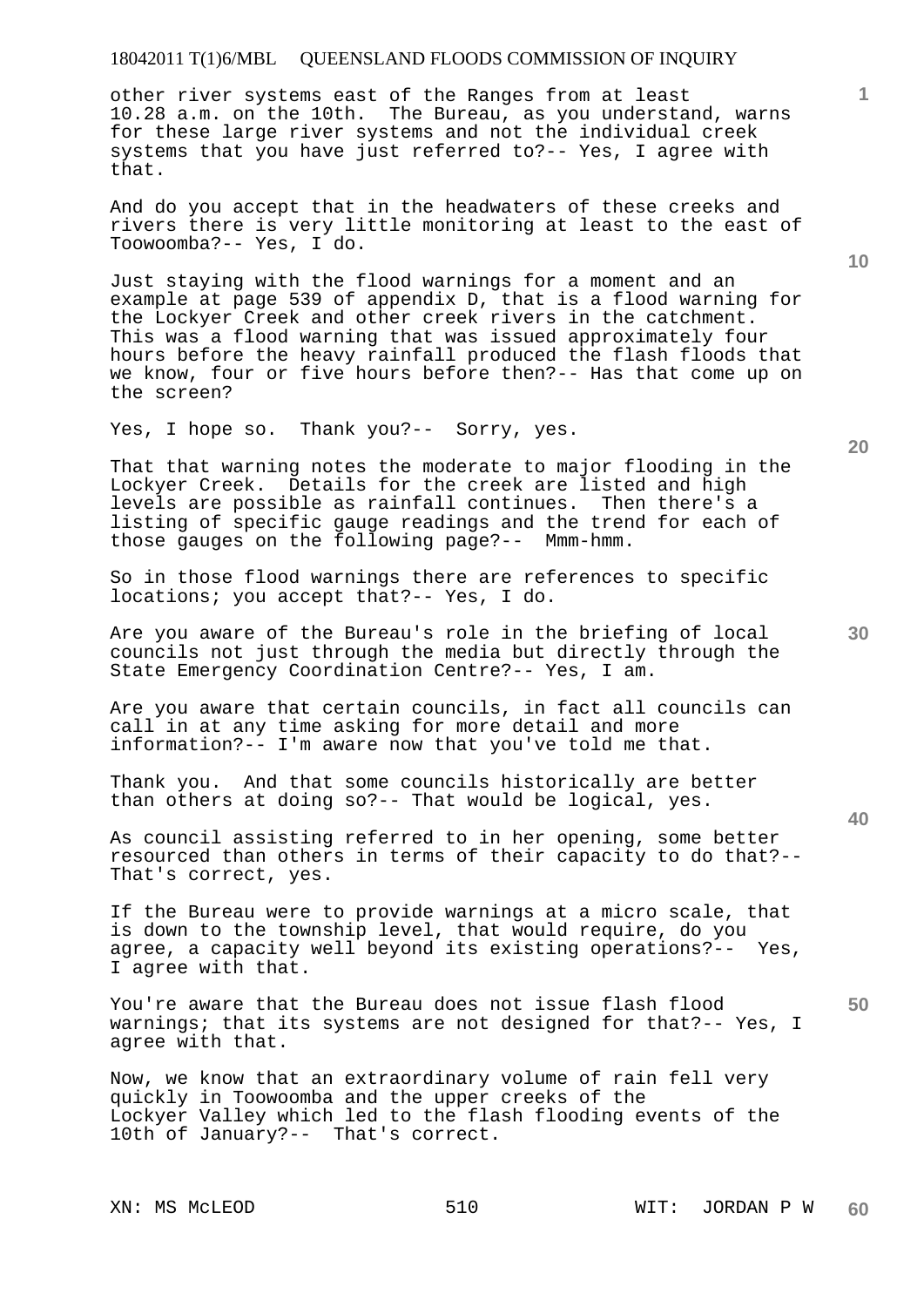You note in your report that it's likely the runoff from those streams occurred within minutes of the rainfall falling on and near Toowoomba and east of the Ranges because of the saturated conditions from the previous week?-- That's correct, yes.

Are you aware that a number of places in the Lockyer Valley that were subject to the flash flooding on the 10th, there was in fact higher rainfall intensity the following day that did not lead to flash flooding? Have you looked at the 11th or other days?-- No, I haven't looked in detail at the 11th.

My point of asking about that is to point out and to ask if you agree the potential for flash flooding does not just depend upon rainfall volume, does it?-- No, it depends on a number of factors including the spatial and intense distribution of the rainfall.

Yes?-- And it depends on the antecedent wetness condition of the catchment.

Yes. So it is the intensity of the rain, the temporal or spatial distribution and the conditions or the hydraulics on the ground?-- That's correct.

Flash flooding, would you agree, usually results from a relatively short, intense burst of rainfall and it can occur anywhere in Australia but it's a particularly serious problem in urban areas where there's been infrastructure changes and very small creeks and streams? Would you agree with that broad proposition?-- I would agree with the proposition that it can occur virtually anywhere in Australia. The urban areas are susceptible but there are also rural areas that are susceptible to flash flooding as well.

You would agree that they tend to be quite localised and that it is difficult to provide effective warning because of their rapid onset?-- I would agree that using the current systems that it is difficult, but that there is - that systems could be developed that would enable a much better job to be done for flash flood warning.

So that there is scope for further development of flash flood warning systems beyond the scope of the work that the Bureau currently undertakes?-- Yes.

Okay. Now, typically, we talk about a flash flood as being one that occurs within six hours of rain to flood time; is that right?-- That's correct.

**50**  Although, that can vary considerably at a given location of course, can' it, depending on rainfall distribution, intensity and the other matters that you mentioned?-- So six hours is generally the accepted definition.

And that is the criteria or the definition that the Bureau have consistently used through their planning and program activities; you're aware of that?-- I would aware - I am aware of that through the planning and programming activities. I

**10** 

**1**

**30** 

**20**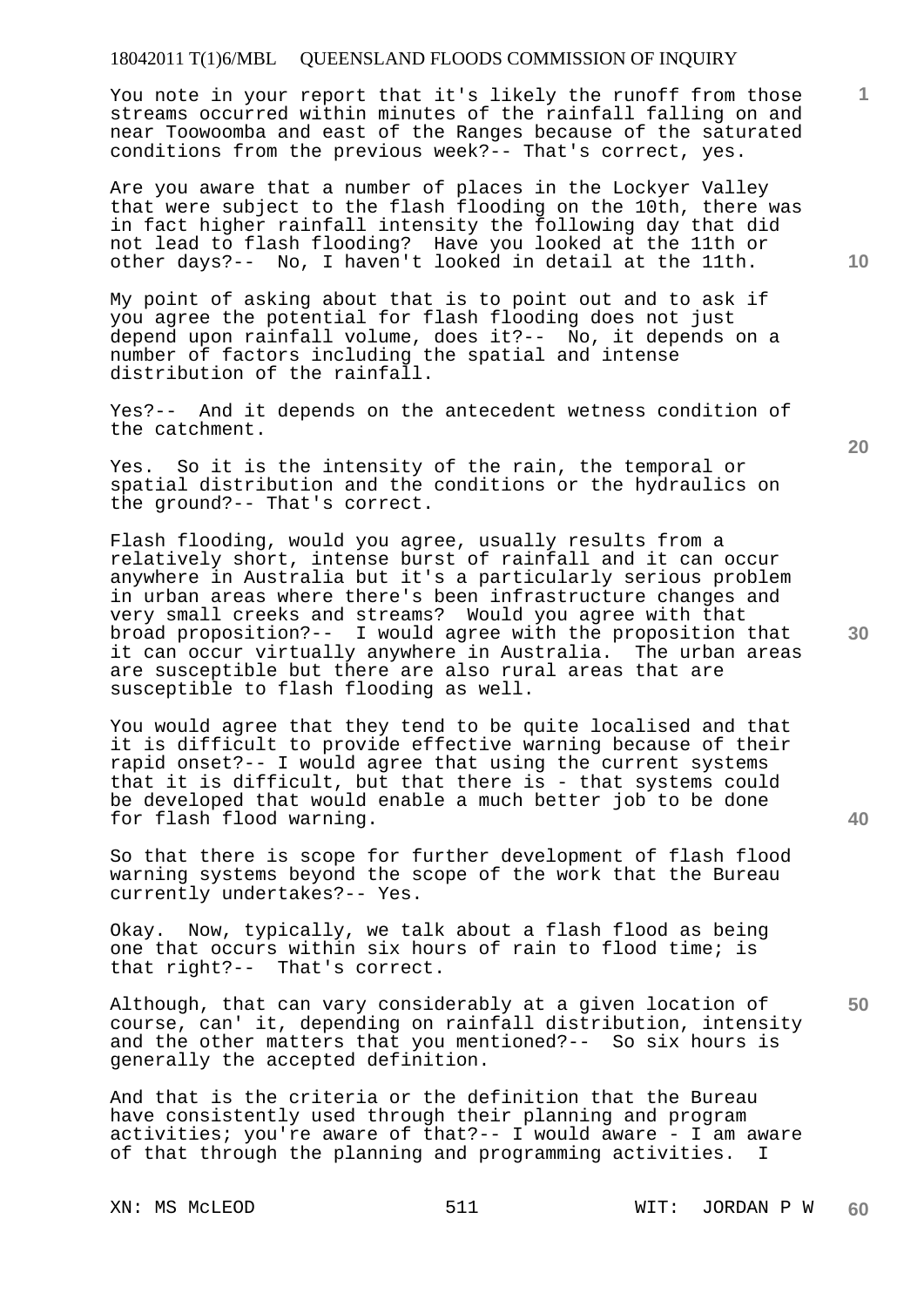think that the information given publicly by the Bureau does not actually - or at least on the website, I could not find any locations where there's actually specific reference to the six hours.

Well, they do provide information on the website about the floods?-- Yes.

And flood warnings. There is no reference to flash floods, is there?-- There is a definition of "flash flooding" in the glossary on the Bureau of Meteorology's website.

I obviously haven't printed out the right pages then because I haven't found that. But, certainly, the Bureau does not assert any responsibility for warning for those flash floods in localised areas; you'd agree with that?-- Oh, I agree with that.

A flash flood warning service would generally require a specific network of monitoring stations that are pretty closely spaced; would you agree with that?-- No, I would not necessarily agree with that.

Do you say that a sparse or less dense network of rainfall gauges in a larger river system can pick up the small scale rain events such as the storm or, rather, the cell of the storm on the 10th of January?-- Not on its own and my point is that - but my point is a combination of remote sensing from weather radar and the existing network could pick up a storm like that.

Okay. Your view is that the Bureau is best placed to issue the flash flood warnings because it has access to this network of real time rainfall and river height data; is that the point?-- No, my point is that the Bureau has access to that data in addition to the weather radar network; in addition to the hydrological and meteorological expertise that is unlikely to be possessed by local authorities.

**40**  But it does not have, you've already agreed with me, the local information of conditions on the ground. Do you agree with that?-- Well, it has limited information, that's correct.

Now, when you make this recommendation, I understand you are not attempting to analyse the legislative or even constitutional arrangements between governments about who is responsible for these things. You're just trying to indicate this should be done and this is how it could be done?-- Exactly.

Is that fair?-- Correct, yes.

You discuss the radar in your report and the importance of the radar and I think you note that the radar may lead to an error in the estimation of rainfall - the radar returns, rather, can lead to an error in the estimation of rainfall by a factor of three or four?-- It can, yes.

**30** 

**50** 

**1**

**10**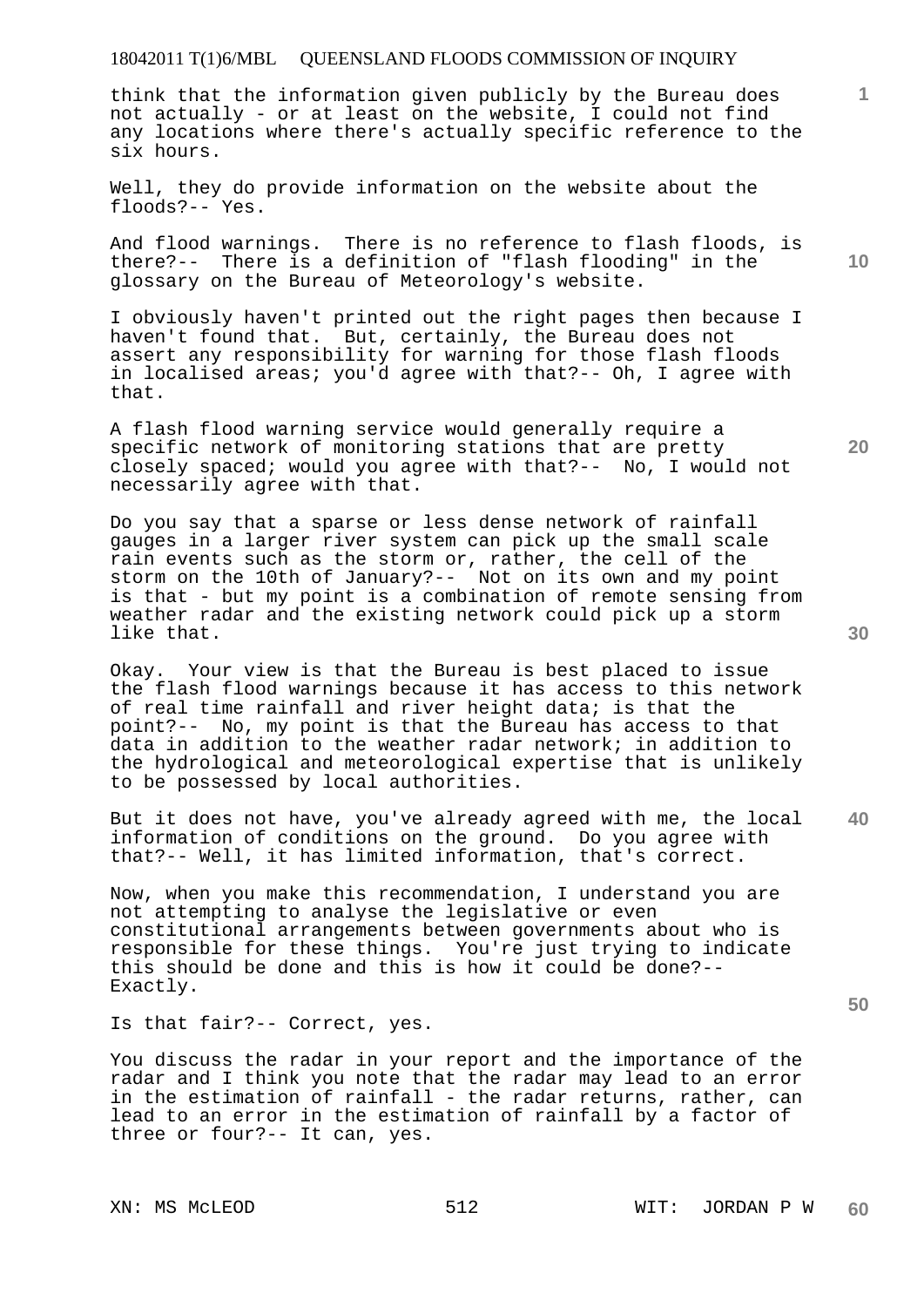Now, as I understand it, and correct me if I'm wrong, the Doppler capacity of the radar makes no difference to that margin of error because it is measuring the speed of movement of the precipitation?-- That's correct, yes.

In lay terms, the margins of errors with radars are to do with the reflectivity of raindrops or whatever the objects are in the path of the electromagnetic radiation and the size and distribution of that object; is that fair?-- That's correct, yes.

Now, whichever equation you prefer for the calculation of rainfall rate, there is still a need to verify the radar returns using rainfall gauges on the ground?-- Yes, there is.

You mentioned corroboration or validation. I think that's what Mr Davidson calls ground truthing?-- Exactly, yes.

Why is it important that you have that corroboration or validation?-- Well, as we have established to date, there can be an error or an uncertain - an error of three to four times in direct conversion of reflectivity to rainfall rates. But with that corroboration and validation using ground-based data, that error can be substantially reduced, back to workable - workable numbers of perhaps 10 to 20 per cent.

So you went to appendix A in your report?-- Yep.

And the radar image for 11.48?-- Yep.

Which is the one you said was pointed to the convergence of the storms?-- Yes, that's correct.

Can I just ask you while you I'm on that the time. I think you said in your report that 11 a.m. was the time of the convergence of storms in a couple of places?-- Sorry, yes, you are correct. The convergence of the two storms occurred at approximately 11 a.m.

So I think it was page 1 and 17 you say 11 a.m., but looking at that radar return it is definitely 11.48?-- Well, at 11.48 the storm had intensified to that point. There was a - there was a history of movement from 11 o'clock to 11.48 that would be - would have established the direction and movement of the combined cell and the intensity - and it intensified to a point where it was providing those high reflectivity returns.

Now, the cell, it doesn't stay a constant size, does it?-- No, the cell - the size of the cell does evolve over time.

And it doesn't stay in a particular linear path either, does it?-- It may not, no.

So for this storm, for example, when we saw it cross the coast and move in from the Sunshine Coast hinterland towards Toowoomba, it actually took a bit of a veer to the south. Is that what you observed looking at the radar?-- Sorry, can you repeat that question, please.

**10** 

**1**

**30** 

**20** 

**50**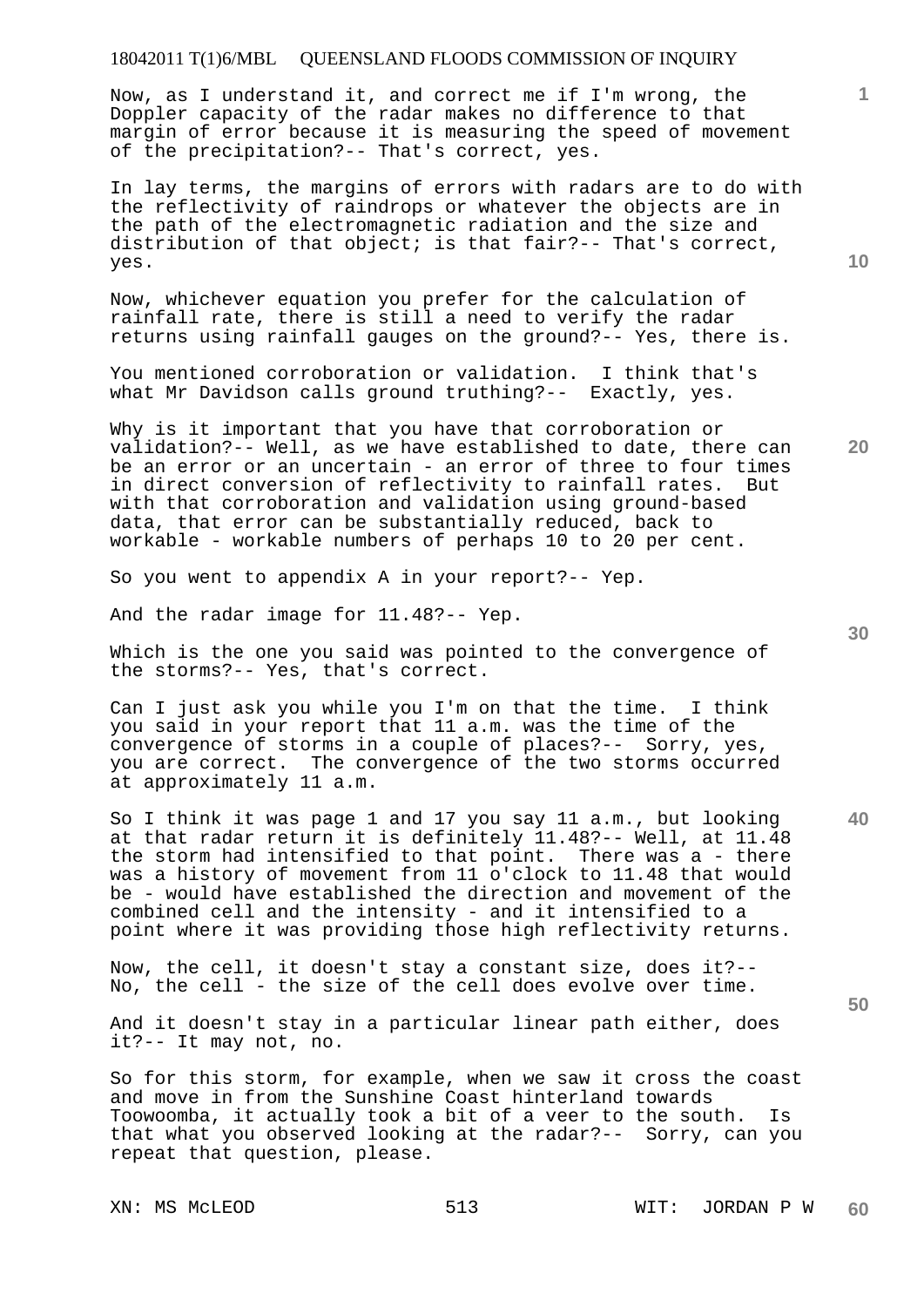The storm cell that you see at 11.48 is heading broadly south-west?-- Yes, it is.

And then it veers a little south as it approaches Toowoomba?-- Yes, it appears to.

**10**  I don't have the colour appendix in front of me but I think you can accept that that's what it shows-----?-- Yes, no, that's correct and it's either veering that way or it's been there's orographic enhancement of the rainfall that's increasing the intensities on that side of storm as it approaches the Toowoomba Range.

Under the path of this storm as it went past or to the north of Wivenhoe Dam, most of the creeks and streams under the cell, including Cressbrook and Redbank for example, are flowing north or in a north-westerly direction generally, aren't they?-- Yes, that's correct, yes.

Until the storm is sitting immediately to the east of Toowoomba and then it flows in a northerly-easterly direction those creeks and streams?-- That's correct, yes.

It passes over an area with very few weather stations on the east of the Divide?-- That's correct, yes.

Now, if you accept that those stations are mostly not returning alarming rates of rain as it passes from Esk towards the Range, I'll just ask you to accept that for a moment, what we see on the radar is that yellow/ orange pattern in the centre of the cell?-- That's correct.

And some specks of red popping up?-- That's correct, yes.

Those specks of red are very small and they are shifting, relatively I should say?-- Yes, that's correct.

**40**  Yes. And the red indicate what, that it's moving into heavy rainfall or is it at the top end of moderate?-- Well, it is heavy on this scale.

Right?-- Yep.

And moderate is the yellow/orange broad patch that we see in the centre?-- Well, that's - that's the way it's labelled on this scale. My - the - my estimations, once you get into those yellow and orange colours you are already above 20 millimetres an hour.

Which gauges do you say were available to the Bureau to verify the radar returns which should have alerted them to a risk of a flash flood in the upper Lockyer Creek on the 10th of January?-- In terms of verification of the radar returns, the - there are a large number of reporting gauges that are available to the Bureau in the - in the catchments to the north-east.

**1**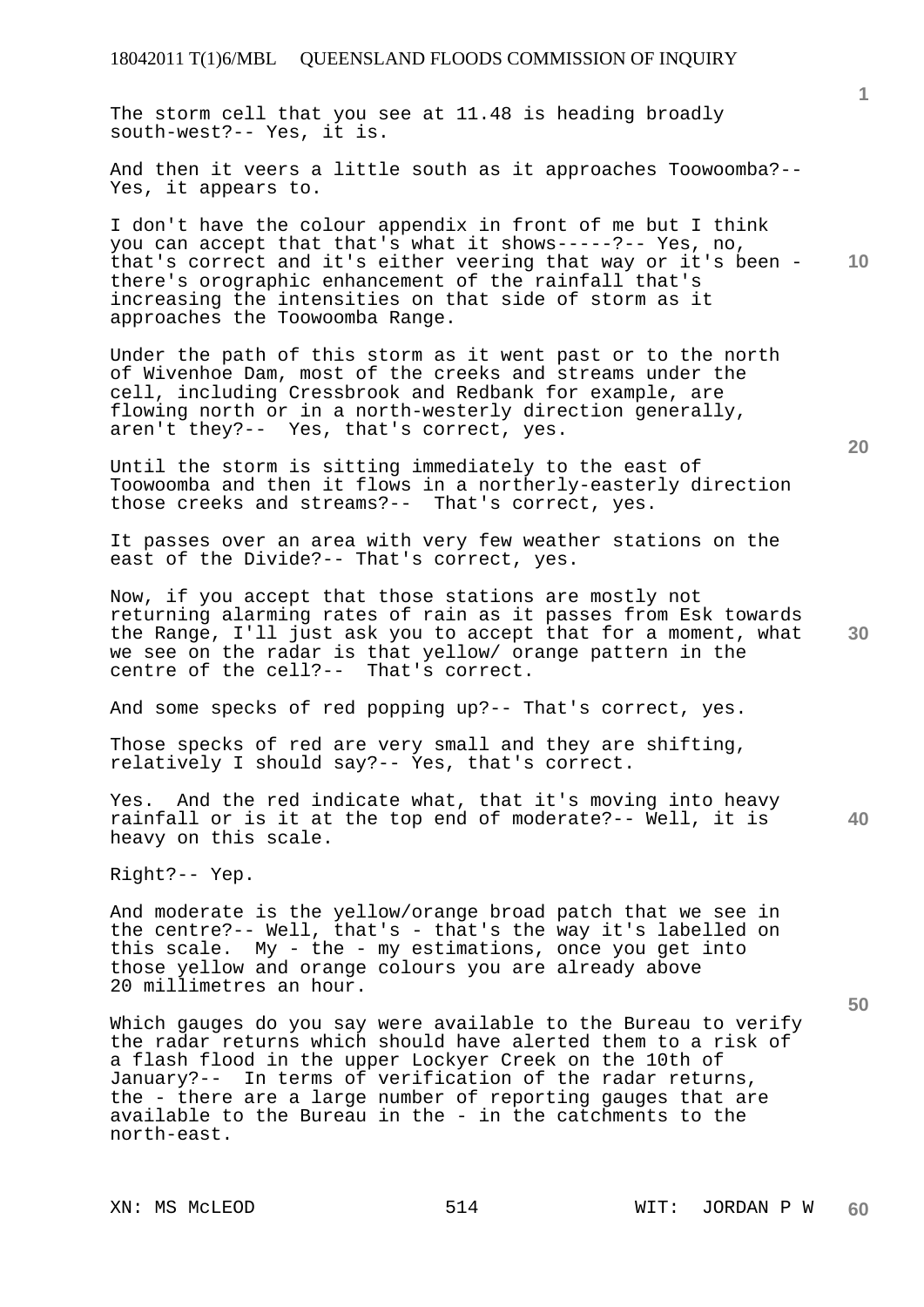As you've said, they are the creeks that flow to the north and north west?-- That's right. And there are rainfall gauges even in the - even in the areas that - so in the upper Brisbane catchment and also even in the Pine and Caboolture river catchments and to the north of that, even in the Maroochydore catchment.

**10**  So which are the ones that are in the upper Lockyer Creek that were able to verify radar returns to the south of that range?-- The only - the only gauge in the Upper Lockyer Creek that would have returned - that I'm aware of would have been the gauge at Sandy Creek, Upper Sandy Creek.

You know why the gauge is up at the top of the Sandy Creek?-- Because it is flash flooding potentially-----

Because there has historically been flash flooding in Sandy Creek?-- That's correct.

And the Sandy Creek gauge, let me just put to you some returns from Sandy Creek. We had at 11 a.m. on Monday the 10th, 0.9 mil for the hour; at 12 p.m., 4.6 millimetre for the hour; and then at 1 p.m., 29.8 millimetres; at 2 p.m., dropping back to 6.7 millimetres. So nothing particularly alarming about the Upper Sandy Creek readings; would you agree with me?-- I would agree with you on that because the Upper Sandy Creek gauge missed the most intense part of the storm.

Yes, and you would agree with me that the most intense part of the storm passed into an area where there were no gauges, leaving aside Helidon for the moment, that could verify those radar returns?-- That's correct.

What we did have verification of was a call from a spotter at Cressbrook. Are you aware of that?-- Mmm-hmm, yes.

Yes. And that prompted the call by the Bureau to the State Disaster Coordination Centre at 1 o'clock?-- That's correct, yep.

And then later when the Bureau became aware of the flash flooding in Toowoomba, the data was retrieved for Helidon. Are you aware of that?-- That's correct, yes.

So to I take it from your evidence that you're accepting that there were no gauges in the relevant area available to verify the flash flooding potential for the upper Lockyer Creek?-- No. My argument would be that the gauges that captured the storm as it passed into the - over the streams that flow - the upper Brisbane catchment, the Pine, Caboolture, Maroochydore catchments would have provided the Bureau with the potential to calibrate and verify the conversion of reflectivity to rainfall intensity as the storm approached. I do accept that there are no gauges - there weren't gauges that would have caught the storm as it was dropping rainfall on the catchment.

You're talking about rainfall gauges in the hinterlands, the Sunshine Coast hinterlands?-- That's correct, yes.

**20** 

**1**

**30**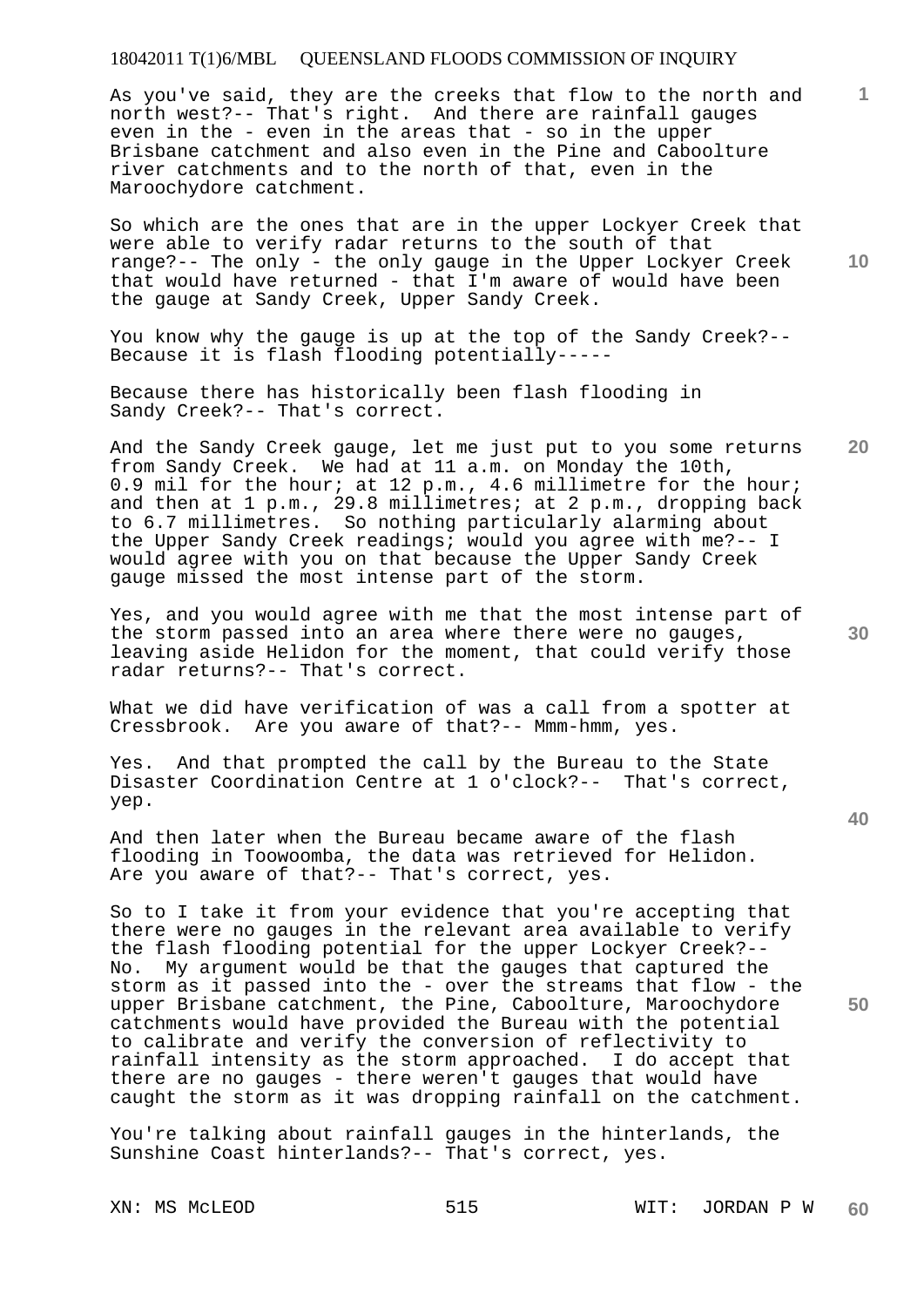Where there were massive rainfalls on the 10th of January?-- That's correct.

And are you aware that the rainfall was petering out as it approached Esk in terms of the volume of rain?-- I'm not aware it was - well, it would have been petering out as the as the storm went over the top of it and then moved on.

I'm sorry?-- Sorry.

But you're saying that the readings from the hinterland area, Sunshine Coast hinterland, should have alerted the Bureau to the risk of flash flooding in the Lockyer Creek?-- It should have alerted the Bureau to the - it should have allowed the Bureau to provide some - well, it should have allowed the Bureau to provide some corroboration of the rainfall intensities being returned from the radar. That would have provided some alert of the prospect for flash flooding in Lockyer Creek.

In the Lockyer Creek specifically? I mean, this is before the storm had turned south before it had progressed across Esk?-- So what - what time are you referring to?

Well, when do you say those readings, relevant readings, came from-----?-- So they would have been occurring from approximately 9 a.m. through to 11.40 - through to midday.

**30**  And you say the storm converged at about 11.48. Prior to that time, it was difficult to predict the path of it?-- That's correct, yes.

So what readings after 11.48 are there that you say should have alerted the Bureau?-- Of the - of the rainfall intensities?

Yes?-- There would be very little after that time.

**40**  Okay. As well as the rainfall data that we've been discussing - that is rainfall volume, intensity, distribution and so on - I just want to talk for a moment about how we improve the system in the future?-- Mmm-hmm.

The information you need to know about local conditions can include detailed knowledge about land features and infrastructure?-- That's correct.

Do you accept that?-- Yep.

Drain, culverts, embankments, bridges, levees, urban development - all of those things that are going to impact upon the hydraulic flow of water?-- In some places they will, yes.

In some places there may be nothing. There may just be farms, paddocks, empty, undeveloped land?-- That's correct.

**20**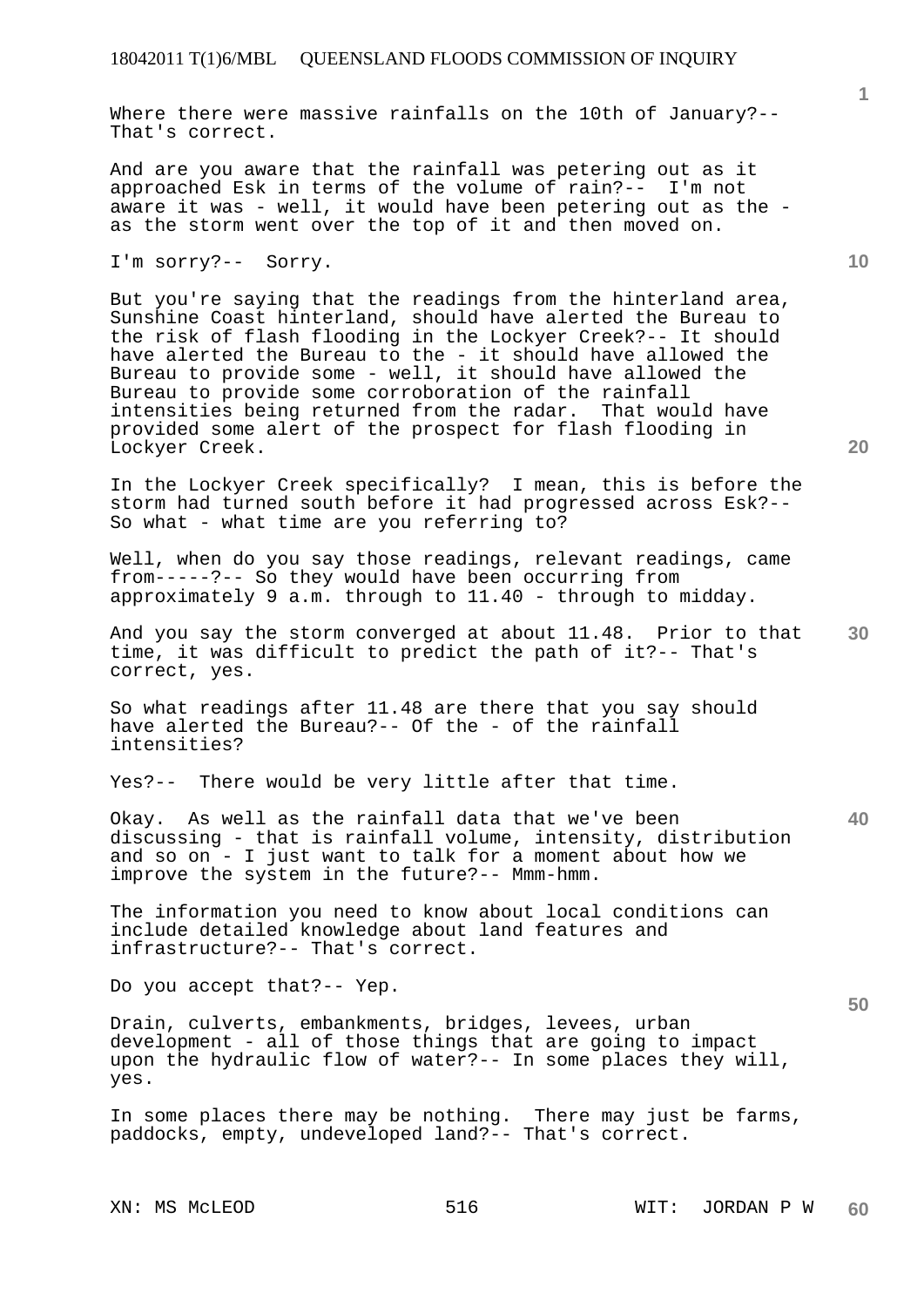Another impact you said which contributes to a degree is the removal of vegetation either by the passage of the storm water or debris - because of debris in the waterways?-- That's right.

You also need to have knowledge, do you not, about how the water is expected to flow about the landscape and that can include the impact of dams, channels, depressions and historical flows?-- It can, yes.

You understand - let's take Toowoomba for an example. It may be that the conditions in the town are conducive to flash flooding because of the convergence of the two streams, various-----?-- That's correct the question.

-----retention basins, things like that?-- Yes, yes.

You also need to know about how saturated the soil is?-- That's correct, yes.

And you need current information about the volume of water in existing creeks and waterways?-- That's correct.

That knowledge, all of it packaged together about local conditions would assist with creating a detailed hydraulic model for each local area, would they not?-- They would, yes.

And even then, the relationship between river height and rate of flow is uncertain and nonlinear once rivers breach their banks; do you accept that?-- Yes.

Now, you make a reference to the CSIRO research in the area and I note for the Commission's interest that the CSRIO have filed a submission that addresses in part this topic. The aim of the CSRIO research work is to incorporate the physical characteristics of the land such as wetness, moisture and so on into models and simulate stream flow. Are you aware of that work?-- I am broadly aware of what's going on in that research program, yes.

That work is in its research and development phase, is it not?-- It is, yes. Yes, it is.

Now, for the Bureau to have a capacity to look at - I withdraw that. You need to know those local conditions and have developed local models before the flash flood occurs, do you not?-- Yes, you need - you need models that represent - that represent that, yes.

It's no good trying to do it on the run, if you haven't prepared information about your local conditions, when you just see a storm coming?-- No.

Okay. You likewise can't be trying to work out the soil saturation or the creek volumes for a particular town as that rain approaches, can you?-- No.

If you want the warning to be timely?-- No.

**30** 

**20** 

**40** 

**50** 

**10**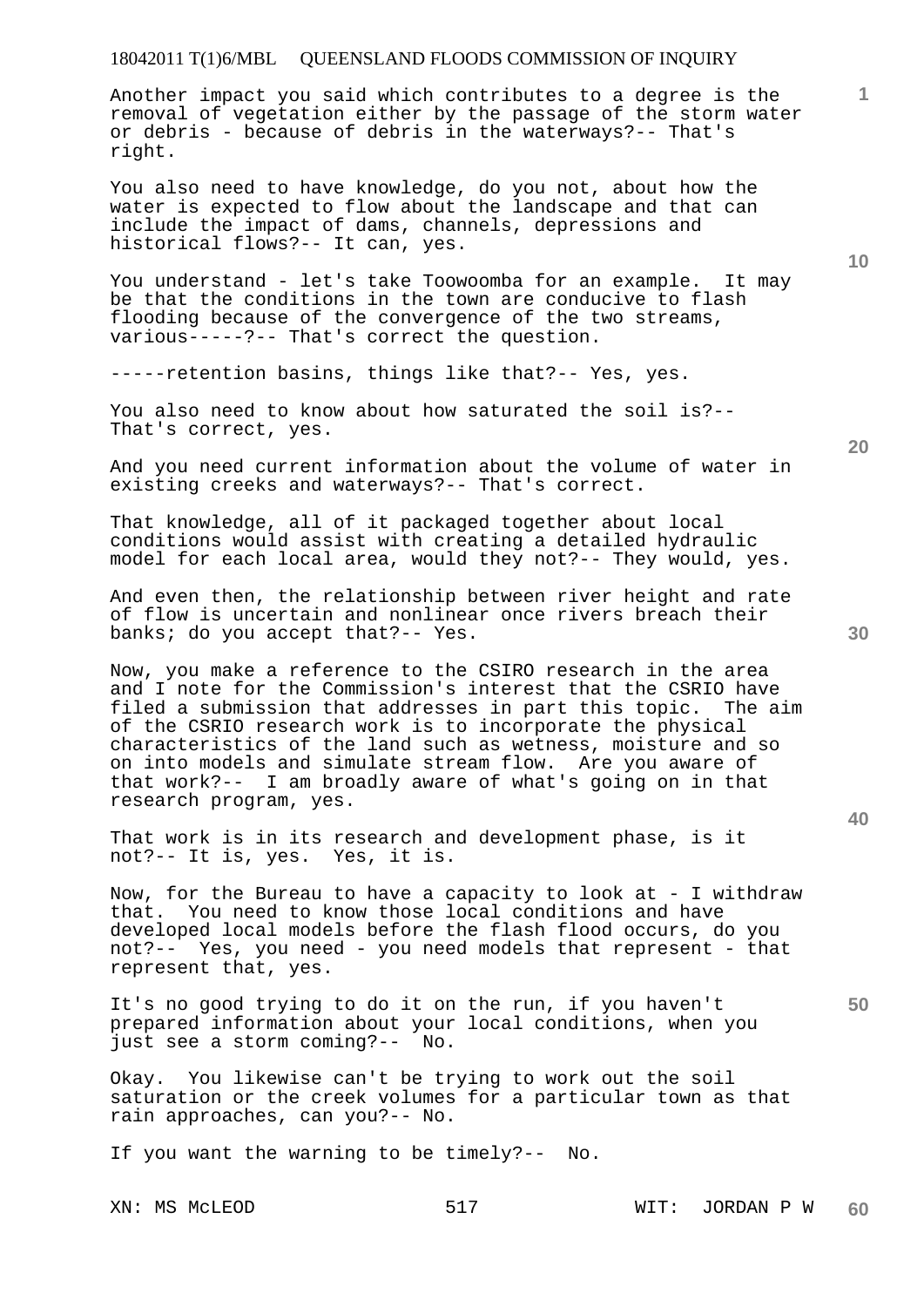You emphasise three critical elements of all warnings which I understand you've taken from the Bureau website?-- Yes. They have to be accurate?-- Yes. They have to be understandable?-- Yes. And they have to be timely?-- Yes.

And you note in your report at page 32 that, "For a warning to be effective, it must satisfy all three criteria. That a failure in any one of the three performances severely undermines the effectiveness of the warning"?-- Yes, I do.

You would with agree that statement?-- I do, yes.

In the context of flash flood warnings they must also be location specific, mustn't that?-- ?-- Yes.

And which, as we've noted, requires knowledge of the local features and the likely impact?-- Yes, it does.

Now, accepting the Bureau does not have that local knowledge and it can't warn for flash floods at specific locations at the moment, is the heart of your criticism about the timeliness of the Bureau call to the State Disaster Coordination Centre that it should have come earlier?-- I believe it could have come earlier and I also, I guess, am believe that it could have been disseminated more widely than what it was.

So that depends on the relationship or the understanding that the Bureau has about how the State Disaster Coordination Centre, will react and disseminate information, does it not?-- Yes, it does.

And if the Bureau relies upon that level of dissemination, it doesn't try and do that itself, then you have no criticism I presume?-- No, although, as I think we did discuss a little earlier, I'm not sure that the - if there is separate functions within the Bureau, for example severe weather warning and flood warning, I wouldn't see it is the State Disaster Coordination Centre to communicate between those two parties.

So we need to understand, do we not, what the mechanisms of communication sharing are between various agencies and bodies in order to be able to answer that question?-- Yes.

Timeliness of the issue of flash flood warnings, would you agree, depends on your knowledge of the event, your ability to verify the information and predict that a flash flood will occur?-- Yes, it does.

To ground truth the radar information with rainfall returns under and beneath the storm cell after the rain has fallen, that's important?-- Well, as the rain is falling that's

**1**

**10** 

**50**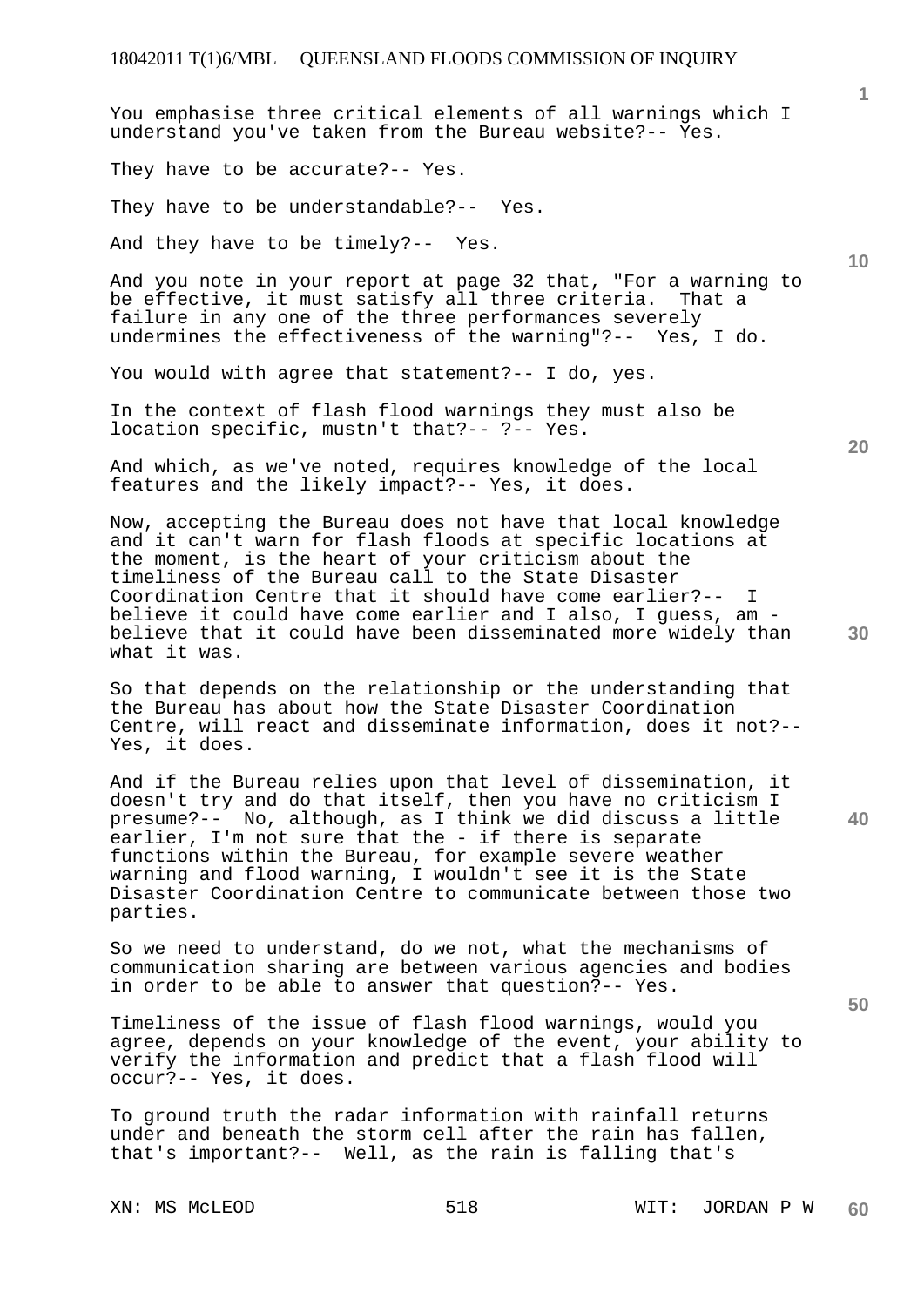correct, yes.

Yes, sorry, under and after?-- Yes.

And you have noted that the Bureau does not have access to the Toowoomba weather stations?-- Yes, it doesn't. It doesn't have access to that data.

It has access to two weather stations. One is down at that the airport principally for aviation purposes which is a weather station?-- Mmm-hmm.

And ALERT station owned by Seqwater on North Pine?-- That's correct, yes.

If you accept that the Bureau does not have a role in flash flood warnings and had already warned these districts of severe weather conducive to flash flooding, what you are really saying, I suggest to you, is that the Bureau should have on the 10th of January taken on an additional responsibility of predicting a warning against these specific flash flood events?-- I'm not saying that they should have. What I am saying is that they could have taken that role.

Thank you. Even though that is something that is currently beyond their charter and it is not something they're required to do at the moment?-- No, that's - that's correct.

Are you aware that the Bureau did in fact create an extraordinary flash flood warning on the 10th of January as soon as they could when they became aware of the flooding event through the media?-- I'm aware that the Bureau prepared a warning at 5 p.m. on the 10th of January.

This document which was described as a flash flood warning that was issued around 5 p.m., as you say, on the 10th of January was not something the Bureau had ever done before. Are you aware of that?-- Yes, I am aware of that.

**40**  It was a creation or a reaction to the significance of the events that were unfolding?-- Yes, that's correct.

**20** 

**10**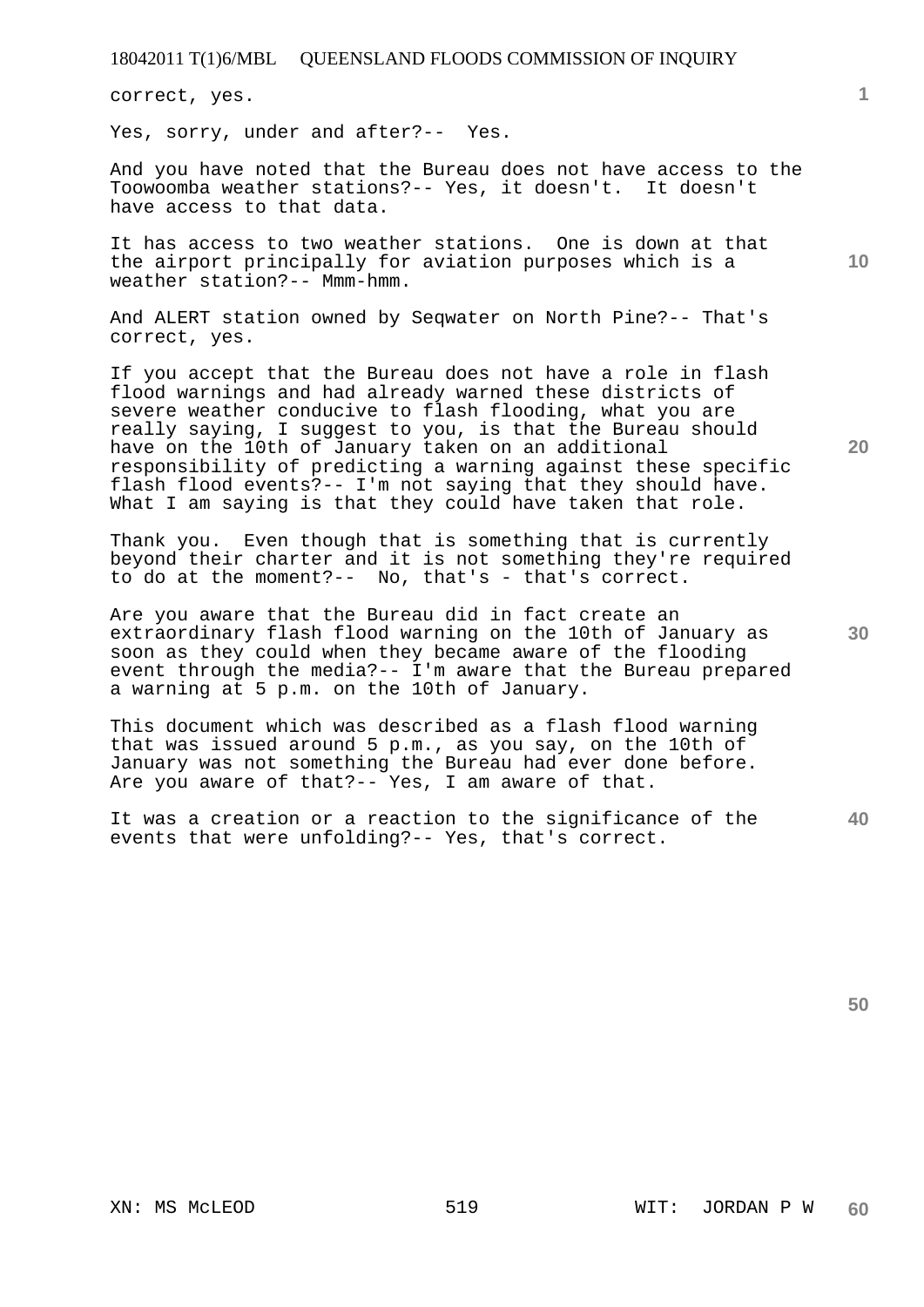### 18042011 D7T(2)7/KHW QUEENSLAND FLOODS COMMISSION OF INQUIRY

They prior to that time had pulled up the data from the failed Helidon gauge for verification and you are aware, are you not, that that data had been marked as void or as an anomaly because the readings were jumping around and they couldn't get the intervening values to verify?-- Yes, I am aware that that data was flagged as erroneous.

That was an automatic process, it wasn't something that involved any human intervention?-- Yeah, I agree with that, yes, yep.

COMMISSIONER: Ms McLeod, how much longer do you think you will be? I am not pressing you.

MS McLEOD: I am almost finished.

COMMISSIONER: We will go ahead.

MS McLEOD: If you will bear with me a few moments that might be convenient.

COMMISSIONER: Certainly.

MS McLEOD: Once the Bureau issued that warning, that flash flood warning, would you accept that they're then not in the best place to tell people where to evacuate, what specific action to take other than general advice about avoiding flood waters?-- Yes, I agree with that completely.

Can I just ask you what are the consequences of issuing information and warnings that are not verified and are inaccurate?-- So the potential consequences would be - could be that people might take action when they might otherwise not - not be required to take action.

Yes?-- And I guess there is a potential of people being - of a phenomena called overwarning where if people are - if there's - if there's enough crying wolf, people start to ignore warnings.

Okay. So, can I package that up this way: at the very least, it's an inconvenience because you make people move when they don't have to?-- That's correct.

At the worst, you might panic somebody or send them into danger?-- Potentially, yes, and potentially you might people might start to ignore subsequent warnings.

**50**  Yes. In the case of false alarms, we see this phenomenon for example, arising in evidence in the bushfires commission but I am just going to package it up this way-----?-- Yeah.

You can see the development of mistrust in the community in the reliability of warnings generally?-- Yep.

Okay. Is it as a general statement if we were to look at an automated or fully automated flash flood warning system, is it your view that accuracy should be a secondary consideration to

XN: MS McLEOD 620 520 WIT: JORDAN P W **60** 

**40** 

**20** 

**10**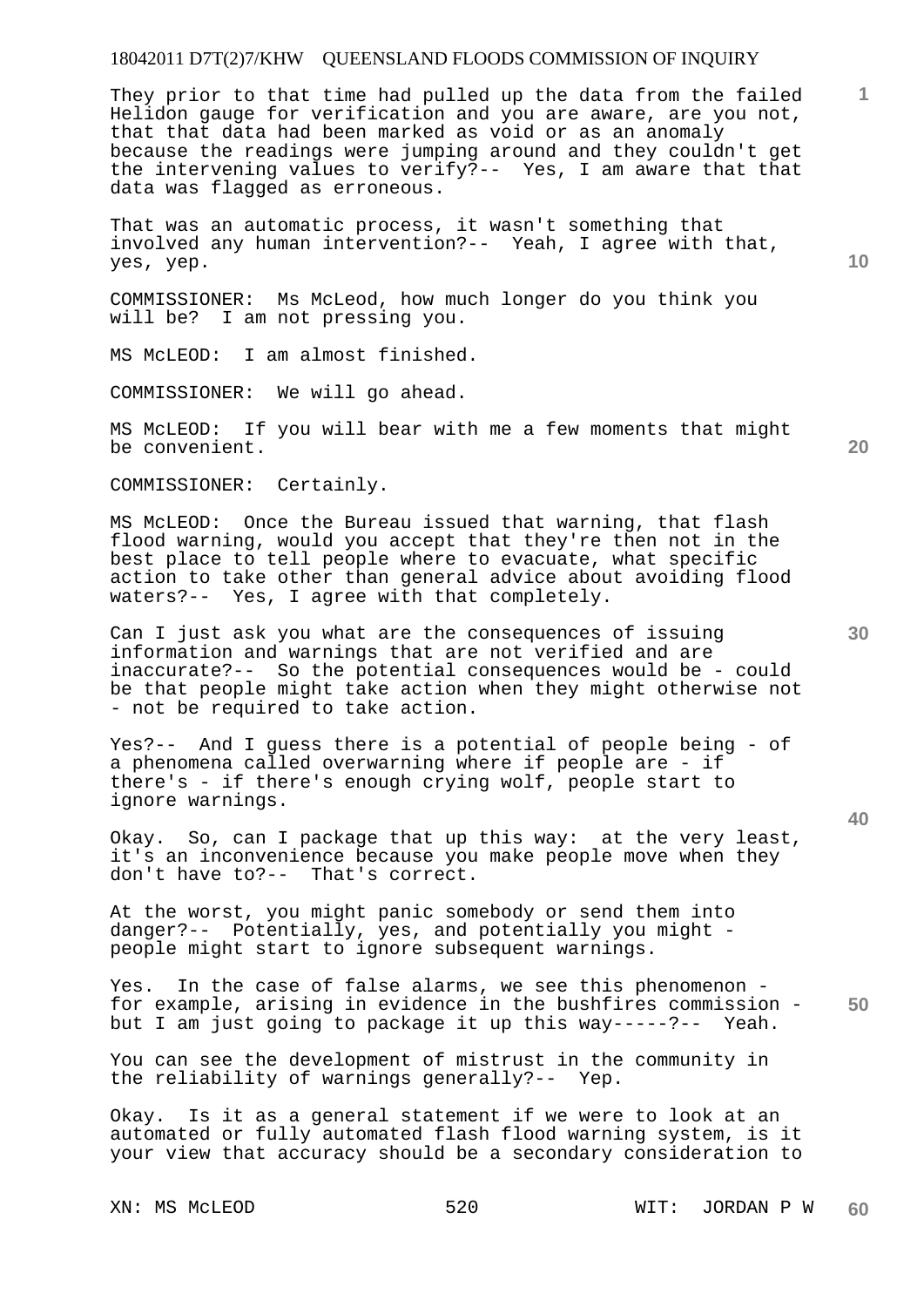## 18042011 D7T(2)7/KHW QUEENSLAND FLOODS COMMISSION OF INQUIRY

timeliness or should they till rank equally?-- No, I think you need to apply a different standard and I - you would reasonably expect that you would drop the level of accuracy to improve the timeliness.

And in order to have those automated systems working, one of the things that needs to be done is you have to finesse the algorithms to ensure that the data and the modelling is as accurate as possible?-- Yes, that's correct.

Okay. Are you aware of some simple flash flood end to end warning systems in place in various local councils around Queensland?-- I'm not aware of the specifics of those systems.

Perhaps I will ask Mr Davidson about them, but there's one in Ipswich, there's one for Brisbane, and that's one at the Logan City Council, I understand, which are simple examples of end to end flash flood warning systems?-- Okay. Yep.

Thank you, doctor.

COMMISSIONER: Can I just check, Mr Gibson, if you will have questions of Dr Jordan?

MR GIBSON: I have no questions.

COMMISSIONER: And do you have re-examination?

MS WILSON: No, I do not.

COMMISSIONER: Well, that being the case, you can be excused, Dr Jordan?-- Thank you.

WITNESS EXCUSED

COMMISSIONER: How are we going for time? Is 2.30-----

MS WILSON: Perhaps if we could reconvene earlier, Madam Commissioner?

COMMISSIONER: 2.15?

MS WILSON: Yes.

COMMISSIONER: All right. Adjourn till 2.15.

THE COMMISSION ADJOURNED AT 1.03 P.M. TILL 2.15 P.M.

**10** 

**20** 

**1**

**40**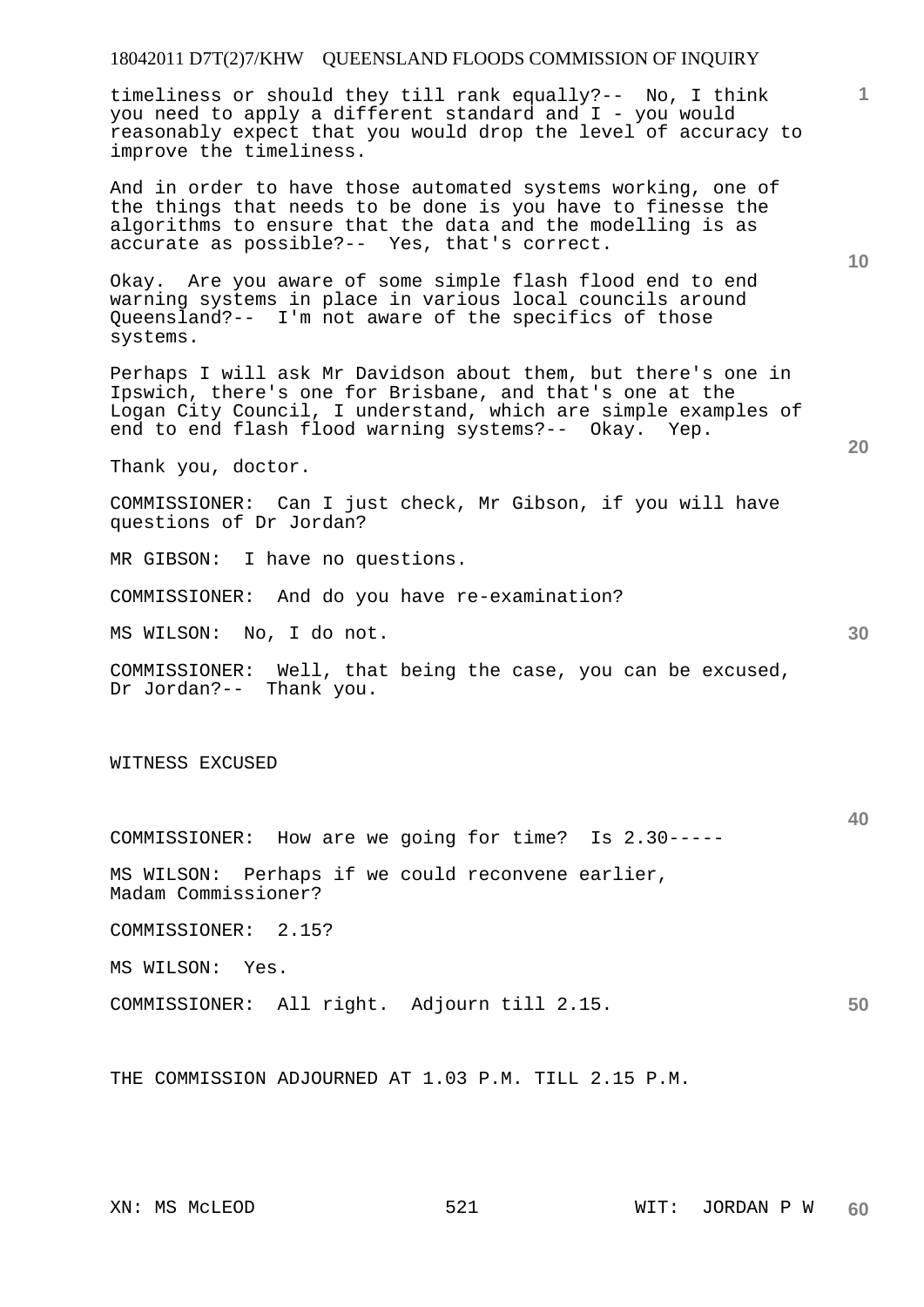THE COMMISSION RESUMED AT 2.15 P.M.

**10 20 30 40 50**  COMMISSIONER: Yes? MS WILSON: Thank you, Madam Commissioner. I call Christopher Skehan. CHRISTOPHER PHILLIP SKEHAN, SWORN AND EXAMINED: COMMISSIONER: Thank you, Mr Skehan. Yes, Ms Wilson? MS WILSON: Thank you, Commissioner. Is your full name Christopher Phillip Skehan?-- Yes. And are you of the owner Of the Big Picture?-- Yes. And that is an audio visual insulation company?-- Yes. And that operates at 183 Ruthven Street, Toowoomba?-- Yes. Now, have you given a statement in relation to the events that occurred on the 10th of January 2011?-- I have. We will provide you a copy of that statement in due course. If I can just take you through some matters from that statement? You say there that the Monday, the 10th, was rainy in general?-- That's correct. And you were going out to do a job?-- Correct. And then what time do you think that was about?-- 2 o'clock-ish, I'm----- And you say that the rain had suddenly got extremely heavy?-- It had, just before I left, yep. And at that point in time, did you check the radar images on the Bureau of Meteorology site?-- I did, yes. Why did you do that?-- I just regularly check it, I just whenever there's - it's just a habit. Can you recall what you saw on the BOM site?-- I just remember seeing lots of yellow, huge yellow over Toowoomba, which was strange, different than what I have ever probably noticed, and I have been looking at it for years, I suppose. I just went, "Wow, that's huge." Okay. So, after checking the BOM site, you then left to go on to do your job?-- Yep.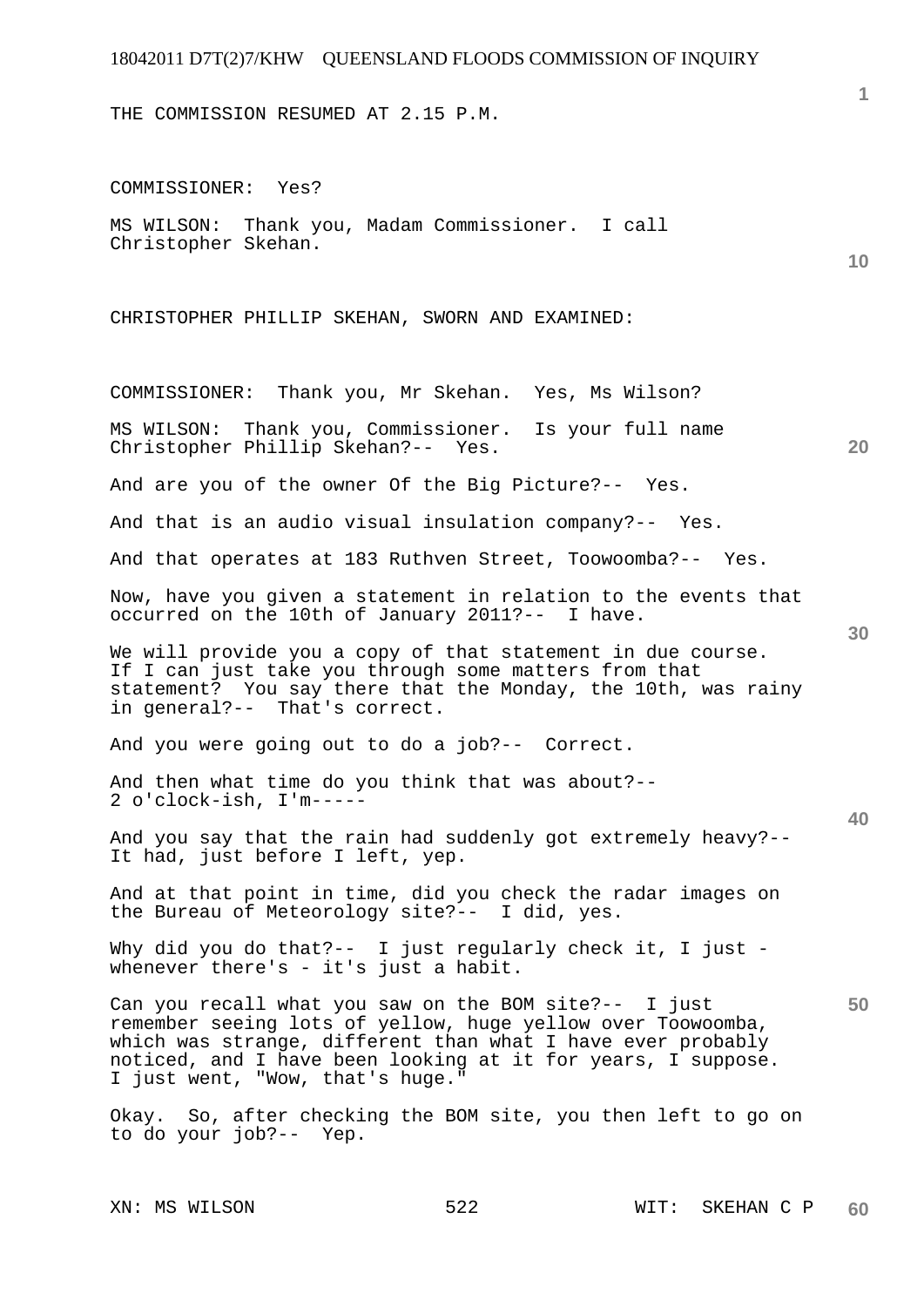# 18042011 D7T(2)7/KHW QUEENSLAND FLOODS COMMISSION OF INQUIRY XN: MS WILSON 523 WIT: SKEHAN C P **1 10 20 30 40 50**  And you were driving along Kitchener Street?-- Yes. And at that stage, water was flowing heavily along the road?-- Yes. And the water was starting to cover the left-hand lane?-- Correct, yep. And how did cars deal with that?-- Everyone had just basically merged into the right. There wasn't really anyone driving in it. Was the East Creek area at this point in time in overflowing?-- I can't 100 per cent say, I just know - I don't know whether it was water from the creek or water just going along the road. Then you came to the intersection of Kitchener and James Street?-- I pulled up before Kitchener and James. I didn't make it that far. Then you pulled up before the intersection but then you proceeded by foot to the intersection of Kitchener and James?-- Yeah. Why was that?-- Well, I could see ahead there was a couple there was about three or four cars initially ahead of me where I pulled up, and so I got out of the car to help and then after helping another lady I could see a car up at the intersection, there was a man trying to get to the car and I could see he was struggling, so I thought, look, I will go up and help. Okay. Now, on that day, you assisted two cars that were in that intersection?-- Yes. Okay. And one of those cars contained Donna Rice and her two sons?-- That's right. Now, you went out to assist Donna Rice and her two sons?-- Yes. And you bought back, piggy-backed Blake back to safe ground?-- That's correct. And then when you went back out, the water speed had grown that it was faster?-- Yes, yep. And more powerful?-- Yes. And you had a rope tied around you?-- There was a rope from the pole to the car, so  $I - no$ , I was just hanging on to a rope. Okay. And when you got back out to the car, the car started to move away?-- Within a couple of minutes, yes. And you eventually gained safety by holding on to a post?--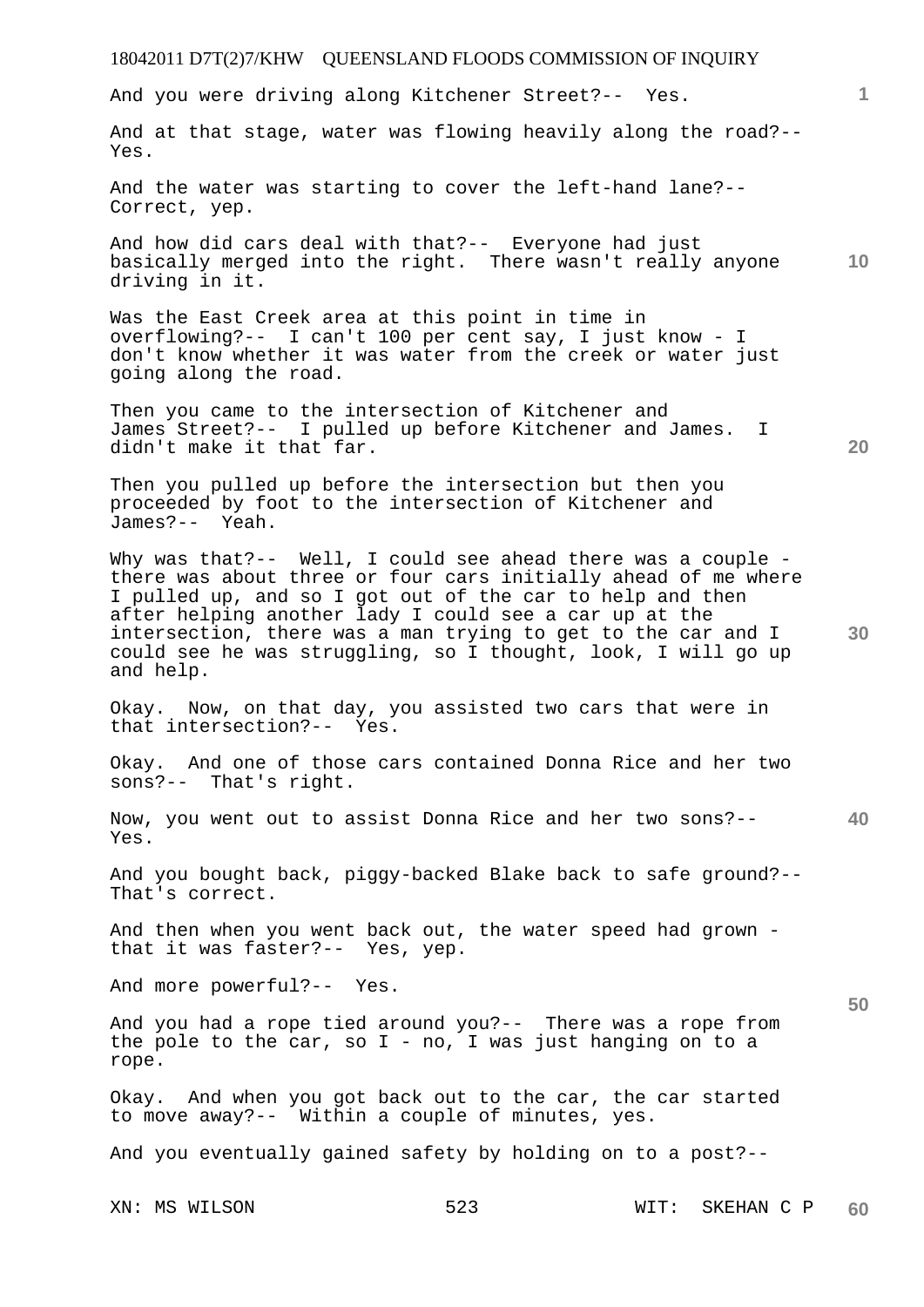That's correct.

Okay. Mr Skehan, we have found your statement now and I will show this statement to you. Is that the statement that you have made?-- Yes.

That details what you did on that day?-- That's correct.

And that details your assistance that you provided to the people in that intersection?-- That's correct.

Your Honour, I tender that statement.

COMMISSIONER: It will be Exhibit 71.

ADMITTED AND MARKED "EXHIBIT 71"

MS WILSON: I won't go through in detail what you have got in your statement, but I would just like to show you some photos?-- Okay.

Now, we have got the first photograph up on the screen now. What does that show to you?-- I was to the left of that. That's looking from the southwest corner of Kitchener and James and I was - would have been to the left downstream of that lady in the car.

And was that how the water was on that day when you were there?-- Yes.

Was it like that the whole time?-- No, it got - it got obviously rose obviously and initially it was - you know, nowhere near that, and then - until we gave it - just kept going basically, yeah.

Okay. In that photograph, you see a truck?-- Yes.

And then you also see a white car there?-- Yep.

Do you recall seeing that white car with that person there?-- Yeah, definitely. I actually had graves fear for that lady in that car. I actually - two reasons, I thought that car was going to come around the intersection because I was just to the left of that and take us out, and also for lady, I have got no doubt that that car moved from - probably where the truck is, and that truck saved her life, I have got no doubt. I watched the car move and it was going to keep going. The truck pulled in - into the water.

So, you saw the truck drive out there to save that-----?-- I saw the truck driving in the water, yes.

Can we have a look at the next photograph, please? That's another photograph of that truck-----?-- Mmm.

**10** 

**1**

**40**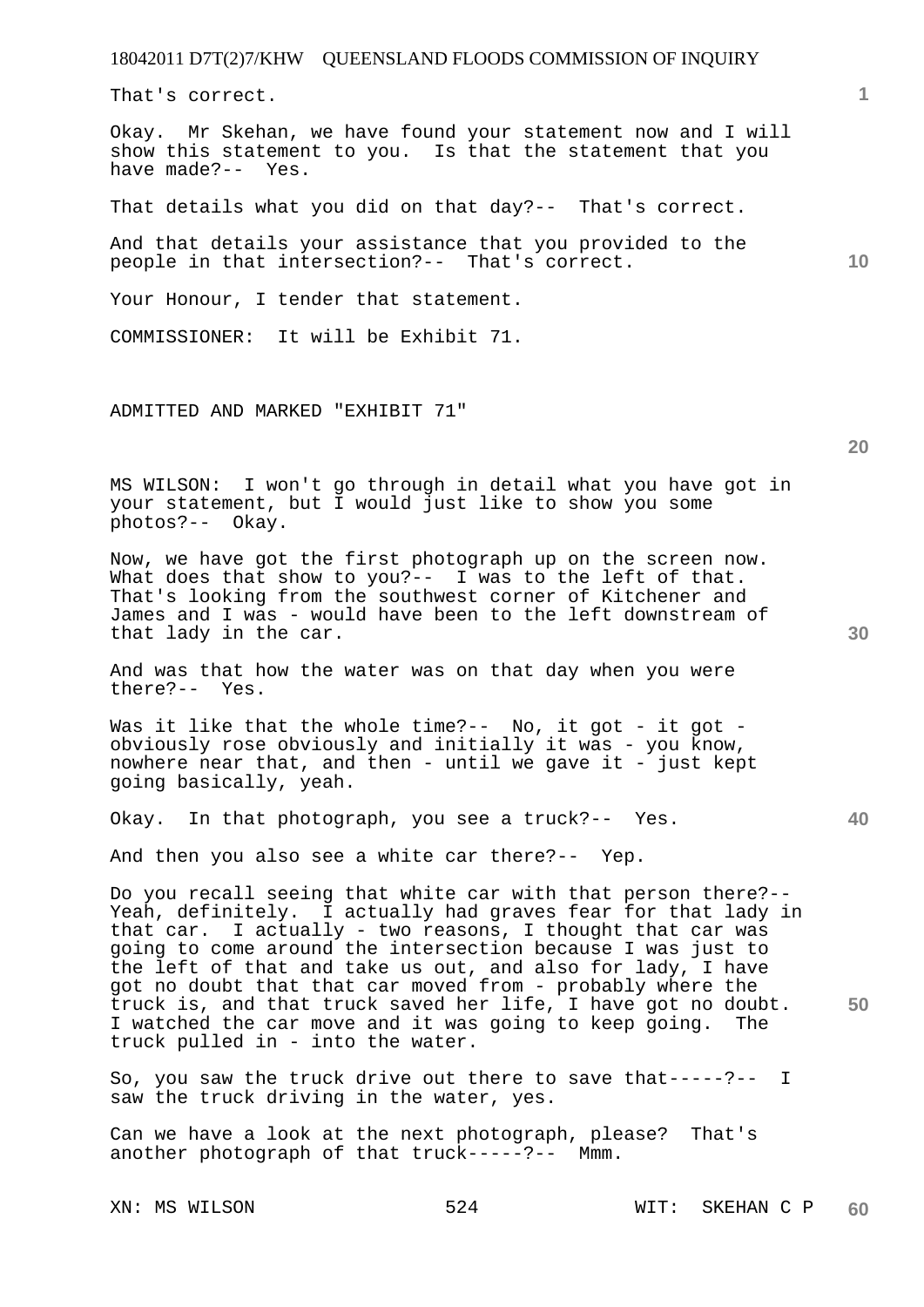-----that had moved out there to assist that car?-- Yep.

Can we have a another - see the next photograph? Can you recognise anyone in that photograph?-- Yes, yep.

Who can you recognise? -- The fellow with the orange jacket I actually know through social reasons, coincidently enough. There's an old man there with yellow hat on. He walked up to the intersection with me initially, and you can see Blake there with a blue hat just. I don't know which one of them is Warren, I'm not sure.

Okay. So, this was after you had rescued Blake?-- Yes, yes. I was - oh, we were - must have been gone by that stage. I must have been on the pole, yes. Can't see the car.

Perhaps if I can have a look at the next photograph?-- Sort of the same.

That's a close-up of that previous photograph?-- Yeah, clearly see Blake there and Christian. I don't know the other guys' names.

Okay. Do you recall seeing the water like this at the intersection?-- Yes, for sure.

And when was that? Was that at the beginning or-----?-- No, that was - that was well and truly into it. I would have been just to the right of that photo, because I remember looking across to this van that's - or van - it's a van parked in to that tree - I mean, the van floating down hitting the tree, and at its peak that water was going over the top of that and I was looking across, directly across at it, so that was my reference to when the water was going down go.

Okay. Can we have a look at the next photo, please?-- I don't know who they are.

**40**  Okay. The next photo? That's it. Mr Skehan, have you got anything else to add that's not contained in your statement?-- No, not at all.

Thank you, Commissioner. That is the evidence of Mr Skehan.

COMMISSIONER: Mr Rolls?

MR ROLLS: No questions, your Honour.

COMMISSIONER: Ms McLeod?

MS McLEOD: No questions.

COMMISSIONER: Mr Gibson?

MR GIBSON: No questions.

COMMISSIONER: Any re-examination?

**10** 

**1**

**20** 

**30**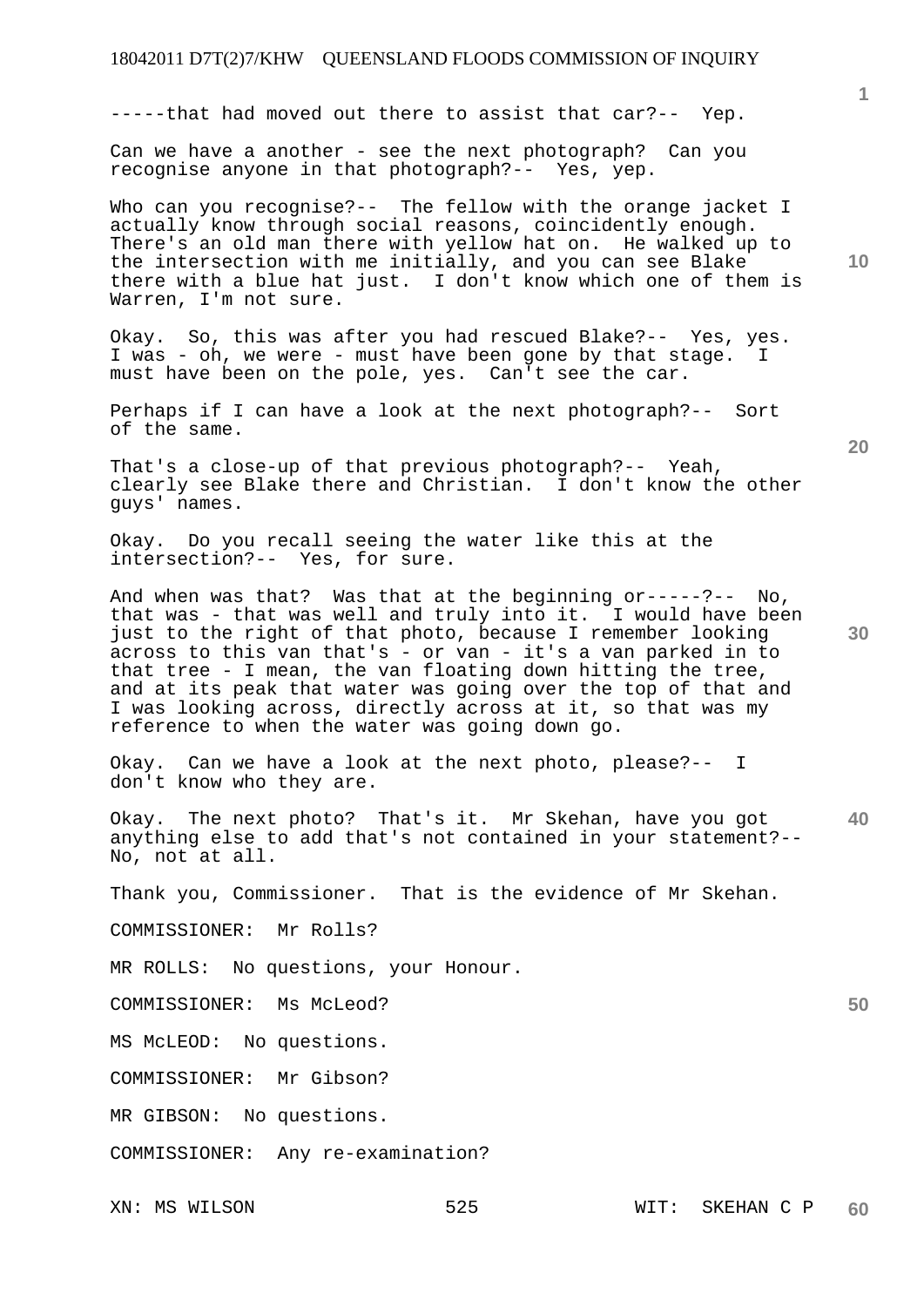## 18042011 D7T(2)7/KHW QUEENSLAND FLOODS COMMISSION OF INQUIRY

MS WILSON: No, Madam Commissioner. May Mr Skehan be excused? COMMISSIONER: Thank you, Mr Skehan. You are excused.

WITNESS EXCUSED

MR CALLAGHAN: I call Barbara Gosley.

BARBARA ANN GOSLEY, SWORN AND EXAMINED:

XN: MS WILSON 526 WIT: GOSLEY B A **20 30 40 50 60**  MS WILSON: Is your full name Barbara Ann Gosley?-- Yes. And can you tell me your occupation?-- I'm an occupational officer at the Queensland Health. Okay. On the 10th of January, were you at work?-- I was. And where were you working that day?-- I was working at the Inara Community Centre which is at the front of the hospital. And can you tell me where that's situated, on what street's that situated?-- That's situated on Peachy Street. Now, at around 10 to 2, did you observe that there was heavy rain outside-----?-- Yes, yes. And how did you - where did you go to observe this rain?-- I left my office and walked out to the northern part of the building and there's a window there and I observed down in James Street and Peachy Street at the intersection to see what was happening. Okay. What did you see at that point in time?-- At that time, the water was coming down off the streets and flooding the intersection, but there was still cars going through the main street in James Street and Peachy Street. And how long were you there?-- Probably about five to 10 minutes. Okay. You saw a wall of red muddy water coming down?-- Not then. When did you see that?-- I left that area of the hospital facing north and went back and - went down a corridor to an exit which faces out on to the Street, across to the parkland, which is east of the hospital. Oh, yes. Then can you tell me when you went out there, what

**1**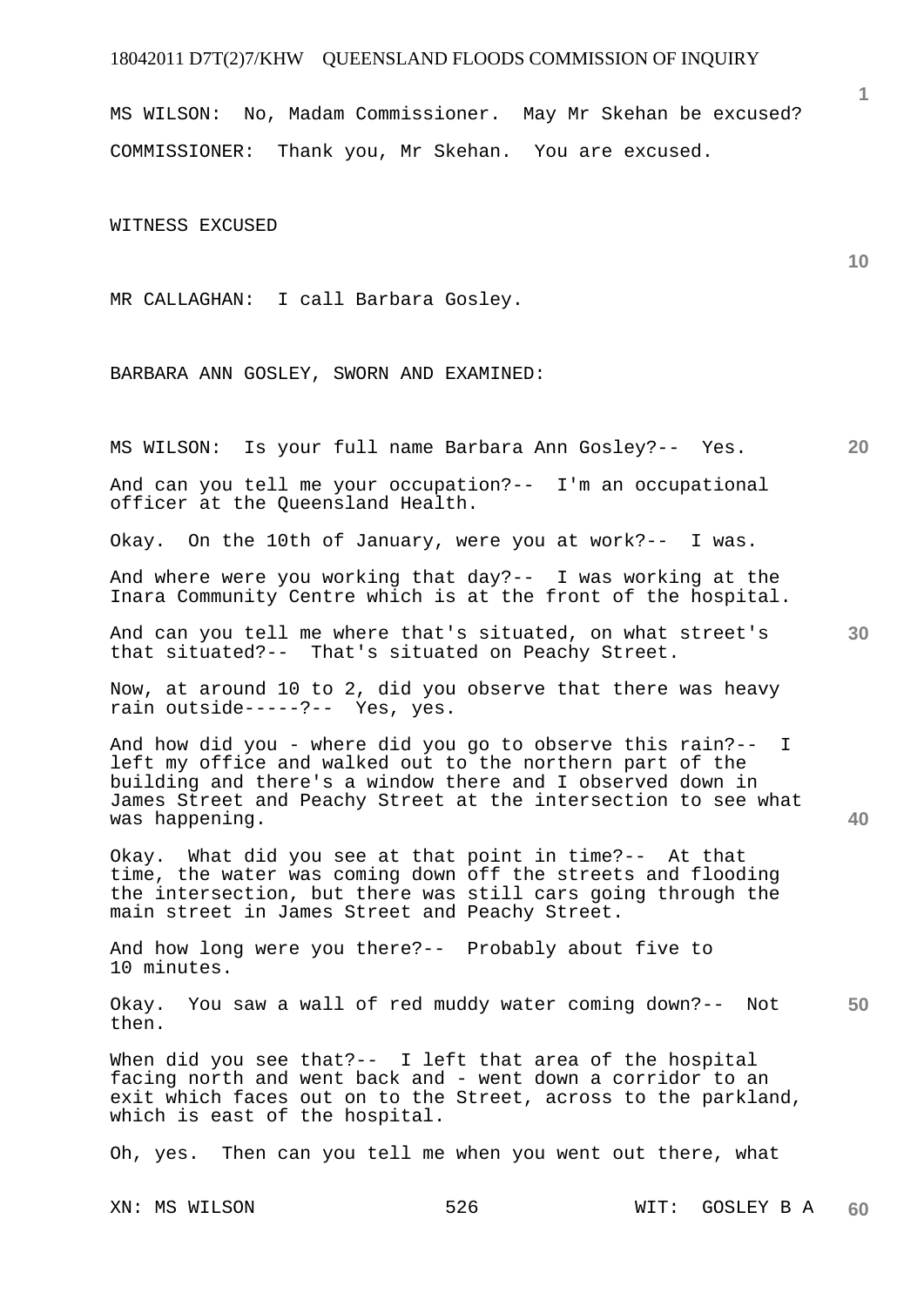### 18042011 D7T(2)7/KHW QUEENSLAND FLOODS COMMISSION OF INQUIRY

you observed?-- The water was still flooding the area. There's two ponds out the front of the hospital that were quickly filling up with the rain and overflowing on to the footpath at that time, and then I viewed across the park on to Water Street and West Creek and at that time the cars were still going through into Water Street and there didn't seem to be any severe flooding at that time, and I viewed the West Creek also and there was no flooding whatsoever in West Creek at that time.

Okay. At some stage you went also to the top of the hospital?-- That was after I observed a wall of water which while I was looking out across the parkland, I then looked up to the south towards Long Street and I observed a huge big wall of water coming down on to Water Street and it was as - a - red muddy water with debris in it and it was very frightening and I just couldn't believe it, and I stood and watched it for about five to 10 minutes and it flooded the whole parkland in front of the hospital within about five minutes.

Okay. It was after that that you went?-- It was after that then I decided to go up on to the sixth floor of the hospital, which you can view the whole area up on the southside and the east side.

Now, you prepared a statement of your observations that you saw that day for the Inquiry?-- I did.

Can you have a look at this document, please?-- Yes.

That's your statement that you prepared?-- It is.

You have signed that statement?-- I have.

And that statement's true and correct?-- There are a couple of things that I found out after that are not correct, but I have adjusted them with the Inquiry.

**40**  Okay. Are they adjusted on that statement?-- No, I don't think so. There's one there I can see and - yeah. Yeah, one - there's two there that I haven't-----

Perhaps you should just for clarification just point those matters out?-- My occupation is not a nurse, which is stated up the top.

Yes?-- There was one there where it said I was viewing across - at the intersection of Water Street, but that was also wrong because there's no intersection in Water Street. The other one was where I contacted Channel 10 about two days after the flood to tell them what I'd seen, and they told me that they would contact the Regional Council and have it investigated, and that was all that was said.

Okay. Madam Commissioner, I tender that statement.

COMMISSIONER: Exhibit 72.

XN: MS WILSON 527 WIT: GOSLEY B A **60** 

**50** 

**10**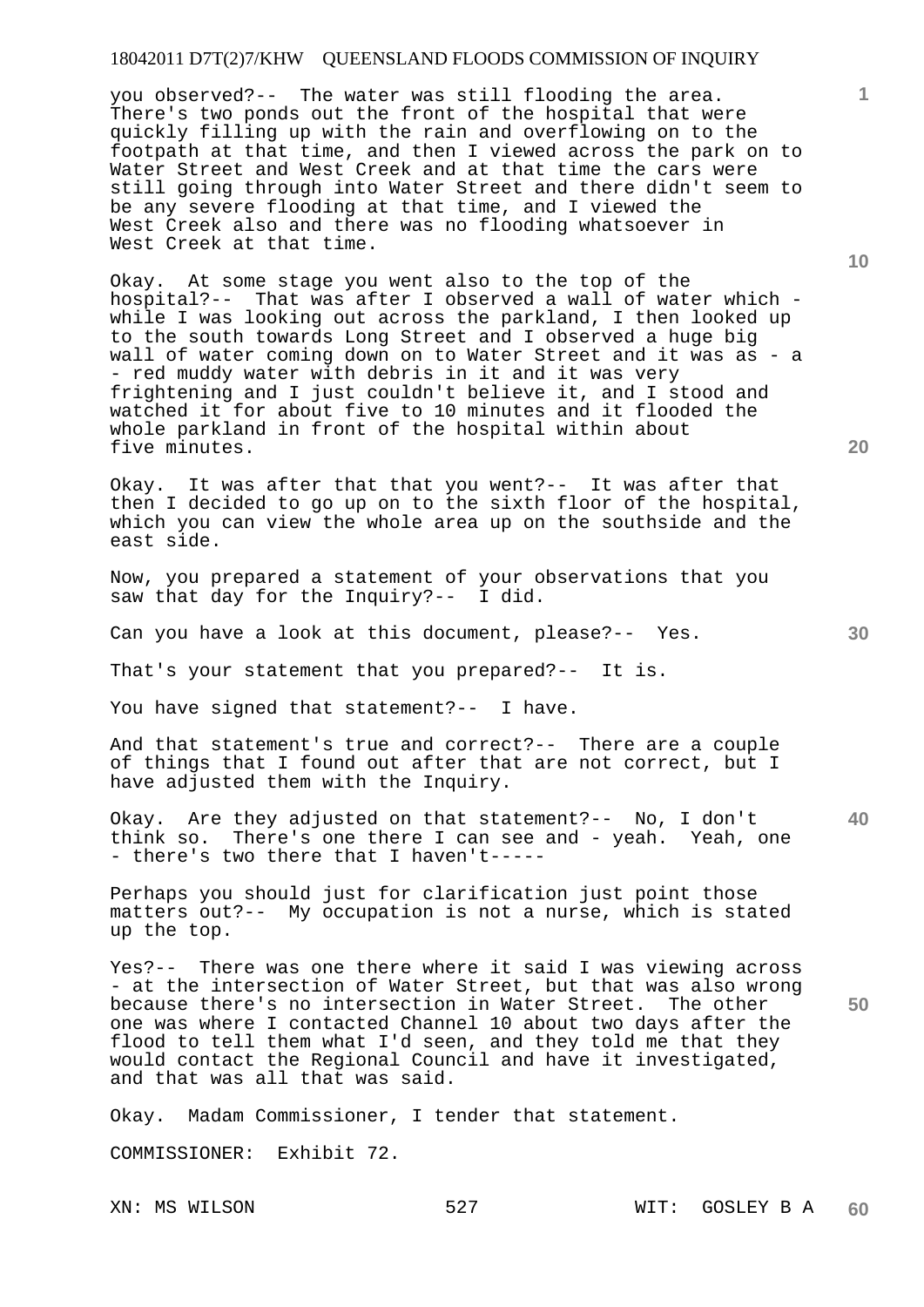ADMITTED AND MARKED "EXHIBIT 72"

MS WILSON: Now, you are also aware some photographs were taken by a person who was also in that building that day?-- Yes. I did not know until after I'd given my statement, though, yes.

Okay. Perhaps if we can have a look at these photographs?-- Mmm-hmm.

Now, can you tell us what this is a photograph of?-- That's a photo of the two ponds. As to where I was standing, I could see the two ponds there and they were starting to fill up obviously. They weren't overflowing there, by the look of it.

And so when would this have been in relation to the rain event that you saw?-- That would have been about the time I would have come out on to that veranda on the eastern side.

Okay. Can we have a look at the next photo, please?-- That one would have been taken when the flood water had come down from up where I said on the southern side - it's flowing down very swiftly and flooding the whole park, yes.

Okay. Can we have a look at the next photograph?-- That is the water coming down - just over there on the right is where I saw the wall of water coming down before it hit down here and taking all in its path, just up on the corner there.

When you were pointing, you are pointing to the upper left-hand side of this photograph?-- The right-hand side.

The upper right-hand of that photograph?-- Yes, yes. That's where I saw that dirty, mucky water coming down.

Okay. Perhaps if you can look at the next photograph?-- Yes, that's - that looks like when it's all come down.

The water has now come down?-- That's right.

And the next?-- That would have been taken at 3 o'clock. I did observe that, when I went down - when I finished work and went down to the corner there. That's the corner of James and Prescott and Peachy Street and it was well and truly flooded and no traffic was coming through.

Okay?-- Yes.

Did you observe scenes like this?-- No, I didn't see that, I'm sorry.

Nor that?-- No. Wait on. That's James Street, isn't it? Yes, I did observe that, because that was the bridge that goes

XN: MS WILSON 528 WIT: GOSLEY B A **60** 

**10** 

**1**

**20** 

**30**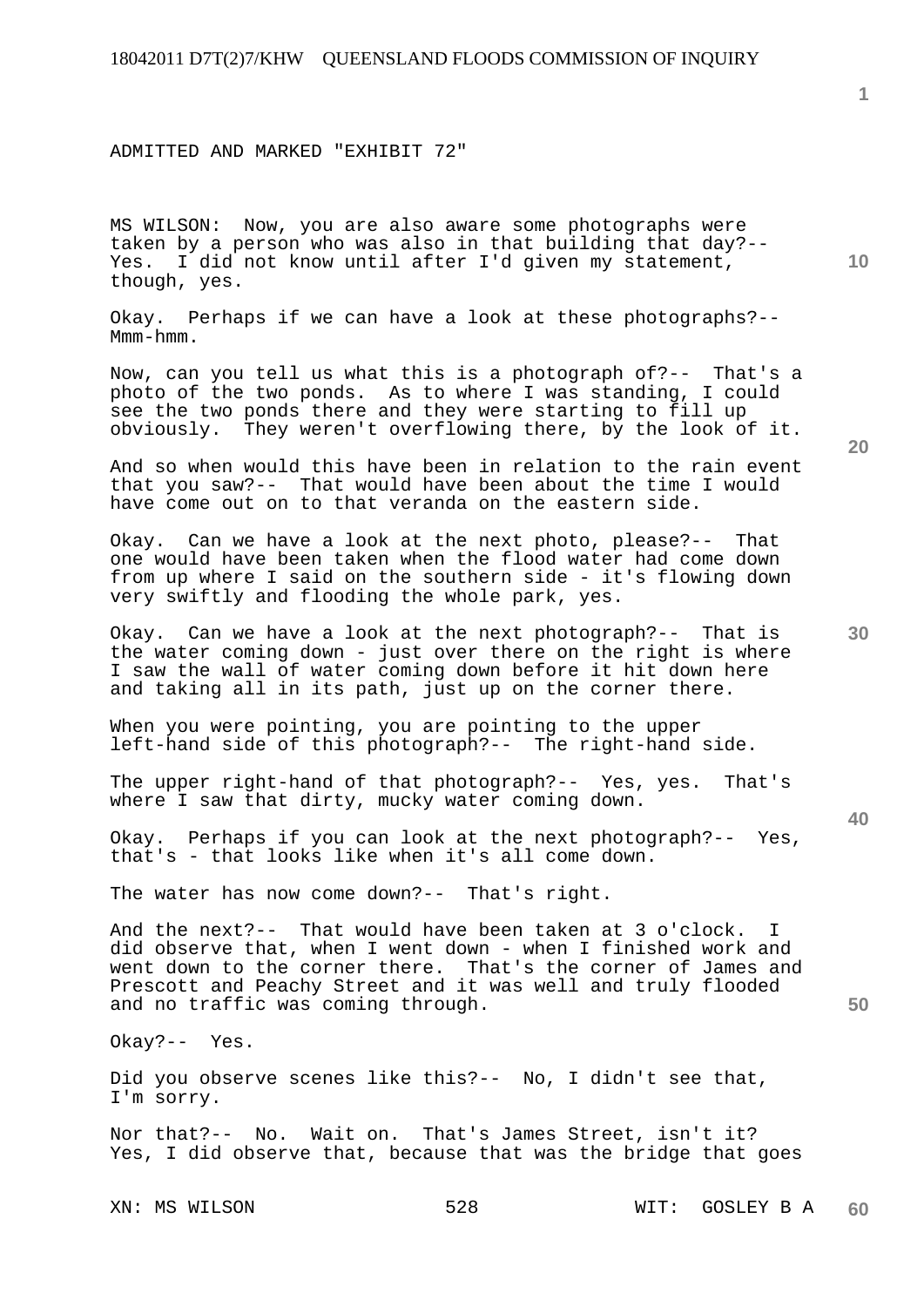18042011 D7T(2)7/KHW QUEENSLAND FLOODS COMMISSION OF INQUIRY **1 10 20 30 40 50**  across James Street up - up James Street, and that was at 3 o'clock. I would have seen that, yes. Thank you?-- I did see that too. What is that?-- Mmm. If you could explain?-- Yes, at 3 o'clock when I went up, I looked over the right to that Ideal Electrics and they had that door opened and the water was flowing about halfway up coming out, yes. I did observe that, mmm-hmm. That's much the same. Yes?-- Yes. That's the sign at the intersection there, just as you come around to the hospital, which I would have seen. Okay?-- Yes, I did observe that. Where would you be standing to observe that?-- I was standing over on the left hand side of Peachy Street, up on the big built up area where the shopping centre is, which give us a beautiful view straight across there and down James Street, mmm-hmm. I didn't see that. Okay. Now, Madam Commissioner, I can indicate that the photographs will be tendered as a bulk exhibit at the end of the hearings here in Toowoomba. COMMISSIONER: Thank you. MS WILSON: Ms Gosley, thank you for giving evidence. I have got no further questions of you?-- Thank you very much. COMMISSIONER: Hold on a second. We will just see if anybody else does. Mr Rolls? MR ROLLS: Commissioner, no, we don't have any question. COMMISSIONER: Ms McLeod? MS McLEOD: No questions, thank you. MR GIBSON: No, thank you. COMMISSIONER: Thanks, Ms Gosley, you really are finished?-- Thank you. WITNESS EXCUSED MS WILSON: I call Edward Spark.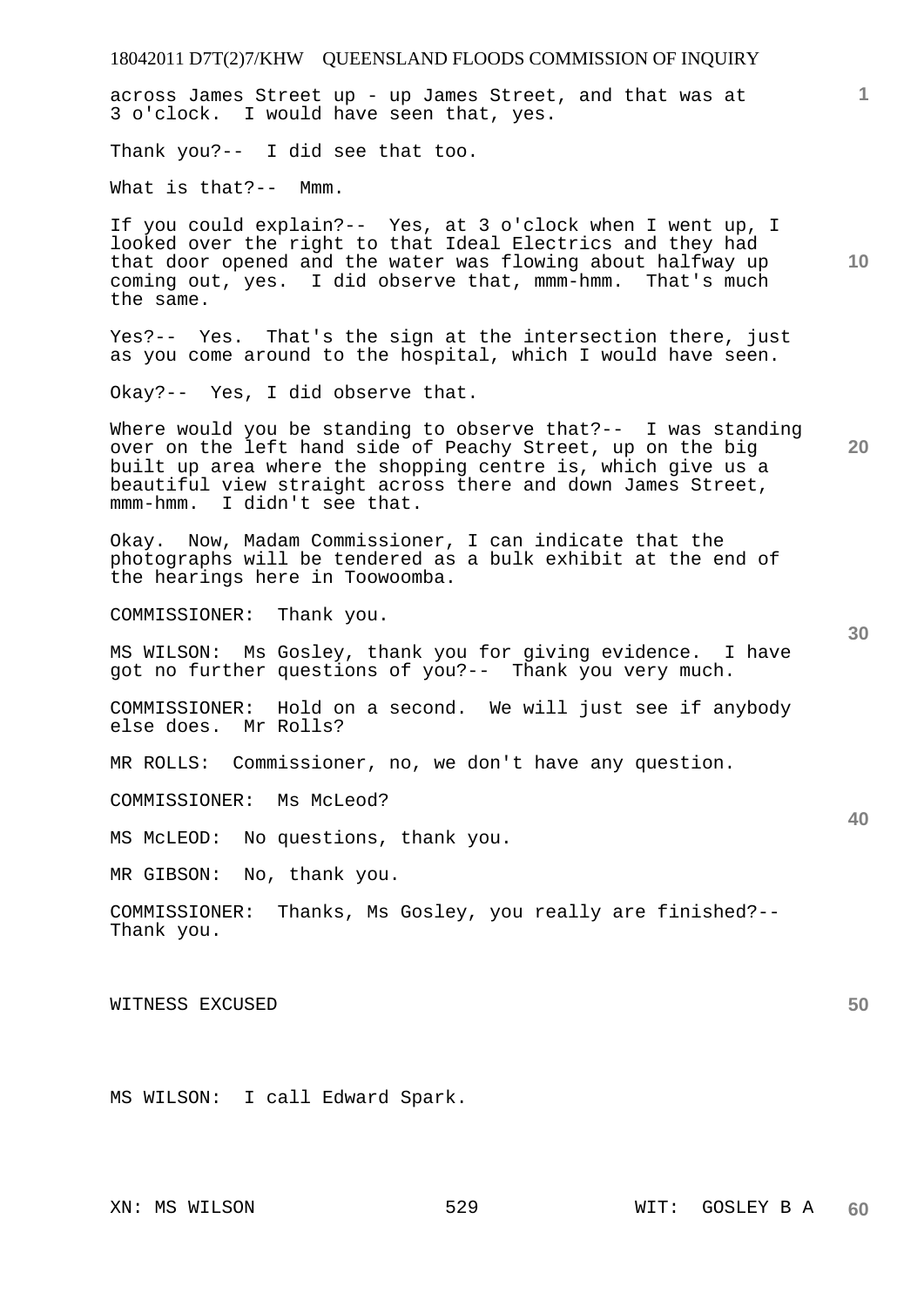| 18042011 D7T(2)7/KHW QUEENSLAND FLOODS COMMISSION OF INQUIRY                                                                                   |              |
|------------------------------------------------------------------------------------------------------------------------------------------------|--------------|
| EDWARD ROBERT WILLIAM SPARK, ON AFFIRMATION, EXAMINED:                                                                                         | $\mathbf{1}$ |
| COMMISSIONER: Thank, Mr Spark. Take a seat.                                                                                                    |              |
| MS WILSON: Is your full name Edward Robert William Spark?--<br>Yes.                                                                            |              |
| 10<br>And are you currently employed as a meatworker?-- Yes.                                                                                   |              |
| And on the 10th of January 2011 were you caught in flood<br>waters on Dent Street?-- Yes, I was.                                               |              |
| And have you provided a statement to the Queensland Floods<br>Commission of Inquiry in relation to those events on that<br>day?-- Yes, I have. |              |
| Did you also provide a statement to the police about what<br>20<br>occurred that day?-- Yes.                                                   |              |
| And about how you got caught up in the flood waters?-- Yes.                                                                                    |              |
| Could you have a look at those statements, please? Are they<br>your statements, Mr Spark?-- Yes, they are.                                     |              |
| Are they true and correct?-- They are true and correct.                                                                                        |              |
| Commissioner, I tender those statements.<br>30                                                                                                 |              |
| COMMISSIONER: The statement to the Inquiry will be<br>Exhibit 73, and that to the police will be Exhibit 74.                                   |              |
| ADMITTED AND MARKED "EXHIBIT 73 AND 74"                                                                                                        |              |

**40**  MS WILSON: Thank you. Now, Mr Sparks, I am not going to take you through the details that are contained in those statements because those statements go through what occurred that day in detail. However, I am going to show you some images, okay, and perhaps if you could offer any comments?

VIDEO PLAYED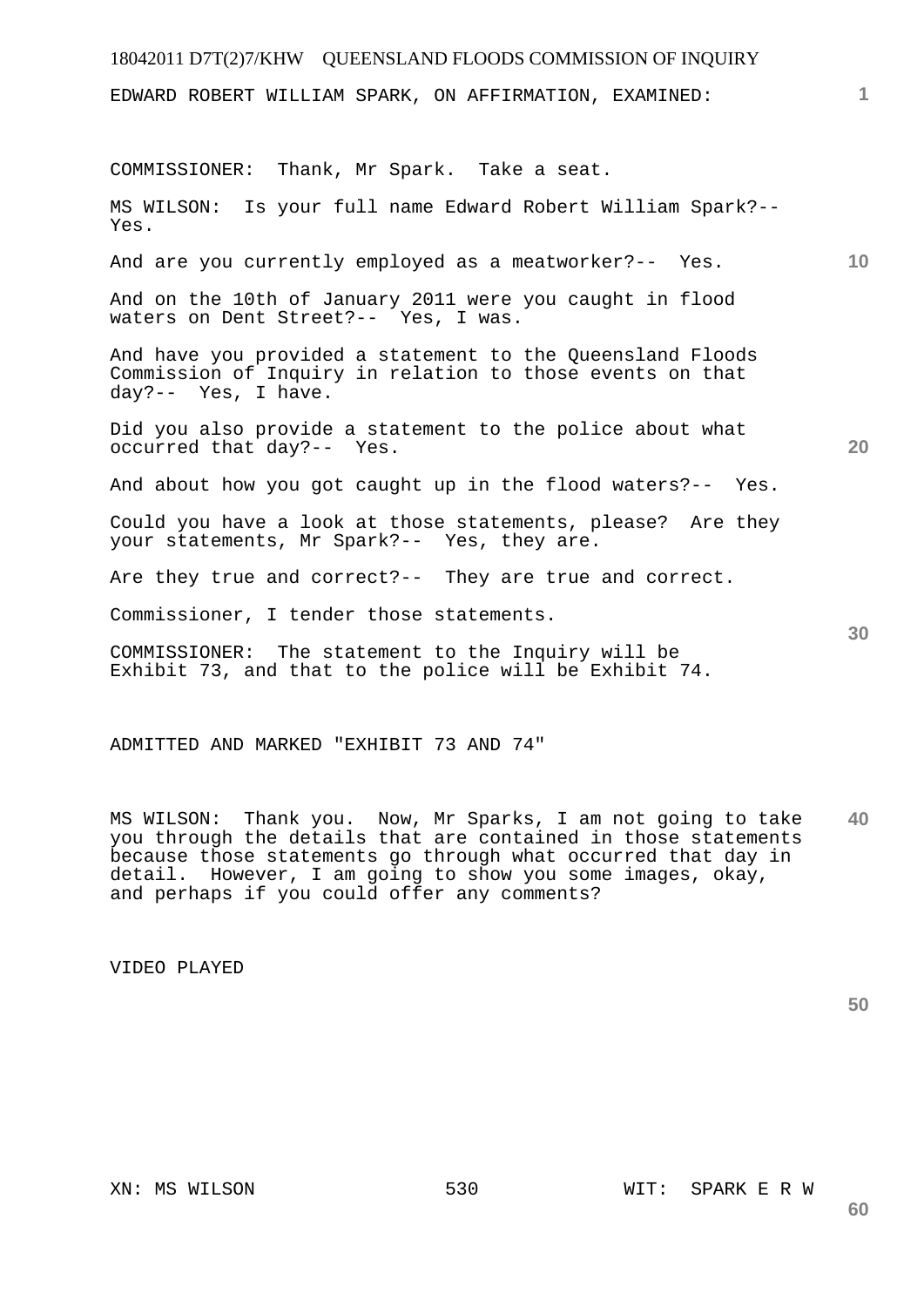## 18042011 D7T(2)7/KHW QUEENSLAND FLOODS COMMISSION OF INQUIRY

DURING THE PLAYING -

MS WILSON: Could you just stop it there, please? What we just saw there was a van hit a tree and push that tree over and the van hit another tree. Do you recall just seeing that?-- Yes, I did.

**10**  Now, you were hanging on to that second tree, weren't you?-- Yes.

And that's where you were when you were caught in those floods, flash floods in Dent Street?-- Yes, I was.

You are not a strong swimmer?-- No, I'm not.

Okay. And you made a decision that you were just going to stay there and try not to swim for safety?-- Yes, just stay at the tree.

**20** 

**30** 

**40** 

**50** 

**1**

Can we keep on playing the video? We saw some swift water rescuers getting prepared to go out to the water. You were rescued by swift water rescuers?-- Yes.

Okay. Just stop there for one moment? That's you still hanging on to the tree and being rescued?-- Yes.

And being provided assistance by the swift water rescuers?-- Yes.

Okay. Continue. We will just pause it there. Perhaps if we can go to the next image? That's you being assisted by the swift water rescuers-----?-- Yes.

-----to safety?-- Yes.

Thank you. Mr Sparks, have you got anything to add to your statement?-- No, I don't.

Have you got anything to add after seeing those videos?-- No.

Mr Sparks, they are all the questions I have got for you?-- Thank you.

COMMISSIONER: We will just see if anybody else have has any questions. Mr Rolls?

MR ROLLS: No, Commissioner, I have no questions.

COMMISSIONER: Ms McLeod?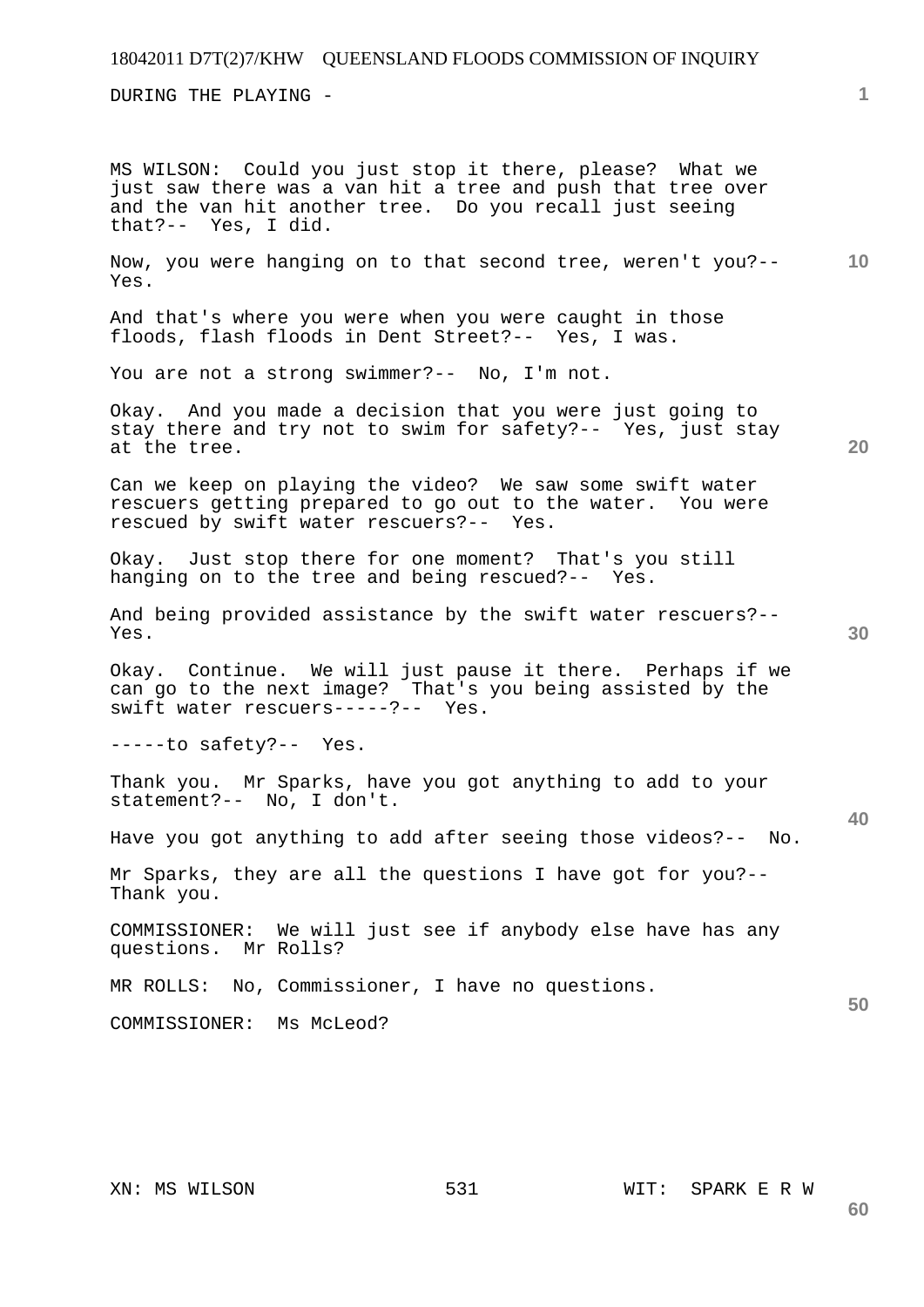18042011 D7T(2)7/KHW QUEENSLAND FLOODS COMMISSION OF INQUIRY

MS McLEOD: No questions?

COMMISSIONER: Mr Gibson?

MR GIBSON: No questions, thank you.

COMMISSIONER: Thanks, Mr Spark. You are excused?-- Thank you.

WITNESS EXCUSED

MR CALLAGHAN: Madam Commissioner, I call James Thomas Davidson.

**20** 

**1**

**10**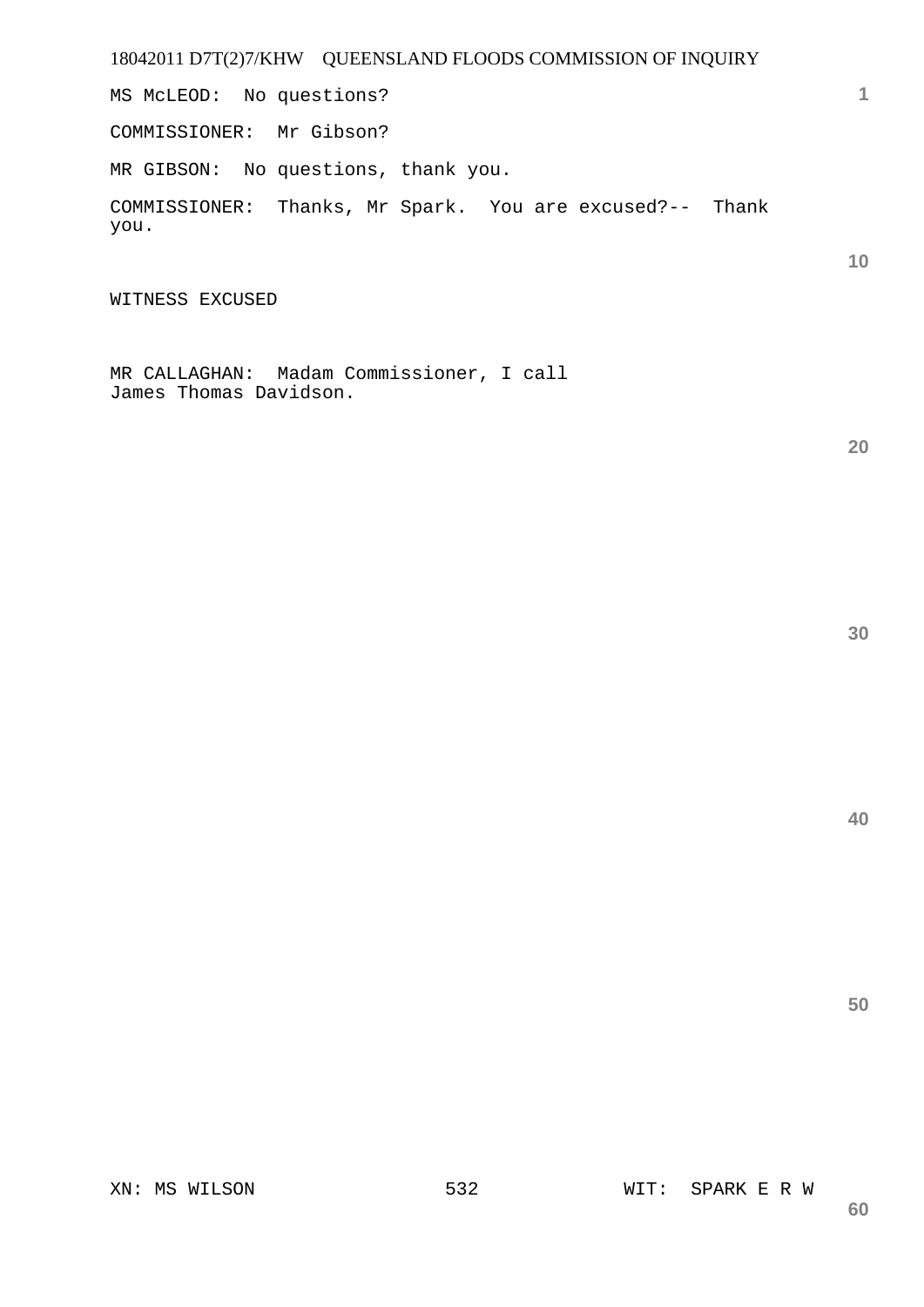JAMES THOMAS DAVIDSON, CONTINUING:

#### COMMISSIONER: Yes, Ms Wilson?

MS WILSON: Thank you, Madam Commissioner. Mr Davidson, you have given evidence in the hearings that occurred in Brisbane last week?-- Yes, I did.

And at those hearings, your statement was tendered?-- That's correct.

Which is Exhibit 37. There was also a report from the Bureau of Meteorology, which is provision of meteorological and hydrological information, which is Exhibit 38, and there was also another report, entitled The Meteorological and Hydrological Overview, Rainfall and Flooding, which is Exhibit 39?-- Yes.

There is one further report that the Bureau of Meteorology has completed in relation to these proceedings, and that is the report to the Queensland Floods Commission of Inquiry provided in response to a request for information from the Queensland Floods Commission of Inquiry received by Bureau of Meteorology on the 4th of March 2011?-- Yes, that's right.

**40** 

**50** 

**20** 

**1**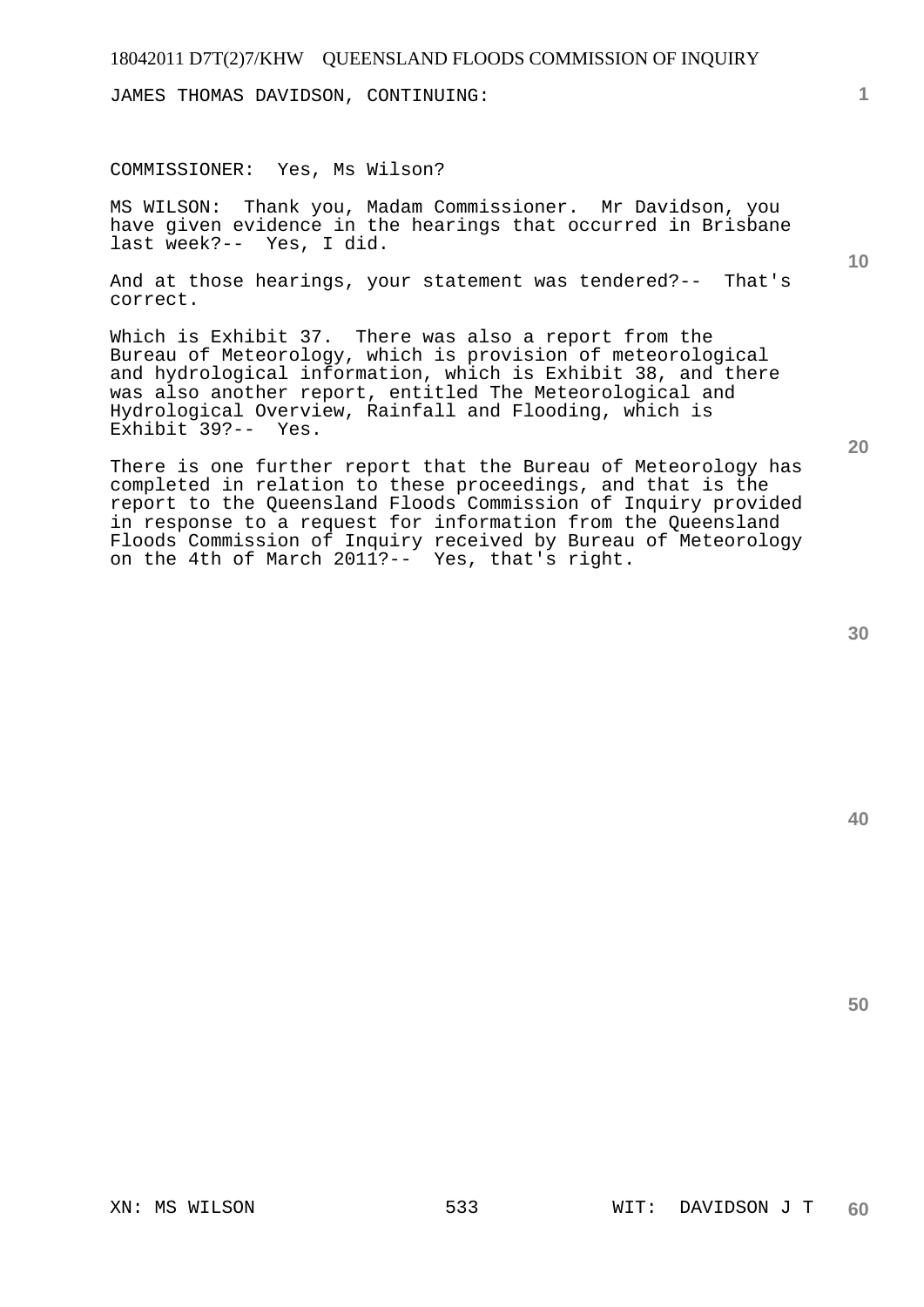**1 10 20 30 40 50**  And this report is dated the 4th of March 2011?-- That's correct. Would you have a look at this report, please. That is the complete report and with the attached exhibits and appendixes?-- Yes, it is. Commissioner, I tender that report. COMMISSIONER: Exhibit 75. MS WILSON: Now, Mr Davidson, you're a meteorologist?-- That's correct. You are not a qualified hydrologist?-- I am not. So you cannot assist this inquiry here today with any issues raised in relation to, one, hydrology?-- That's correct. Two, flood warnings?-- That's generally correct. You can provide some general overview on that?-- Some general overview, yes. But we can't go down into the minutia of the flood warnings that the - you can talk about the mechanics of the flood warnings but you can't talk about the detail of them; is that the case?-- That's right, yes. To this end, in terms of matters of hydrology, a report is being undertaken by Mr Peter Baddeley from the Bureau of Meteorology?-- A witness statement? Yes?-- Yes, yes. Also, you have received Dr Jordan's report?-- That's correct. And you were in Court here this morning when Dr Jordan gave evidence?-- That's right. And you've read his report?-- I have read it but only once. Okay. Now, Dr Jordan makes various recommendations in that report?-- Yes, I appreciate that. As I understand it, these recommendations are being considered by the Bureau of Meteorology?-- They're in the process of being considered. It's - it's too early yet, you know, to plan ahead. But we certainly are very conscious of the merit of some of the recommendations that the doctor made and we'll certainly be looking at them. Thank you. COMMISSIONER: Could I interrupt you for a moment. That last exhibit my associate thinks went in as part of Exhibit 37, Mr Davidson's statement.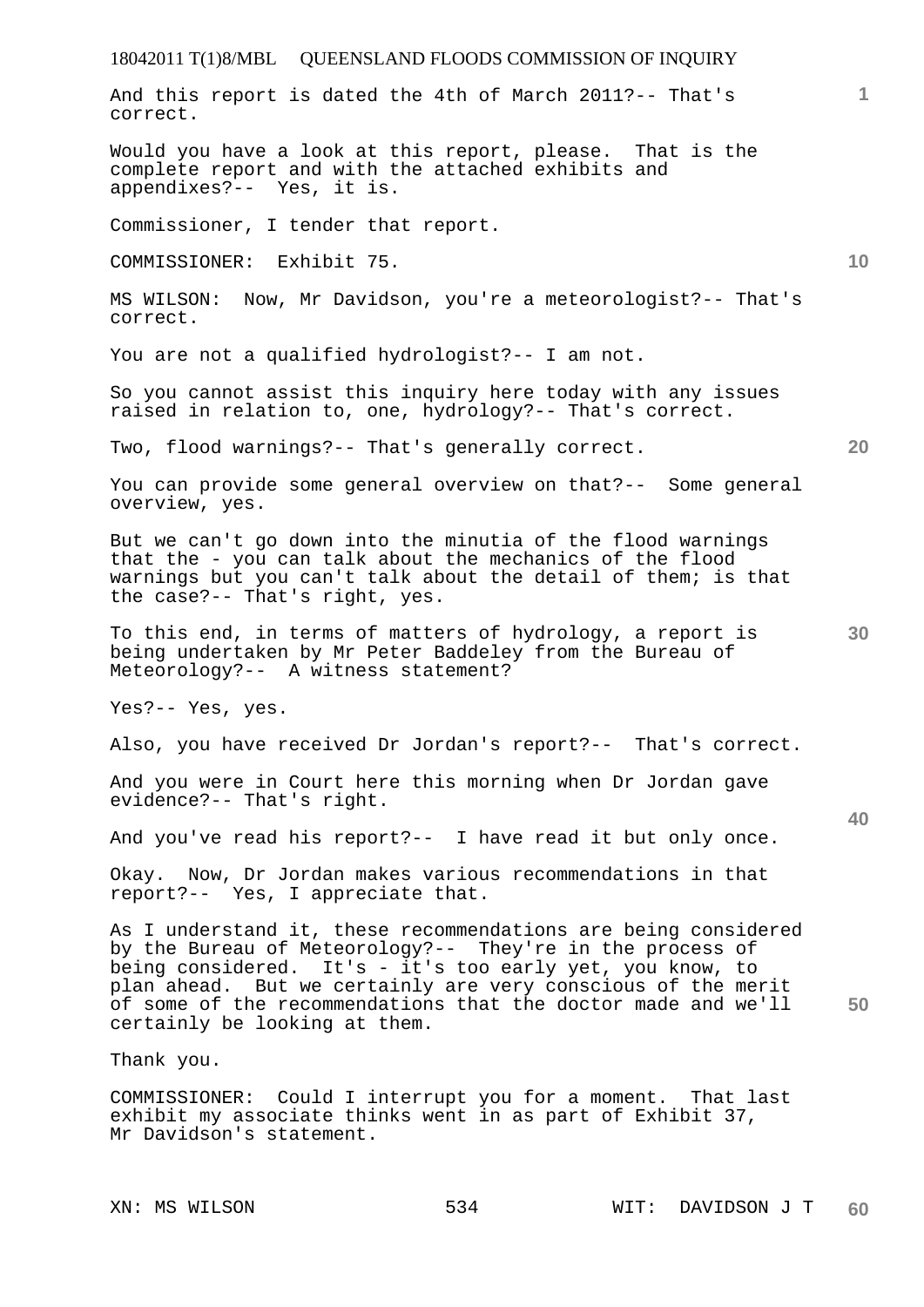MS WILSON: I'm instructed that may very well be right.

COMMISSIONER: Well, we don't want to clutter up the place with multiple copies of things so I might delete it as Exhibit 75 in that event.

MS WILSON: Thank you, Madam Commissioner. Now, if I can take you to Dr Jordan's report, which is Exhibit 67, have you got that in front of you?-- No, I haven't.

We can provide a copy of that. But I can also - we can also get on the screen where I wish to refer you to and that is appendix A. If it assists, Mr Davidson, I can provide you with a hard copy. Would it assist?-- I'm willing to look at the screen or a hard copy.

Now, these are four radar scans that appeared on the Bureau of Meteorology website on the 10th of January 2011?-- Yes, they are.

It is this type of information that is available to the public on the website?-- That's correct.

There is greater information that the Bureau of Meteorology has in relation to these radar images - that is, the rainfall rate that can be calculated?-- But there is no more information, really, than what is on that website because the light, moderate and heavy are defined rainfall rates and - so it is available to the general public.

Yes, but there is more data that the Bureau of Meteorology has, isn't it, that is not on the website?-- In what sense, counsel?

In the sense of the calculations that can be done for the rainfall rate?-- Oh, the algorithms and that aren't on the website, no, counsel. And as we heard this morning, there is a degree of uncertainty with using those algorithms. We can quite often see situations where the rainfall - rainfall rate can be a two to one underestimate or overestimate or, as we heard this morning, it might be up to three or four times occasionally.

Now, in terms of we heard this morning of what the assistance that the Bureau of Meteorology receives in determining forecasts, it comes from the radar screen?-- That's right, yes.

**50**  Also the rainfall gauges?-- That's correct, and satellite imagery and the like as well. So there is extra information there.

Okay?-- But in this particular case the satellite imagery wasn't particularly useful.

Does the Bureau of Meteorology have any access to any computer program that does thunderstorm tracking?-- Yes, it does and we use that particular program in issuing severe thunderstorm

**20** 

**40** 

**10**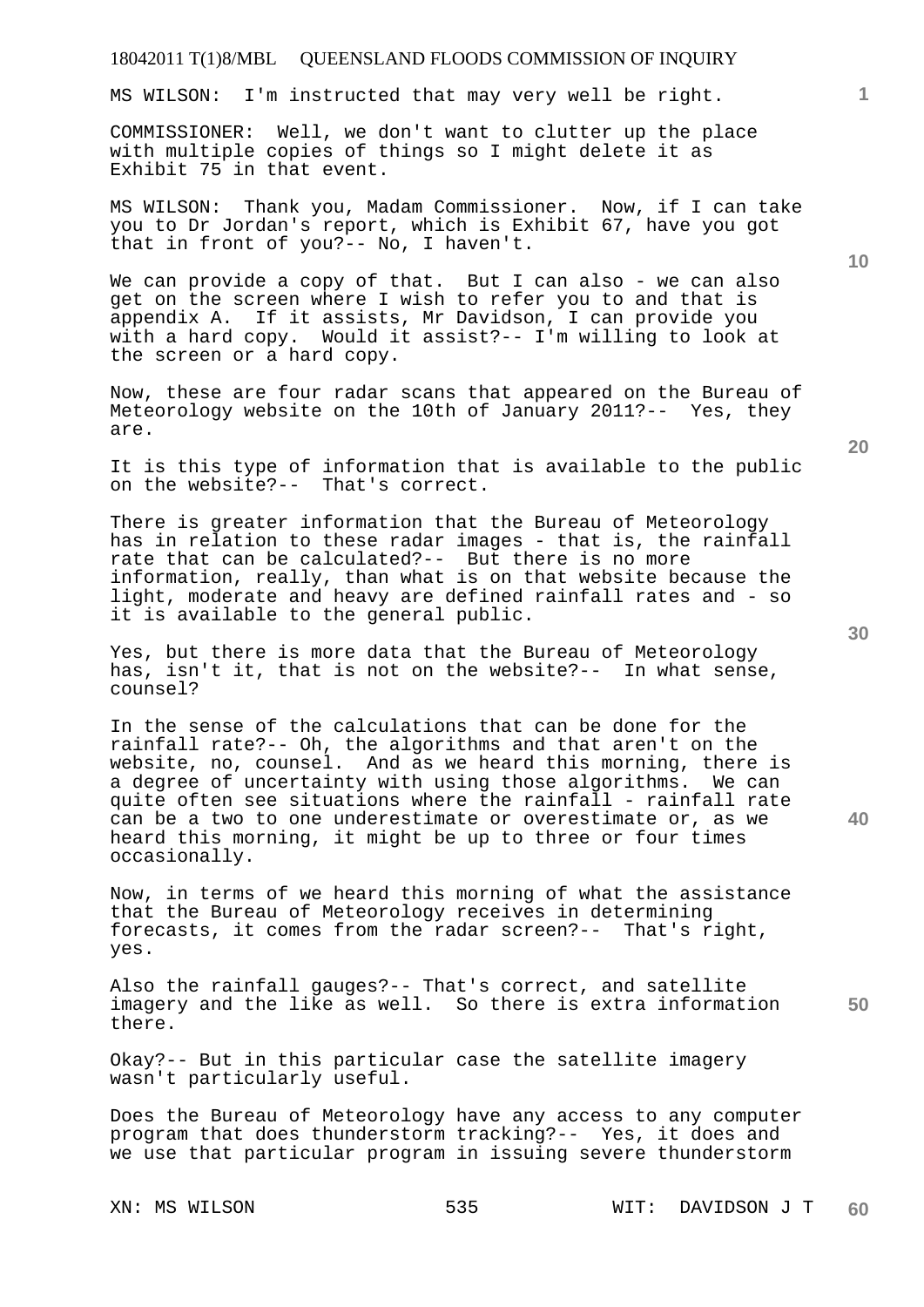warnings.

So the information that you got from that computer program in relation to thunderstorm tracking, was that also information that was used on the day of the 10th of January?-- I can't answer that, counsel, I'm not too sure. I would need to check whether they were running that particular program at the time.

And what assistance does that program give the severe weather forecasters on the day when they're doing their warnings or forecasts?-- In this particular case it wouldn't have provided any extra information as far as the warnings were concerned. As you know, we did have a severe weather warning out which mentioned thunderstorms. The team in the forecast centre, working with the hydrologists determined that the particularly intensities we were seeing didn't warrant going any further than what we did on the day. We heard this morning that we did make telephone calls and do media and the like. But the actual program you're referring to enables us to prepare graphics and the like, but it doesn't actually provide any additional information to what the forecaster would have without running it.

Now, as we can all see, the storm depicted is coloured yellow and on some occasions red?-- That's correct.

Now, each radar image has a scale, white being the lightest and black being the heaviest?-- Yes.

Now, the event that hit Toowoomba, when looking at that scale, people looking at that scale would see a moderate or on the upper scale of moderate?-- Yes, people would see that. To an experienced meteorologist, and I had a great team on that day, they wouldn't see anything spectacular in these particular images. We were getting a consistent image from our three radars, the Marburg, the Mt Stapylton and the Gympie radar. They were all very consistently saying it was moderate rain, maybe on the high end of moderate. And when that situation arises we'd be continually monitoring it to ensure that we did have suitable warnings out, and we did on that day. So that was the story at the time.

Well, you heard Dr Jordan's evidence that he has measured, in AEP terms, the Toowoomba rainfall as one in 370?-- Yes, of course, but as Mr - as Dr Jordan also said, that data wasn't available to the Bureau on the day.

No, no, no, I'm not questioning that. You heard that, didn't you?-- Yes.

It was one in 370?-- Yes.

Now, what we're seeing there on that radar screen is a moderate rainfall?-- The upper end of moderate, yes.

Upper end of moderate rainfall?-- Sure.

Now, those two pieces of information don't seem to match.

**10** 

**1**

**20** 

**30** 

**40**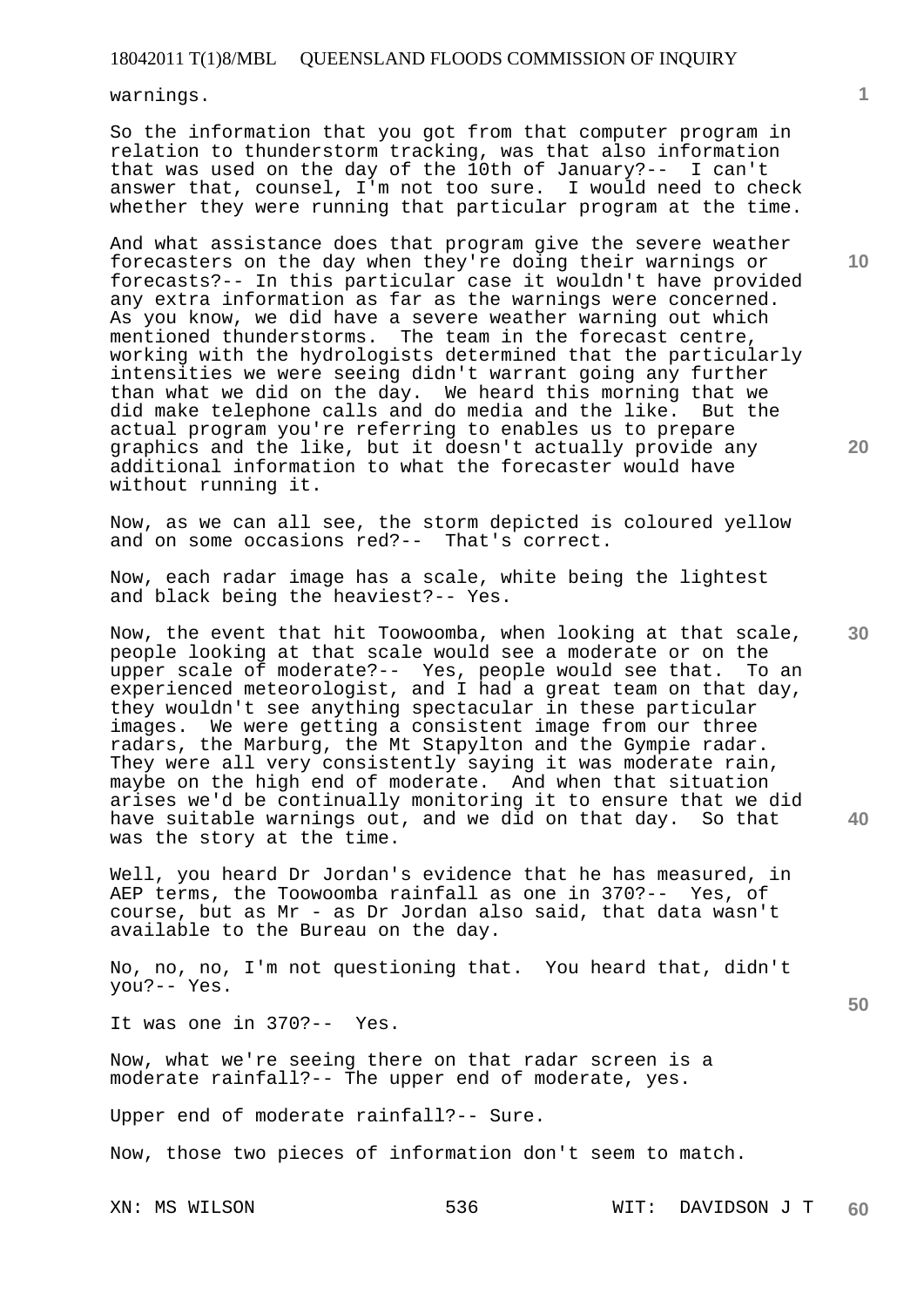That you have a one in 370 year event that is being depicted as a moderate rainfall - moderate to upper moderate rainfall?-- I think this really highlights the fact, counsel, that there can be real uncertainties in estimating rainfall rates from - from a radar and we found in the past that those uncertainties actually become larger for heavier convective rainfall situations such as we saw on this day. So we can't discount the validity of the rainfall recording but what we can say is it does appear as if the estimates from radar, using the algorithms that were being used at the time, didn't show the true rainfall rates, but that's not that unusual. That happens regularly, you know.

My question then is: is there any way that we can get a more accurate depiction of rainfall events?-- Yes, and we are working on a technique called rain fields. In fact, those experimental charts were available on our website that day. We put them out to the public, so not only can forecasters start looking at them but also other people with an interest in radar. Those rain field charts are not part of our standard operation procedures at the moment so they don't form part of our warning service, but I guess I can honestly say that they are showing promise. In this particular case, because of the rain fields technique, it really does require a dense rainfall observing network underneath and we've heard several times today already we didn't have this on this occasion. So the rain fields technique wasn't able to calibrate the radar as well as it might have if it had moved over, say, the Brisbane area. So for several reasons, the absence of a, I guess, satisfactory rainfall network in the upper Lockyer has played - has led us to this situation.

How that could be improved is implementing a better system of rain network on the ground?-- I think - yes. Simply, yes.

What does that entail?-- The installation of more rainfall networks. Now, how that is achieved, you know, I can't comment here in Court but - at the Inquiry, but there are ways and means. Through national programs like the National Disaster Resilience Program, you can - local governments can apply for funding to establish ALERT networks which would be rainfall and flooding - flood height recorders. A lot - quite a number of local governments have done that. We heard earlier that upwards of seven local governments in Queensland have ALERT systems running for - for flash flooding purposes.

When you are talking about ALERT systems perhaps you can assist us and take us through what that actually means when they say these local governments have an ALERT system up and running?-- Okay. I haven't got a slide with me but - if you just bear with me for a moment. It's really the hydrology people that have most to do with this, but what I can say is where there is a known flash flood threat, local agencies can operate ALERT systems consisting of a dense network of automatic radio reporting rainfall and water level stations that's reporting by VHF - and a local computer to display and analyse and, very importantly, to alarm on the data. So it is not only the receipt of the data but triggering some sort of

**20** 

**10** 

**1**

**30** 

**50**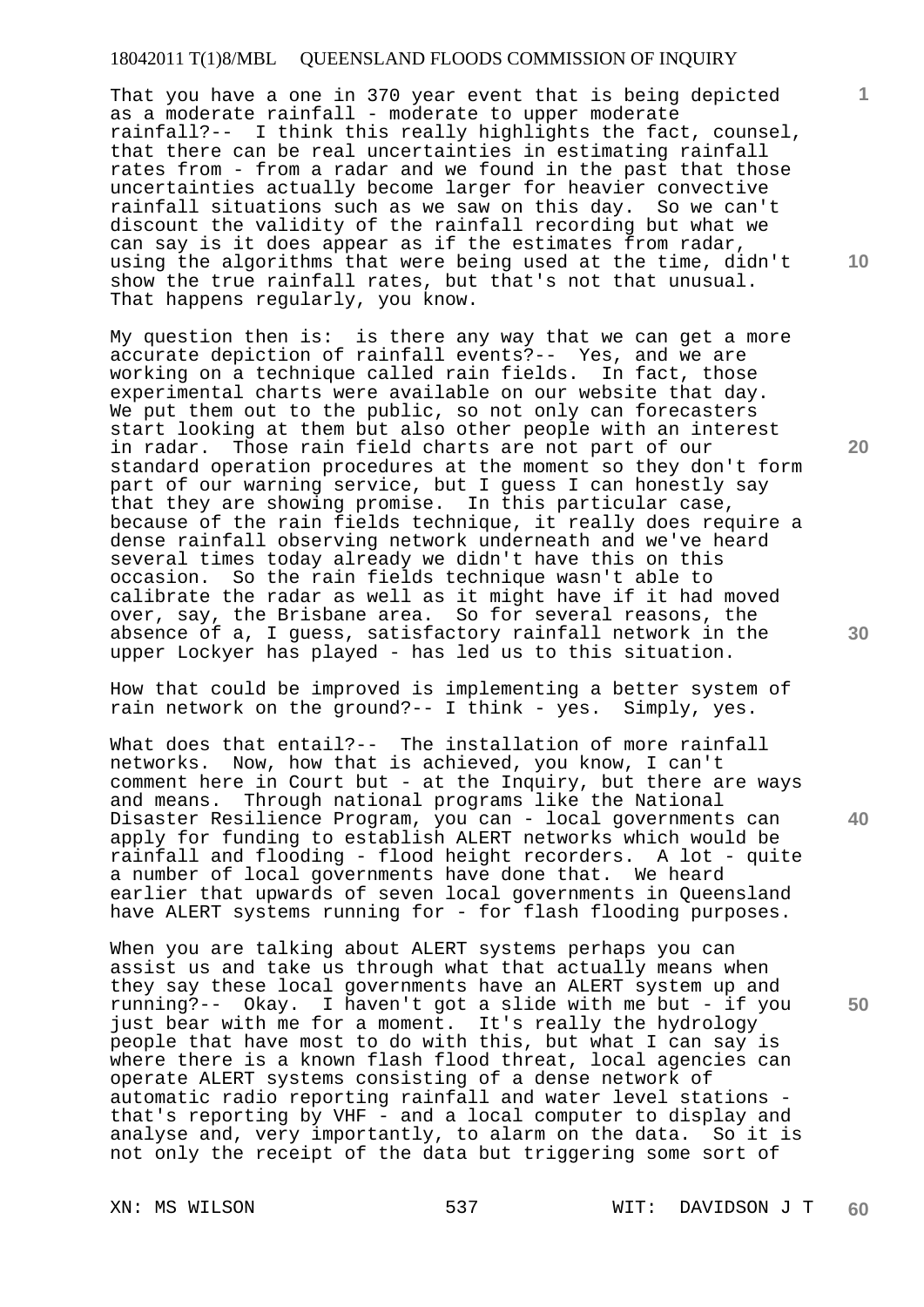alarm at the end so people can respond appropriately. And the Bureau's role as we see it, as I've said before, is to assist local agencies to develop such a system.

When you're talking about local agencies, are you talking about local councils and regional councils?-- Yes, I am, yes.

So local councils and regional councils have to take the lead on this; is that the case?-- Yes, yes, but in collaboration with the Bureau of Meteorology and with other relevant stakeholders. So as I see it, it is very much a team, a partnership effort.

Was it the case that in Toowoomba and the Lockyer Valley, no such ALERT system was there - was operating on the day?-- That's correct.

Now, is that an expensive system to implement?-- Once again, I'm not as close to that as some others would be.

Okay?-- But the funding available - what I can say is the funding available through the National Disaster Resilience Program is adequate to establish a good network. That's if it's successful of course. There is no guarantees when you put in a bid. It has to go through a process.

And what process is that?-- There's an advisory committee, for want of a better name, that looks at all the submissions that come in and it's a multi-agency group. Our hydrologist, our chief hydrologist, was a member of that group. I'm not so sure he still is. I used to be a member of the group. And what the group is charged with is just establishing priorities from, say, 50 or 100 submissions, deciding within themselves a very multi-agency group, as I said, with a broad base of skills to decide which local governments or which - it is not only local governments of course, which - in this case though, which local governments have the best case, have the highest priority.

**40**  Is that because there is only so much money in the pot?-- I'm not in a position to answer that, counsel, but it is my understanding that each year the Natural Disaster Resilience Program does have a finite amount. That's understandable. But I - but I can't answer as to what it might be.

Now, if I can take you to the warnings that were provided by the Bureau on that day, on the 10th of January, we have already seen the warning that was provided at 11.05 that day?-- Yes.

That was an upgrade from one that had been provided earlier?-- It was - yes, five minutes earlier. It was - it was a date error or something I think. It was a small error, an administrative error, not a forecasting or warning error.

But that was not a flash flood warning, was it?-- No, it wasn't but it included, as we know, reference to heavy rainfall conducive to flash flooding, which is the warning

**10** 

**1**

**30** 

**20**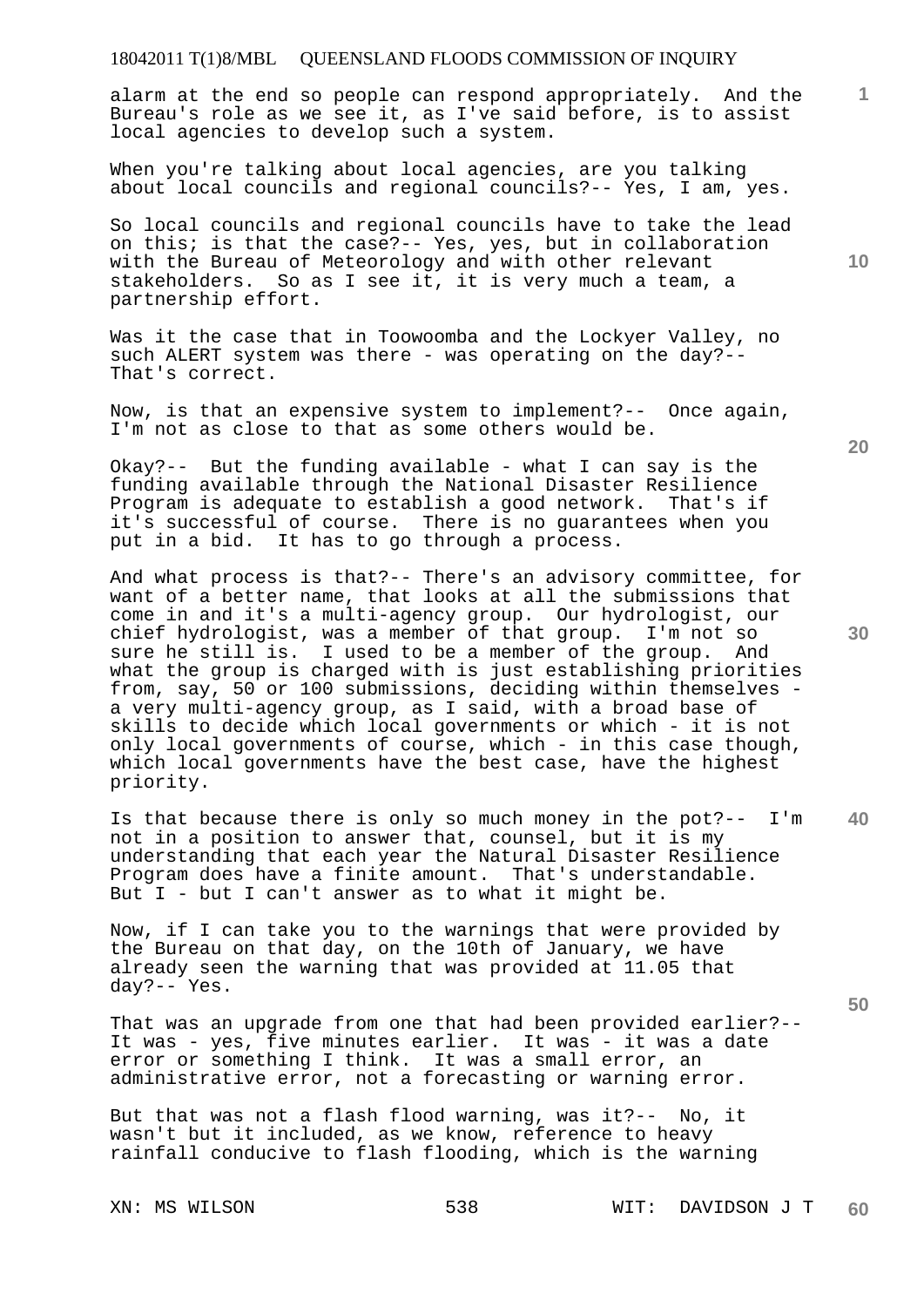service that the Bureau of Meteorology currently provides.

Now, the Bureau of Meteorology does not provide flash flooding warnings?-- That's correct.

But it will to that extent include that phrase in such a warning; is that the case?-- That's right. It's not only included just in severe weather warnings but also in severe thunderstorm warnings.

Is that always included in severe thunderstorm warnings or severe weather storm warnings, the term "flash flood"?-- No. Particularly severe weather warnings, it - a severe weather warning might be issued for damaging winds and just that, damaging winds. But in the case of a severe thunderstorm warning, we're more likely to talk about heavy rain conducive to flash flooding if the storm is slow moving because if that's the case it will be over a certain locality for a longer period of time. For rapidly moving storms as we often get in the south-east, that's storms moving from west to east, we often don't include flash flooding because they've come and gone too quickly.

When you were putting out these warnings, there was no correspondence or communication with the Flood Warning Centre. That is something that is done by the severe weather forecasters?-- Well, it all depends on what the situation is. If - if the Flood Warning Centre is operational, there will be discussion. But on probably more than 50 per cent of occasions, severe weather warnings and severe thunderstorm warnings are issued with no-one in the Flood Warning Centre because there is no need for anyone to be in there.

Perhaps this might be a convenient time to talk about the internal structure of the Bureau of Meteorology?-- Yes, sure.

We've heard that there is - broadly, it is divided into two departments if we can call it that?-- Yes.

One is the severe weather warning?-- Not two departments, counsel. Two units, operational units.

Two units?-- Yes.

Two units. So one of these units is the severe weather warning?-- One of these units is the Regional Forecast Centre.

Yes?-- And if the Tropical Cyclone Warning Centre isn't operating, it is the Regional Forecast Centre which will issue severe thunderstorm warnings and severe weather warnings.

Before I leave that, that unit is resourced by Meteorologists; is that the case?-- The Regional Forecast Centre, yes.

Then there is another unit called the Flood Warning Centre?-- That's correct.

And that unit is staffed more by hydrologists?-- It's staffed

XN: MS WILSON 539 WIT: DAVIDSON J T **60** 

**20** 

**40** 

**50** 

**10**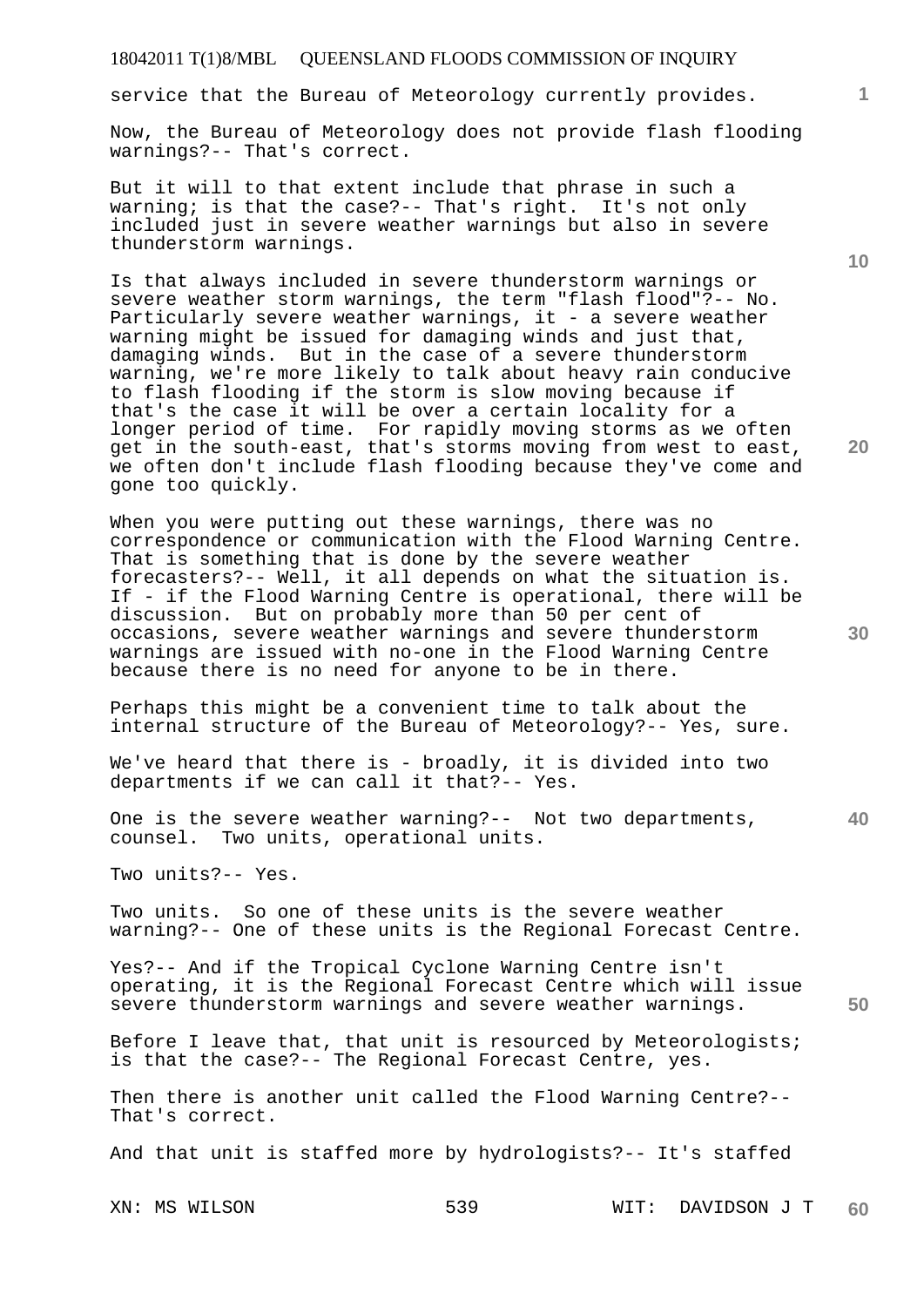by hydrologists, meteorologists and technical officers. There are meteorologists attached to the Flood Warning Centre.

Okay?-- But that's working in a mixed capacity by them as a as part hydrology and part meteorology.

So if I can take you to that warning on 11.05 that was issued by the Bureau, was there any communication with the Flood Warning Centre?-- At - I think the best way to way to answer this is that at between 11.00 a.m. and 11.40 a.m. that morning we had a fixed teleconference with the State Disaster Coordination Centre. Now, common practice, and it was on that day, to have the meteorologist and the hydrologist sitting side by side briefing the teleconference, the people on the teleconference. Now, we're never too sure how many are listening at the other end but on that particular day, you know, we can be fairly certain that a lot of disaster managers around the state and a lot of local governments are actually listening in to that conference. So at that time, the two people, the hydrologist and the meteorologist, were sitting side by side providing the same story.

And what were they providing the same story about; the weather event that was going to hit Toowoomba?-- Well, not necessarily here hitting Toowoomba. Now, whether or not Toowoomba specifically was mentioned-----

Toowoomba and the Lockyer Valley?-- Well, we were certainly talking about the big rainfall - the rainstorm near Esk moving towards the Lockyer - well, not moving - probably moving towards Toowoomba. But the way it works is that the meteorologist will do the first part of the briefing, set the scene from a weather perspective and then the hydrologists will then talk about what's happening on the flood scene. And that particular day, as we know, there were many rivers in flood in Queensland. So that particular teleconference went for 40 minutes, not all the Bureau of Meteorology but a good bit of that was Bureau of Meteorology.

And were you part of that teleconference, Mr Davidson?-- I was a participant - I was an observer. I sat in the background.

Was there any opinion given by the Bureau on that day about possible flash flooding in this area that we're talking about?-- What the Bureau did was just brought the attention of the teleconference to the existing severe weather warning which included flash flooding. So at that stage we - you know, we weren't isolating any particular area as being more likely to flash flood than another. Anywhere in that general path of the complex.

Now, if I can take you to the telephone call to the State Disaster Coordination Centre at 1 p.m. and perhaps if we can look at Exhibit 37, paragraph 39. Exhibit 37, Mr Davidson, is your statement?-- Yes. If I can just jump in, counsel, too. That up until this 1 p.m. phone call we were doing regular media crosses and I would just like to draw the attention of

**10** 

**1**

**20** 

**30** 

**40**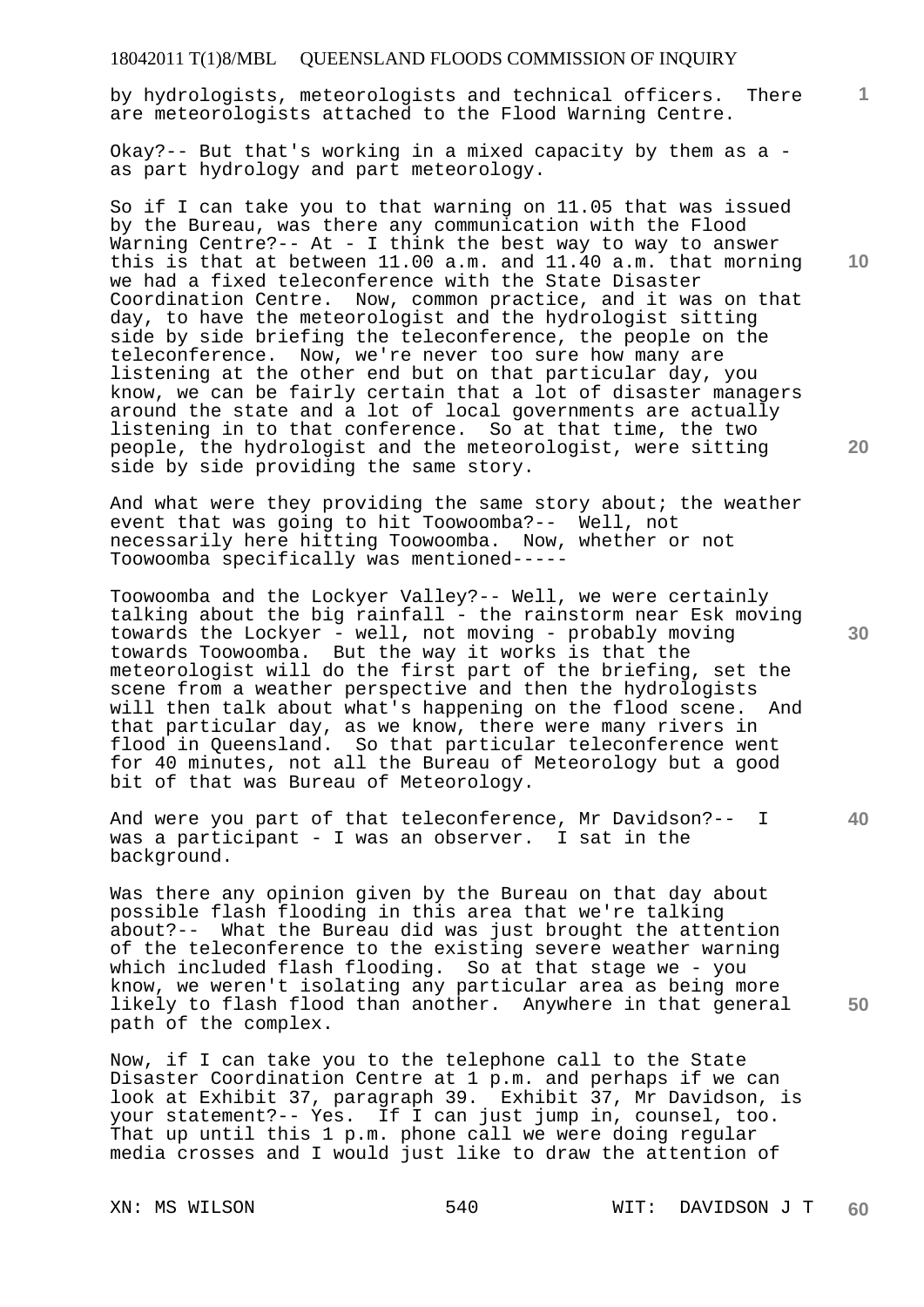the Commission and counsel to our 12.30 p.m. media cross with the ABC Country Hour and we have - at that particular call, if you can just bear with me one minute, we did mention - we did refer to the - if I can just be a second. Yes, between 12 and 1 o'clock there were a number of radio crosses including ABC Country Hour at 12.30 p.m. with special mention being made of heavy rainfall in the Brisbane Valley west of Esk heading inland towards the Darling Downs. So as you probably know, there is a wide audience in the Country - for ABC Country Hour; there probably was that day. So it wasn't just one particular telephone to the SDCC. It was a combination of messages but, yes. Okay. Sorry, counsel.

Now, in paragraph 39 it details the call that was made to the State Disaster Coordination Centre?-- That's correct.

Did you make that call?-- No, I didn't.

And who would have made that call?-- That call was made by a meteorologist who was in the Regional Forecast Centre working on the Severe Weather Desk. We had extra staff in that day, we planned ahead, because we knew it was going to be a busy day. So we had two people on the Severe Weather Desk that day and one of those two people made the call.

Now, does that often occur, that meteorologists would ring the SDCC?-- It actually occurred one hour five minutes before that at 11.55. The meteorologist rang the SDCC to alert them to the fact that we just issued a severe thunderstorm warning for the Downs and further north.

Yes?-- And the only reason - well, we explained at the time the reason we didn't issue - extend that severe thunderstorm warning to the eastern Downs was because we believed, a professional judgment, that the severe weather warning was covering that situation. It was mentioning heavy rainfall, it was talking about thunderstorms, so we didn't want to overlap the two. But it's - you know, it doesn't happen on a routine regular basis but when there is a need to contact the State Disaster Coordination Centre, either the meteorologist or the hydrologist certainly do. We do have a direct line as well in between the two centres, so it's relatively easy to talk to each other.

Well, clearly the Bureau saw that there was a need before 1 p.m. to make this call warning them of expected flash flooding that soon could result in calls for assistance?-- That's correct.

**50**  So the Bureau had come to the opinion that flash flooding was imminent in the Toowoomba town area; is that the case?-- That's correct. In fact, the essence of the call was that people could probably expect some flash flooding around the Toowoomba settled area over the next hour or two. And then the caller went on to say - explain why we wouldn't be issuing any separate warnings for it because a severe weather warning was sitting there on top of it.

**10** 

**20** 

**1**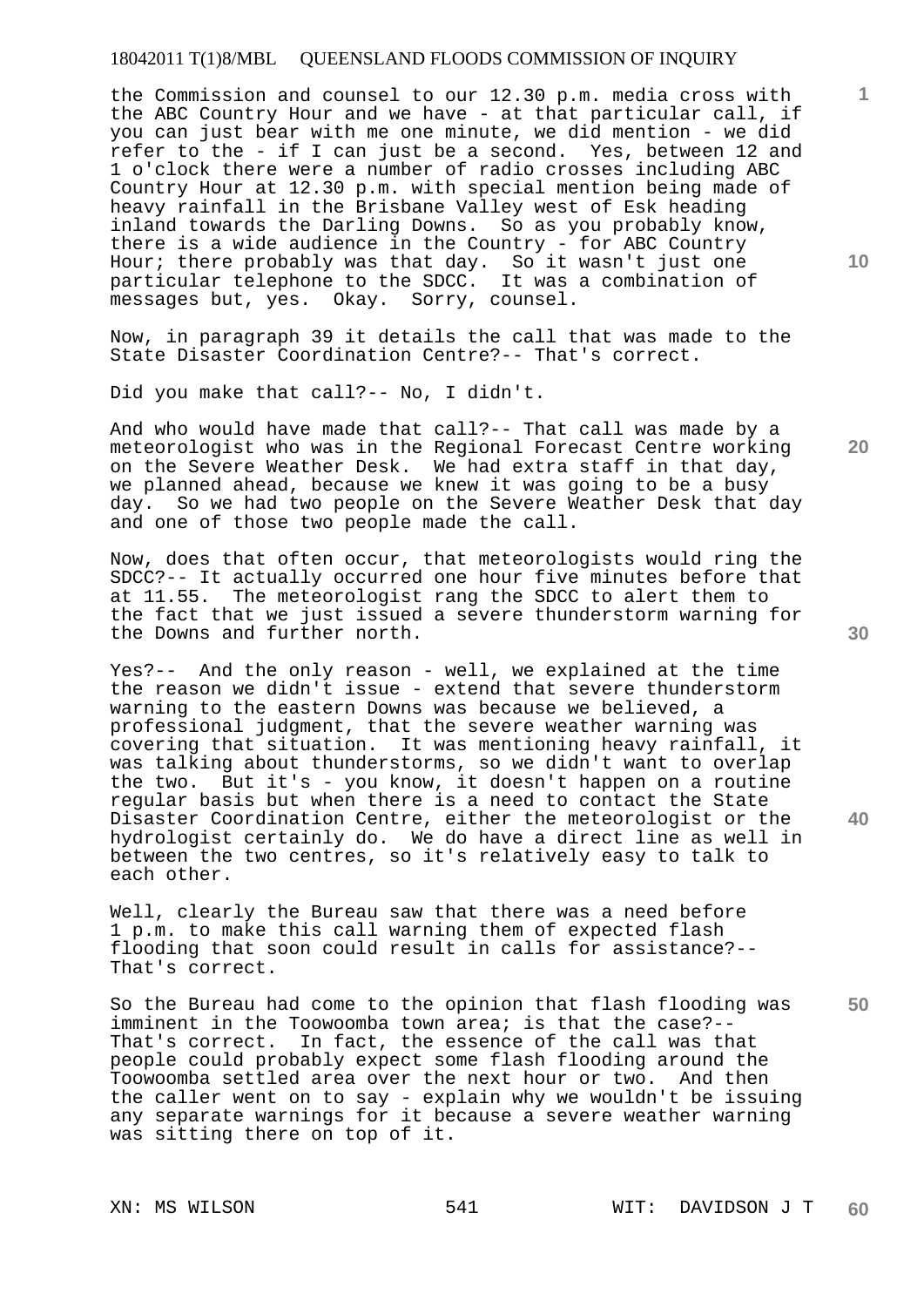But this is information that the members of the public who use your website would be able to clearly see and respond to?-- Yes, but we see the disaster management system in Queensland as very much a partnership and part of our standard practice is to ring the State Disaster Coordination Centre in situations such as this. It is not as if a situation as intense as this happens very often but it is a matter of advising them and then we can continually monitor it. And if - if we thought after 1 p.m. that there was a need to upgrade our warning, we would have done that. But we - we believed, using professional judgment at the time, that the warning was adequate.

The warning that you provided to the State Disaster Coordination Centre or the warning that was issued at 11.05?-- A combination of the two.

The warning that was issued - that you provided to the SDC at 1 o'clock was in far greater detail than the one that was issued, obviously, at 11.05?-- Well, yes, but it is very hard to provide that extra level of detail on all occasions. Every radio cross we do provides more detail than what's in the actual warning. The warnings are intentionally designed to a standard format. Once we do get confirmation of a flash flood or a serious weather problem somewhere, we then immediately update the weather warning, severe weather warning, to include a reference to that, to whatever report we've received. It might be a heavy rainfall report; it might be a flash flooding report or whatever. But at that stage we didn't have anything to update our warning on, any information.

Mr Davidson, the meteorology Act sets out the functions of the Bureau, doesn't it?-- Yes, it does.

And it provides that, "The functions of the Bureau are: the issues of warnings of gale, storms and other weather conditions likely to endanger life or property including weather conditions likely to give rise to floods or bushfires"?-- That's correct, yes.

You're aware of the statutory obligation?-- Yes, under the 1955 Act, yes.

Now, this information that was provided to the SDC would fall within that requirement, wouldn't it?-- Yes.

And it would have been very easy to be able to put this on the website, wouldn't it?-- Well, as I said, counsel, it is very much a partnership. We do have various avenues for - for providing information, you know, a multimedia front. The radar images are on our website for people to see. It's not standard practice when we get reports - without a confirmation, there was no confirmation, it was a belief, it was a professional judgment by a meteorologist, a severe weather meteorologist, that Toowoomba was likely to see some flash flooding. Now, in - it was the belief of the severe weather meteorologist and the supervising meteorologist on that day who, apart from myself, is our most experienced

**30** 

**20** 

**1**

**10** 

**40**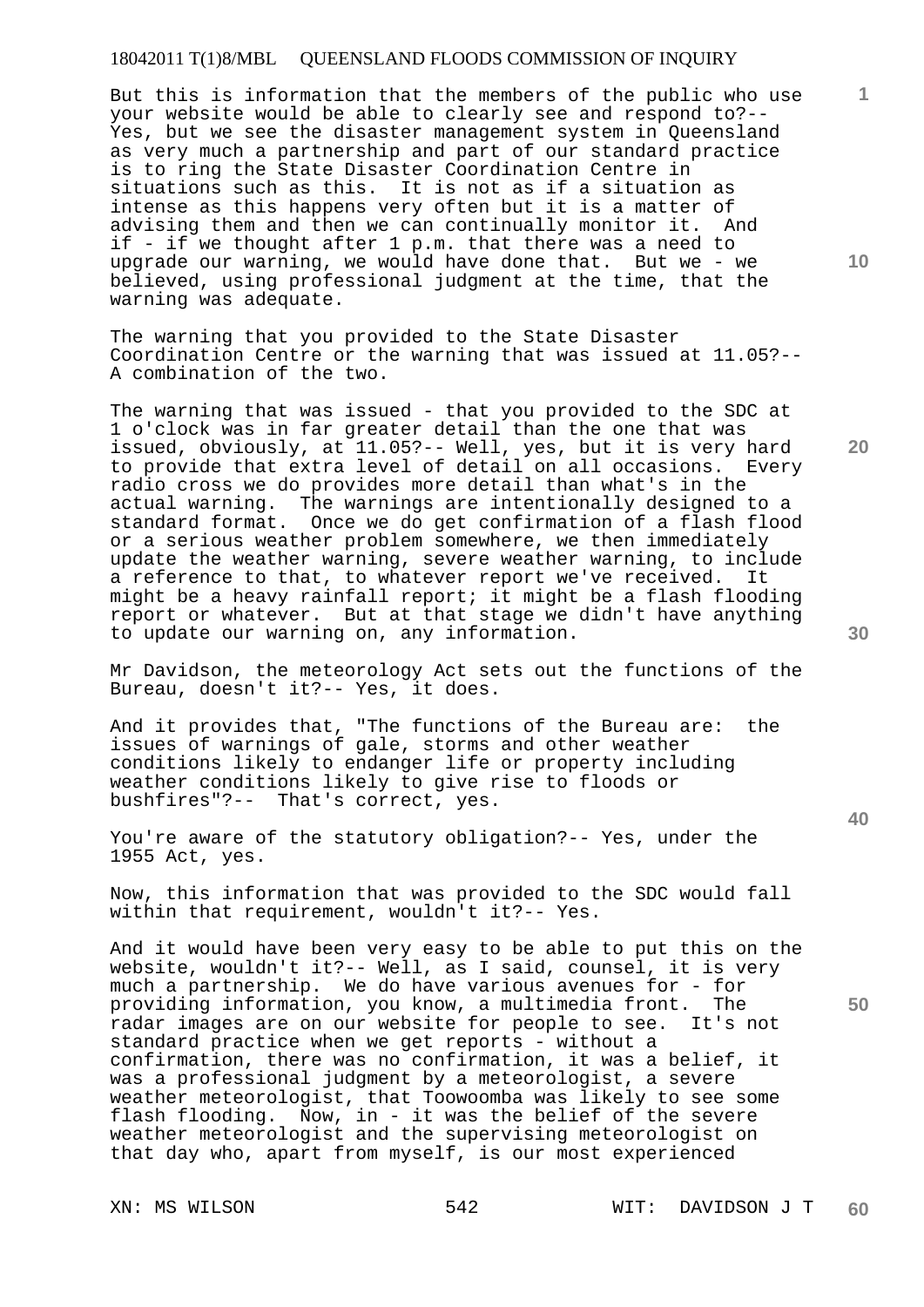**1** forecaster in Queensland, that that satisfied our requirements under the 1955 Act and our standard operating procedures.

Well, we will come to that, the standard operating procedures in one moment?-- Yes.

Was it not put on the website because the Bureau does not issue flash flood warnings?

**10** 

**20** 

**40**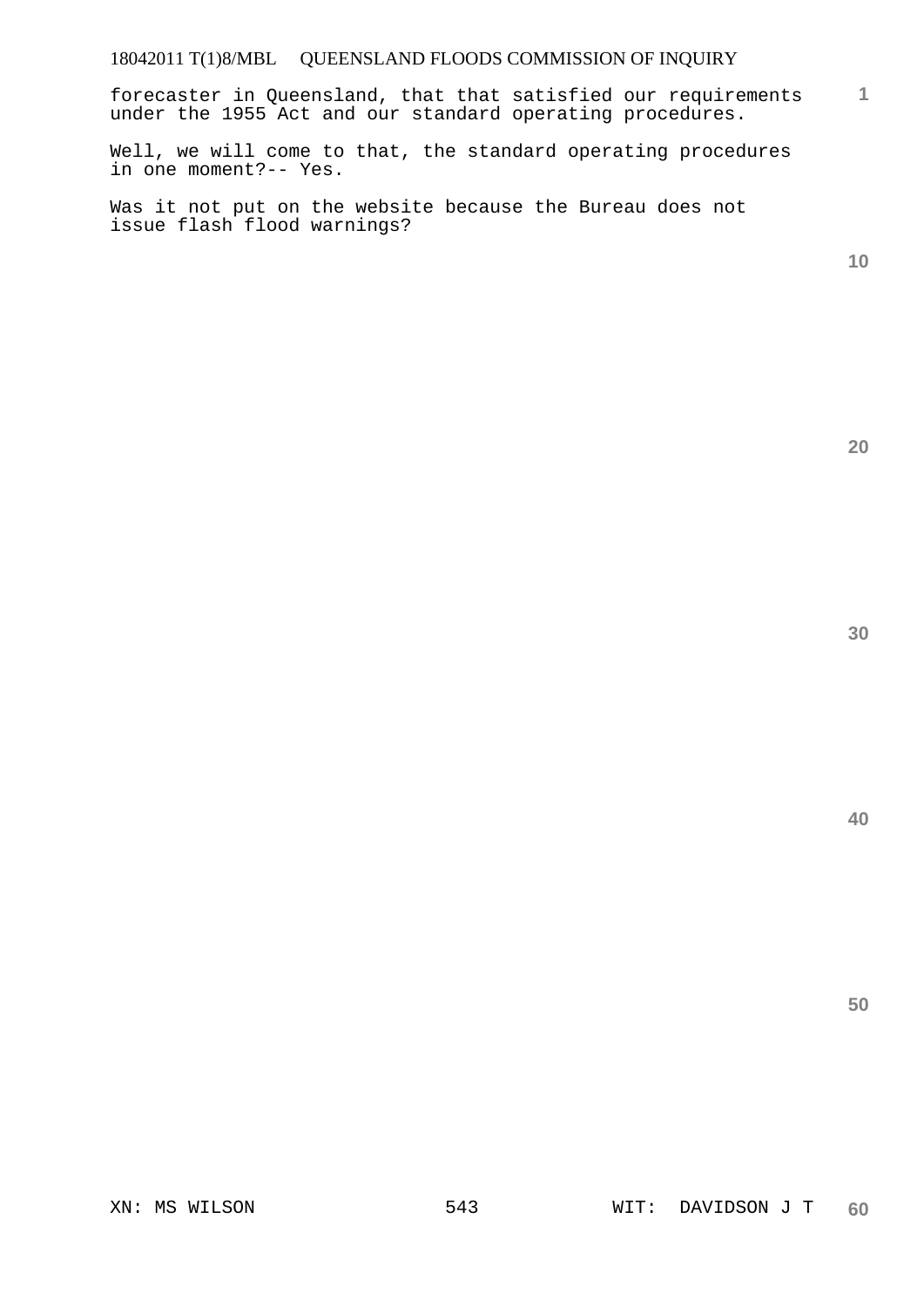Well, I think the answer is as before, counsel, that it wouldn't be standard - it wouldn't be our practice - I won't call it a standard - our practice, to put information like that on our website. If it - if it had been a confirmation of 150 millimetres somewhere or flash floods actually occurring, we would have immediately jumped into action and provided an appropriate warning service, but this - I mean, the information provided in that telephone call confirmed, as the meteorologist on the day saw it, what they were saying in the severe weather warning.

And was this information passed on to the Flood Warning Centre?-- They're privy to - I think that's a misconception that the two centres are working apart. They work in very close proximity. Talking points are regularly prepared between the two, they're shared, they use the same computer applications, they're forever exchanging information. So, I'm not too sure how this impression arose that they're not working together.

So, Mr Davidson, is the answer yes-----?-- Yes.

-----to that question that I just asked you?-- Could you actually-----

Was this information that was passed on to the State Disaster Coordination Centre where it was told that Toowoomba town area should expect flash flooding over the next hour or two, was that also communicated to the Flood Warning Centre?-- Okay. Look, I would need to check on that.

Now, is there a formal lines of communication where these this information is passed on, or is it done in an ad hoc, informal way?-- We see no reason a documented process for communication between the two centres. There's no reason to believe that it would serve any real purpose. The communication is always, as I have seen it, quite regular and professional and - I mean, they don't talk non-stop all day, of course, but when the need arises communicate, they do. Now, there was a fairly regular exchange of information between the two centres and, as I have said, they are in very close proximity. Now, it may not have been exactly at 1 p.m. that the meteorologist spoke to the hydrologist, but about that time there was a conversation about the situation.

Is that your assumption?-- That-----

Have you seen material that confirmed that to you?-- Well, I was in and out of the Warning Centre myself, you know, off and on during the day and I could see nothing to suggest that the meteorologist and hydrologists weren't talking, but I can't absolutely confirm that a conversation or exchange took place at a particular time. So, the answer is no.

And is there any material that could confirm that?-- I would need to check - we would need to check the detailed timelines on the day, but I have - I think we should all understand that on that particular day, it was - there were flood warnings out

**10** 

**1**

**40**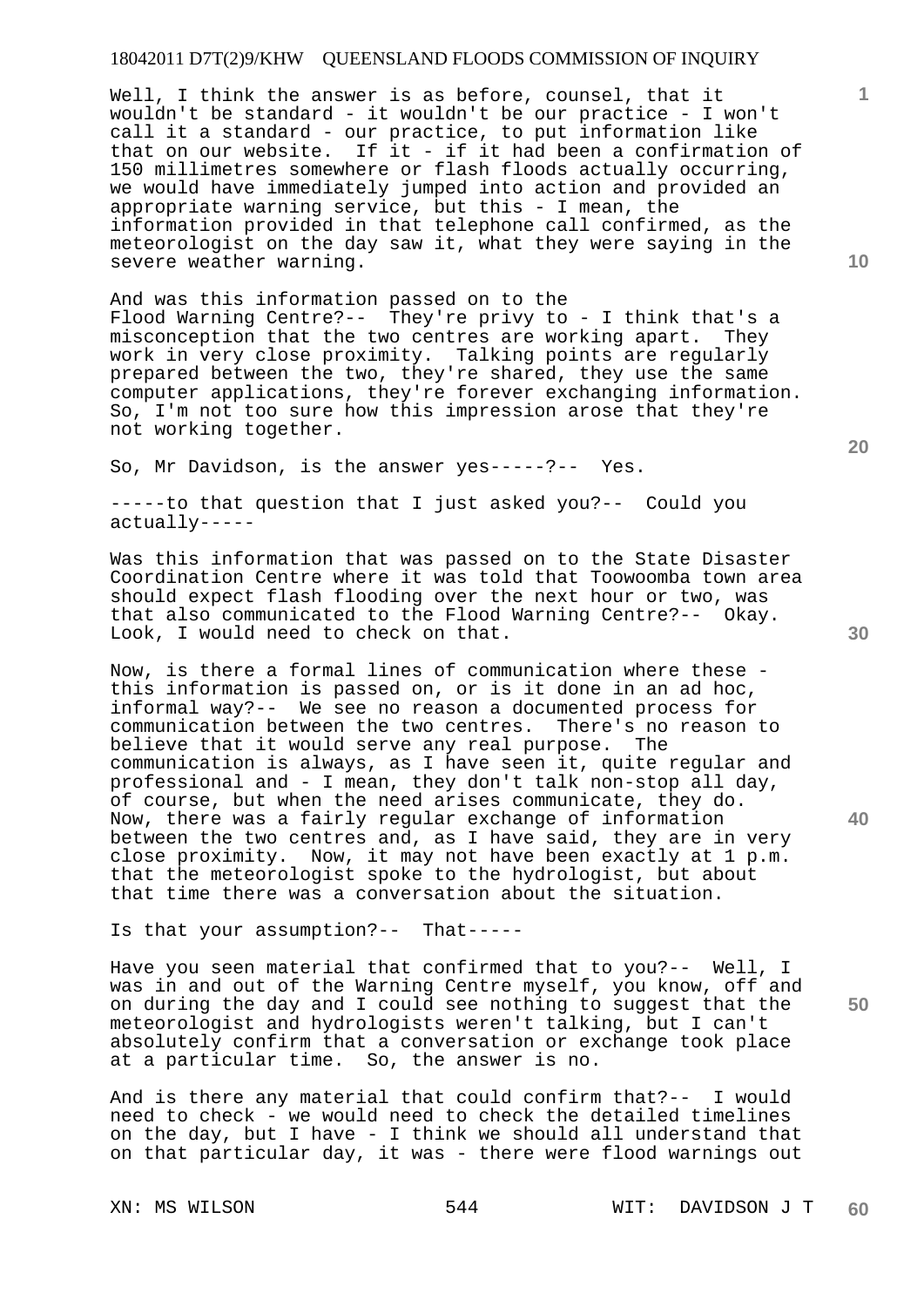for many river systems, there was a lot of activity. Not everything - not everything could be discussed even in - in detail - in detail between the two centres, because of the degree of activity. So, it's a team effort once again and a degree of trust between the two centres that they're working towards their area of expertise, but communication will take place when required.

And how physically close are the two centres?-- All that's between the two is a small media centre, which is - and it's got see-through glass, several metres, so there's several metres, about three to five metres between the two.

Now, you are aware that there were bloggers on Weather Watch that forecast the flash flooding of Grantham?-- Yes.

Now, is it the case from listening to your evidence that you say that the Bureau couldn't have provided those warnings because that's not within their scope?-- The bloggers couldn't provide?

No, the Bureau could not provide the warnings that were provided by the bloggers because that's not within their scope?-- Yes, but I should qualify that by saying the Bureau of Meteorology on the day was unaware of the events unfolding in Toowoomba and the Lockyer Valley. After that telephone call was made at 1 p.m., there were - and this appears in my - in the report, there was no communication from an external source with the Bureau of Meteorology for some hours. In fact, it was probably three and a half hours before we became aware what was happening due to seeing television footage. So, it is just that we didn't know and, I guess I should add too, the Bureau of Meteorology was unaware that Grantham could actually be flooded, seriously flooded by Lockyer Creek. It just - it was something we wouldn't have been considering anyway.

Are you talking in terms of the hydrologists who were working there?-- No, meteorologist and hydrologists. We were just unaware.

Could the Bureau have acted earlier if it had more information, like gathering information from more rain gauges in Toowoomba?-- That wouldn't have made any difference at the time. The storm would have gone through Toowoomba by the time those rainfall reports would have been received. What was really required was more rainfall registrations downstream upstream of the rainfall complex, the rain storm, so we could actually do a forecast. If we had have had those Toowoomba reports, it would have been more hindsight, but it wouldn't have served much purpose. In fact, even if we had a severe thunderstorm warning out at the time, we only - with a severe thunderstorm warning, we only forecast what's ahead not what's behind it, so the severe flash flood through Grantham would not have even appeared on the severe thunderstorm warning, and the severe thunderstorm warning would have been cancelled at 3 p.m. just as the storm passed over Ipswich, because it had eased off by then, and so we would have been left still with

**20** 

**10** 

**1**

**30** 

**50**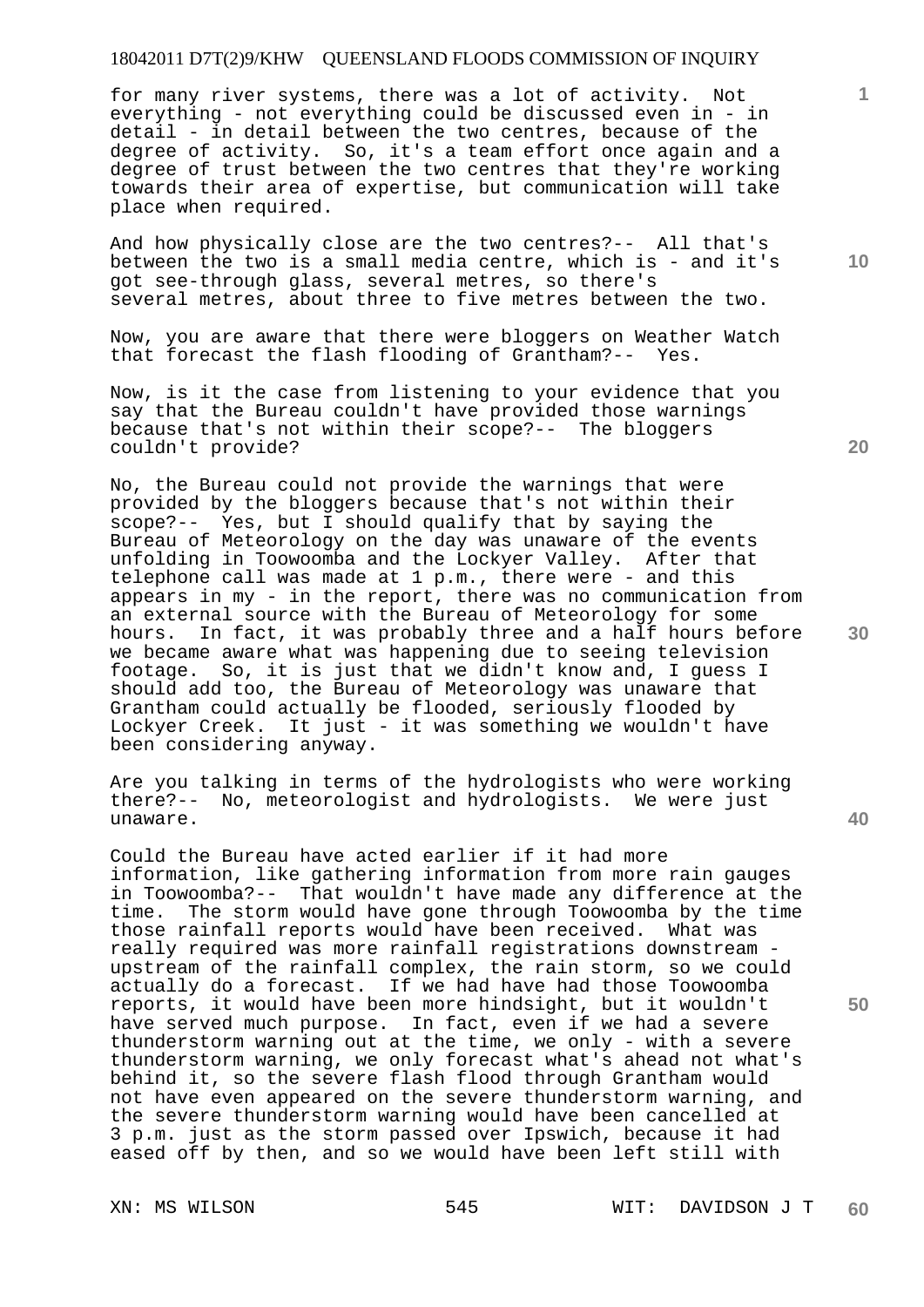the severe weather warning. So, it's a real balance of getting a concise story out there without confusing people, and we felt we did that on the day.

Now, I have taken you to the functions of Bureau, the statutory obligations of the Bureau pursuant to the Act?-- Okay.

Now, that statute does not exclude providing flash flood warnings, does it?-- But what we must keep in mind was a Cabinet decision in 1987 where an arrangement by the three tiers of government was established. So, we're feeding off a - something since 1955, an arrangement, it's a multi-tier arrangement between the three tiers of government and it's no secret to all three tiers of government that that arrangement is in place.

So, there was an arrangement made in 1987 between local, State and Federal Governments-----?-- Yes.

-----that the Bureau would not be providing flash flooding warnings?-- Well, that's putting it very-----

Can you tell me what the arrangement was or your understanding?-- The arrangement - well, I'm not fully familiar with that Cabinet decision, but what it essentially says is the Bureau is not responsible for issuing flash flood warnings, it is very much a local government area and, of course, we know why that is, because of the need for local knowledge and local response systems. It is just not a matter of the Bureau preparing a warning, but it's a partnership with the local governments so people respond appropriately, people like - you know, alarms are triggered and the like. So, it's an end to end warning system and, I guess, that's the basis of why the Bureau of Meteorology at the moment is - its role is to assist local governments establish these systems, but not provide flash flood warning.

Okay. So, how it stands at the moment in the Bureau, it was not part of the Bureau's role to convey that information that was conveyed to the SDC at 1 o'clock to the regional councils, the Toowoomba Regional Council or the Lockyer Valley Regional Council?-- If I can just restate, counsel, what I said before, we didn't think there was anything in that information at 1 p.m. which wasn't covered by our severe weather warning, which was talking about thunderstorms and possible - and heavy rain possibly leading to flash flooding. I know it didn't specifically mention Toowoomba, but it was talking about the eastern Darling Downs. So, there wasn't anything - really all that was was a heads-up to the State Disaster Coordination Centre that what - with information that was already in essentially in our severe weather warning.

But, Mr Davidson, you must have had more concerns about flash flooding because you had already had a teleconference with the SDC conveying the warning at 11.05 and the Bureau saw fit to additionally warn the SDC of flash flooding in the Toowoomba town area?-- Yes, well, when you say the Toowoomba town area,

**20** 

**10** 

**1**

**50**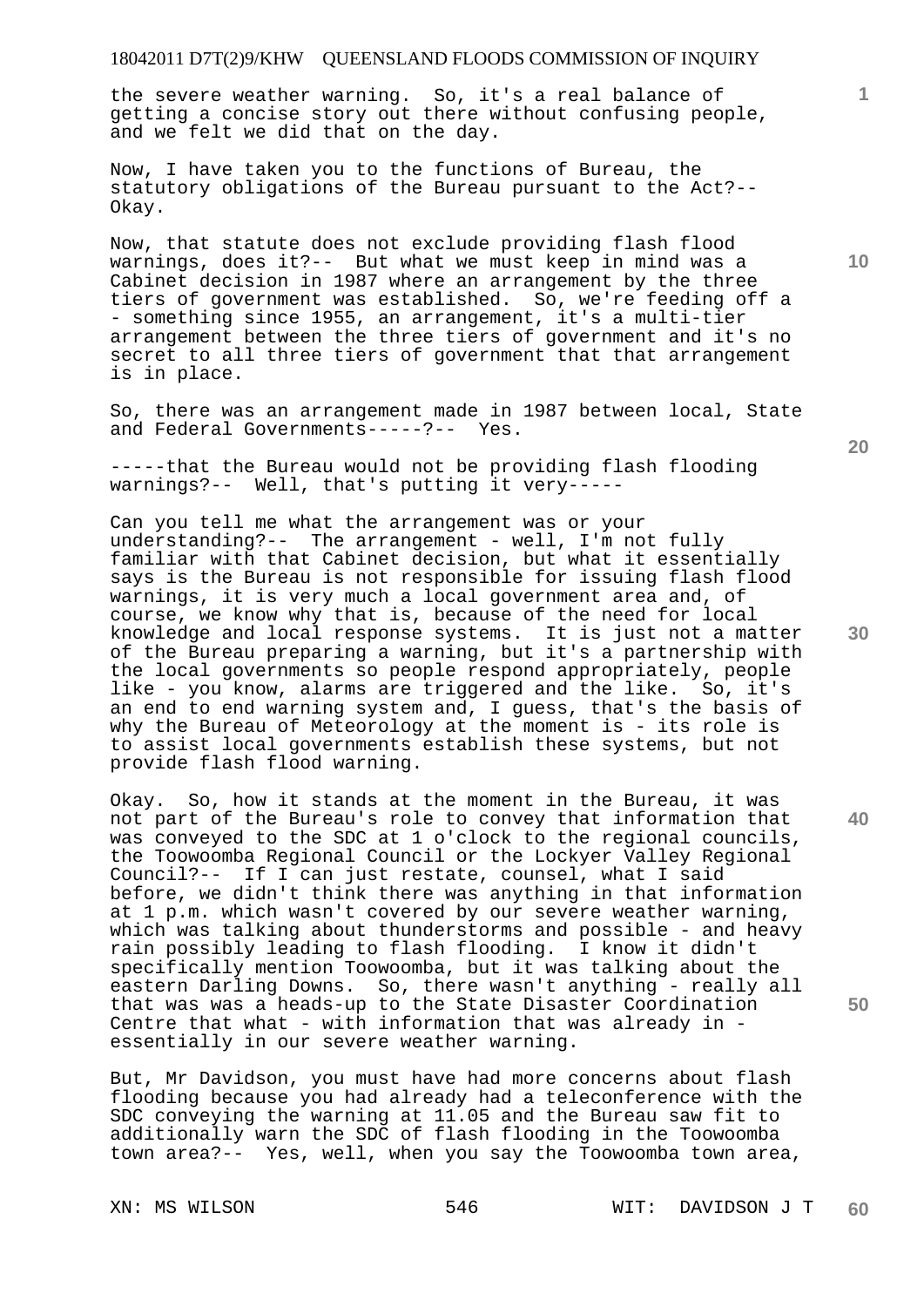the person who made - the meteorologist who made the call, I understand that he focussed on Toowoomba because it was a major population centre, he wasn't discounting the fact that flash flooding could occur elsewhere, but he was highlighting the fact that that's where most people lived and he wanted to bring attention to it. But that's not something that we'd normally follow up with an amended or updated severe weather warning, seeing it was already in the warning. There was nothing - as I said, unless we got some confirmation, it didn't - wasn't really saying a lot more than what was in the warning, and it's a partnership. So, by making that call, it's our understanding that various processes - various procedures then follow with alerting whoever, so-----

If the councils, the regional councils do not have the ALERT system, then they're on their own in relation to flash flood warnings; is that the case?-- We still provide the overview service within the sever thunderstorm and severe weather warning service, but without the local knowledge, we wouldn't normally provide a flash flood warning service. We did at 5 p.m. on this particular day. As we heard earlier, we created - we didn't even have a template for it so we had to find a template which we could convert. We did that, and the reason for jumping in at that stage was - our immediate concern was saving lives downstream of the flash flood. We forgot about the books and just jumped in and issued the warning, and, of course, at that time, we turned on the standard emergency warning signal as well.

Thank you, Mr Davidson.

COMMISSIONER: Mr Rolls?

MR ROLLS: No questions.

COMMISSIONER: Ms McLeod?

MS McLEOD: Perhaps I should go last, Commissioner.

COMMISSIONER: Yes.

MR GIBSON: I have no questions, thank you.

MS McLEOD: That's easy.

COMMISSIONER: That's you then.

**10** 

**1**

**20** 

**30** 

**40**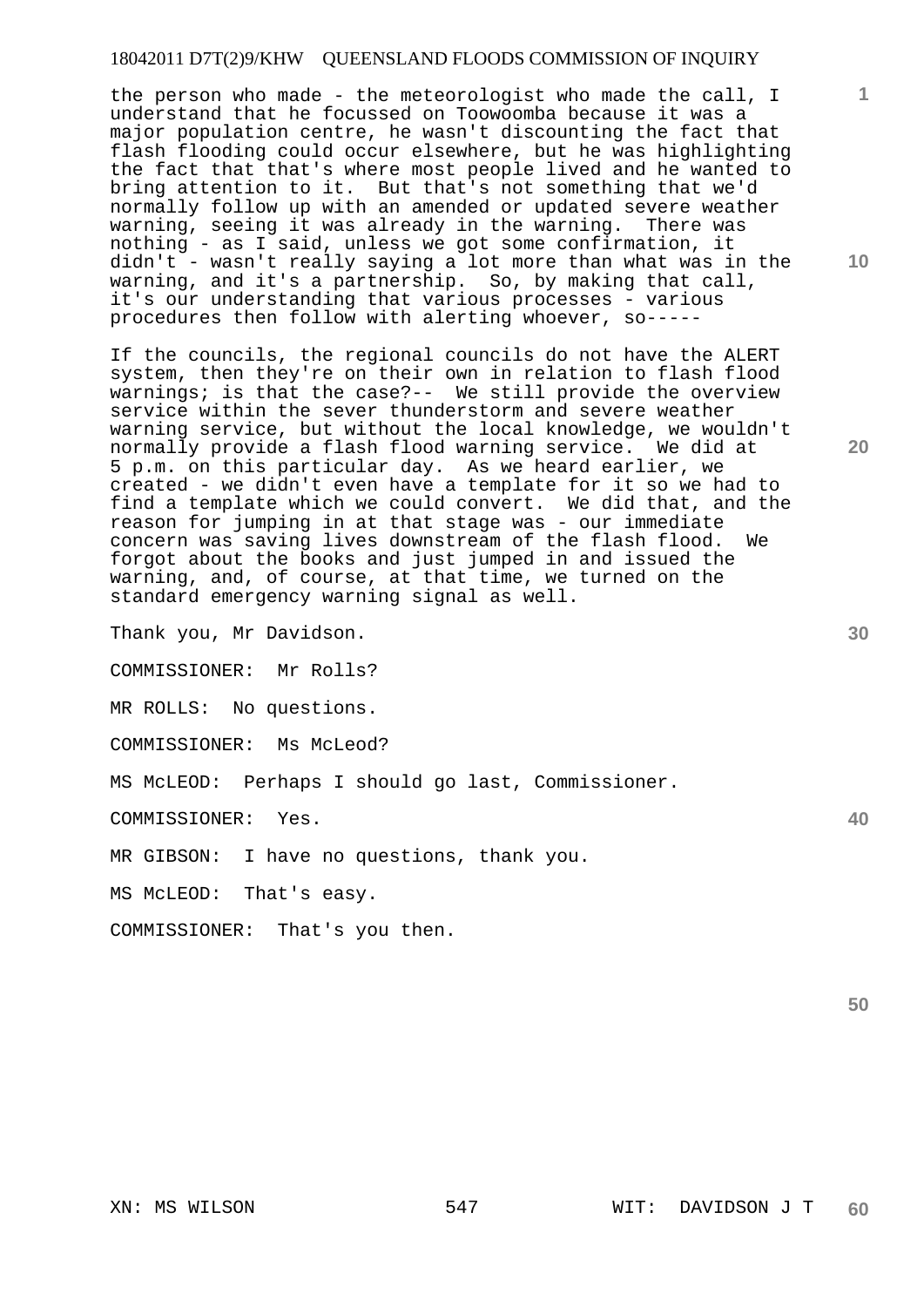MS McLEOD: Mr Davidson, can I ask you a couple of questions about preseason work that you skipped over in your slide show of last week because they related to the flash flood events? There were two slides in particular, and I won't ask you to put them up, but just really to talk about the factors that contributed to the flash floods on the 10th of January. Do you need to have the slide show handy to recall those matters?-- No, counsel. I can do that. Yes, it was a combination of the factors which contributed to that flash flood on the 10th of January and quite a number of these features, we became aware as early as the - as the middle of the previous week that the - a serious weather event was evolving over South East Queensland. So, at that stage, we did alert the State Disaster Management Group and Premier and Cabinet, and as we - and in the report it shows from the 5th of January we were issuing severe weather warnings for the southeast coast district and these continued for the next week almost. So, it was not only an intense event, but also a long lasting one. The monsoon trough at that time had dipped down over Queensland, it was lying not too far to the north of Brisbane. We had low level easterly onshore winds, which was driving very moist tropical air on to the southern coast, and, of course, the big upper level low, which we now know about, which very unusual for this time of year. I said at the previous hearing that in my 40 years of forecasting I hadn't seen an upper low at this time of year of such proportions. The very wet catchments - obvious, it's not just the wet catchments, it's all the surface water lying around as well which adds to the problem, and I guess the main - if I had to single out - besides all the synoptical or weather features favouring a fairly big rainfall event, it was the unusual southwest movement of the storm complex. We don't see storms move too often from the Sunshine Coast in towards Toowoomba and if they do, most of the rain has dropped out of the clouds by the time it gets over the - goes the first 50 to 100 kilometres. So, this was unusual in the sense it held on to its moisture content longer than what it normally would, and we heard earlier this month the steep escarpment provided uplift, and the heavier rain would have fallen just to the east of Toowoomba on the very steep slopes where there are no rain gauges to record it. Withcott, of course, we learnt later on that the data wasn't available in real time, that Withcott had 180 millimetres on that day. So, that was counsel, that was the factors that contributed.

Thank you for that. In terms of the preseason work you did, there was an exercise conducted over the 1st to the 3rd of November carried out with Emergency Management Queensland for the Toowoomba Regional Council and the Lockyer Valley Council called Exercise Orko. Do you remember that?-- I certainly do, yes.

And in that exercise, the Bureau posed hypothetical severe weather warnings or was it a tropical cyclone warning, was it?-- It was an ex-tropical cyclone.

And then the councils responded to that warning as they would in a real-life situation; they ran through the hypothetical

XN: MS McLEOD 6548 WIT: DAVIDSON J T **60** 

**10** 

**1**

**20** 

**30** 

**40**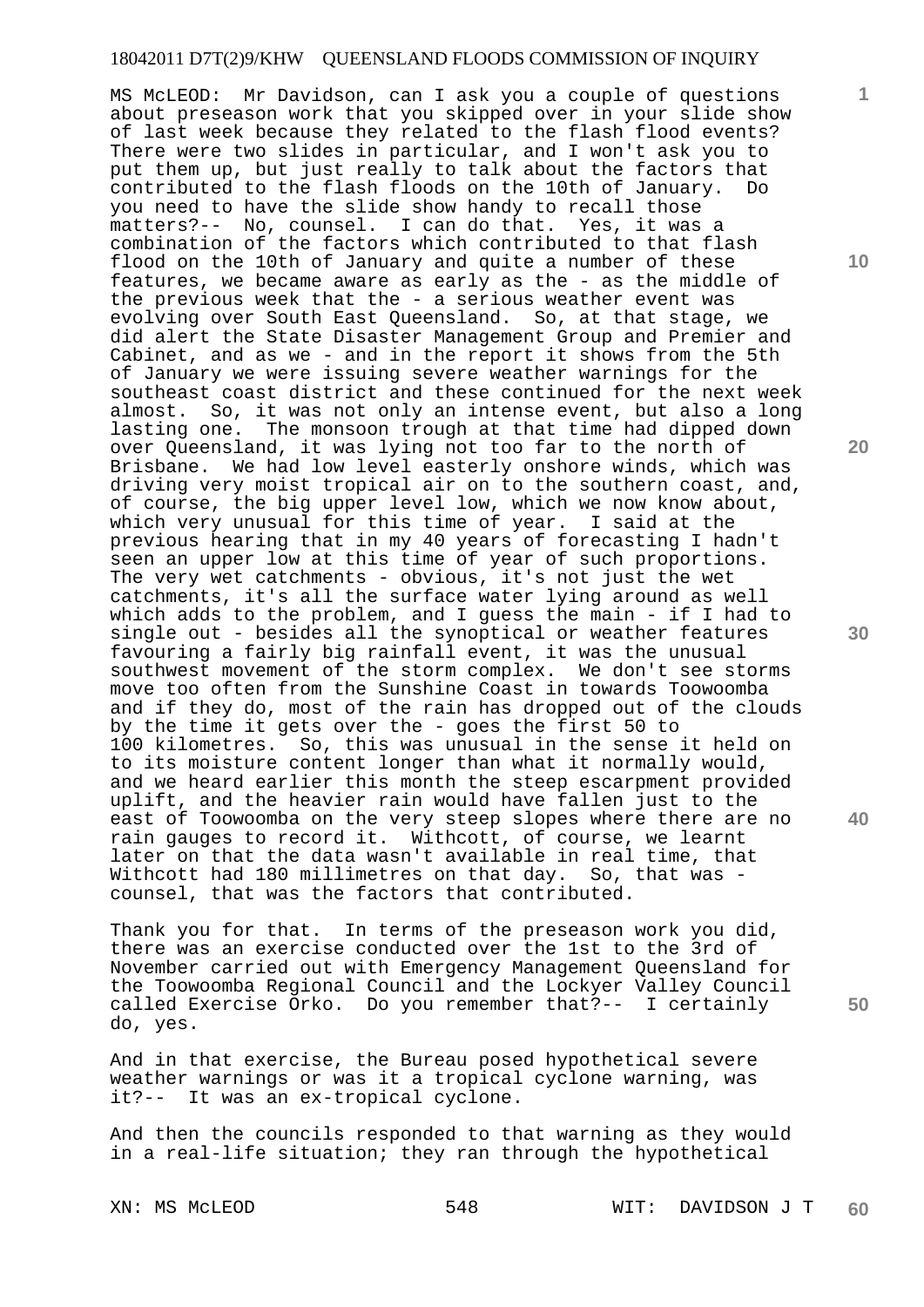event?-- Yes, they did. The exercise was organised by Emergency Management Queensland in Toowoomba. It involved, as I understand it, all the local councils, not just Toowoomba and Lockyer Valley, but maybe one or two others. The Bureau of Meteorology's role was to prepare synthetic warnings for the decaying tropical cyclone. We issued both flood warnings and severe whether warnings with flash flooding during that exercise, and being a table top exercise, those warnings were released to the participants on a normal - on a regular basis, I assume every six hours, and we also provided the additional service of - to make it as realistic as possible that the participants could ring the Warning Centre and talk to a suitable person, whether it was a meteorologist or hydrologist. What I don't know is how often calls were made to the Warning Centre, but that offer was made. So, that was a three day exercise in early November which - yeah, was not quite the same situation we saw. Of course, it was a different weather feature, but there were similarities.

The way the system works and has worked for a number of years, Mr Davidson, is that the Bureau provides information to the public, of course, but also to State and local agencies and then State and local agencies respond to that information?-- That's correct, yes

And it's for the State and local agencies to respond knowing their agencies, their capacity to respond, and their particular regions?-- That's right, yep.

Now, you have mentioned a couple of times participating in State Disaster Management group meetings, or-----?-- That's correct.

-----observing at those, and you said, I think, on one occasion you weren't sure who was calling in on the other end of the teleconference so you couldn't say, I assume, whether Toowoomba and Lockyer Valley were actually at one meeting or another?-- No.

Is there any way for that local association or Local Disaster Coordination Centre that councils can participate in those briefings and teleconferences?-- Well, the teleconferences, counsel, aren't actually hosted by the Bureau of Meteorology, they're hosted at Emergency Management Queensland, but I am sure if councils approached EMQ they can certainly join in those teleconferences. We have very good relationships with a - with quite a number of local governments in Queensland and we encourage those representatives of those local governments to ring the warning centres, either the Cyclone Warning Centre or the Flood Warning Centre during events that are particularly impacting on their area. So, we have got pretty good relationships with quite a lot of councils. That doesn't extend to all councils, but we're certainly looking towards working with those councils that we don't have strong relationships with to firm up on that.

And what's the interaction, if any, with the District Disaster Coordination Centres?-- No, there was - when I say, "No.", as

**1**

**10** 

**30** 

**40** 

**50**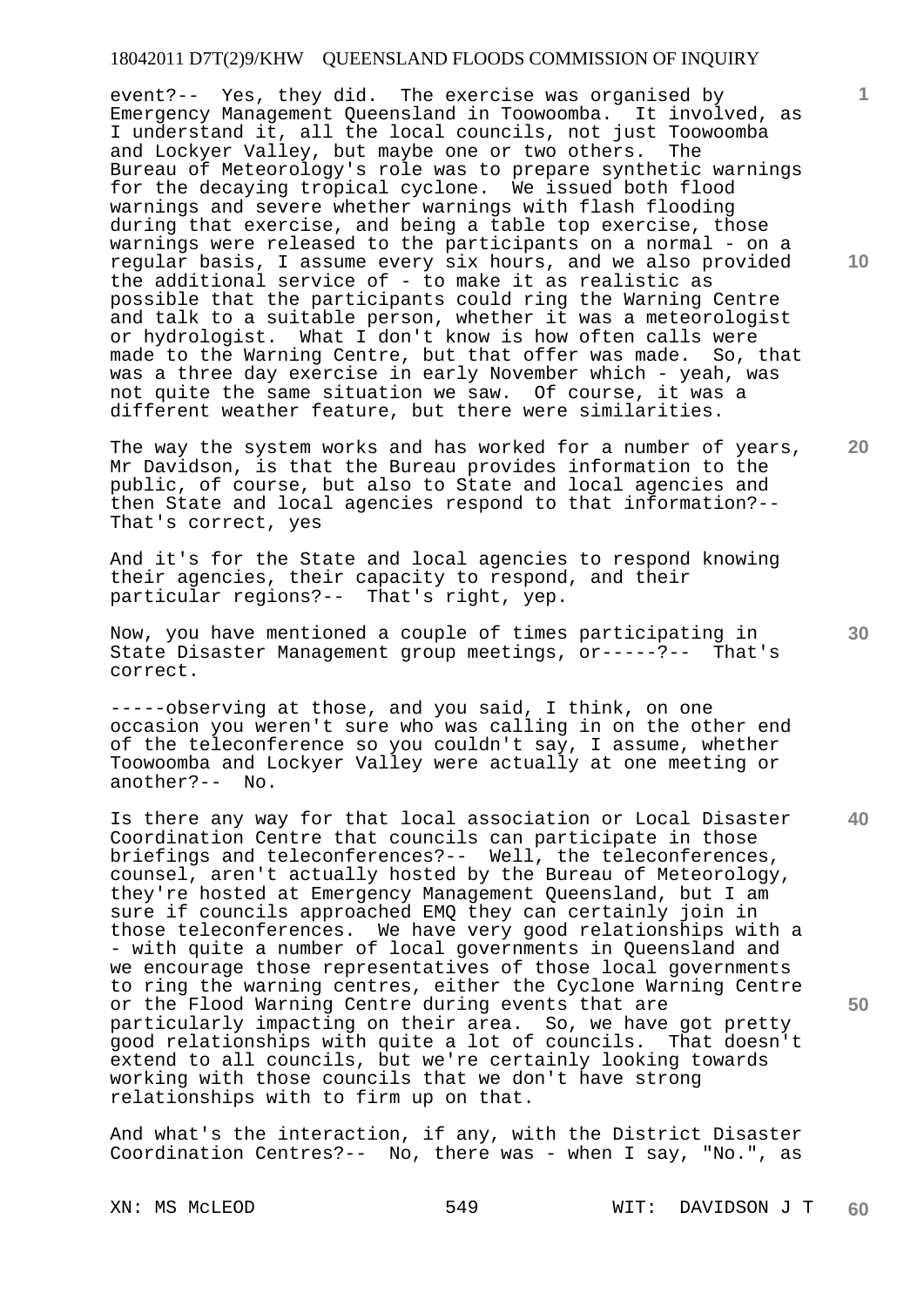I think you said, counsel, we're never too sure who's listening in to those teleconferences.

You mentioned that some councils do contact the Bureau directly for information from time to time?-- That's correct.

Yes. On the 5th of January you participated in your second briefing of Premier and Cabinet and that was by invitation again?-- That's correct.

I am referring to your evidence last week about the first meeting?-- If it's okay with you, counsel, I just want to qualify that statement before. It's not a one way thing, councils can ring us, but the councils that have strong relationships with us, we will ring them if we see a need to talk to them about an evolving situation in their area. We will talk to them as well, so it's a two-way partnership as we see it. Sorry, counsel. Now, the-----

**20**  Okay. The Premier and Cabinet briefing on the 5th of January, did you mention the expected rainfall over the next four days?-- Yes, I did.

Do you recall that, what that was?-- I showed a rainfall forecast from our numerical analyses and it showed rainfalls of several hundred millimetres. In fact, I think the forecast was 400 millimetres or more over the next four to eight days.

And that was associated with that upper level low?-- The upper level low was the main feature causing the-----

Now, there were also regular and sometimes twice daily participations in teleconferences with the State Disaster Coordination Centre through this period in January?-- That's correct. In fact, those daily or twice daily teleconferences went from the - about the 23rd of December right through to about the 20th of January, so a month of very intense activity, and this event was sort of right in the middle of it.

I just want to explore one of the issues that Ms Wilson raised with you about specific locations. The severe weather warnings are issued for districts, aren't they?-- That's correct.

And the flood warnings are issued for river catchments broadly; is that right?-- For river systems.

**50**  River systems. Thanks. As well as the warnings that you are issuing, there are regular and multiple media appearances on television and radio?-- Yes, and we do attach great importance to our media outlets.

And media can include newspaper, radio, and online news?-- That's correct.

For Toowoomba, that would include, I understand, 4DDB, 4WK, 4GR and the local ABC radio?-- That's right. We have

**10** 

**1**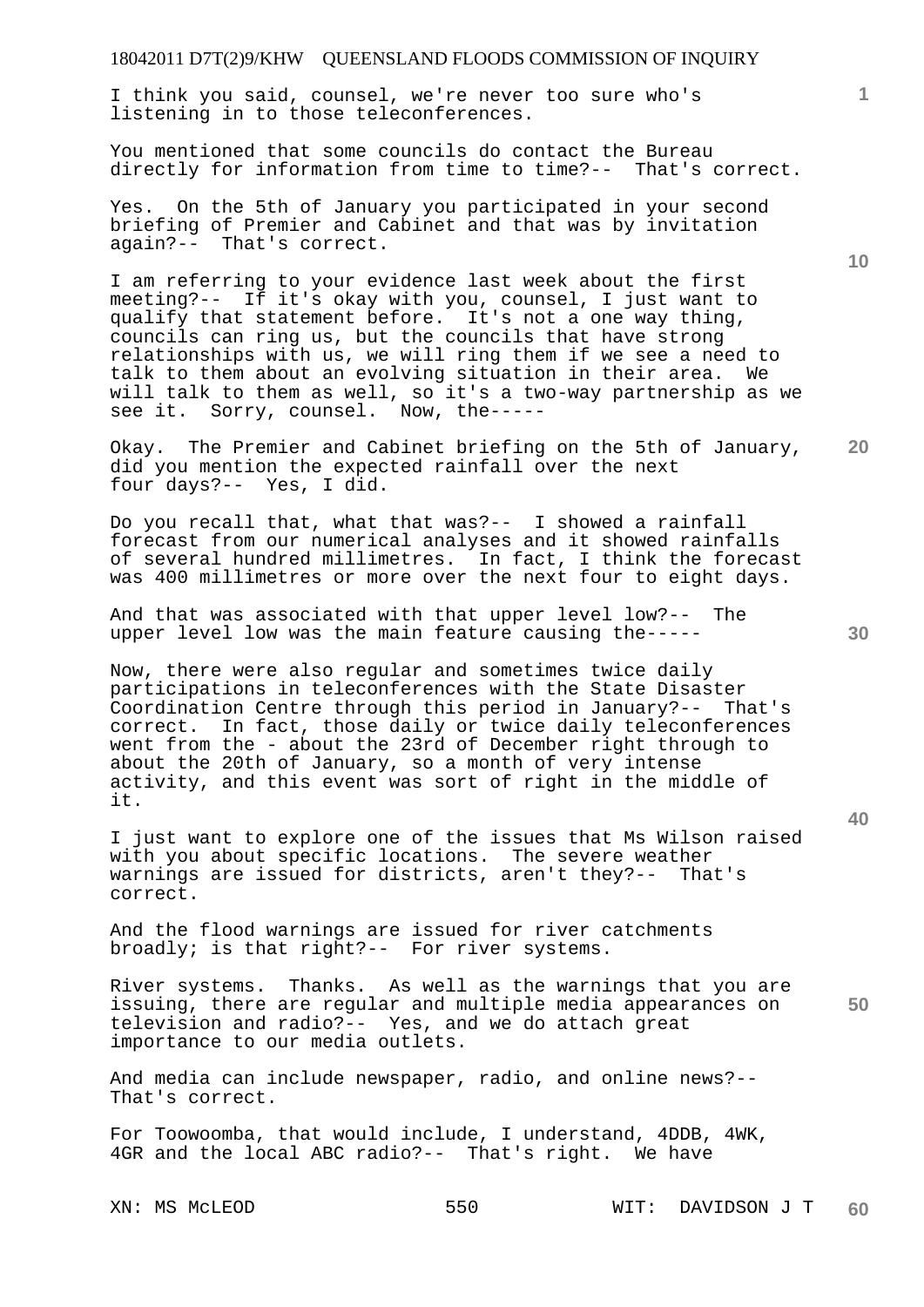arrangements with all four of the Toowoomba stations to do routine crosses between the meteorologists and the - mostly meteorologists.

Now, on the website, there is a constant updating, is there not, of Bureau information, including some unverified posting of readings and results from gauges?-- That's correct.

Could I ask you to describe in a broad sense the network of gauges in the streams upstream of Toowoomba to the north and east of Toowoomba across the other side of the ranges? Are they dense, sparse, how would you describe that network?-- Well, upstream of Toowoomba, counsel, essentially there is no gauges that we have access to. This is - yeah, upstream of the East and West Creek.

Just staying with Toowoomba for the moment, sorry to interrupt you?-- Yes.

There  $is---?---$  Yep.

-----a weather station at the airport-----?-- I was going to get-----

-----the Bureau has access to?-- I was going to get to that. Yes, we do have an AWS, an automatic weather station, at Toowoomba Airport, which reports - I am not sure too exactly what frequency but maybe every 10 minutes it's updated. That is the only station in the settled area of Toowoomba. To the immediate north we have Mt Kynoch, which is, I understand, an Seqwater rainfall station. We have access to those reports in real time, but that essentially is it, those two stations is it. The river systems, of course, that we're forecasting for flow westward down towards Oakey, et cetera, and the information we do receive rainfall-wise is sufficient to provide a very satisfactory warning service for those river systems. Of course, we all know by now that it's nowhere near sufficient to provide a flood warning service for Toowoomba.

I will just ask you this, that the Toowoomba City Council gauges in the CBD, do you know whether they would be suitable or useful for your purposes for forecasts, or are they there for other purposes?-- That's what we call - counsel, that's what we call a microscale network. For anything but a flash flood warning service, they would be of minimal use. They would be of some use certainly in hindsight, as they were on this occasion, to confirm the distribution of rainfall, but, generally speaking, they would be of little use. There's quite a few towns around Queensland, cities and towns, who have these microscale rainfall networks. If we do have a local office in the town, they're the ones who access that network so when they do radio crosses and that they can add those rainfall figures, but, generally speaking, it's more a local government initiative, they are of more use to local government than it would be to the Bureau of Meteorology.

Can I just show you this map which is a Bureau of Meteorology map of the Brisbane, Bremer and Stanley Rivers flood warning

**20** 

**40** 

**50** 

**10**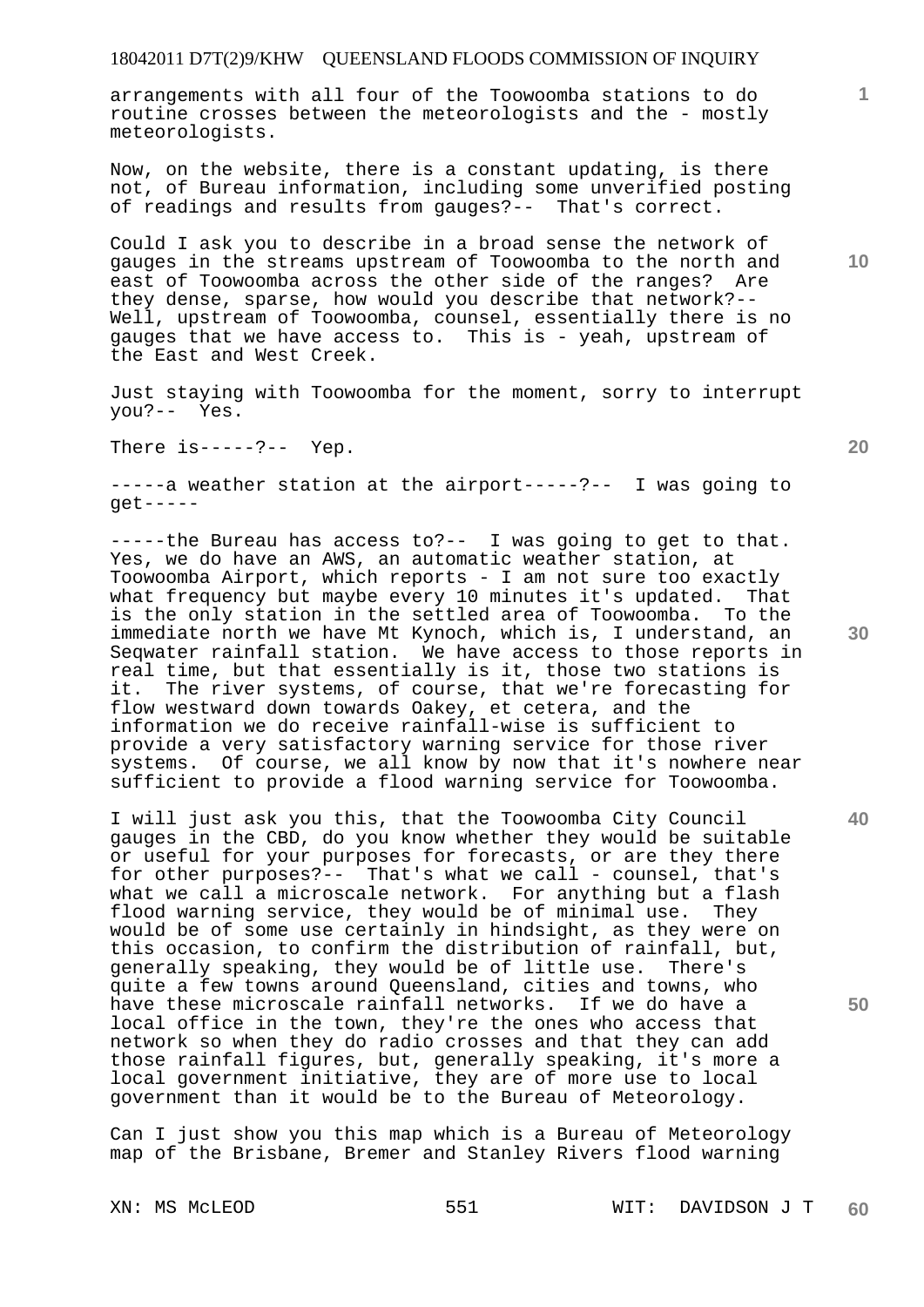| network. I have only got two copies at the moment?-- Thank<br>you.                                                                                                                                                                                           | 1               |
|--------------------------------------------------------------------------------------------------------------------------------------------------------------------------------------------------------------------------------------------------------------|-----------------|
| It's attached to the preliminary report, I am told. We will<br>just find a page number for you. That catchment map indicates<br>where the Bureau has or has access to telemetry for rainfall<br>and river levels, doesn't it ?-- That's correct, yes.        |                 |
| And if you look at Toowoomba to the left of - well, it's right<br>on the boundary of that catchment, about the middle of the<br>page?-- Yes.                                                                                                                 | 10 <sub>1</sub> |
| There's a blue dot for the Mt Kynoch station that you have<br>mentioned?-- That's right, yes.                                                                                                                                                                |                 |
| Then there is no station before Helidon to the east, is<br>there?-- That's correct.                                                                                                                                                                          |                 |
| Now, if you look to the further south, there's a gauge, a<br>telemetry river station at Flagstone Creek?-- Yes, that's<br>right.                                                                                                                             | 20              |
| And if you look to the north, there's nothing until Mt Peachy,<br>the ALERT station, and Mt Peachy, and there's also<br>Ravensbourne, but those two are for rivers or streams that<br>flow to the north or northwest, aren't they?-- Yes, that's<br>correct. |                 |
| Further to the east, there's upper Sandy Creek rainfall<br>station?-- Yes.                                                                                                                                                                                   | 30              |
| On the headwaters of the Sandy Creek?-- Yes.                                                                                                                                                                                                                 |                 |
| Which, I think, Dr Jordan confirmed or I might have put it to<br>him - I don't remember now if he confirmed - was there for an<br>historical reason, that the Grantham floods had historically<br>come from the Sandy Creek?-- That's correct, yes.          |                 |
| Okay. So, you see that there's an area bounded by that<br>Toowoomba ALERT station, Helidon, upper Sandy Creek and<br>Ravensbourne where there are no gauges?-- That's right.                                                                                 | 40              |
| And it follows, therefore, that there's no flood warning<br>system - there's nothing above Helidon until you get to the<br>top of the Range?-- That's correct.                                                                                               |                 |
| All right. Now, that Helidon gauge, is that there-----?--<br>This is, of course, reporting in real time. As I mentioned<br>previously, there are rainfall reports out there like<br>Withcott-----                                                            | 50              |
| Yes?-- -----but not received in real time, so we need to make<br>a clear distinction what we're seeing in real time and what<br>we're not.                                                                                                                   |                 |
| You have undertaken or the Bureau has undertaken a post-event<br>analysis of those rain gauges that you now know received heavy                                                                                                                              |                 |

rainfall to the west of Helidon and to the north of Helidon?--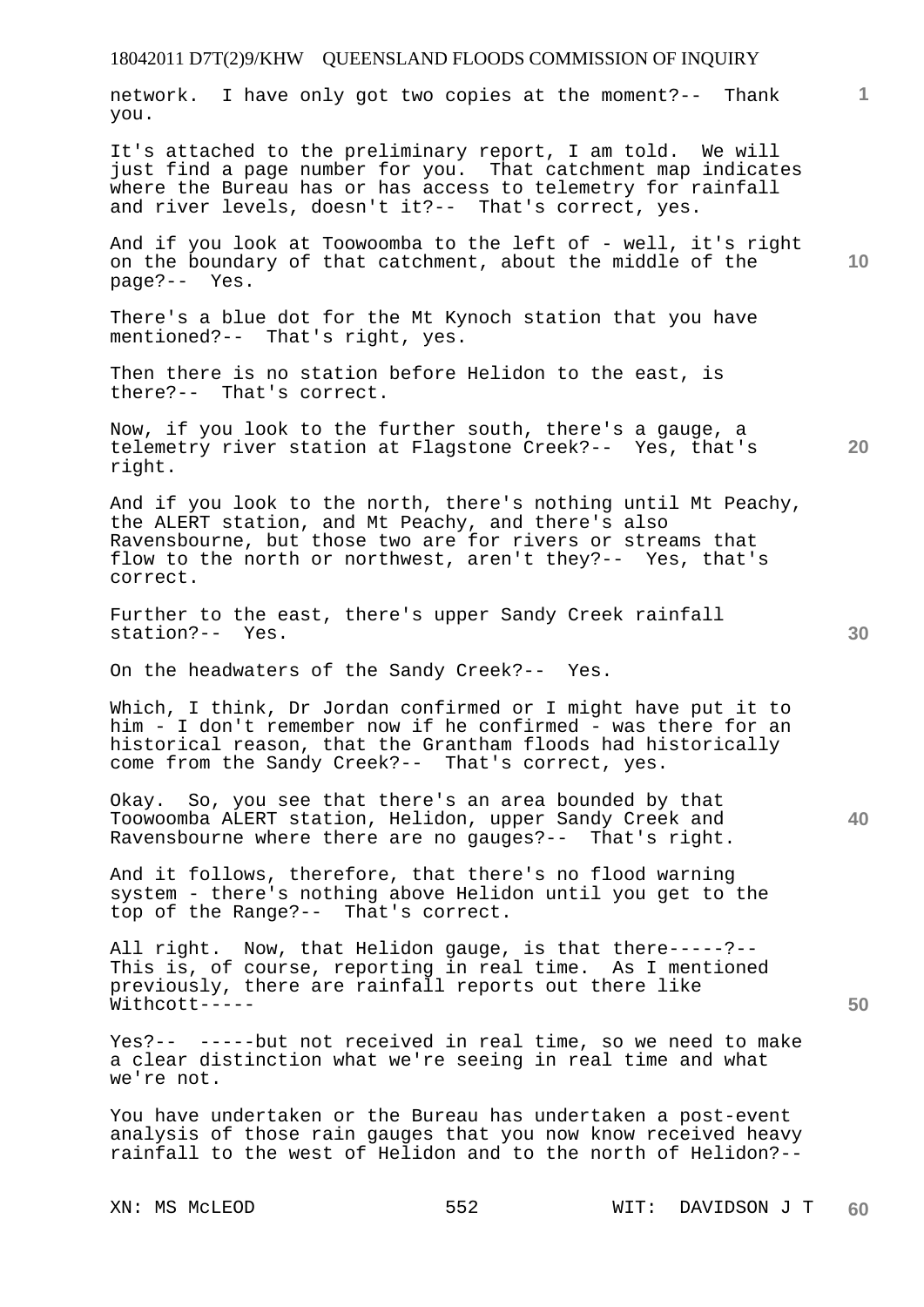That's right.

And they include Murphys Creek or Holmes, Rocky Creek, Postmans Ridge and Lockyer Creek, each of which showed high rainfall on the 10th of January?-- Yes.

And none of which were available to the Bureau at the time?-- That's right.

Does the placement of the gauges relate to past flood events, the need for dams to measure inflows, or is there another reason?-- I think every situation is different, counsel. We - I am of the understanding that the two in Sandy Creek are to do with the flood - the Sandy Creek flood problem through Grantham. I am not aware of the history of all the stations in the network, not there's many in that particular area. Of course, the Bureau doesn't - the Bureau doesn't have ownership, for example, of the two Sandy Creek stations, the local government does, and Mt Kynoch, for example, is Seqwater. So, as I said, I'm not full y across - not fully familiar with the history of why certain locations were chosen and why others weren't.

The map I'm showing, Mr Davidson, is reproduced, if the Commission pleases, in Exhibit 38 to the preliminary report, which is attached to Mr Baddiley's witness statement. That's page 19 and 20, I think. So, thanks, Mr Davidson. You can put that away?-- Okay.

**30** 

**50** 

**1**

**10**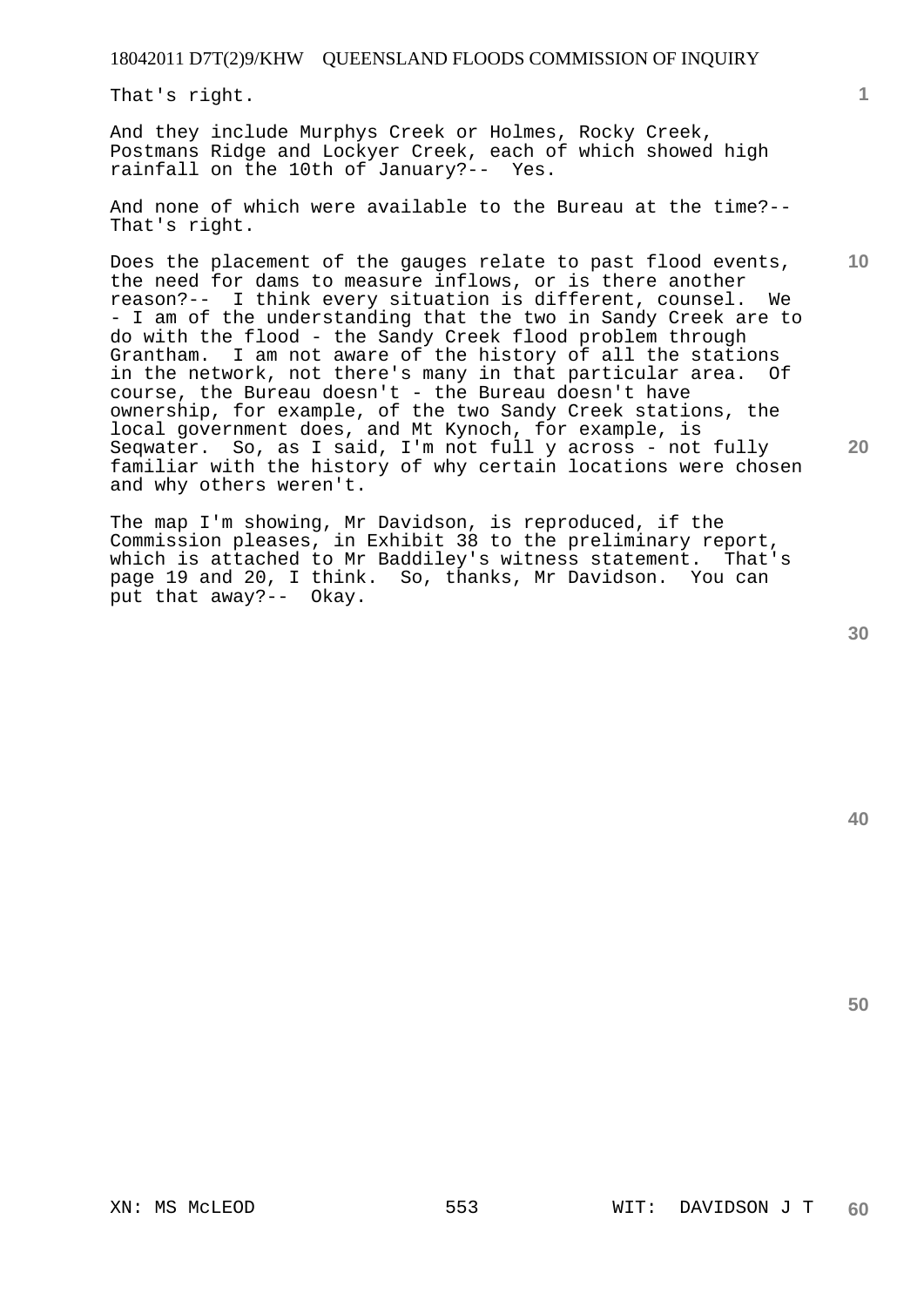I want to ask you some questions about how people can communicate with the Bureau during significant events. What is the Bureau position about receiving information about events as they unfold from locals who can make direct observations, or others with concerns about the impact that weather will have?-- Yes, counsel. For many years now we've hosted or run what we call a storm spotter network. We invite people to register with us to provide on-the-site on-the-spot reports of severe thunderstorm activity, whether it be large hail, strong winds or heavy rain. And when they register with the Bureau of Meteorology they have - they are given a booklet, a training booklet, and someone from the Bureau of Meteorology actually discusses with them what's required. They have a dedicated telephone number they can They have a dedicated telephone number they can ring into the forecast centre. So they have immediate and immediate access to the meteorologists. They can also lodge a report on the web, an e-mail is received in the Regional Forecast Centre, an alert is then triggered in front of the forecaster so they become immediately aware that a storm spotter has provided a report. A couple of years ago we had a national campaign to increase the number of storm spotters. It was partially successful. We do have nine storm spotters in the greater Toowoomba-Lockyer Valley area. On that particular day we only received one report, the one that's been referred to earlier, the Cressbrook Dam one. I'm not for one moment suggesting that the other eight didn't report for good reason. They could well have been thoroughly involved in the flood. So that there could be any reason why not or they may not have been-----

They might have been-----?-- In the wrong area or not there or whatever. So, okay, we did receive the one report. But what we need to do and we'll continue to do is encourage people with an interest in the weather to register as a storm spotter. The information is available on our website for those that may be interested.

So those weather watchers, if I can call them that, always have the possibility, and you would encourage them, to become registered storm spotters with the Bureau?-- That's correct.

Just to pick up on a couple of things you said, they then have the ability to access a direct line into the Bureau?-- That's right.

And to e-mail through reports in which you ask them to describe certain conditions?-- Mmm-hmm, that's right.

Last September you published a newsletter to all your registered storm spotters called "Cumulonimbus", appropriately?-- Mmm-hmm.

In that newsletter you gave some interesting descriptions of recent weather events as well as reiterated the issues about contact and how to submit reports?-- That's right, yes.

In terms of accessing locals or residents who've been through storms before or been through flood events before, from the

**30** 

**20** 

**40** 

**50** 

**10**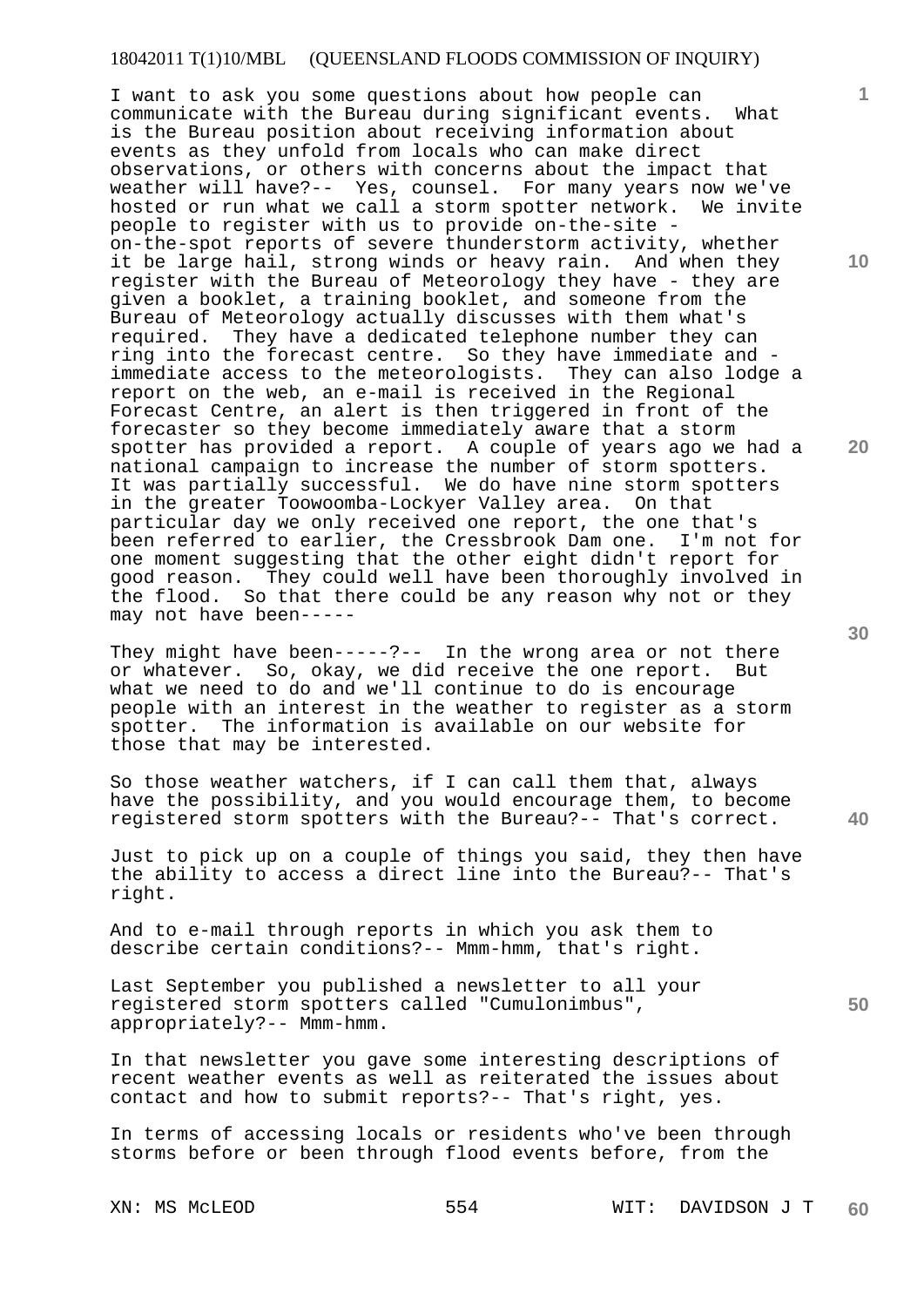Bureau's point of view is this the best way to get that information in directly?-- It's one way of getting the information in. I guess the other way is for them to contact their local government representative or their local Queensland Police Service person. It's quite likely that those people will know the phone numbers of the warning centre, the Flood Warning Centre and the Cyclone Warning Centre. There are at least two numbers in both centres so it is not as if there's just a single number. We also provide the media and emergency services with the direct telephone number of the senior forecaster on duty on that day. So quite a few - quite a few people use that service. So there are several ways of contacting the weather Bureau. The most difficulty way of getting into the weather bureau on busy days is ringing the exchange number. If you ring the exchange number you get put in a queue and it may not be possible. That's why we've created several other options to make sure that if there are calls of an emergency nature in particular, that we can receive them. There are also mobile phones and we know that perhaps not so much the media but a lot of senior people and others in emergency services and local government actually know the mobile phone numbers of my senior officers. So there are various ways that - a number of ways that people can contact the Bureau.

Can I ask you some questions about Bureau operations generally. Ms Wilson asked you some questions about the Regional Forecast Centre and the Flood Warning Centre and you indicated that the Flood Warning Centre is staffed by meteorologists and hydrologists as well as technical officers. How would you describe the interactions and communications between those two entities in a general sense?-- Well, of course they work very closely. They need to work very closely. It wouldn't have been possible to have provided the level of service we have over the past four very wet seasons if there wasn't effective communication between the two groups. I personally attach great importance to that happening, to ensuring that happening and as the regional director, as my meteorologists and hydrologists know, I tend to go into the warning centre on busy days quite often myself and I guess not overtly but just ensure that there is one message, one story line that we're promulgating at the time. You know, the communication issue is one which I can't see it being an issue.

Just to take an example, if there was a meteorologist about to go and do a media cross, would they typically check with the Flood Warning Centre for an update before they did that?-- You'll find that - yes, counsel you'll find that the key media crosses are to, particularly, ABC outlets around 7 o'clock in the morning, the senior forecasters know that they're they'll be the voice and just before they go on air they'll get a right up-to-the-minute update from the hydrologists as to what the river systems are doing. They don't attempt to provide any detail. What they do is make sure they know sufficient to be able to respond to media questions. It is not their job to know that the expected height is 1.2 metres somewhere and rising. But they know sufficient - they know

XN: MS McLEOD 555 WIT: DAVIDSON J T **60** 

**10** 

**1**

**20** 

**30** 

**40**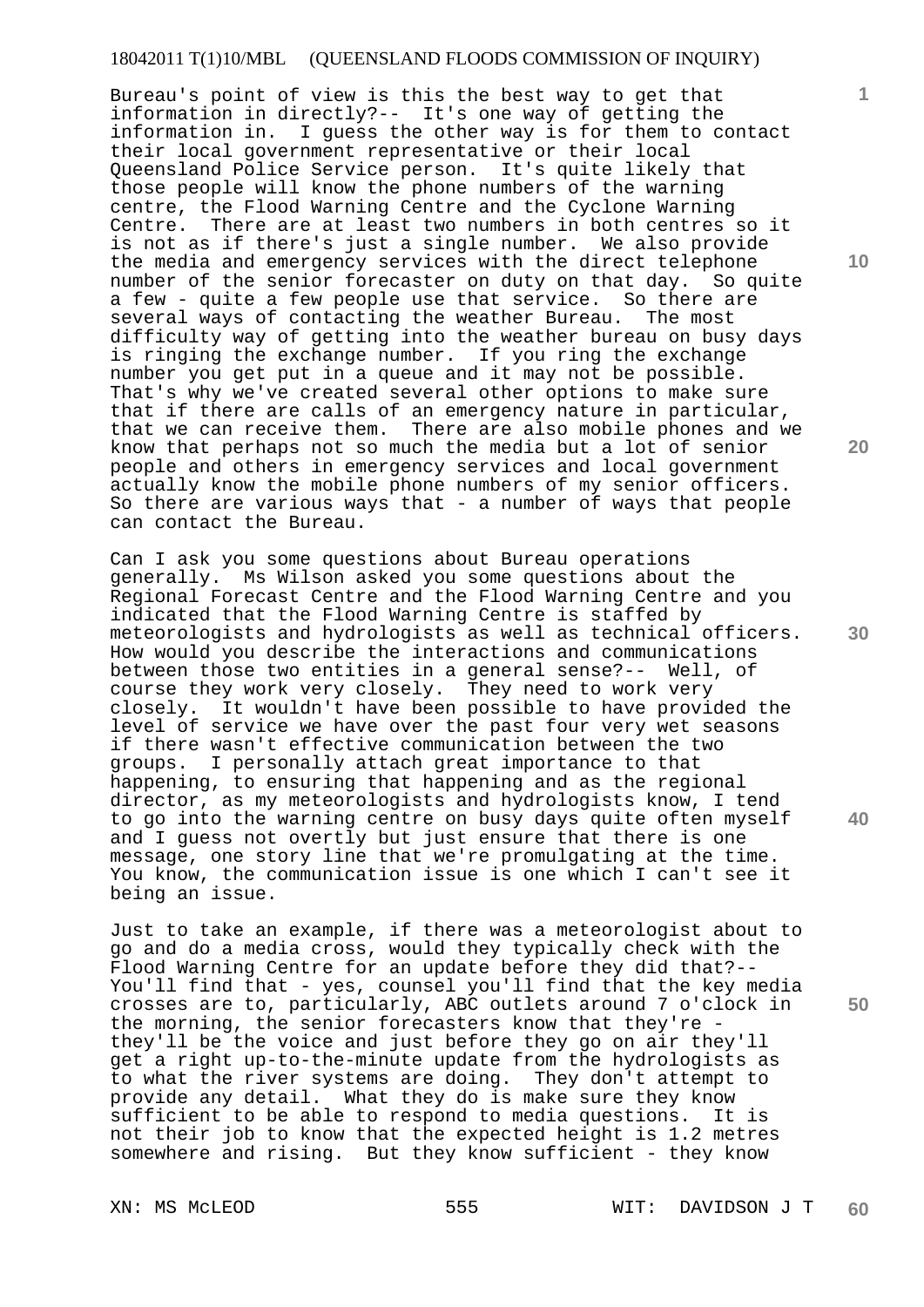sufficiently about what the river systems are doing to be able to carry out media interviews. And that's not just in the early hours; that's throughout the day. We don't normally unless the situation is particularly acute, you will find the media prefer to talk to both. They'll talk to a meteorologist and a hydrologist. But, of course, there's valid reasons for doing that; they want more detailed information on what the rivers are likely to do.

Is it just talking to each other or do you swap briefing notes as well through the day?-- Yes, we certainly do do we call talking points. We prepare a set of talking points and it is not just to make sure that the forecasters and the hydrologists are talking; it is to make sure that all our other media outlets in Queensland, too, are on the same page. I have 150 staff in Queensland and maybe there's 40 of those who actually go on air, which is a huge percentage of the workforce. So what we do is prepare talking points on a regular basis. If something is happening of course, not every day. So that when people do need to talk, not only to the media but to their local emergency managers, that the story line is a consistent one. Now, those talking points are normally crafted initially by the meteorologist, not always it depends on the situation - but does include what the main river systems are doing. But, once again, not a lot of specific detail. Enough to get them by with media interviews and to give them an understanding of what their local river systems are doing.

To your observation and to your later knowledge, was there any compromise in the communications between the Regional Forecast Centre and the Flood Warning Centre on the 10th of January?-- The answer is no, but what I should do is qualify it that both centres were extremely busy that day.

Yes?-- And we found it difficult to - to check back as to who spoke to whom, when, where. It was just a continual operation - it was an operational environment, a very active one. There were additional people on. It wasn't a normal day. There were two or three - two extra people at least, maybe three in the forecast centre. There was another two or three extras in the Flood Warning Centre. A lot of people doing - all going about their jobs and it just wasn't possible to actually itemise exactly every item of conversation that day. But there is no reason, I guess, for me to suspect as regional director that there was a problem on the day.

Now, in terms of the tools you used to make observations we've seen the radar loop that the Bureau posted on the website, and as I understand it, the orangey/yellow area on that occasion with the splotches of red, on that occasion represented the area of highest reflectivity?-- That's correct, yes.

And the assumption is that that correlates to the highest rainfall density. Is that right?-- Yes. It is a word we haven't used but, yes, close enough.

Close enough?-- Close enough.

**20** 

**1**

**10** 

**30** 

**40**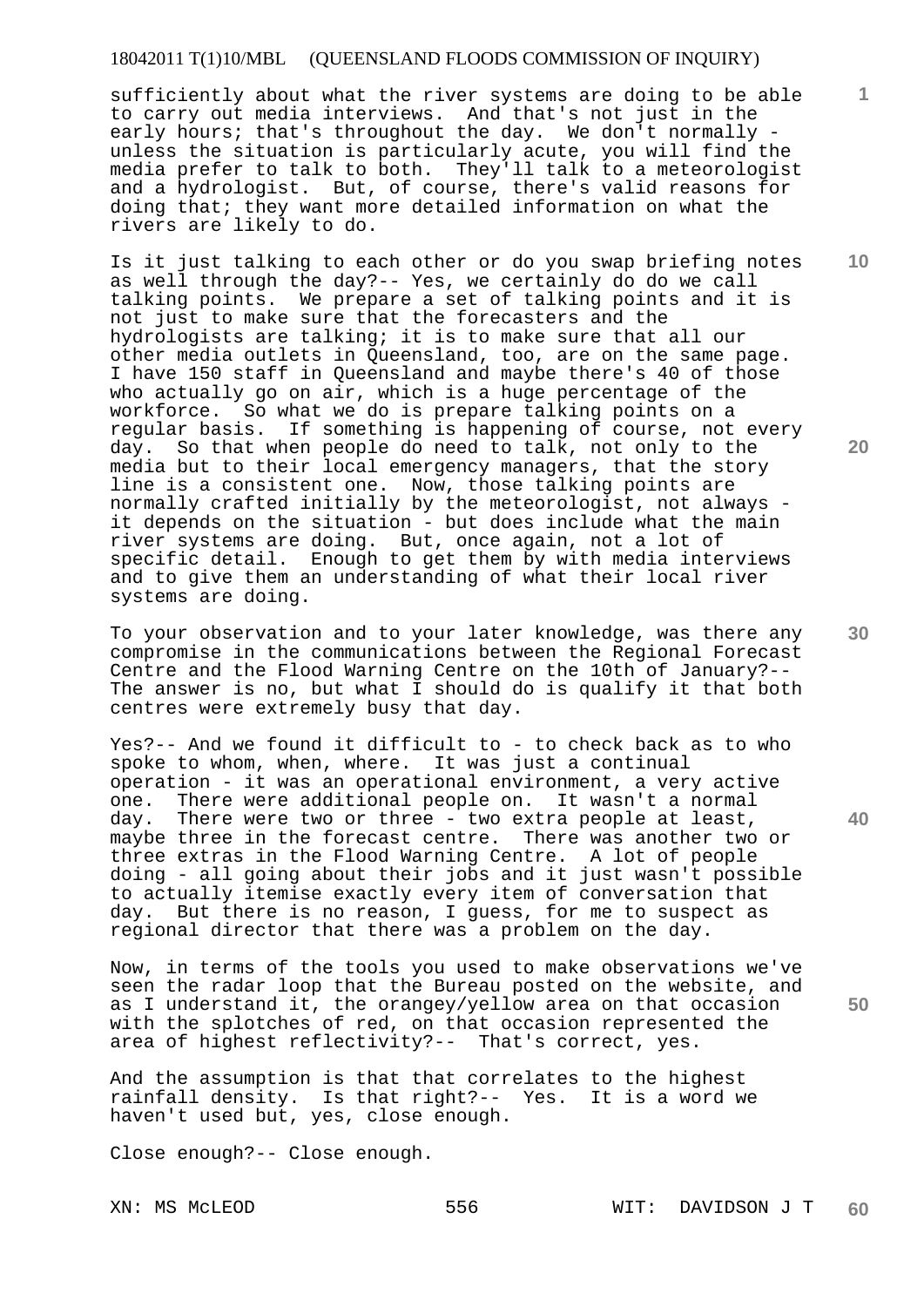You correct me; you're the expert?-- No, intensity.

Intensity?-- Yes.

But that doesn't necessarily relate to rain on the ground, does it?-- That's right, yes, yes.

Is it the case that these extreme events can be very localised in relatively small areas?-- Yes, they can, and I did mention earlier that that's when our radars are probably least reliable. When it comes to estimating rainfall on the ground from the radar returns, it is in those small scale, heavy convective situations where the underestimation or the overestimation can be at its greatest.

Is there difficulty in modelling for those very small weather events?-- What sort of modelling, counsel?

Perhaps my question is clumsy. Is it difficult to - or do you have to make allowances for further limitations in your estimates of rainfall from the radar based on the fact that it is a very small event?-- I'm not too sure how to answer that question but I guess - I won't guess. It is my understanding that the smaller the echos, and they were quite - and the heavier echos on that particular day were relatively small, it is just more difficult to know where they might go in the future, to track them because they come and they go. They're not consistent always from one 10-minute or six-minute picture to the next. So I'm not too sure whether that answers your question, counsel, but they're the more difficult days. If you get a super storm, a super thunderstorm, super cell, much easier to track and that's when we'd leap into our severe thunderstorm graphical service because we can provide a consistent path for that super cell. But with these sort of with these what we call rain storm complexes, they don't lend themselves to that sort of analysis, to that sort of tracking. They're more diffuse. Is that a-----

Thank you?-- Okay.

Now, you heard me ask Dr Jordan some questions about the need to ground truth or verify the radar intensities with rainfall on the ground actually measured?-- Yes.

In this case there was no compromise to the radar returns in terms of the operation of the radar, was there?-- No, we had faith in the - in what the radars were telling us as far as reflectivity was concerned because our three radars in the south-east were presenting a very similar return pattern.

You mentioned to Ms Wilson that the radar returns can lead to an error in the estimation of rainfall by a factor of one or two or even three or four?-- Well, for very small, intense, convective complexes it could be three or four. Under normal circumstances, it's probably up to a factor of two for a normal rain event.

**20** 

**1**

**40** 

**50**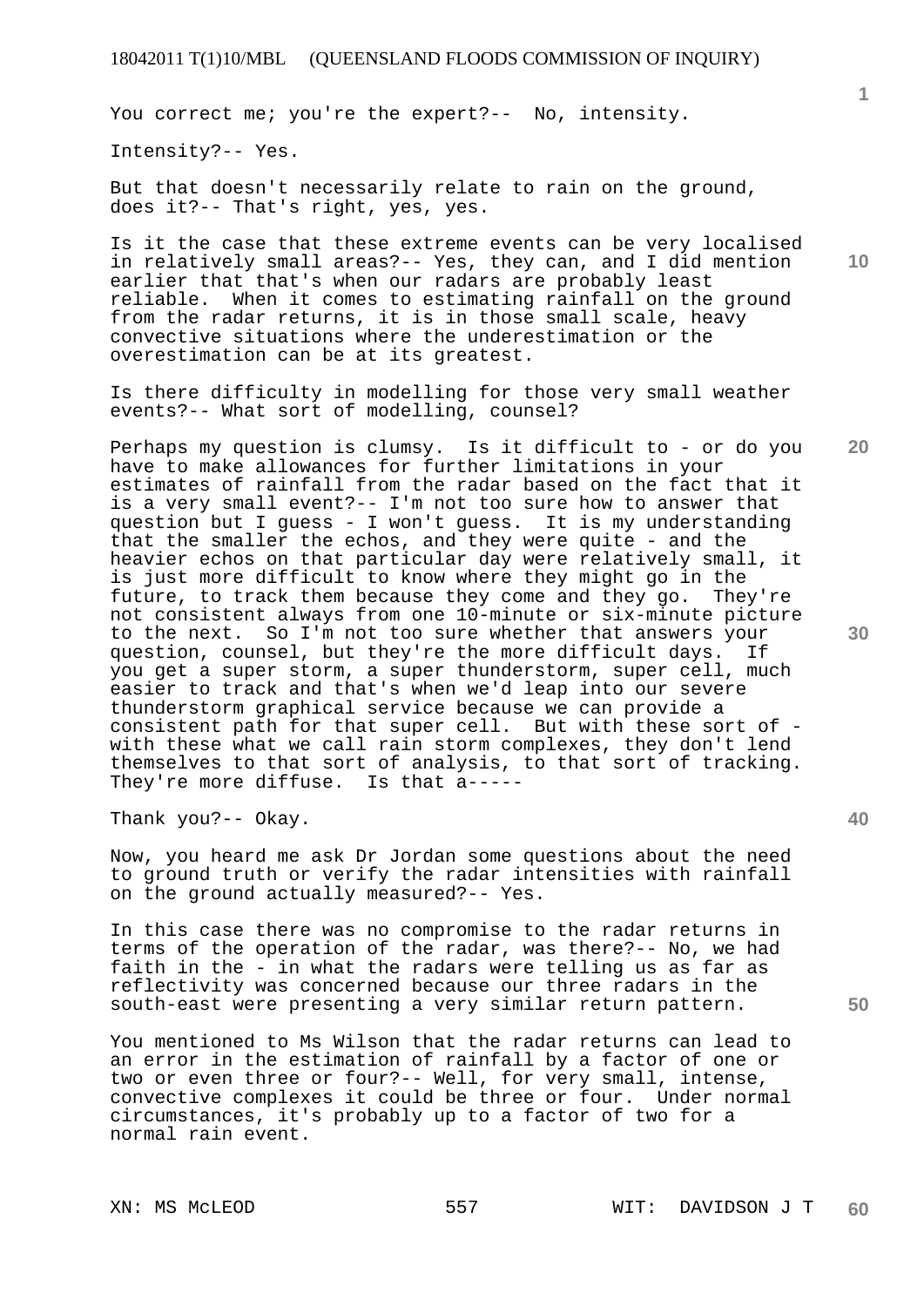Now, I think there was a slide in your last week's presentation that talked about the radar and rainfall on the 10th of January and the low intensity radar returns for this storm complex?-- Relatively low intensity, even comparing it do the following day. I mean, we had flash flood warnings out for the following day because the radar returns on the 11th were at least the equal of what we saw on the 10th but there were no reports of flash floods. So it really needs a concentration of a number of factors in one locality at the right time for these flash floods to occur and that's why they're so difficult to - to pinpoint in advance.

When you say you had flash flood warnings out, was that the flash flood warning that you created the day before or was that the severe weather warning that mentioned the flash floods?-- That's a very good point, counsel. I withdraw what I just said. We had severe weather warnings out the next day for heavy rainfall conducive to flash flooding. We did have flash flood warnings out for a little while, of course, following that 5 p.m. warning. We kept the SEWS running and then we reverted to severe weather warnings.

I just want to focus on the 10th of January. We saw on the radar loop that the darkest section of the storm - sorry, the yellowy-red section of the storm passed over Esk, Redbank Creek, Ravensbourne generally. What direction do those creeks, the creeks around those stations flow? In what direction do they flow?-- They flow in a northerly or north-easterly direction.

So from the flood warning point of view, what is the concern of the hydrologists noting those flows and those rainfalls?--<br>I quess we could say our concern might be twofold: one is I guess we could say our concern might be twofold: that water could end up in the - well, will end up in Wivenhoe but, of course, the other issue is Redbank with a rainfall of that intention, I mean, there could have been a flash flood in the creeks going north from Redbank. I'm not aware there was a flash flood. But if we're looking at that being an indicative rainfall, it's not only the upper Lockyer. could have been other smaller creeks as well which - which we had no knowledge of.

Can I ask you to explain the relevance of one to 50 year thresholds?-- The one to 50 year thresholds, is - this is for rainfall intensity?

Yes?-- We do have a figure which we have of 100 millimetres an hour as being the average for the South-East Coast District.

**50**  Yes?-- For - as being a one in 50 year event. That will vary a little bit over the South-East Coast District. As you're getting towards the Lockyer it will be a little bit lower. But forecasters would be aware that if they see a rainfall of at least 100 millimetres an hour, that they're up in the one in 50 year range.

Are those thresholds significant because without them you can have a lot of rain but it may not be significant?-- That's

XN: MS McLEOD 558 WIT: DAVIDSON J T **60** 

**30** 

**40** 

**20**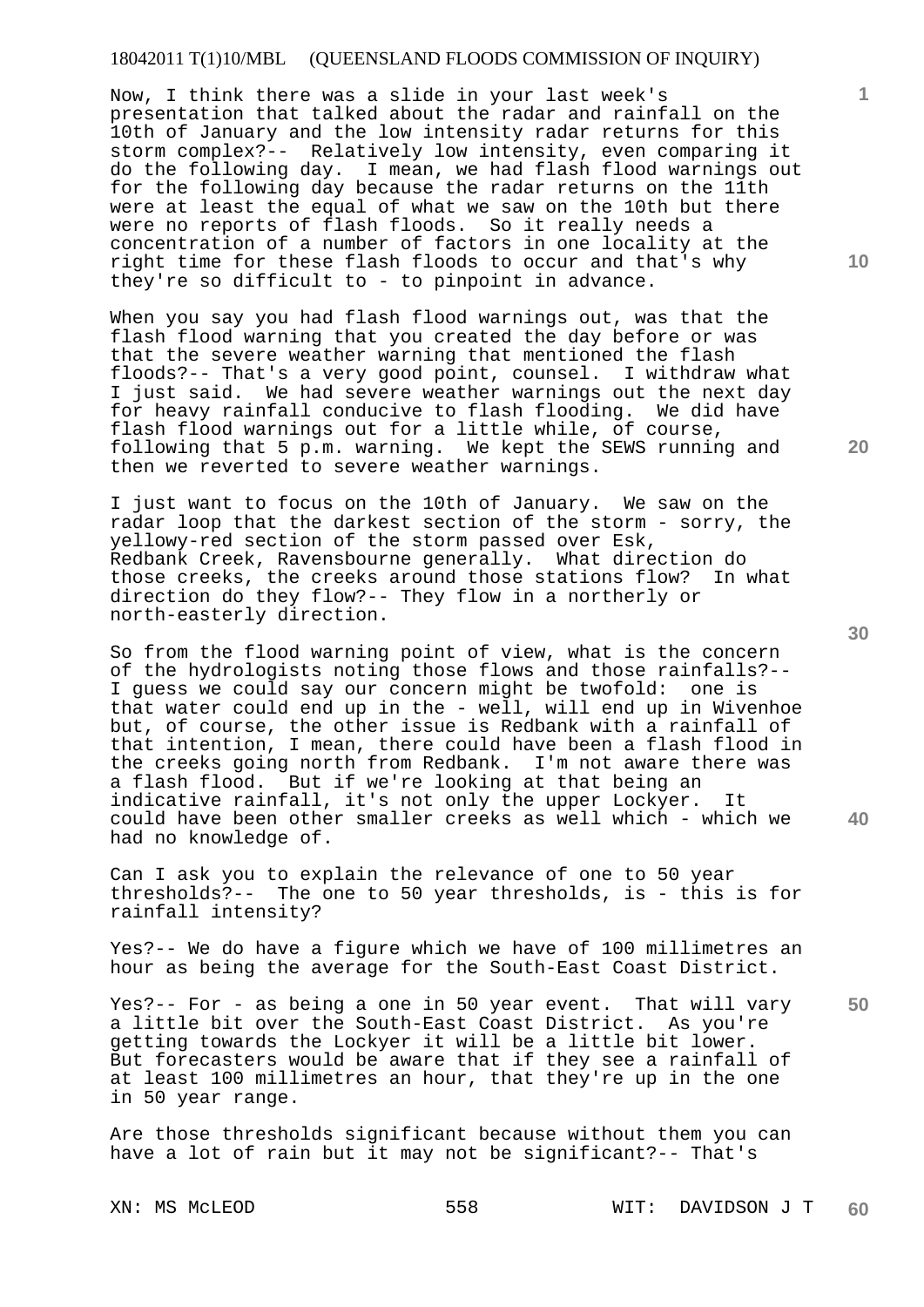correct.

Okay. Now, on the 10th of January, as I've just noted, there was heavy rainfall in Esk and some heavy rain in Redbank on those northerly flowing streams. Can I ask about Redbank particularly where there was a return, I understand, of 75 mils to 1 p.m. Was that just under that one in 50 year threshold?-- That's correct. Seventy-five in one hour is just marginally under one in 50.

Okay?-- But I should add, counsel, if I may, that it's - it's not possible in an operational environment for forecasters to check every rainfall that comes in during an event where we've got lots of rain, high numbers, high rainfall registrations. For example, I think it was the next day Somerset Dam had 83 millimetres in an hour and there is no record of a flash flood. So that too, it is very - it is a very difficult thing to forecast and that is why we keep saying it does need an end to end warning system, those dense networks and the like, because it's just not possible to make a call on where and when a flash flood might occur without having that end to end system in place.

Another relevant station perhaps to consider is Ravensbourne, which is further south than Redbank but still the streams are flowing in a broadly northerly direction towards that upper Brisbane River. The reading as I understand for Ravensbourne for the two hours before 1 o'clock, roughly, were only nine millimetres. Now, given the volume of rain we know fell to the south of that, does that suggest that Ravensbourne was either outside the path of the storm at the time or that there may have been a malfunction in that gauge?-- There was a malfunction in the gauge, counsel, but from radar imagery we do know that the swathe of the heaviest rain was some 10 to 20 kilometres wide, so a fairly narrow channel of intense rainfall. And with a channel that narrow, unless you have a very dense rainfall gauge network, it could easily slip between the gauges as it did on this occasion.

So how far apart in a general sense are these gauges?-- It varies considerably, without a measuring stick in front of me. But, look, you know, you're looking at 20 to 50 kilometres in many cases.

If I can just pick a third one, that's Cressbrook Dam that's again to the north. There was the spotter call at 12.39 p.m. relaying information about conditions at Cressbrook?-- That's right.

Other than that, you have in your report at page 52 a table which shows the rainfall data. Do you have your report?-- Yes.

At page 52 table 6.5.1, "Rainfall Data Displayed by the Bureau Enviromon System" it's headed, we see the rain data for those various stations, Cressbrook, Helidon and so on. 1 to 2 p.m. you have Cressbrook only giving you three millimetres in the gauge, Helidon, 11 millimetres in the gauge and, in fact, it

XN: MS McLEOD 559 WIT: DAVIDSON J T **60** 

**1**

**20** 

**30** 

**50**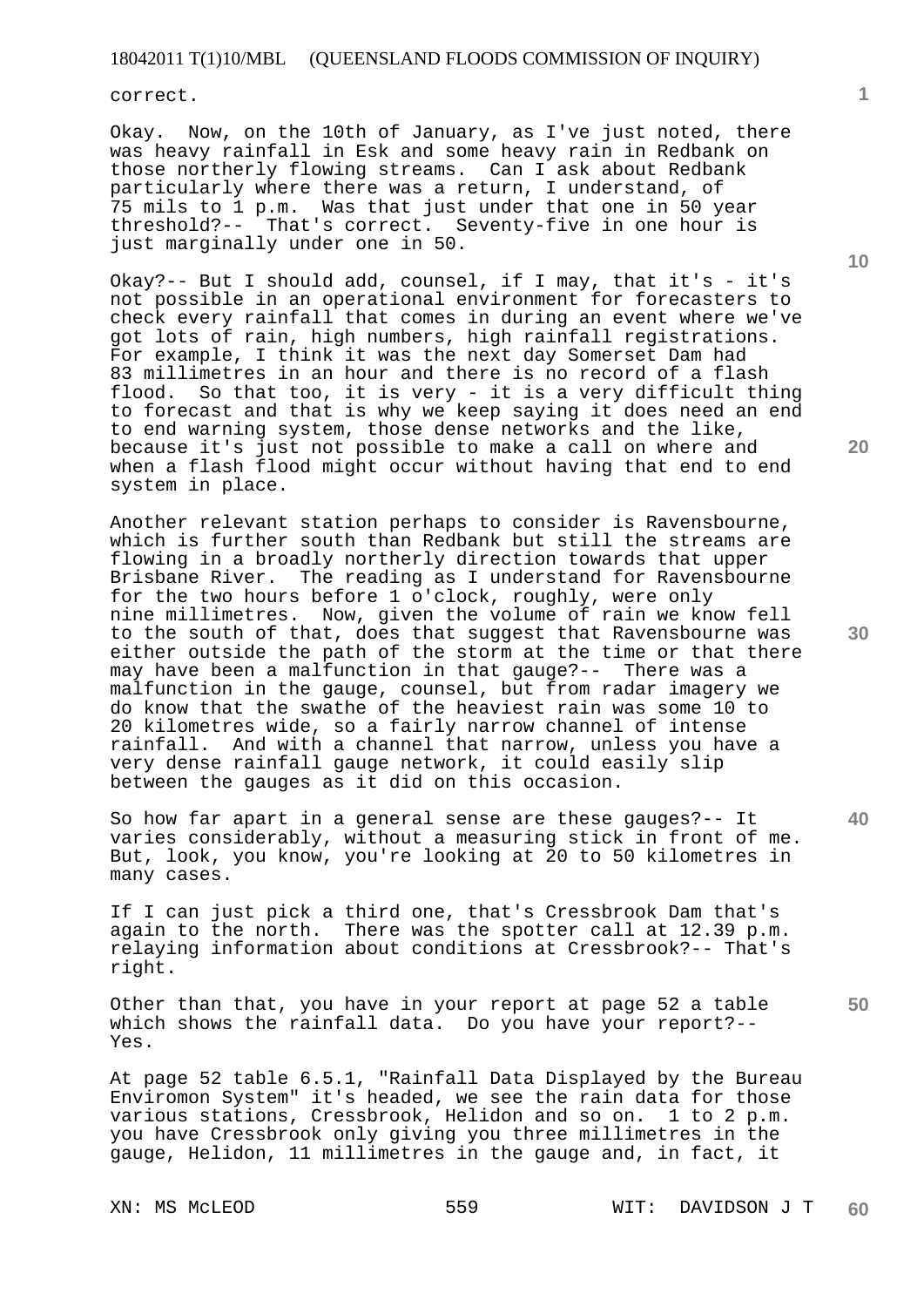is the hour before where you have the higher reading at Cressbrook, isn't it, 12 to 1 p.m., 54. Have you got that table in front of you?-- Yes, yes. Yes, correct. That's correct.

You see for Cressbrook 12 noon to 1 p.m., 54 millimetres?-- That's right, yes.

Going across the page, the highest we have there for any of those readings is Redbank at 75?-- That's right, yes.

Other readings on a higher side are around Roesentretters, Caboonbah and Somerset - all well to the north of Cressbrook and Esk. So what information does that tell the Bureau about the rainfall and where the likely fall of rainfall is going to occur next?-- At this stage it was a combination of what we could see on the radar and the registrations we did have which, as you say, are very sparse so it was a matter of tracking the - of tracking what we could see on radar knowing that it wasn't going to go over any rainfall stations until it got to Toowoomba, which wasn't long of course, until it got to Toowoomba but, yes. I mean, these sort of registrations we would have seen many times throughout the summer. These - to a meteorologist and a hydrologist, you know, to see figures of this magnitude, of this order aren't that exceptional.

You mentioned also before the media cross to the ABC Country Hour where you made special mention of the heavy rainfall in the Brisbane Valley west of Esk heading inland towards the Darling Downs. Was the expectation at the time that the storm would continue on that direct path or was that difficult to predict?-- Well, in a general south-westerly direction. No matter what sort of storm complex it is, you can always expect that some - some deviation could happen. But it was tracking in what we call a general south-westerly direction.

Now, the call from the spotter at Cressbrook prompted a call from the Bureau to the State Disaster Coordination Centre at about 1 o'clock and the protocols or the practice is that the Bureau call with the relevant warning information and it is for the State Disaster Coordination Centre to respond and disseminate information as they see appropriate?-- That's correct.

I just want to highlight four things about that call. First, specific mention was made of Toowoomba?-- Yes.

And the expectation of some flash flooding around the Toowoomba settled area in the next hour or so?-- That's right.

Second, there was mention of the exceptionally heavy rainfall to the west of Wivenhoe/Redbank moving towards Toowoomba?-- Yes.

The third thing was it linked the storm activity to the involvement of emergency services and police with major issues at Cressbrook at the time?-- Mmm-hmm.

**10** 

**1**

**20** 

**40**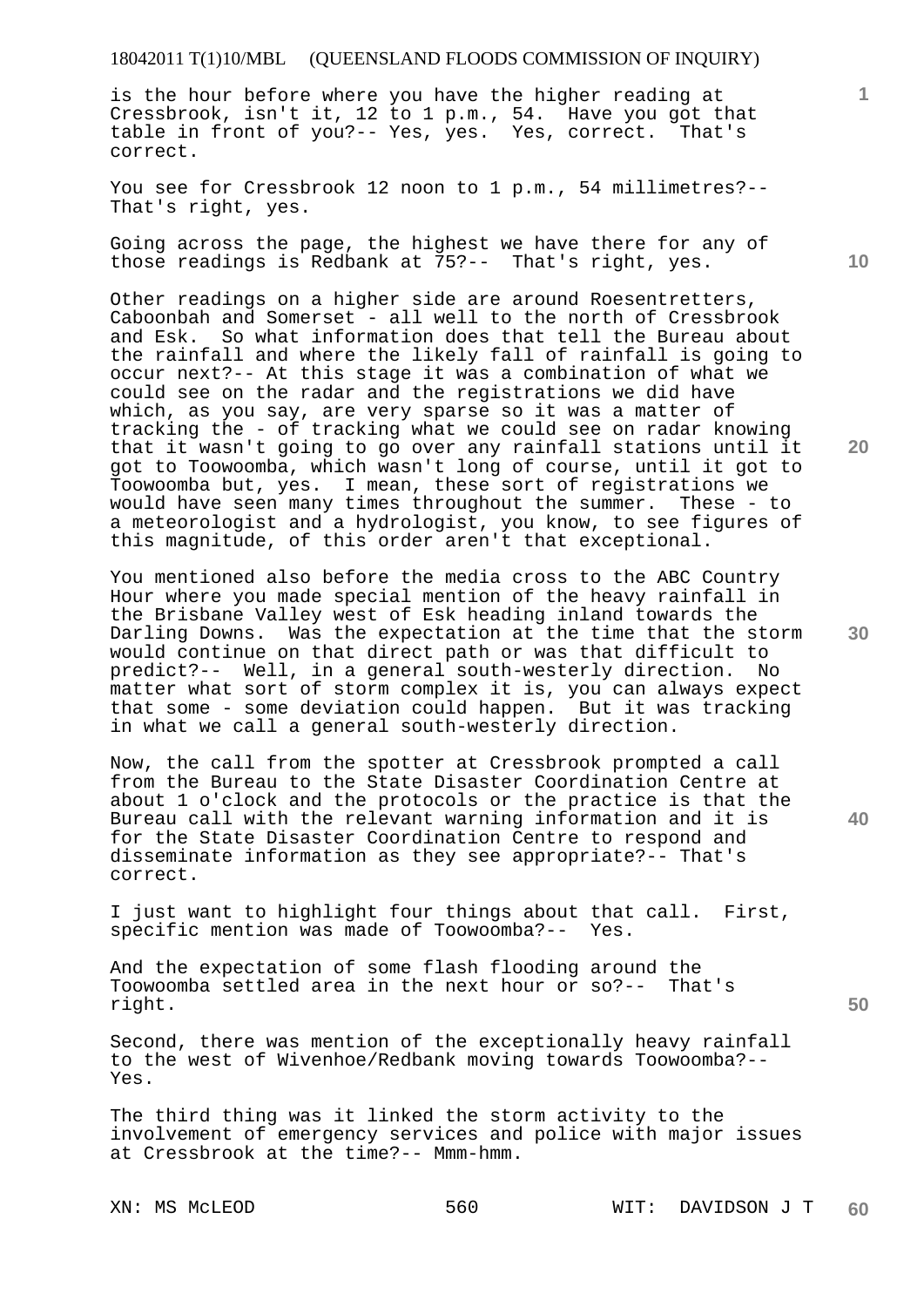And fourthly, it warns specifically of flash flooding?-- That's right.

So in terms of ground truthing, if you like, you had this direct report from - and the rainfall information from Cressbrook just before 1 p.m. What did that tell you about this particular storm?-- It tells us that some flash flooding was likely in - was occurring, actually, in the storm which corresponded to what we had in our severe weather warning.

Just while I've got my map open, I don't know if you've still got your catchment map open?-- Yes, sure.

But the Upper Sandy Creek alert station is one owned by the Lockyer Valley City Council?-- That's right.

It is a rainfall station only, is it not?-- That's right.

So it's not monitoring water levels. It was on the edge of that heavy rain and as I understand it received less than 50 millimetres in total on the Monday afternoon?-- Yes.

Now, I have put some numbers to Dr Jordan and I don't expect you to be familiar with them, but the heaviest number in terms of the rainfall reading for an hour was 29.8 millimetres at 1 p.m. on Monday the 10th?-- Okay. I'll take that as fact but I can't verify it here.

Sure. Is that a significant or insignificant number in the scheme of things for the Upper Sandy Creek?-- Well, considering the event we were having, that wasn't - that rainfall didn't trigger - set off alarm bells in the Regional Forecast Centre.

Okay?-- But the team there were continuing monitoring, searching for additional information but there wasn't anything tangible that they could - that they access which would which would make them upgrade the current severe weather warning.

At Helidon, the rainfall gauge recorded 13 mils from 12 noon to 1 p.m. - this is rainfall - and then 11 mils from 1 to 2 p.m. This is looking at page 52 again of the report?-- Sure.

And we understand that the Helidon gauge failed at some stage. Which gauge failed, or was it both of them? River and rainfall?-- Just the river gauge.

None of the gauges that the Bureau had access to, am I correct in thinking, had sampled or recorded that very heavy rain that fell on the 10th of January?-- That's correct.

And do you know have a slide that looks like this of the heads of the creeks?-- Yes, I do.

Which indicates that the heaviest readings were at Holmes,

XN: MS McLEOD 6561 WIT: DAVIDSON J T **60** 

**30** 

**20** 

**50** 

**10**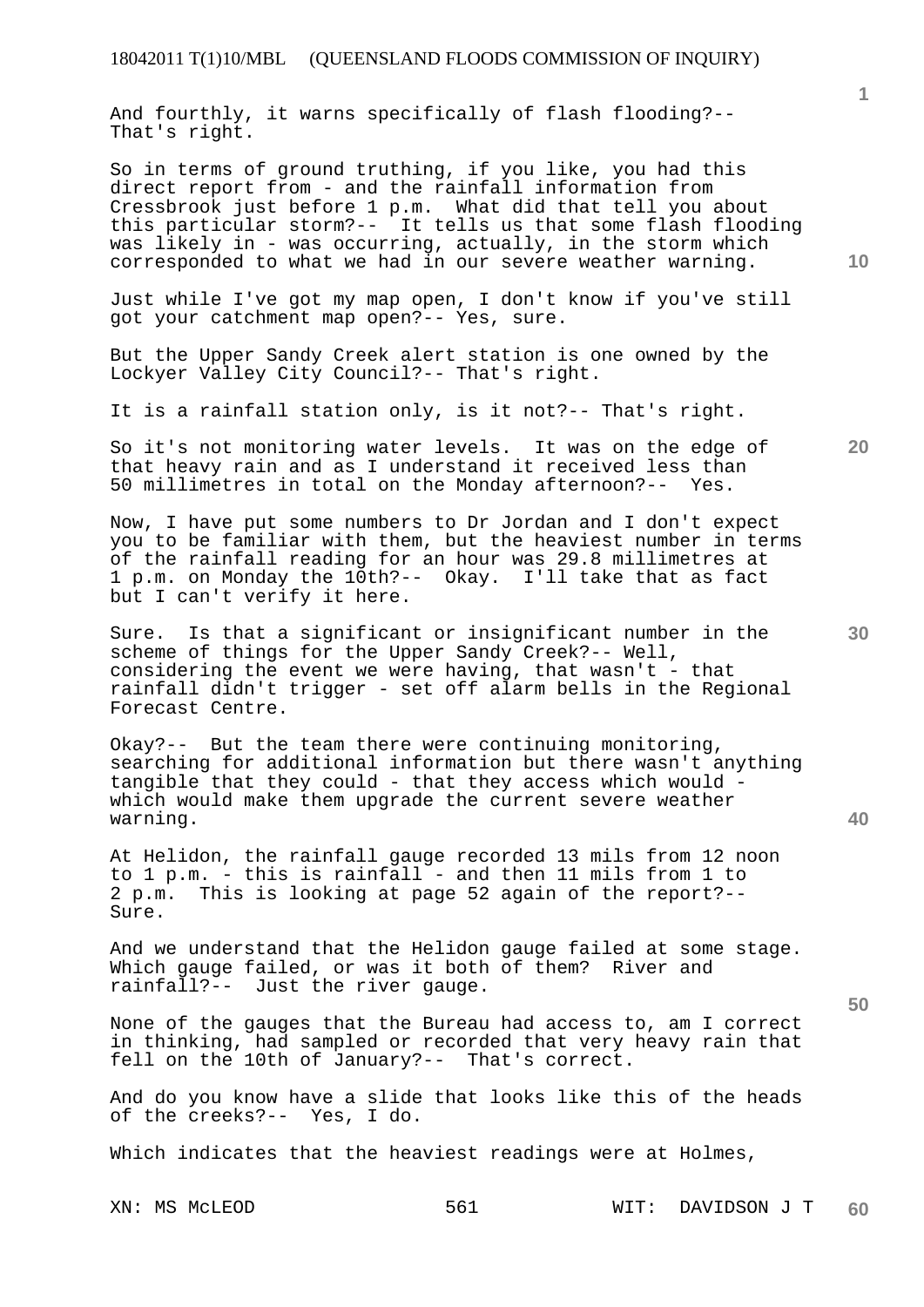Rocky Creek, Postmans Ridge and Lockyer Creek rail bridge?-- That's correct.

But the point is that no information about those falls was available to the Bureau at the time, was it?-- No. And Withcott, I don't think you mentioned.

Withcott is not quite on that map but, certainly, that's the case as well?-- Yes.

This, I suggest, is where the direct ground observations from locals would be very useful; would you agree with that?-- Yes, I would.

Yes. So no doubt, I take it from your comments about spotter network, that you'd been encouraging them to sign up to that?-- That's correct, yes.

Okay. It's also the case that locals tend to watch for data for their specific areas, isn't it? They're looking for their townships or region and they can focus on those specific items of data that don't come to the Bureau's attention?-- That's right, and it's those locals that have the local knowledge and that's what we need to tap into. Even though we're not issuing flash flood warnings per se, the more local information we can get in the better. It would just bolster the value of our existing warning service.

Now, I want to ask you specifically what occurred with the Helidon River station gauge?-- Yes.

At Helidon there are two water level readings available to the Bureau from equipment that's co-located at the one installation; is that correct?-- That's right, it's in the one hut.

The one is the DERM Helidon gauge which sends data via direct telephone polling and by computer to the Bureau?-- That's right.

And then there's the Seqwater ALERTS, which sends information via the VHF radio telemetry?-- That's right, yes.

Both of those gauges are operated for purposes other than flood warnings. Is that right-----?-- That's right, yes.

So what are the purposes that DERM and Seqwater operate those gauges?-- Just bear with me for one second. I'm not-----

Please tell me if these are questions I should direct to Mr Baddeley or-----?-- Yes, I think I might have to. I don't think I've got that information, counsel. All I can tell you, they're operated for the purposes other than flood warning but I'm not aware of the specific purpose.

**10** 

**20** 

**1**

**30**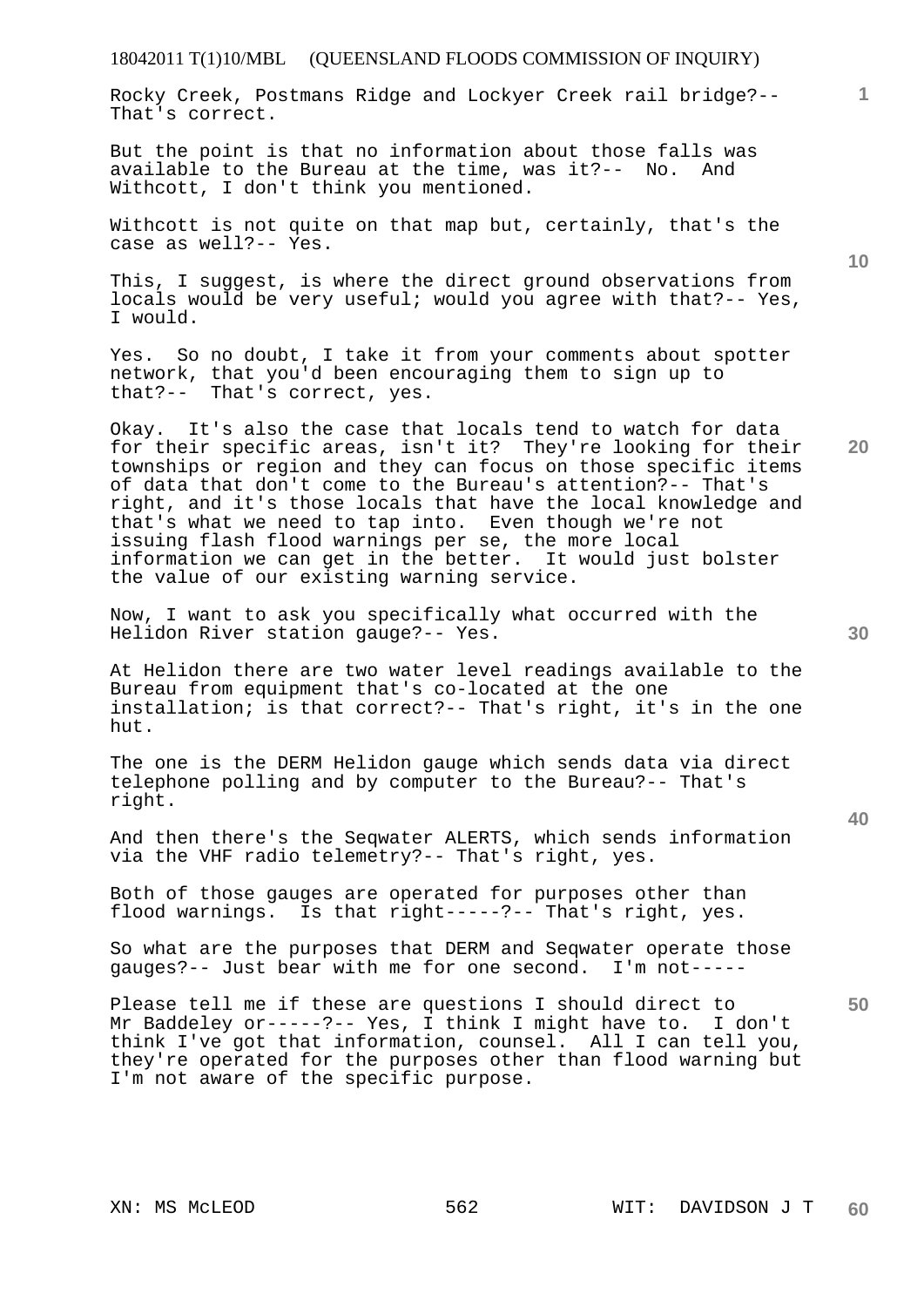No doubt Seqwater is interested in the water that's going to come down the Lockyer Creek and join with the river systems<br>ultimately to flow to water below the Wivenhoe Dam?-- That's ultimately to flow to water below the Wivenhoe Dam?-exactly right. It's all to do with the riverine flooding, warnings and dam management and the like.

Now, both of those gauges, as I understand from the report, failed at the time of the very fast creek rises at Helidon?-- That's right. I think we should understand too that even though there's two gauges, there's only one sensor, so they're not independent data.

Okay. So, there was no way to corroborate one sensor with another sensor colocated?-- Exactly right. If they had two independent sensors, we - if the gauges had have been brought to our attention - we don't automatically look at this data because we don't need it for riverine flooding or a flash flood warning, but if we had have looked at it, knowing that it was off the one sensor, there was no way of comparing the two.

Now, is it the case that from Helidon there was some jumping around in the values recorded?-- That's exactly right, it has all the hallmarks of a faulty recording. There were missing values and a lot of jumping around.

Does that mean the Bureau computing system automatically marks them as incorrect?-- That's right. It could well be, and I think it happened on this case, that the very first registration might go out, but then quickly, once the computing system analyses that, it will say it's more than likely erroneous and marks it as such.

But they are automatically posted regardless; is that the case?-- That's right.

Yes. Is there a way the Bureau can review those algorithms in its own computer systems to encourage delivery of more correct information?-- The simple answer to that is yes. In the next few months we will have another look at the algorithms, but we have to be very careful here. A lot of - a lot of effort has already gone into those - into the development of the algorithms because we see it as quite important that a lot of false alarms, a lot of erroneous information isn't released to the public. So, it's not as if we can ease them back too much. If we do that, it could cause more harm than good. So, we - what we will do is review the existing algorithms.

Now, what caused the Bureau to go and look for that missing information was seeing media images of the flash flood in Toowoomba around or after 4.30 p.m.?-- That's correct. In fact, that's when I first became aware what was going on. I happened to walk into the warning centre at that time and I saw all the eyes in the warning centre up to the TV footage and that was when it clicked to everyone, hey, that - the Helidon recording must have been correct, because by that stage we were carefully looking at that Helidon recording, but still no confirmation from anywhere, no external source had

**20** 

**10** 

**40** 

**50**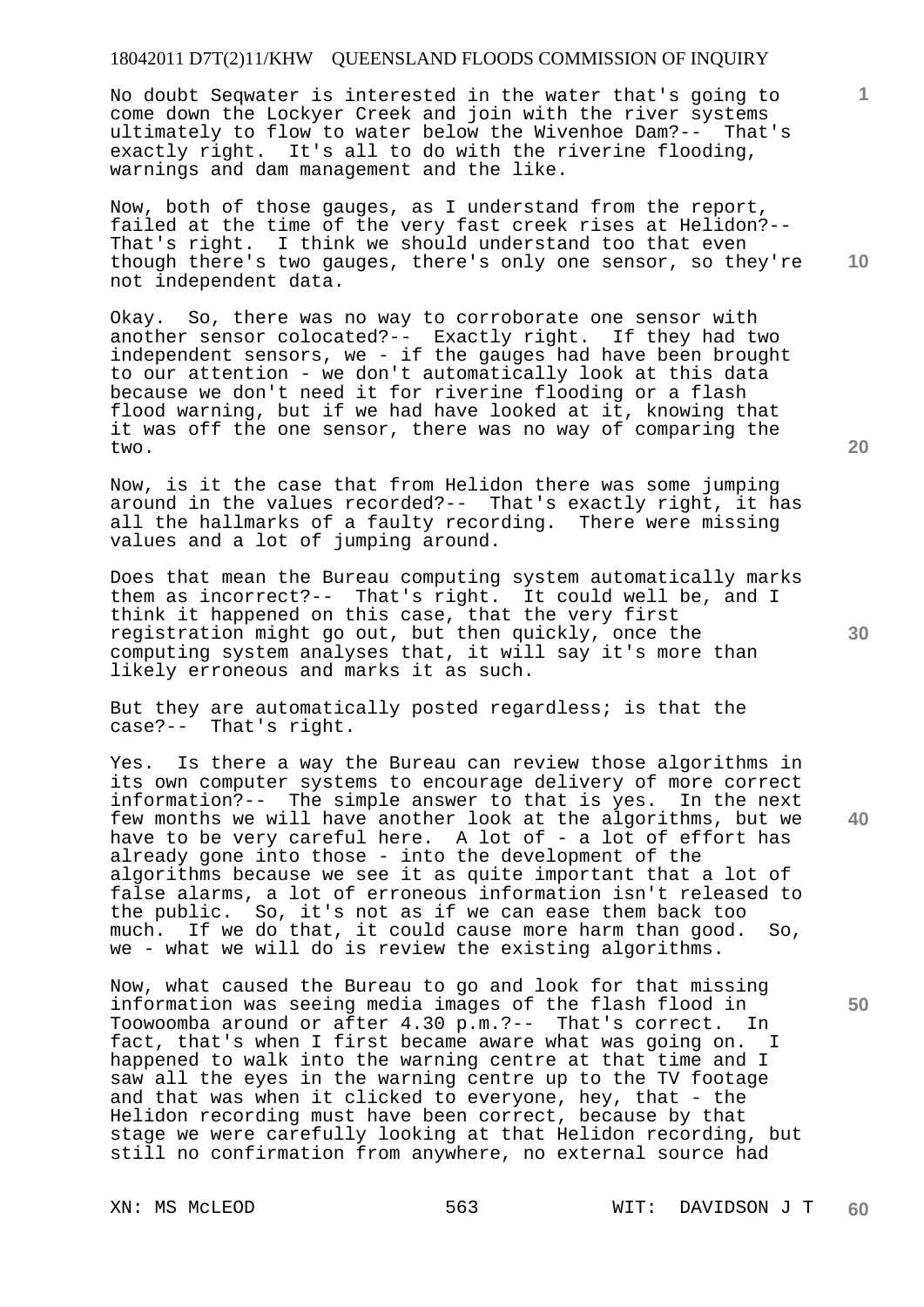rung the weather Bureau to say, "We have got a problem."

So-----?-- So, we became aware when we saw the TV footage.

What happened after you saw that TV footage was a number of things, one of which was a Bureau hydrologist was live on ABC Radio at 4.50 p.m. warning Gatton to expect a flash flood?-- That's right.

A further call was made to the State Disaster Coordination Centre at about 4.55 p.m. to advise of progress of that flash flood?-- That's correct.

And the Bureau staff were creating this new document, the flash flood warning that was posted about 5 p.m.?-- That's right, yeah.

That was issued with the SEWS warning?-- Yes, it was.

Now, that's the distinctive siren or sound that's played on media broadcast and sends people a message of urgency or priority, if you like?-- That's correct.

Okay. So, it was issued with SEWS at about 5 p.m. and it stayed on for all warnings issued with the Lockyer, Bremer, Warrill and Brisbane Rivers below Wivenhoe warnings until 10 p.m. on the 11th of January?-- That's correct. We knew the following day that the catchments were even more wet and saturated with surface water everywhere, that we just left it on for the full day.

I'm sorry, I have lumped them together. It stayed on with the Lockyer Creek warnings-----?-- Yes.

-----until 10 p.m. on the 11th?-- Yes.

It stayed on those other river systems from 8 p.m., the 11th of January approximately until about 10 to 4 a.m. on the 13th?-- That's correct.

Okay. I just want to ask you some questions about the way forward in terms of flash flood. The rainfall gauge network is designed to enable the Bureau to forecast floods with a lead time of at least six hours; is that a correct understanding?-- Generally speaking, yes. I mean, there are exceptions. As I said earlier, there are some local governments with more dense networks.

**50**  I will come to them in a minute, or those that have implemented end to end flash flood warning systems?-- Okay. Sorry.

The data that the Bureau receives comes in regular intervals, doesn't it? It's not a continuous stream of data?-- Generally speaking, yes, you're right. The main reporting period is, I guess, one hourly. Some data is received more frequently than that and some data is received less frequently than that, but one hour would be the approximate standing.

**30** 

**20** 

**10**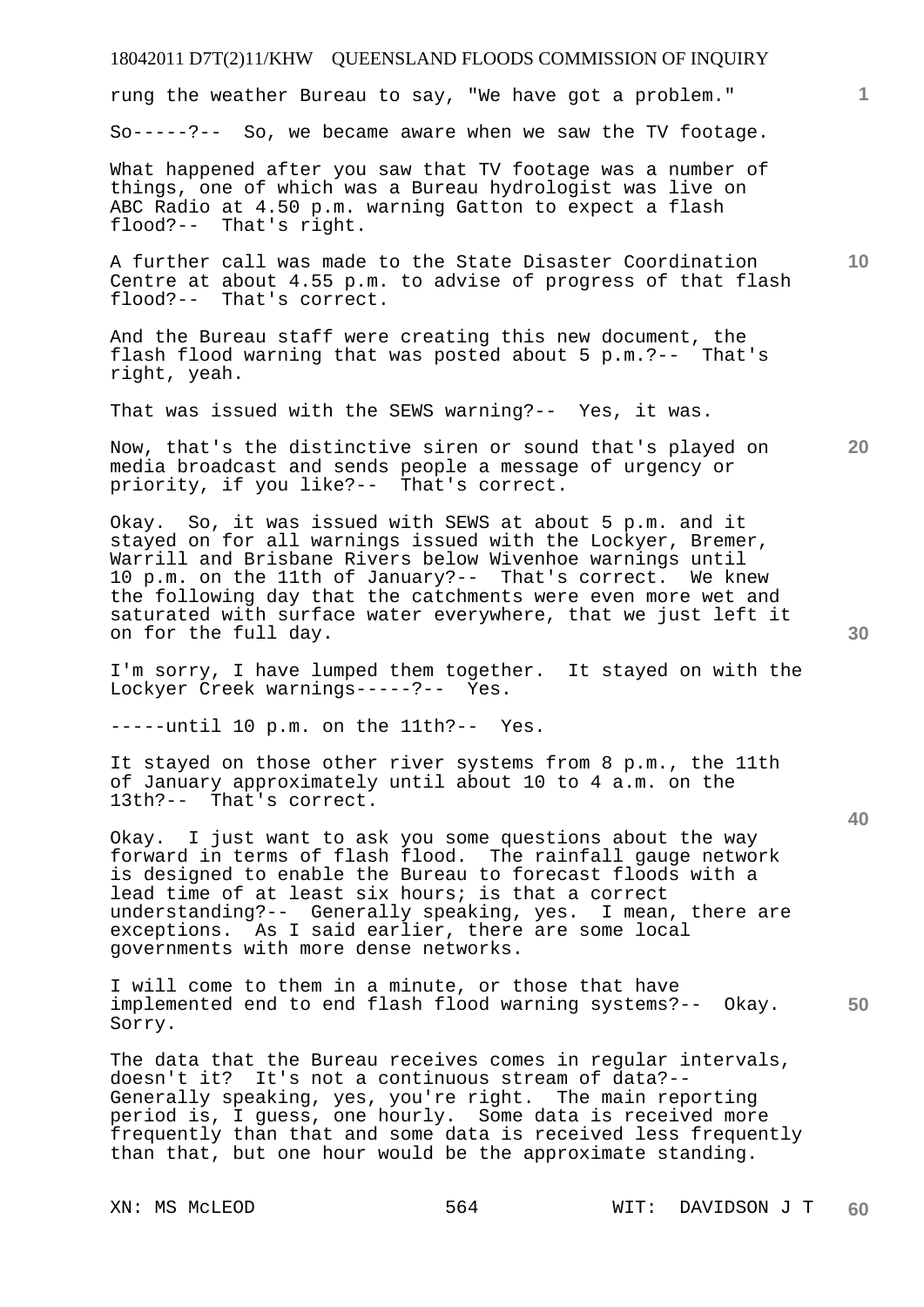Not all high rainfall events cause flash floods, do they?-- That's exactly right, yep.

What does it depend upon or what factors have to be present for there to be a flash flood out of heavy rainfall?-- That's a difficult question to answer. There's a combination of factors, including the local landscape. I mean, this was mentioned in this morning's session. It's how intense the rain is, how - for how long it lasts on the weather side, but there's all these other factors, even the escarpment, as we saw, how wet the catchments are. So, it's not a trivial exercise to forewarn on a flash flood unless you have all the systems and people in place.

Right. And the systems that you'd need to have in place include, obviously, knowledge about local conditions?-- That's right.

**20**  How water is going to flow, where it's going the flow when it hits the ground?-- That's right.

And any obstacles or impediments or dams, levees, things of that nature?-- That's correct.

You also need to have an understanding, do you not, about the way the water will flow once it moves across the landscape?-- That's right.

And we saw the slides today of detention basins that were built in Toowoomba and the creek beds, things of that nature?-- That's right. You may be leading to this, but obviously what we need is hydraulic modelling of any flash any area that might be at risk of flash flooding, you know, we need to do it properly from A to Z.

Now, the storm that approached Toowoomba on the 10th of January, we heard, varied in shape and size, but it was approximately 10 by 40 kilometres; is that about a fair estimate?-- Yes. It's somewhere in that range, counsel.

Now, if Queensland has something around a million and a half square kilometres of land area and many flood events and weather events occurring on the 10th of January, even if you could focus on a local area, could you successfully issue a flash flood warning system without knowledge of those local conditions?-- No.

The Bureau website speaks of three critical elements of warnings that I mentioned to Dr Jordan - no doubt you heard me - that they must be accurate, understandable and timely, and if any of those things is missing from a warning, it can severely undermine the effectiveness of the warning; would you agree with that?-- Yes, that's correct

For flash floods obviously they have to be location specific?-- Yes.

**10** 

**1**

**30** 

**40**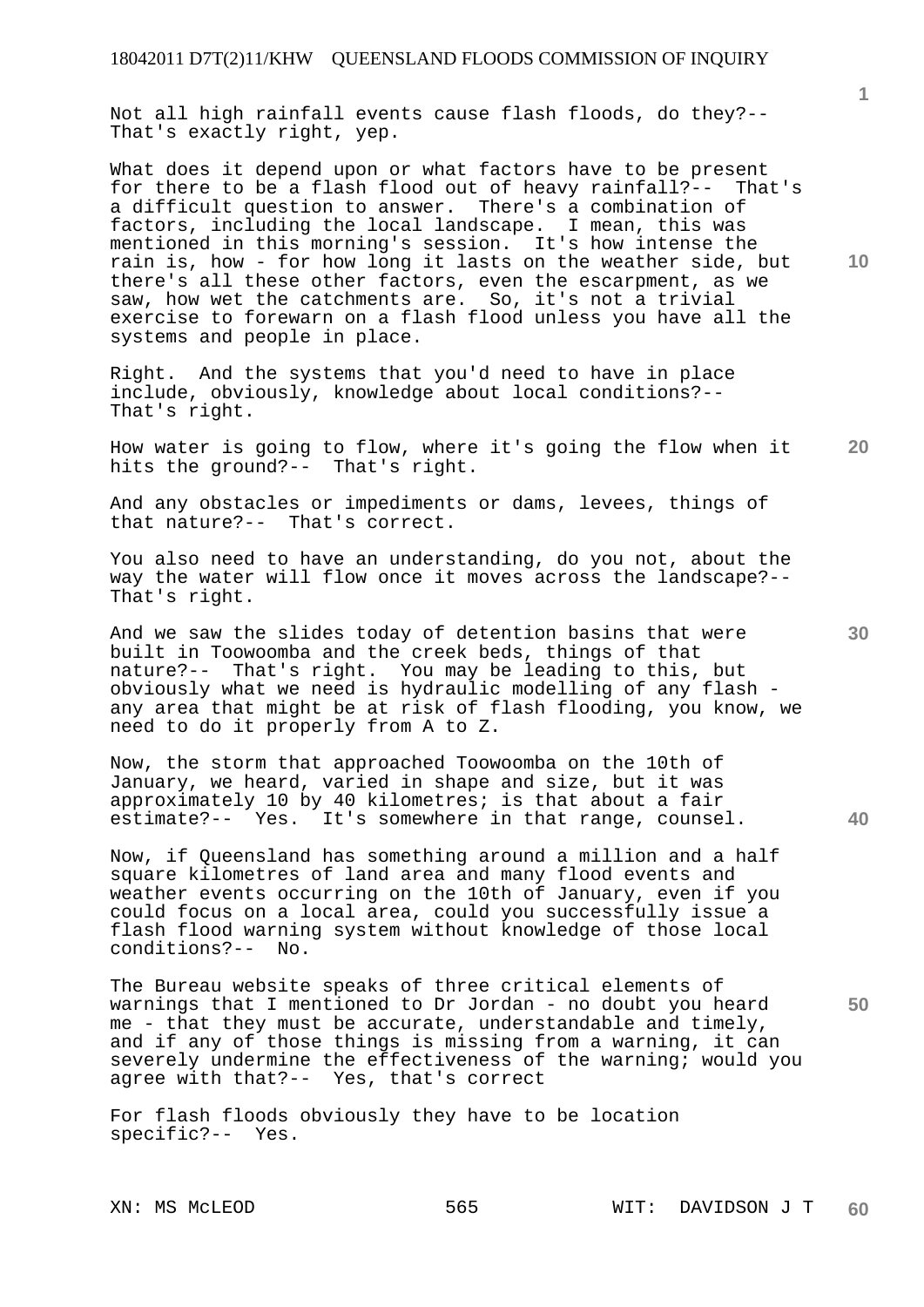Okay. Now, you have said, and it's been said a number of times, the Bureau doesn't warn for flash floods. I wanted to ask you about if you have any knowledge of the current simple systems that are in place in Logan, Ipswich and Brisbane?-- It's my understanding - once again I may not be the best person to ask that question - but it's my understanding they're all operating - and there's more councils than that, I think there might be upwards of seven - are operating ALERT systems, which is the standard that the Bureau would encourage local governments to adopt. With the ALERT systems, you have a base station and ground stations, and the base station is normally in the local government office, with the data relayed, of course, to the Bureau of Meteorology, but the base station in the local government office, and then ground stations - these ground stations are rainfall and/or river height recording stations, a fairly dense network surrounding the station, and what the Bureau of Meteorology provides as part of the package is the Enviromon software which enables the local government, if it is a local government, to operate their flash flood warning system. The Enviromon software does include an alarm, an automatic alarm when certain preset thresholds are exceeded.

So, what you'd need for a comprehensive flash flood warning system is an automated alarm that's triggered when those predefined thresholds are exceeded and that triggers a concise warning message that quickly is disseminated amongst the community?-- That's correct.

And that message would, no doubt, have to have some tailoring suggesting what advice should be taken?-- That's right, very similar, in a sense, to what we do now with our tsunami warnings. Most of the work with tsunami warnings, most of the message construction and all that is done beforehand, so if we do have to react quickly, we just push a button. Of course, we check - I mean, we don't push a button without looking first, but you need to put system in place where you can move very quickly.

Just to wrap up this topic and hopefully my questions, you also need efficient and robust ways to communicate the message to the community?-- That's right.

And you need community awareness, on the other hand, so they understand the significance of it and what action they're meant to take?-- That's exactly right.

And, as I understand your evidence, the Bureau is more than willing to assist with its area of expertise in the development of these flash flood warning systems?-- That's correct.

COMMISSIONER: Before you do wrap up, Ms McLeod, I might just ask this: Mr Davidson, you said before that you encouraged regional councils to build up a relationship with the Bureau so they could ring in and find things out and so on. Was Toowoomba Regional Council one of those that did develop that sort of relationship?-- Well, it's a council we'd certainly

**10** 

**1**

**20** 

**30** 

**40**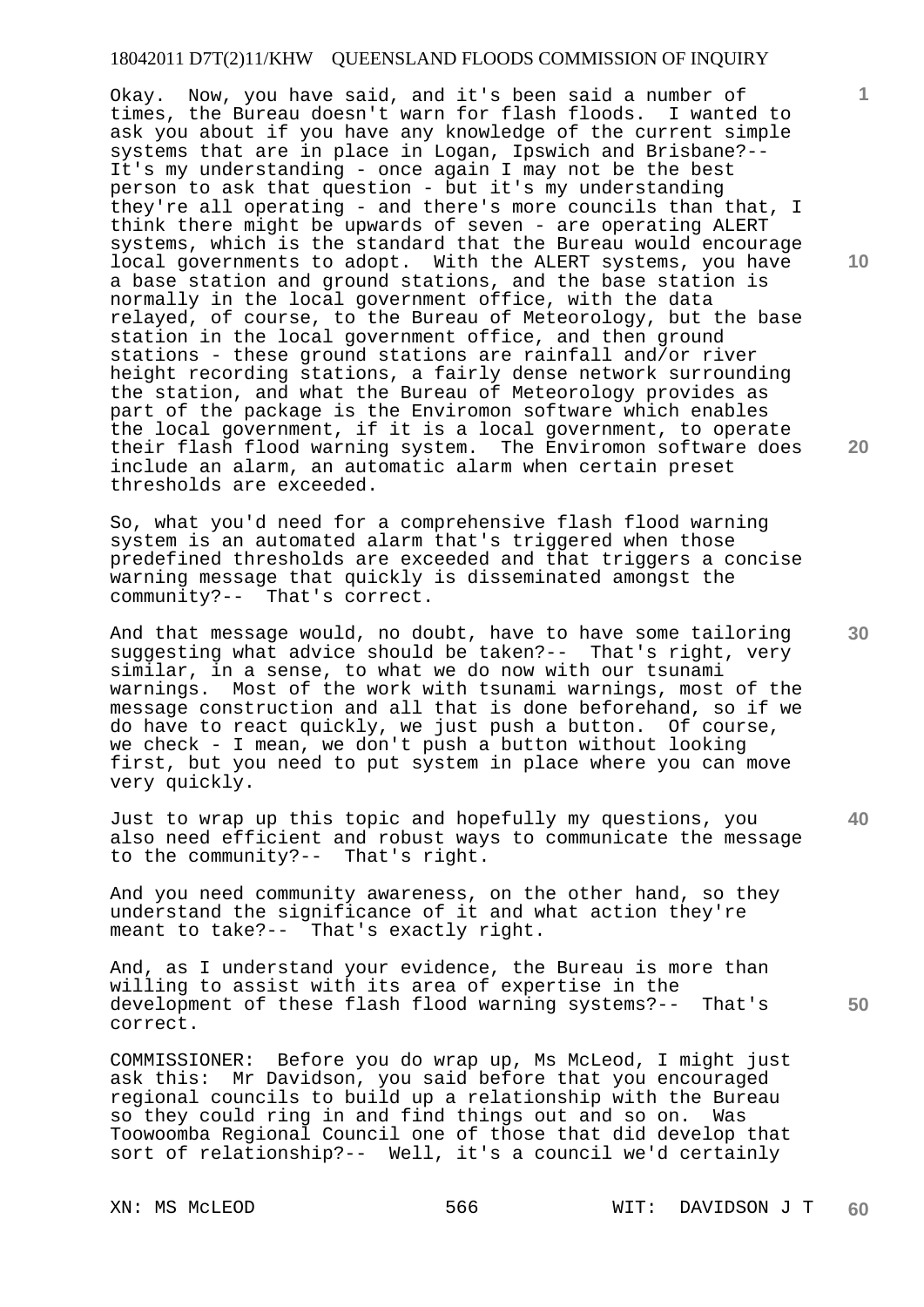like to develop a strong relationship with. I guess I can be honest in saying it isn't one of our strongest relationships, but certainly - I spoke with the mayor a couple of times already today. Yeah, we'd love to work with the council more closely.

All right. And it just wouldn't have crossed anybody's mind to ring the council and give the same advice that was given to the State Disaster Coordination Centre at 1 o'clock on the Monday, that flash flooding could be expected in the Toowoomba urban area?-- It's not something we'd do normally. I'm not saying we couldn't have done it. As counsel said and I think I said earlier, we have a reliance on that call to the State Disaster Coordination Centre, but as soon as we make that call, the machine kicks in, that-----

I understand?-- -----they know better than we do who to ring in council, which police stations to ring and the like. So, it's a team effort. I see it as a partnership.

All right?-- I am not saying that some councils we may not have rung, but we didn't ring Toowoomba on that day.

All right. Thank you?-- And if I can just add, Commissioner, once again, it was a potential for flash flooding. If we'd been more certain, we would have probably tried to contact council and whoever, but, you know, it was a possibility, it was a good possibility, but, once again, there was no confirmation that it was going to happen.

Thank you.

MS McLEOD: Thank you, Mr Davidson.

COMMISSIONER: Ms Wilson?

MS WILSON: No re-examination.

COMMISSIONER: So, Mr Davidson can be excused all together from sittings?

MS WILSON: I understand he will be recalled in the Brisbane sittings.

COMMISSIONER: All right. So you are not done yet, Mr Davidson?-- Thank you.

All right. You are excused at least to the Brisbane sittings.

**50** 

**40** 

WITNESS STOOD DOWN

COMMISSIONER: We will adjourn until 10 o'clock tomorrow morning.

**20** 

**10** 

**1**